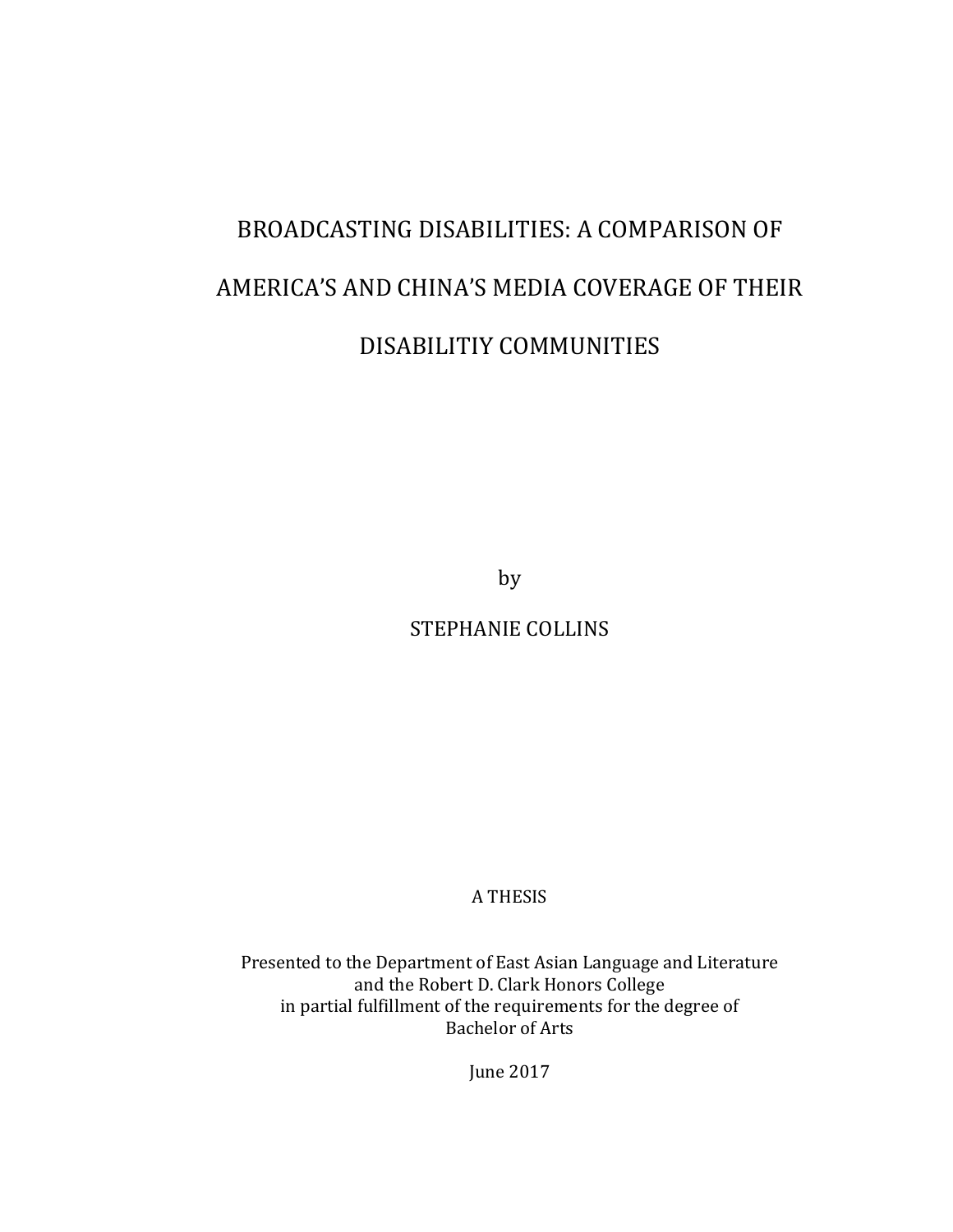# **An Abstract of the Thesis of**

Stephanie Collins for the degree of Bachelor of Arts in the Department of East Asian Language and Literature to be taken June 2017

Title: Broadcasting Disabilities: A Comparison On America's and China's Media Coverage On Their Disability Communities

Approved: \_\_\_\_\_\_\_\_\_\_\_\_\_\_\_\_\_\_\_\_\_\_\_\_\_\_\_\_\_\_\_\_\_\_\_\_\_\_\_

Professor Pat Curtin

The research question for this project asks what is the difference between America's and China's media coverage of disabilities and explores why this question is important. A media content analysis of 20 articles – 10 from each country – were selected based on their popularity with readers and analyzed for their frameworks. The differences in the articles suggest that media tend to reflect societal values and that the differences in the portrayals of the disability communities may be rooted in societal and social phenomenon.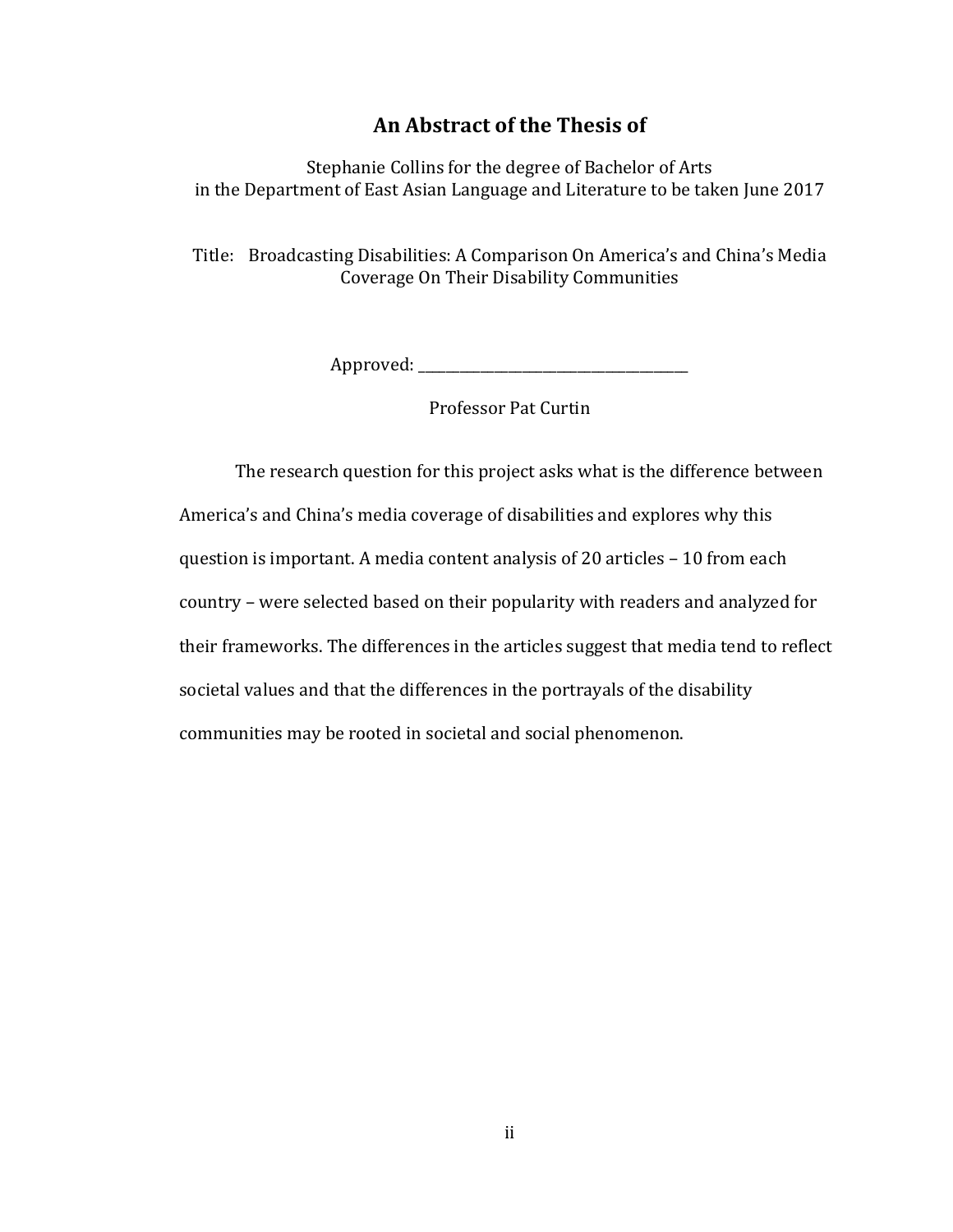# **Acknowledgements**

I would like to thank Professor Curtin, Professor Groppe, and Professor Williams for helping me to fully examine the specific topic and consider the various perspectives and contexts related to this subject matter. I cannot express the gratitude I feel for your assistance in helping me to explore this subject. You have all been patient, flexible, understanding, critical, sincere, and much, much more. Without your tireless support, I would not have been able to complete this project. You continue to support my efforts time and time again. After meeting with each and every one, I am exhilarated and eager to continue working on my thesis, and I cannot express the dedication that you have shown me and demonstrated for me to follow. Thank you.

I would also like to thank Professor Epstein, Professor Von Ravensberg, Mr. Wang, Ms. Holben, and Mr. Jacobsen. You have assisted with me with my research and presentation. I am sincerely grateful for the time and effort you put in to helping me, and I hope to emulate your helpfulness in the future. I would also like to thank my mother, my father, my sisters, and my close friends. You have allowed me to discuss my ideas with you and are always the best cheerleaders along with my best critics. I would not have been able to complete this project with you. Thank you.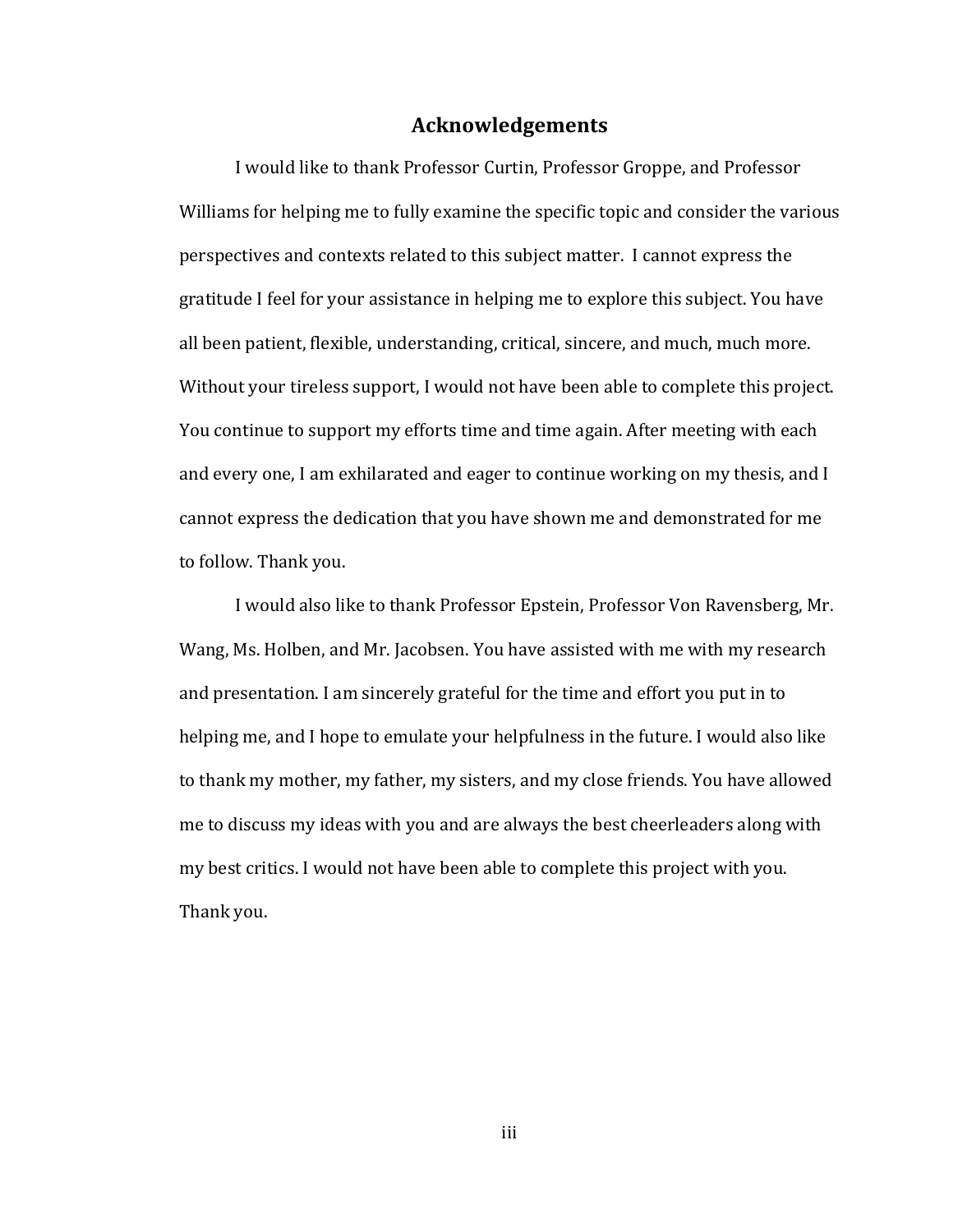# **Table of Contents**

| Chapter 1: Introduction        |     |
|--------------------------------|-----|
| Chapter 2: Existing Literature | 9   |
| Chapter 3: Method              | 16  |
| Chapter 5: Discussion          | 43  |
| Chapter 6: Conclusion          | 53  |
| Appendix                       | 55  |
| Bibliography                   | 101 |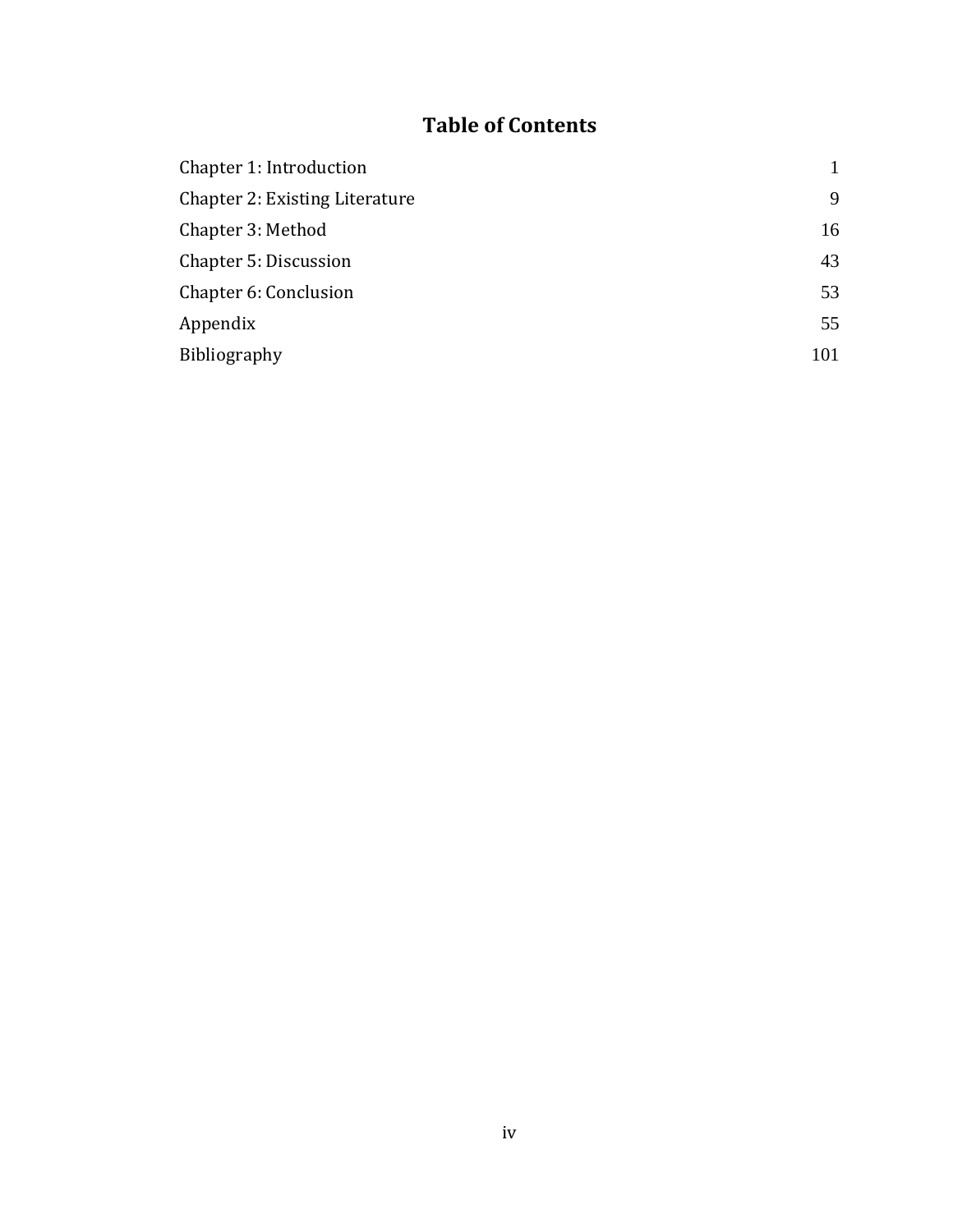# **Chapter 1: Introduction**

#### *Disabilities and the Media*

Media reflect societal and cultural values. Different media sources compete for our attention and for our business. Therefore, each media source has to report stories that are of the greatest interest to the largest number of people. These tend to be topics such as the economy, politics, and chaotic presidential elections. However, these topics may differ from culture to culture. For instance, a story of a protest against the government may be intriguing to Americans, whereas a story of patriotism and nationalist pride may sell well in China. Because of media's importance in distinguishing a nation's values, it is the ideal lens through which to study the cultural connotations concerning the disability community.

This thesis uses a media content analysis to better understand the frameworks used by journalists and news print to report on disabled individuals and communities. The frameworks include, exclude, and shape America's and China's values concerning their respective disability communities. The media deny and affirm disabled individuals' identities of themselves and of their identities. News print is the main source used because it is clear, easily understood and cannot be changed. News print is also the best medium to compare articles in two different languages.

This thesis studies and compares media coverage of the disability communities in America and China. Because America and China are of relatively equal size, have distinguished and well-known governments, are wealthy, and internationally relevant, this thesis asserts that the two countries form an excellent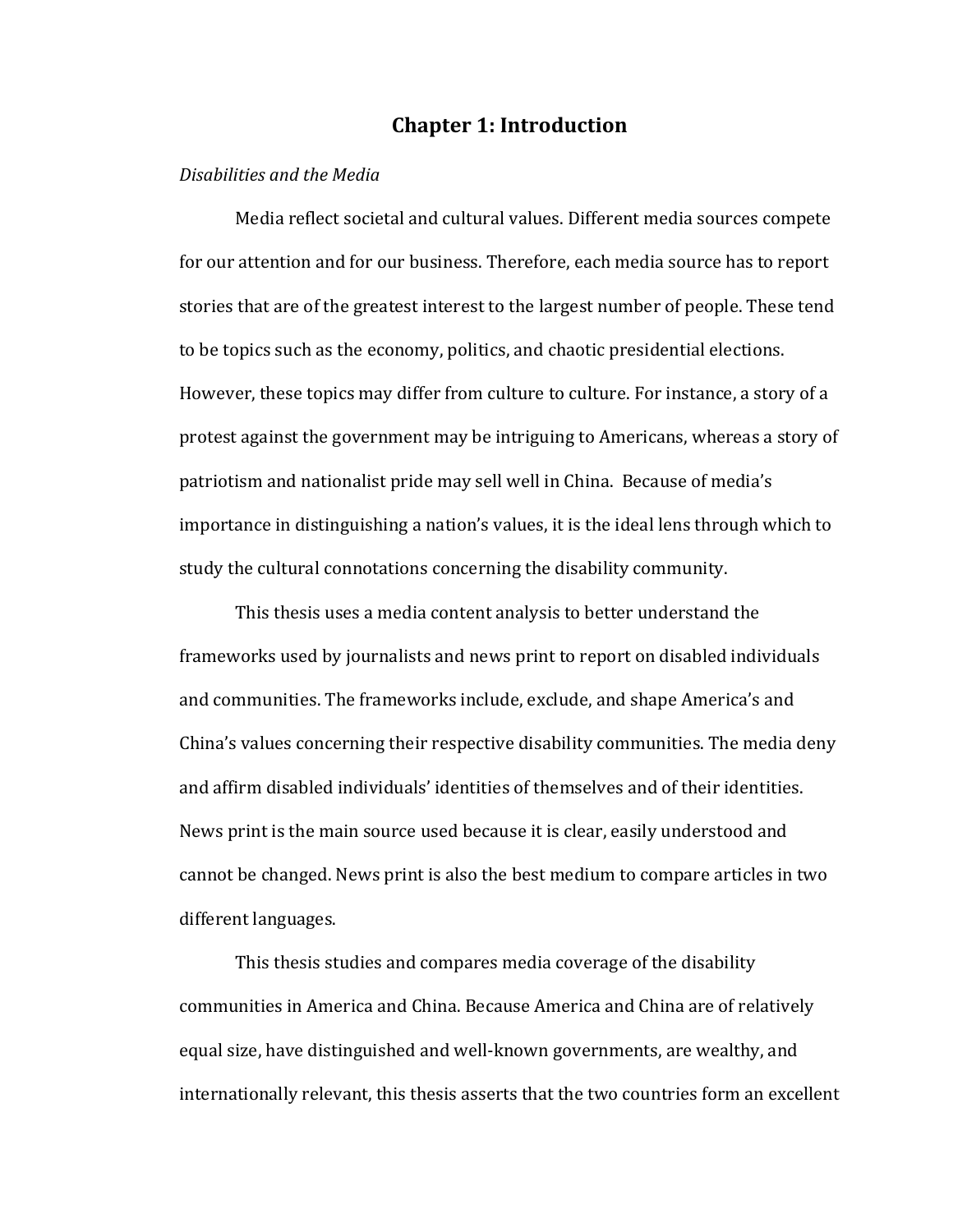comparison. Both America and China have comparable land mass and resources. Although China has a significantly bigger population than America does and is more agrarian, while America has a smaller population and is more urban, their populations are comparable in many ways.

Despite the different governmental structures (one party Communist republic and two party constitutionals democratic republic), both governments are strong, powerful and influential. President Barack Obama and Chairman and President Xi Jinping are household names. Both governments are constantly discussed in the media and academia. Both are strong enough to pose a threat to the other, both watch and analyze the other's movements and both are wary of armed conflict with the other. Other nations attempt to imitate or be allied with both America and China because of their strength and influence. Both nations are incredibly wealthy with thriving economies. China, in particular, has a strong economy. China's industries mostly comprise factories and material goods, whereas America's economic industries are IT, luxury and service-based.

Concerning the economy, Premier Li Keqiang stated during the World Economic Forum in 2015 ""Mass entrepreneurship and innovation could offer an endless source of creativity and wealth. It could be a goldmine that we could tap into…". Though this statement's verbs are passive and future-oriented, the Chinese interpretation indicates current and decisive action. Li asserts that China has a goldmine for its economy through its creativity and innovation. Both countries are also internationally relevant. Both are regional hegemons, America in North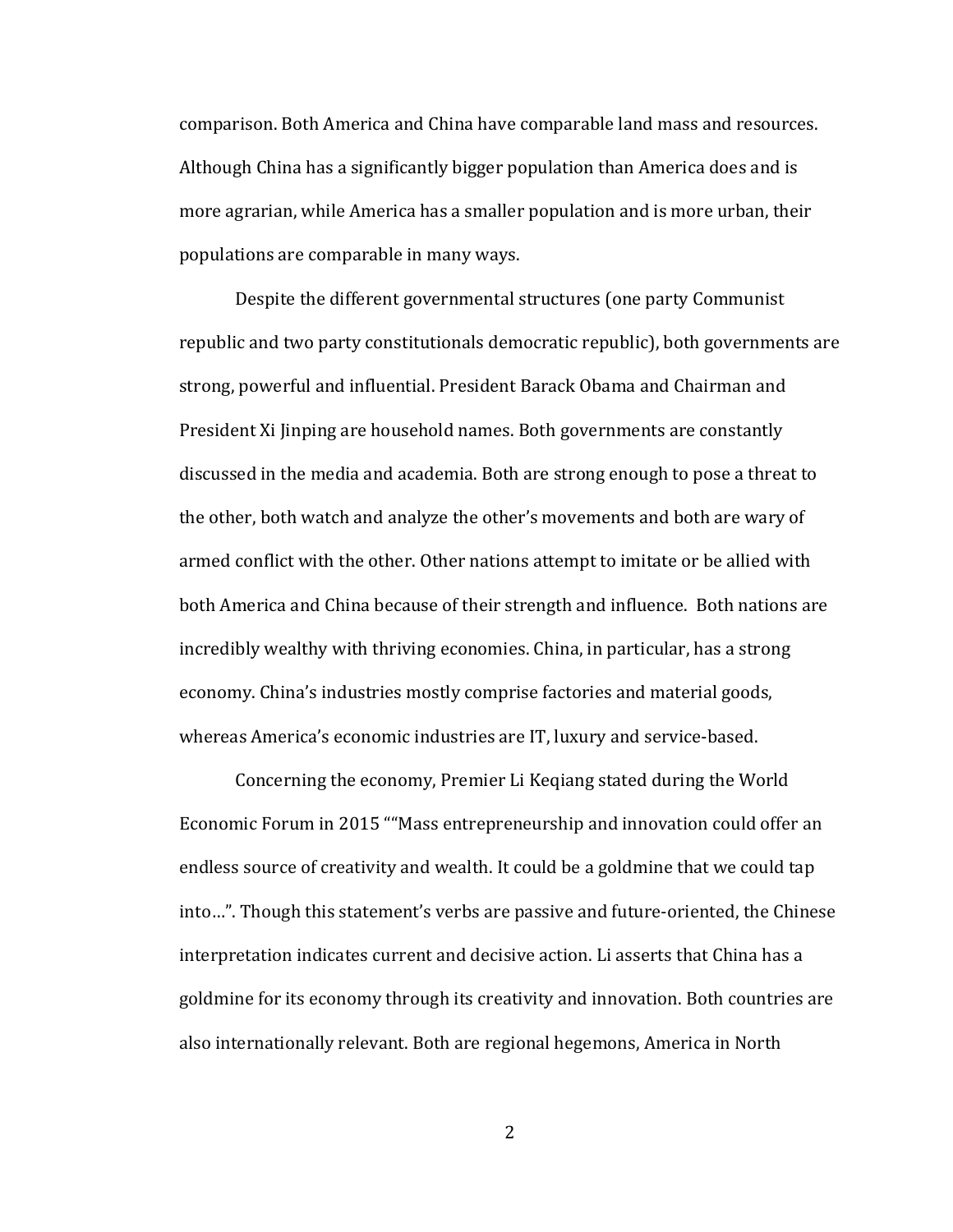America and China in South East Asia. Both have powerful military capability, strong economies, influential governments and are internationally significant.

The disability communities in both China and America have been relatively unstudied until recent years. This thesis defines disability to include physical impairments, visual impairments, hearing impairments, learning impairments and intellectual/behavioral impairments. However, this thesis only studies physical disabilities (physical, visual, hearing, etc.) because mental, learning and behavioral disabilities are generally not recognized by the Chinese population.

Recognition of the disability community began to gain momentum in the 1970s in America and in the 1980s in China through a number of protests in both countries (ADA, Weiss). The mainstream media in both China and America mirror the cultural approaches of both countries and serve as a way to study how these cultures view disabled populations. It is important to do a thesis on disabilities because it is a minority that has been neglected and unstudied. Gender, race and sexuality have been greatly studied and still need to have action taken on their minority's behalf, while the disabled community has few academic or professional studies. This gap must be closed. In order to begin the process for equality, the group must first be studied and understood by outsiders, which is the purpose of this thesis. This thesis aims at understanding and comparing two different sets of groups in a larger community to further understand and explore the media coverage of these groups.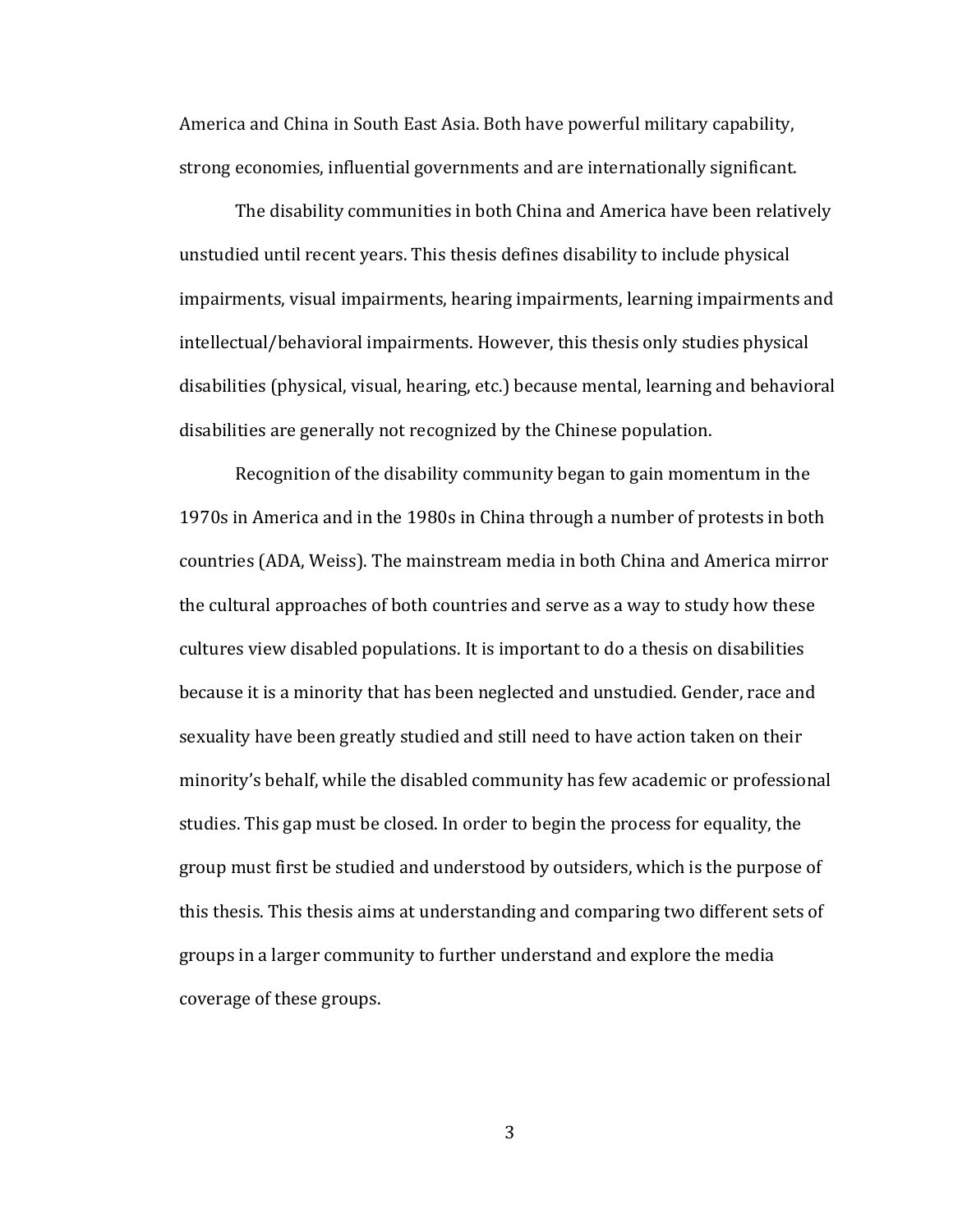#### *History of America's and China's Disability Communities*

In China, before any activism or advocacy, individuals with disabilities were simply not part of the community. This concept changed with the revolutionary ideas and pride of Mao's China, beginning in the 1940s, though the ideas and pride in disabilities did not lead to any significant action for years to come. Following Mao's China in the 1980s, disabled war veterans conducted a number of peaceful protests. The veterans used rickshaw-like vehicles to motor passengers across town on their motorcycles and motorized bikes (Weiss). This allowed the vets an income despite their impairment. Local government officials, however, thought this looked "very third world" and decided to ban the rickshaw-like vehicles, which denied the vets their livelihoods. Distraught that their only source of income was banned, the vets conducted peaceful protests to regain their employability. In 1988 the China Disabled People's Federation was formed to assist the blind and deaf Chinese community financially (Weiss).

In 1995 the Fourth World Conference on Women had the largest gathering of disabled individuals up until that point (WCW). This was a monumental moment and achievement because it was difficult for disabled individuals to meet because of the lack of infrastructure making it difficult to travel. Since then, there have been smaller and more consistent efforts to assist this community (Weiss). Policies have been put in place to ensure equality. According to Congressional records, however, these policies are "inadequate, vague and lack consequences" (Office of the Spokesperson). Despite these setbacks, the Chinese government has also made concerted efforts to assist the disabled community, even if these efforts primarily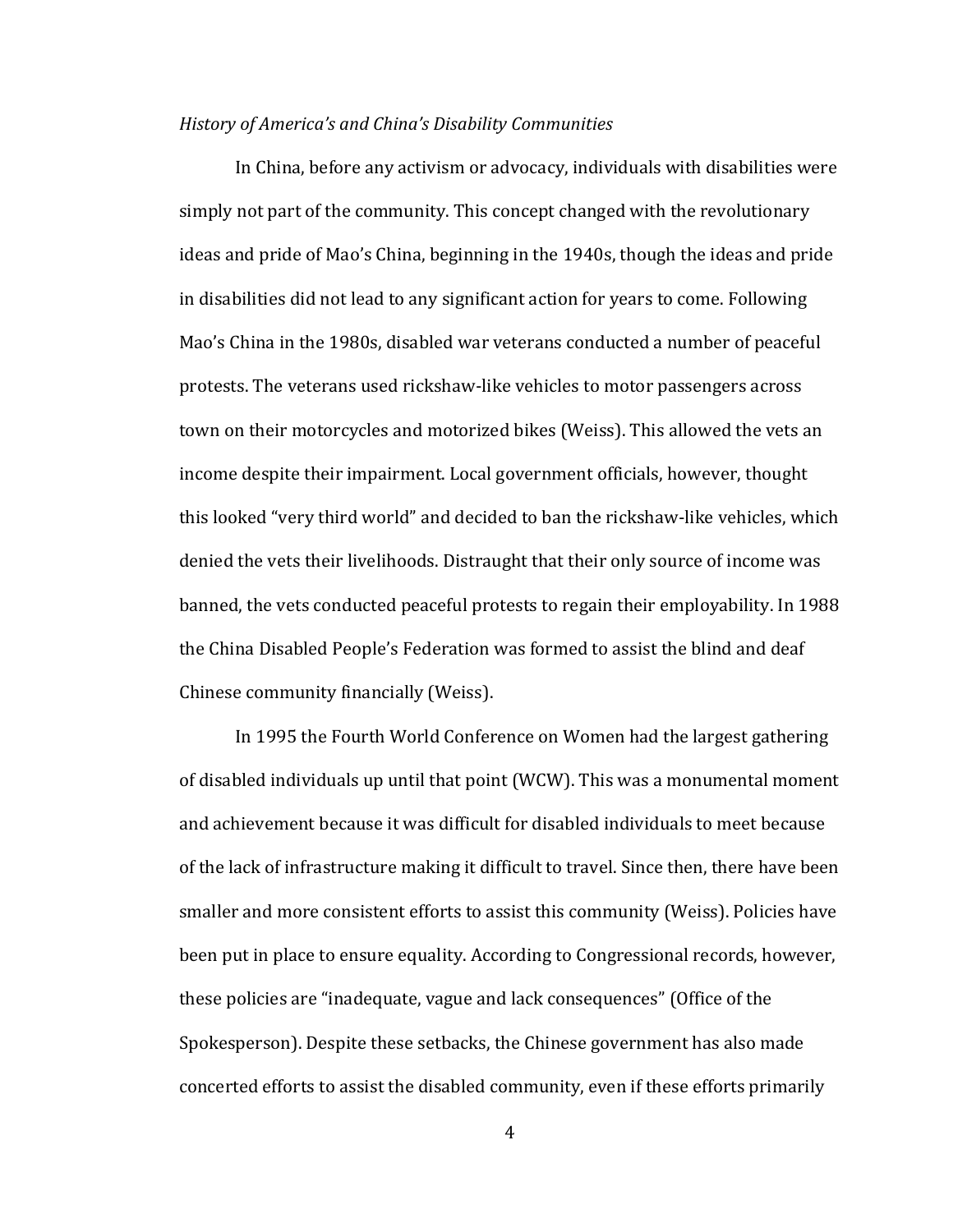derive from international pressure. Preceding the 2008 Beijing Olympics, China installed tracks in the sidewalks in all urban areas for the blind to use their white canes. The tracks are grooves in the sidewalk that lead the safely out of the streets, to bus stops, and so on (Butler). There are also specific schools for children who are blind or deaf, which is a big advancement for developing countries trying to assist the disabled. However, there are few schools of this nature, and they are only in urban areas so blind and deaf children coming from suburban and rural areas are forced to leave their families at a young age. These schools provide limited education and offer only two job prospects: street musician or massage therapist (HRW).

China is a collective, communal society, which means that the group as a whole is of greater importance than an individual. In other words, the predominant cultural belief is that the individual should adapt to fit the needs of the collective (Hofstede). In China, for instance, vehicles have the right of way when crossing a street, not the pedestrian. This cultural phenomenon makes it difficult for children with a disability to obtain even an elementary education. According to Human Rights Watch, approximately 20% of disabled children in urban areas do not receive a basic education and that percentage increases with high school and higher education. In the same article, there are accounts of mothers carrying their children from classroom to classroom and to the restroom because their schools will not provide the appropriate infrastructure for the child to be independent. If a disabled student makes it to higher education, he or she is actively discouraged from pursuing degrees in law, environmental science,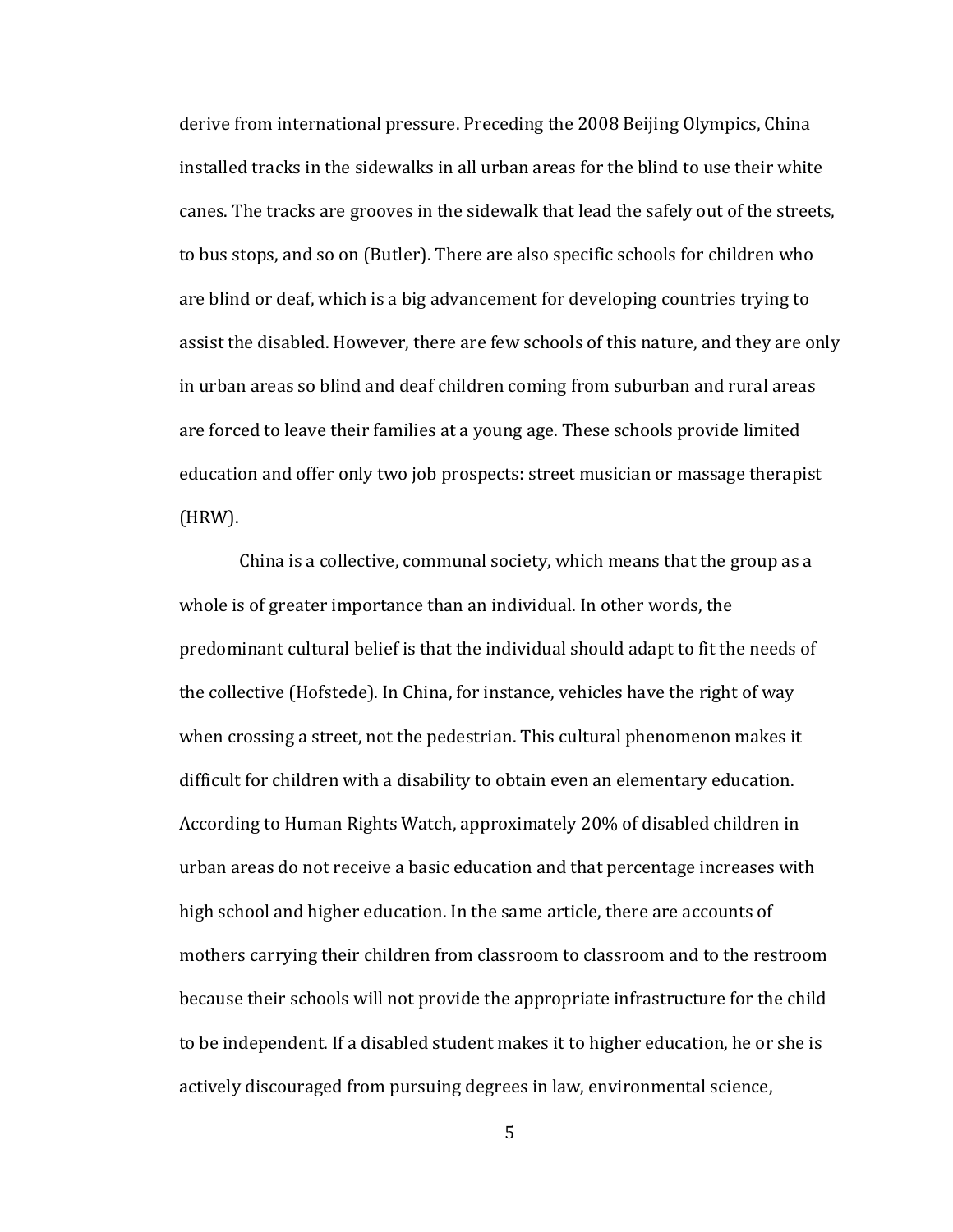transportation, political science, and so on (HRW). This means that the degrees that would best allow individuals in the disability community to change its societal position are out of reach for most.

On the other hand, the American disability community has been on an upward trajectory. The Americans with Disability Act (ADA) was created in 1990 and ensures equality of education, housing, employment, and overall accessibility (ADA). It was arguably one of the greatest achievements of the disability community. A unique aspect of ADA is that there are consequences for those who do not comply, which is a strong incentive to ensure accessibility. Due to the ADA, there are elevators and ramps in most public and many private buildings and Braille on many signs. Resource centers and accommodations are now required at universities, high schools and elementary schools. Education, employment and government specialists exist to assist in these areas, and the federal and state government include departments for the disabled population.

Furthermore, the disabled population now includes lawyers, doctors, nurses, educators, policy-makers and so on (ADA). This means that this population is shaping its environment to fit the community's needs. Nonprofits have been created to cover every possible facet of the issues that face the American disabled community, such as employment, education, housing, transportation, etc. Additionally, the visibility and awareness of the disability community has increased in the news and entertainment media as it ranges from an autistic character on Glee to a new Lego character in a wheelchair.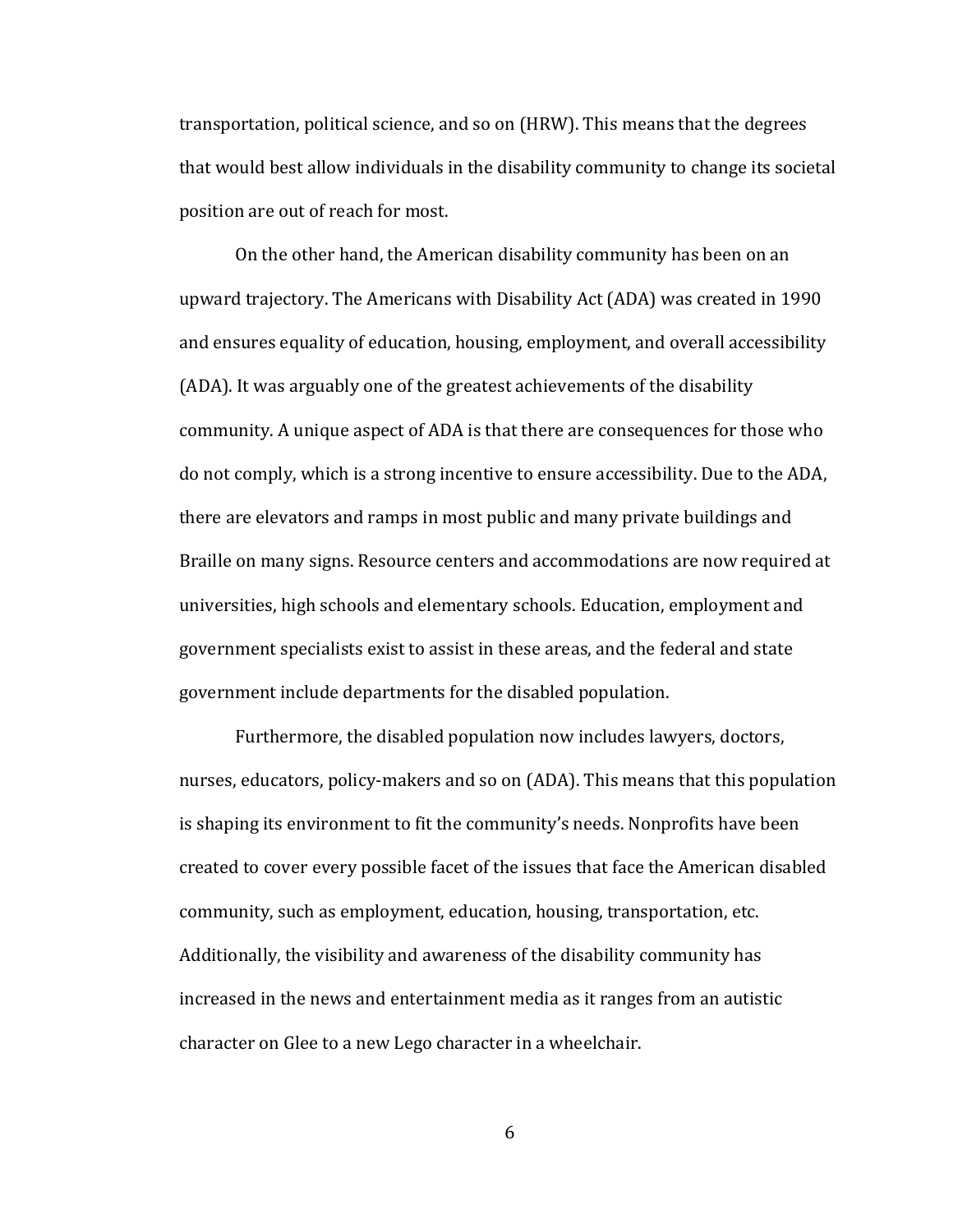Despite this momentum, there are still many issues in the American disability culture. Accessible transportation is rare, and the Braille in elevators and on signs is usually incorrect (ADA). Many buildings have ill-maintained ramps and elevators, which make it incredibly difficult for wheelchair riders. Despite ADA consequences, many employers and landlords continue to discriminate against the disabled population. Furthermore, physical, visual, and deaf disabilities are comparatively known and understood, whereas those with mental and invisible disabilities continue to struggle with equality and awareness (ADA). Awareness and understanding of this population is still relatively low compared to other minorities, such as gender and race. In Illinois, it is still legal to pay a person who is blind or visually impaired less than the minimum wage (ADA). This is a much wider gap than the man-woman salary ratio that is so prevalent in the media. Disability rights have no greater or lesser importance than gender or race discrimination. And yet, there are stories of discrimination against gender, LGBT and race in the media every day. Though the disabled population is smaller, it is not much smaller than these other groups. What makes the difference?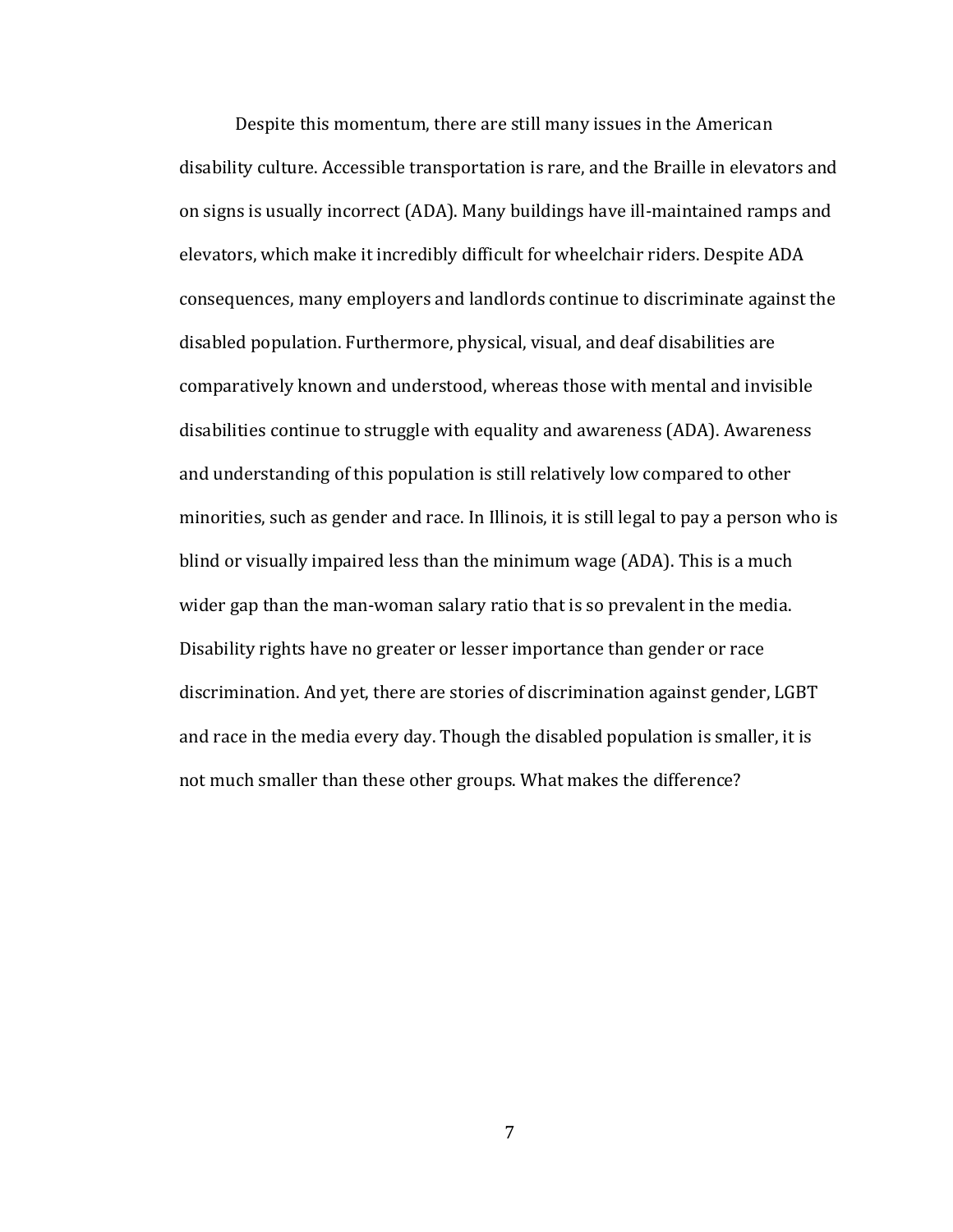# *What This Thesis Will Do*

This thesis aims to determine how these differences are expressed in the media of each country and how these media portrayals help shape public knowledge and opinion. A media content analysis on a number of articles from American and Chinese news agencies is used to better understand and explore how the two countries' media depict the disability community and to compare these depictions. This thesis adds to the body of existing literature on disability studies and expands the understanding of this minority community.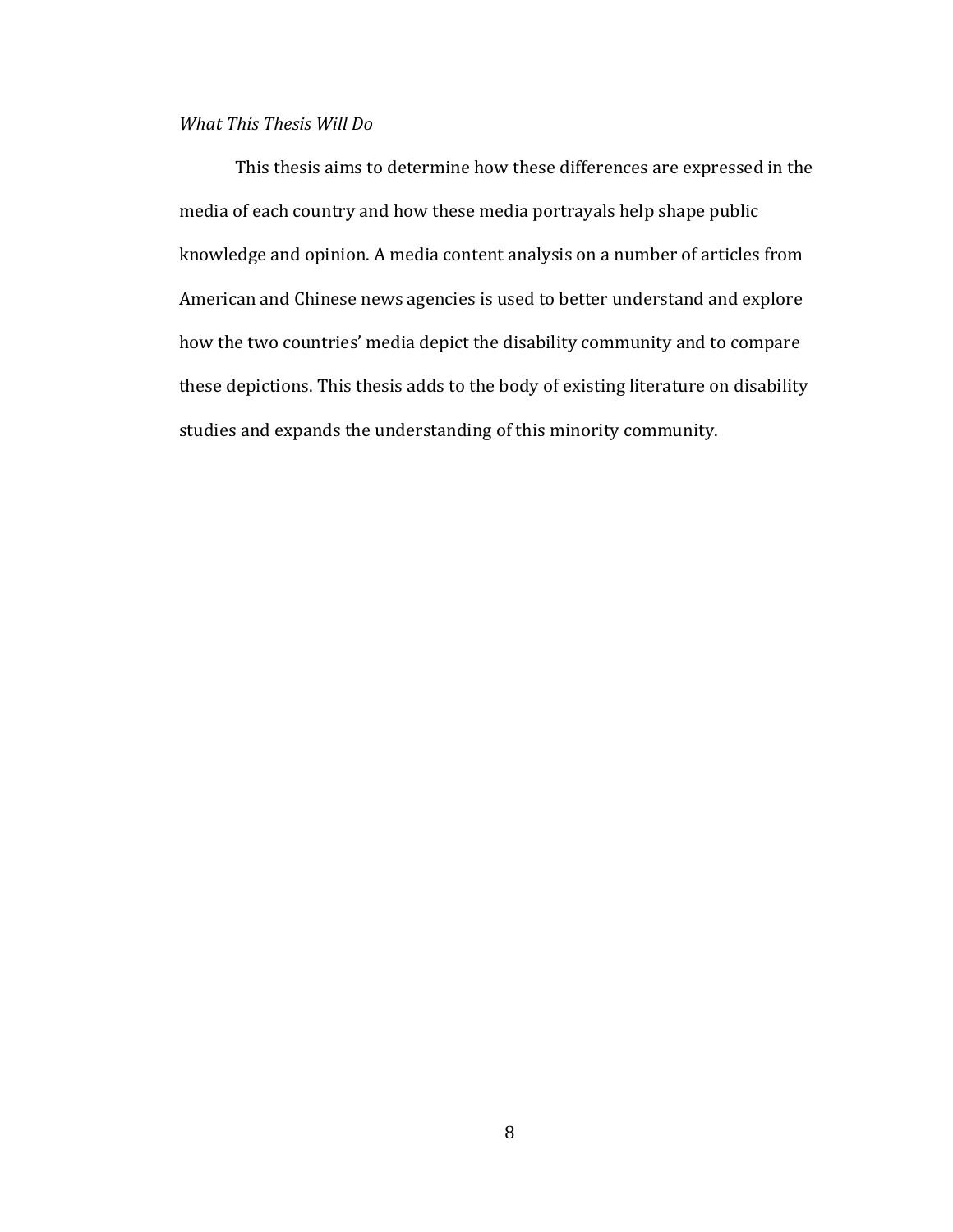# **Chapter 2: Existing Literature**

Media coverage of disabilities is a relatively unexplored field, but a body of literature concerning disability in the media exists. First, however, it helps to understand why it is important to examine how media frame an issue.

Entman, in "Framing: Toward Clarification of a Fractured Paradigm," describes framing as " select[ing] some aspects of a perceived reality and mak[ing] them more salient in a communicating text, in such a way as to promote a particular problem definition, causal interpretation, moral evaluation, and/or treatment recommendation for the item described" (Entman 52). The key phrase in this definition is "to select some aspects of a perceived reality" because it indicates that framing is choosing a perception out of many and reporting an event based on the chosen perception, even if unconsciously (Entman 52). According to Gamson, the purpose of a frame is to "diagnose, evaluate, and prescribe" (Gamson 36). Therefore, a framework is a selective perception to diagnose, evaluate or prescribe a specific point (Entman, Gamson). According to Entman, "Frames call attention to some aspects of reality while obscuring other elements, which might lead audiences to have different reactions. Politicians seeking support are thus compelled to compete with each other and with journalists over news frames" (Entman 57). By selecting "aspects of reality," journalists are choosing which perceived reality to report and which to obscure concerning disabled individuals, although again, this choosing is not necessarily a conscious activity.

Both Entman and Gamson discuss the autonomy of an audience and how this relates to a framing paradigm. When people are not informed about certain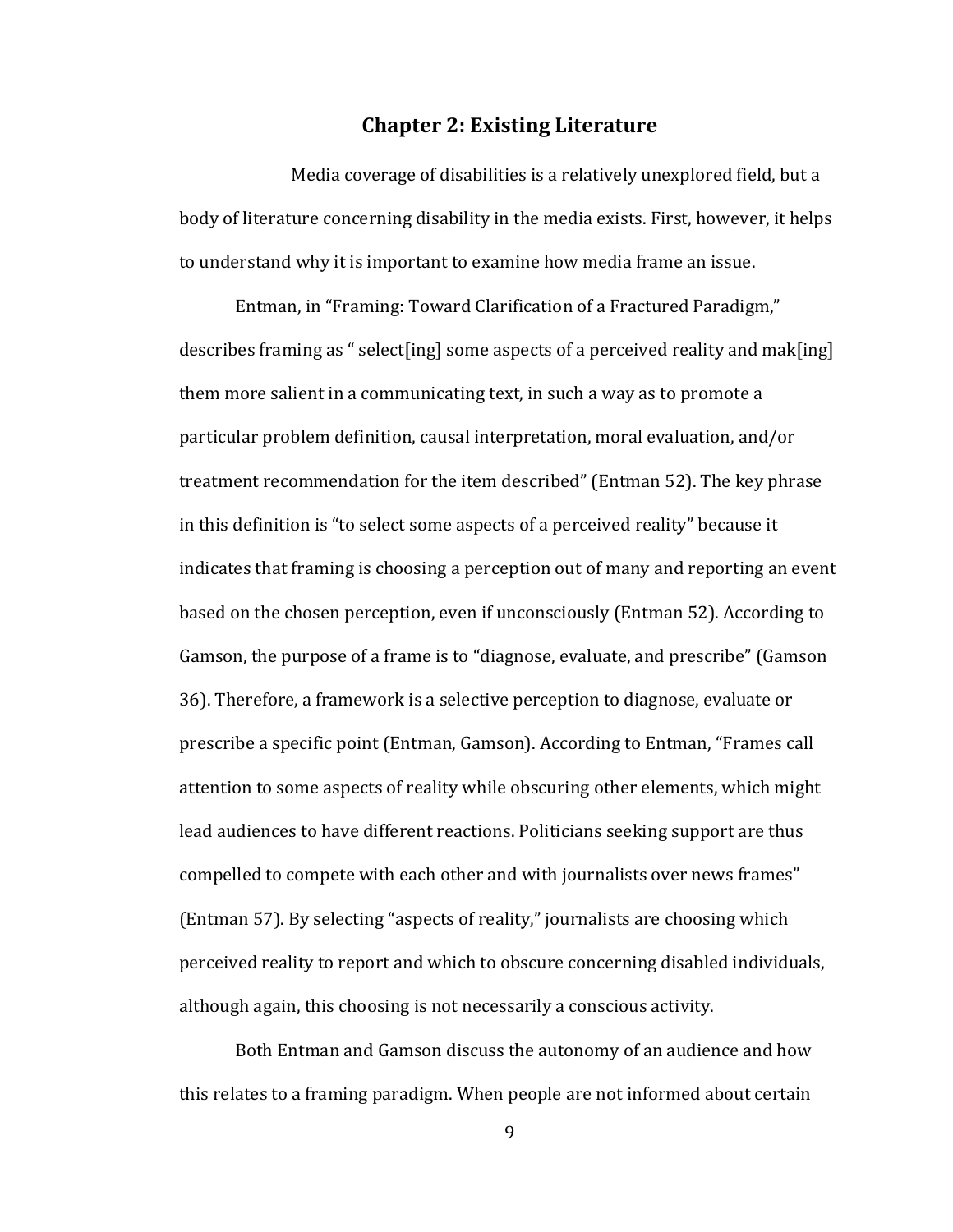topics, they rely more heavily on media stories and on the stories' frameworks to shape their perspectives. For audiences who are unfamiliar with the disabled community, then, media frames may have a more powerful influence on how they perceive that community.

#### *Framing Studies of Disabilities*

Farrell, in "A Threatening Space?: Stigmatization and the Framing of Autism in the News," studies the stigmas of autism as represented in the news media. Farrell explores in depth how specific media sources affect individuals diagnosed with autism and how media affects his or her identity as an individual with autism. Similar to Farrell's work, Zhang's research discusses how mass media impacts the identity of the American disability community. Zhang's findings indicate that a positive or negative portrayal of an individual with a disability can lead to that individual's affirmation or denial of his or her disability.

Induk's experiment studied the themes that lead to the concept of "othering" in Asian countries as they relate to disabilities. Induk discovers that hegemony plays an influential role in "othering" in South Korea; the dominance of a specific group (in this case abled bodied citizens) allows the inferiority of the "others." Conversely, Strong studied the effects of a Nepali entertainmenteducation television show that highlights children with disabilities and how to treat them. Her findings indicate that the show – which encouraged kind and inclusive treatment of children with disabilities – influenced the children who watched it and that they were more likely to be understanding and supportive of a disabled child.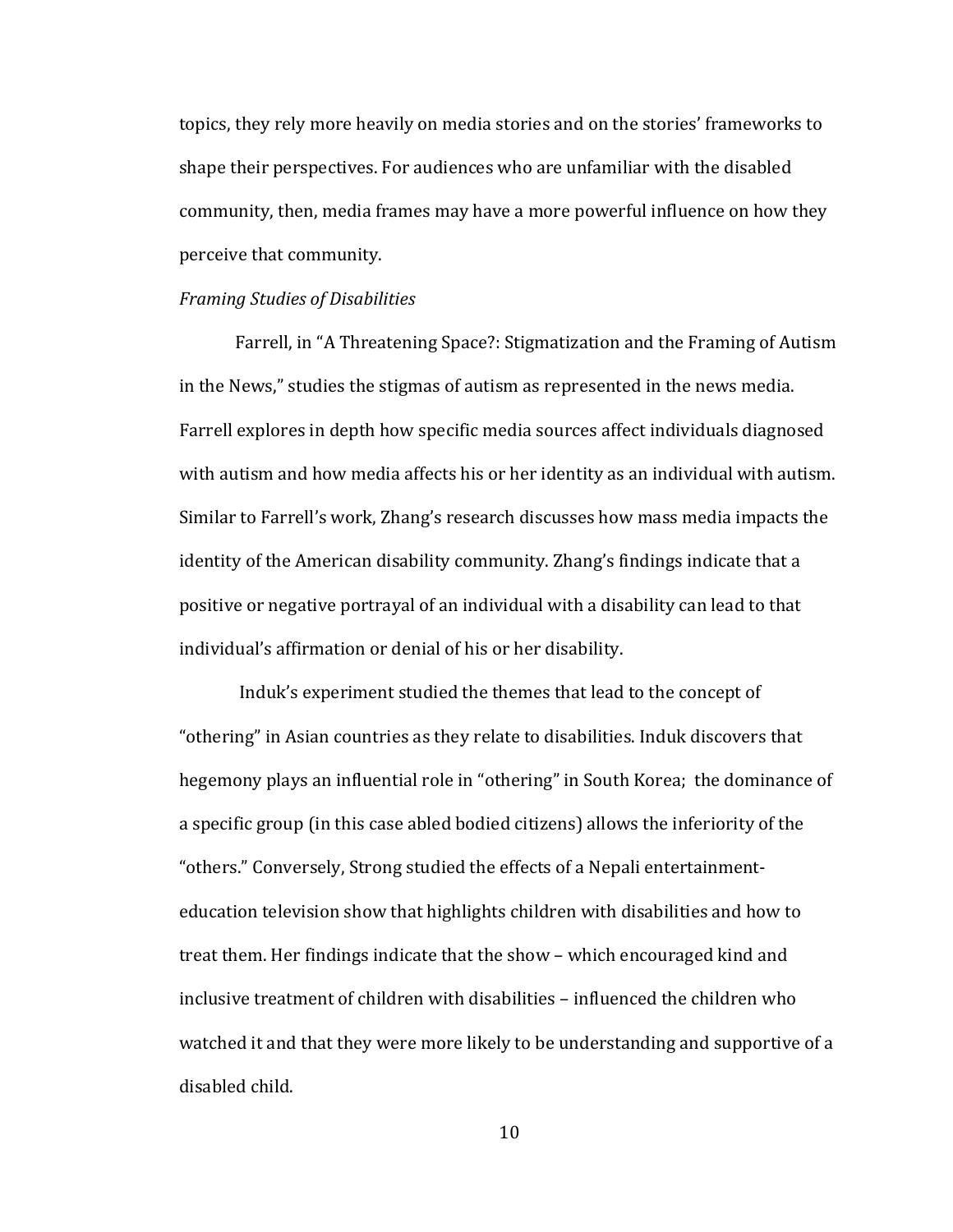Chen and colleagues determined the most persuasive source and the most persuasive content of the source in students' perceptions of people with disabilities. The study found that the most persuasive source was the content of a particular source, rather than what or who the source was. The most persuasive content were the themes of assistance, pity, and fear (Chen). Nelson argues that the disability community should be using the mass media to "achieve group aims." He argues that technology has allowed for a revolution so that disabled individuals may seek out others who also have limitations and they may use the media to influence the public for their collective goals.

Von Krogh's study determined that in the twentieth century persons with disabilities were portrayed within the medical perspective, meaning that the individual's disability was emphasized and it was seen solely as the individual's problem. In the 1980s when the United Nations along with numerous disability organizations advocated for the human rights perspective in broadcast media, however, perspectives changed. Since then, persons with disabilities' problems have emphasized societal challenges rather than individual challenges. This advocacy and change primarily took place in Sweden and in other Scandinavian countries because of the Swedish Disability Federation.

Farnall and Smith studied the various reactions to meeting a disabled individual in person versus perceiving media representations. They created experiments in which participants were exposed both to individuals with disabilities and to media portrayals of disabled individuals. They found that the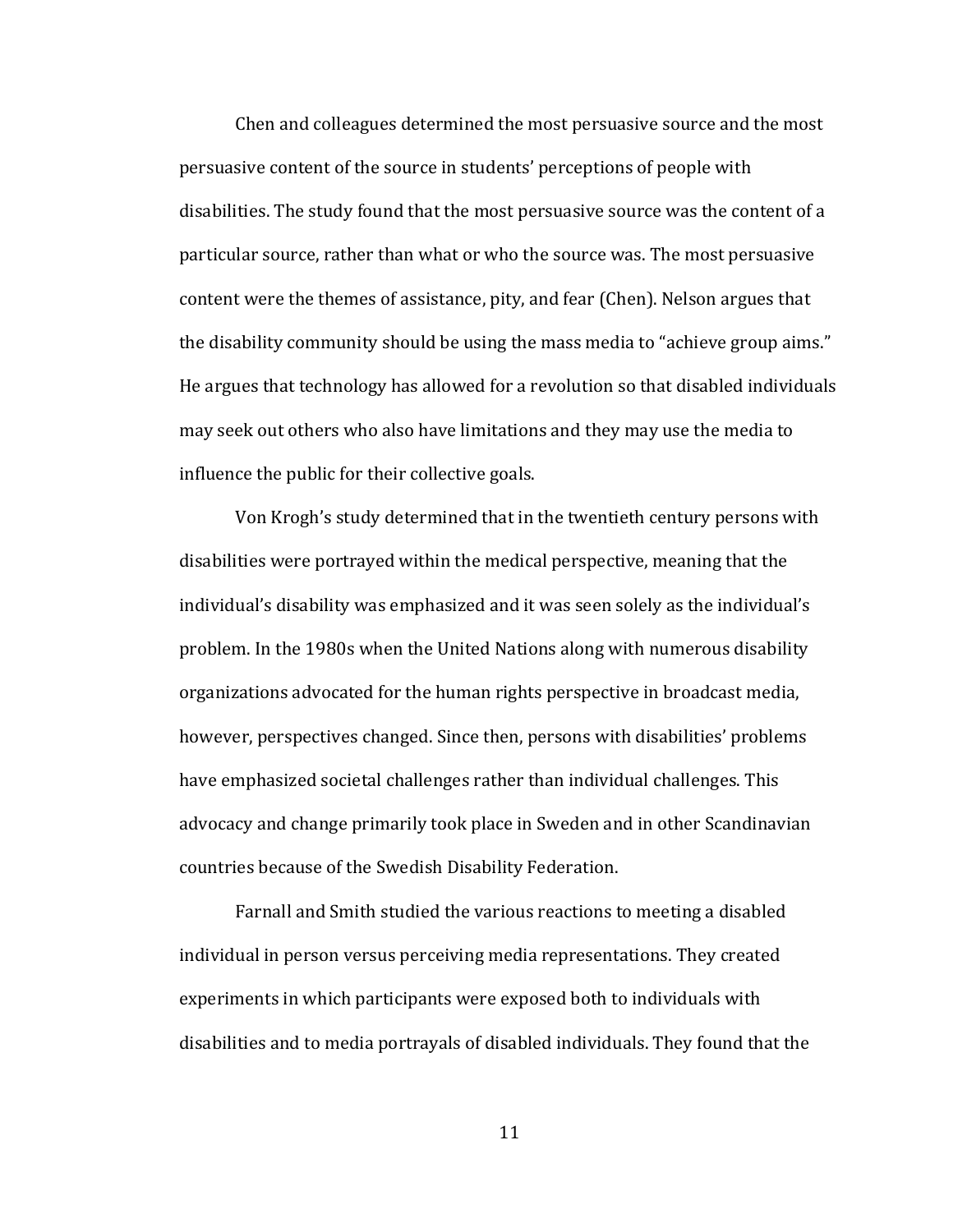participants' perceptions were greatly altered by the in person contact versus the media's depictions.

Bie and Tang discuss the representation of autism in the Chinese mass media, which is rare because autism along with other invisible disabilities is often not recognized in Chinese society (CIA). The authors examined the media framing used, concluding that autism is often perceived as being a family issue. In the newspaper coverage, the families are cited and quoted rather than the individuals with autism being allowed to speak. This leads to an increase in the belief that people with autism are unable to be independent and speak for themselves.

Zhang and colleagues, in "Framing Responsibility for Depression: How U.S. News Media Attribute Causal and Problem-Solving Responsibilities When Covering a Major Public Health Problem," analyzed major U.S. print and broadcast media sources for causal versus problem-solving reports on depression. A media content analysis was used to determine the differences in reporting. They found that print sources and local sources were more likely to place an emphasis on the individual's responsibility to problem-solve depression, whereas broadcast sources and national sources were more likely to emphasize society's role in the problem-solving.

#### *Other Relevant Framing Studies*

Yousef's article compares America's Associated Press and China's Xinhua media coverage on Pakistan's military offensive maneuvers. Yousef specifically studies these two media sources through the frame-building lens, which is important because I will be using the same technique. This article is particularly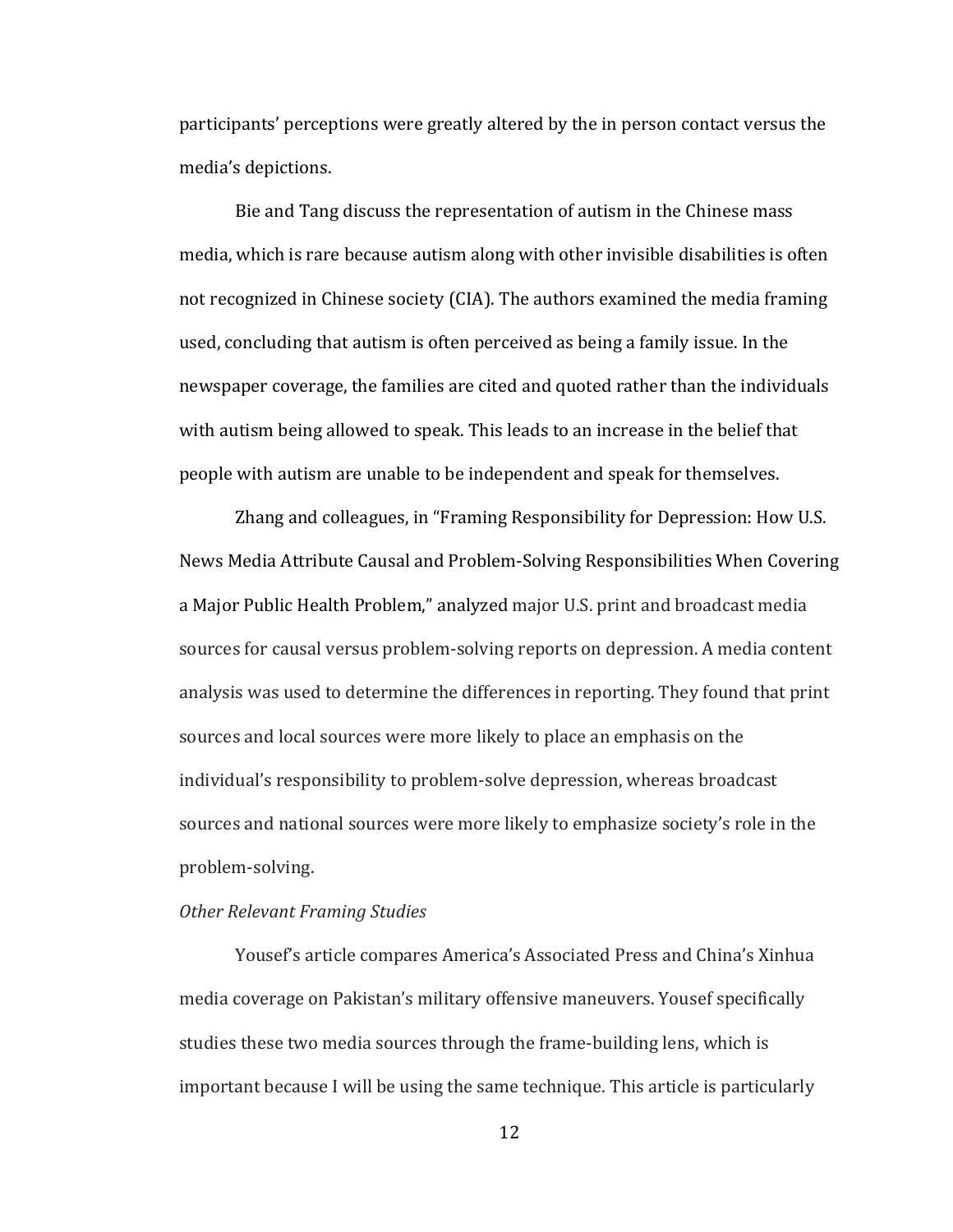noteworthy because an outsider (Pakistan) is observing the differences in the coverage and agendas of these two foreign media agencies. The study is comparatively objective, whereas many other studies may have a nationalist bias. Because I am American studying America and China, I am aware of my potential and intrinsic bias. which is why an objective media coding method was used.

Feng, in "Framing the Chinese Baby Formula Scandal: A Comparative Analysis of U.S. and Chinese News Coverage," studied the media framing of the baby formula scandal from the perspective a Chinese source, Xinhua, and an American source, AP. The representations are quite different because Xinhua exhibited a positive representation of the Chinese government, whereas AP reported a negative image of the Chinese government. The study is noteworthy for its comparative treatment of an issue in Chinese and American news media. *Summary of the Literature*

Studies demonstrate that framing takes place in both entertainment and news media. Studies such as Bie and Tang and Farrell researched America's and China's framing techniques in news sources whereas studies such as Induk and Strong examined the usage of framing in entertainment, such as children's television shows. It is important to distinguish the studies that examine news sources versus entertainment sources because they yield different results in terms of disability related perceptions. The frameworks used in news sources tend to have an affect on the disability community as a whole, which is logically because news sources are accessed by a larger number of people. News sources also tend to generalize more than entertainment because they cannot be as detailed as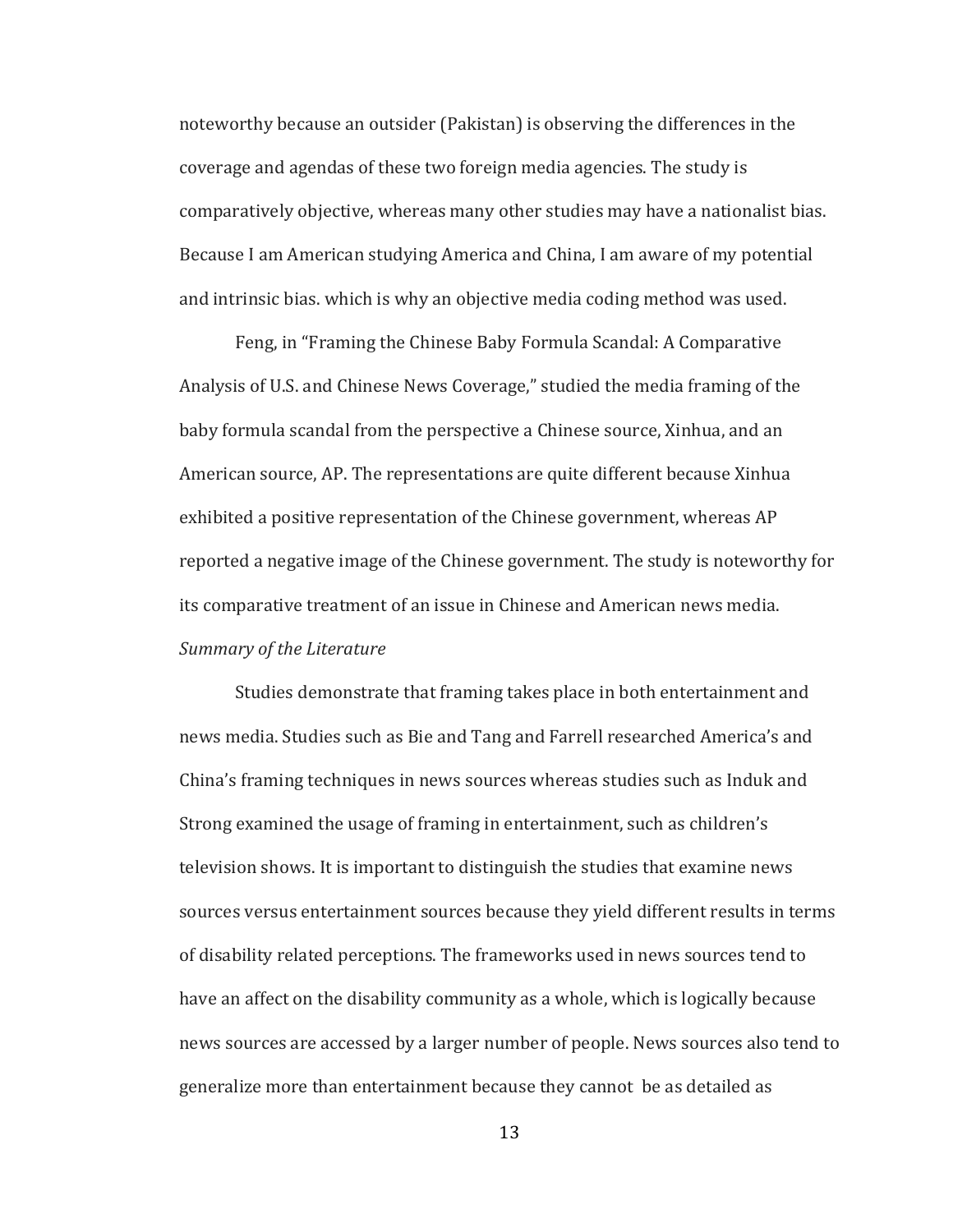entertainment, which constructs characters with elaborate back stories. Entertainment generally impacts an individual more than it does the community as a whole. There are, of course, exceptions, but these studies demonstrate that individuals have greater reactions to entertainment. These studies show that frameworks within news sources impact the disability community as a whole whereas frameworks in entertainment tend to provoke individual reactions rather than a community's reaction. This study concentrates on news because it is standardized and accessed by a greater number of people than entertainment. Though studies examining disabilities related to entertainment are of great importance, this study wants to research a source that is more widely accessed. Entertainment sources tend to be more self-selected because its being viewed is based is a matter of an individual's taste whereas a news source is generally accessed by people regardless of taste. This is not always true as some news sources are polarizing (such as Fox and MSNBC in America). This is why this study has decided to use the Xinhua and Associated Press as news sources because both organizations draw on articles from a wide variety of regions and newspapers.

These studies also point to the differences in news media frames between Chinese and America. The news coverage of these two countries tends to incorporate the host country's cultural norms and values. Zhang, Jin, Steward, and Porter's study indicates the diference in Chinese and American broadcasting by concluding that China places more an emphasis on the individual to "blend in" with society (which is the medical model) whereas American media sources attempt to emphasize the cultural burden of a disability rather than the individuals (which is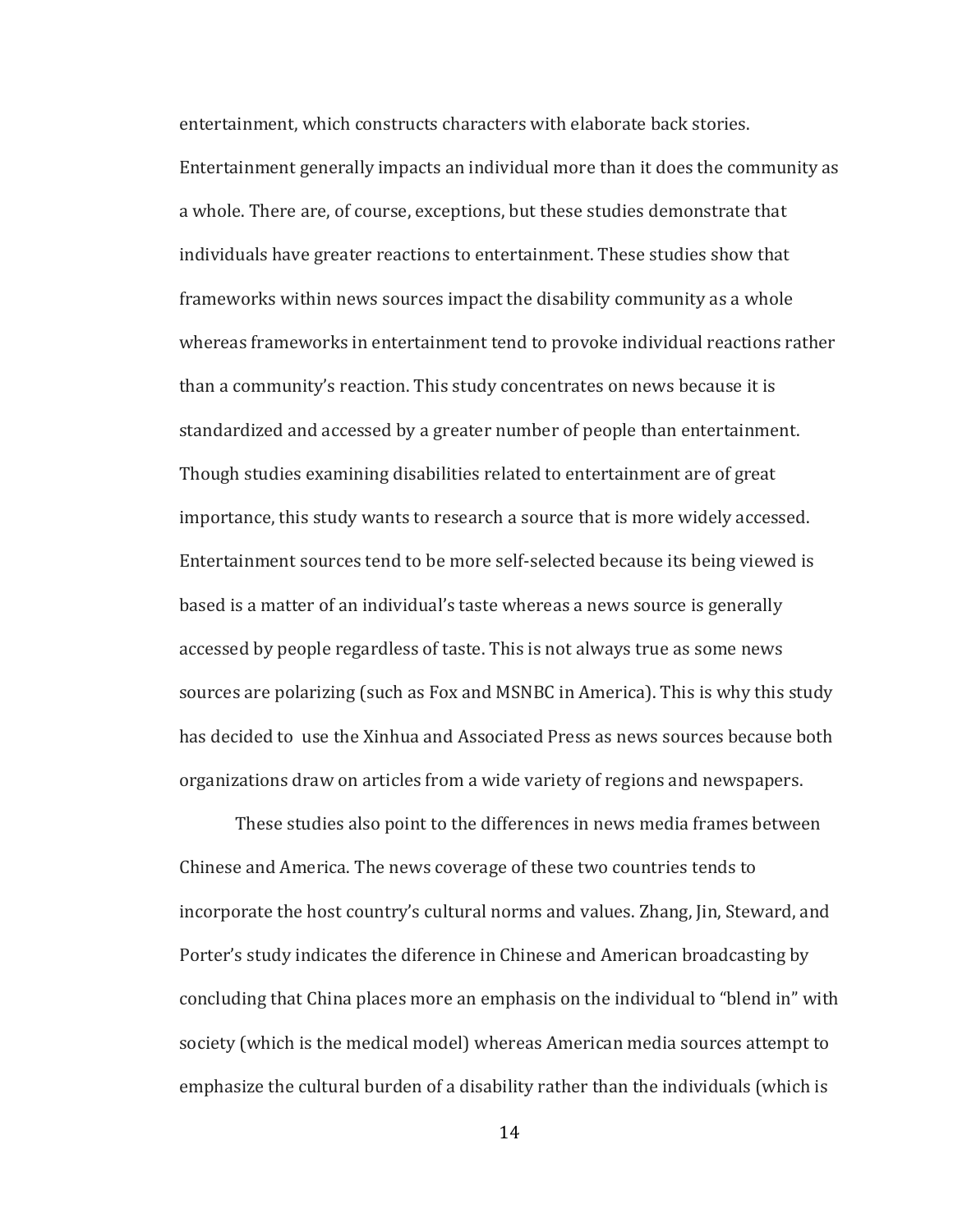the social model). Zhang and Haller's research determines the perception of disabled individuals in America's and China's media, which indicate that America's media attepts to align itself with the social model (though it only does so about half of the time) whereas China aligns itself with the medical model. Yousef's article compares China's and Pakistn's mass media which demonstrate the ambition and the "masculinity" of the Chinese workforce (Hofstede). All of these reseach articles indicate the cultural values and norms of America and China. America attempts to empower the individual and place the individual's burden on the community as a whole whereas China tries to empower the community while maintaining the burden's individual on the individual.

#### *Research Questions*

Based on the literature, this study asks two main questions. The first question is: What is the difference between Chinese and American media coverage of their respective disability communities? The second question is: How does this media coverage define and delineate the visibility and capabilities of the disabled community in each country? This is the crux of the thesis. By attempting to answer these questions, this thesis seeks to better understand the differences in how America and China frame their respective media coverage on the disability community and what this means for these communities.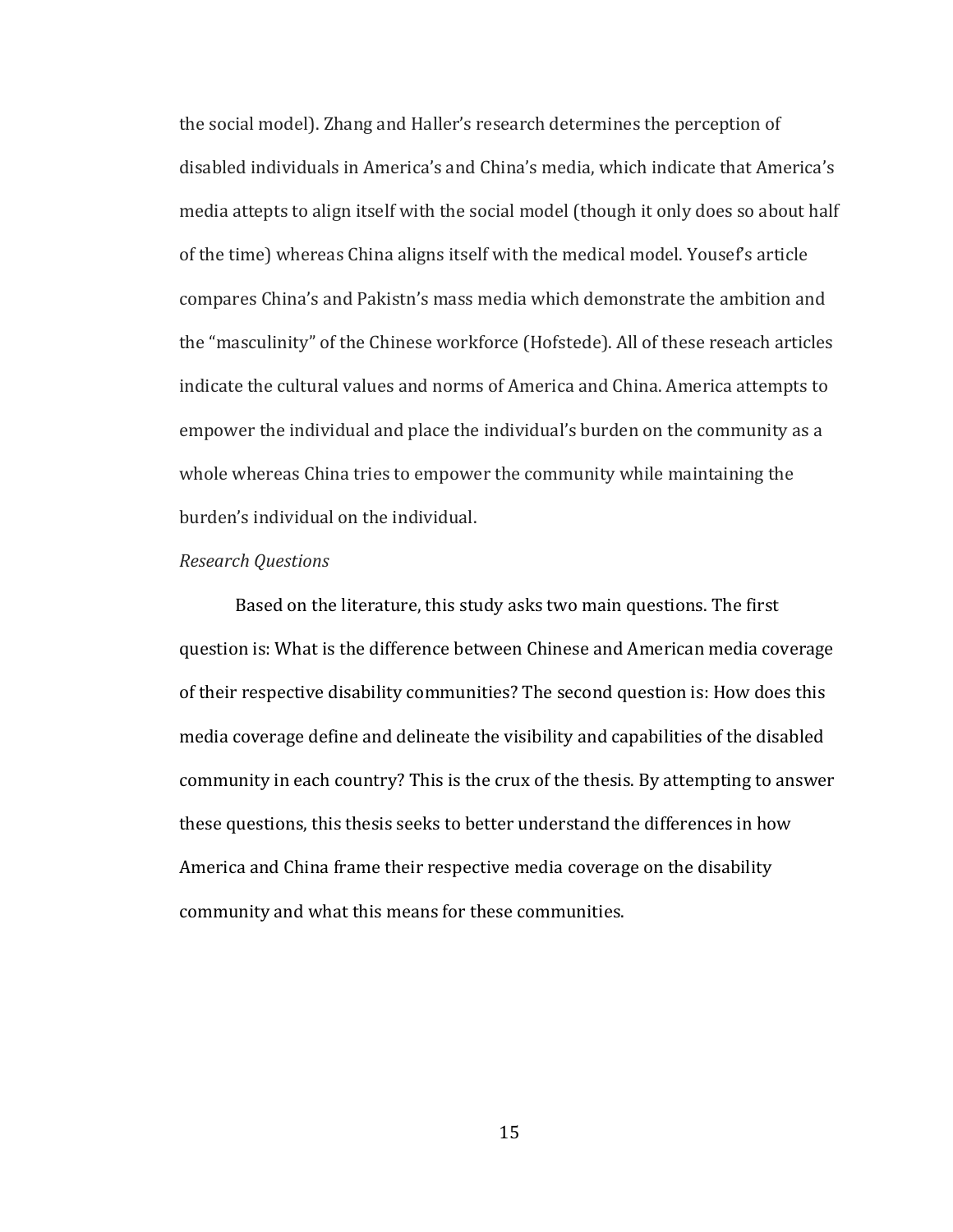#### **Chapter 3: Method**

#### *Method Used*

A media content analysis was used to best understand how news coverage framed disabled individuals. Media content analysis explores the articles' meaning and how they create specific meaning (Weber). It provides a deeper analysis of the articles than most readers do on a daily basis. This deeper analysis allows this study to determine how disabilities are portrayed and understood country to country. The method was specifically chosen because it examines a primary source: the articles to be the raw data, and the media content analysis is the analysis of the data (Weber). This allows me to understand the richest meaning and to analyze even single words in each article.

The articles for study were chosen by going to the Xinhua and AP websites and looking for articles about disabilities from the year 2000 on. There are two main reasons I chose to examine articles after the year 2000. The first is that it is a time of relative stability in both countries. It comes after the cultural revolution and the Asian economic crisis. It does coincide with the war in Iraq, but the American culture itself was primarily stable during this time. The second reason is that I am more familiar with the Chinese vocabulary during this time period.

To do this study, I used an advanced search in each news sources' online database on their website. I would indicate the time frame and then used the key phrase "disability" or "残障 (crippled, handicapped)" to search for articles. I also used variations of the word, such as "disabled" or "disabled individual." On both sites, one can rank the articles for most read, which is what I did in order to easily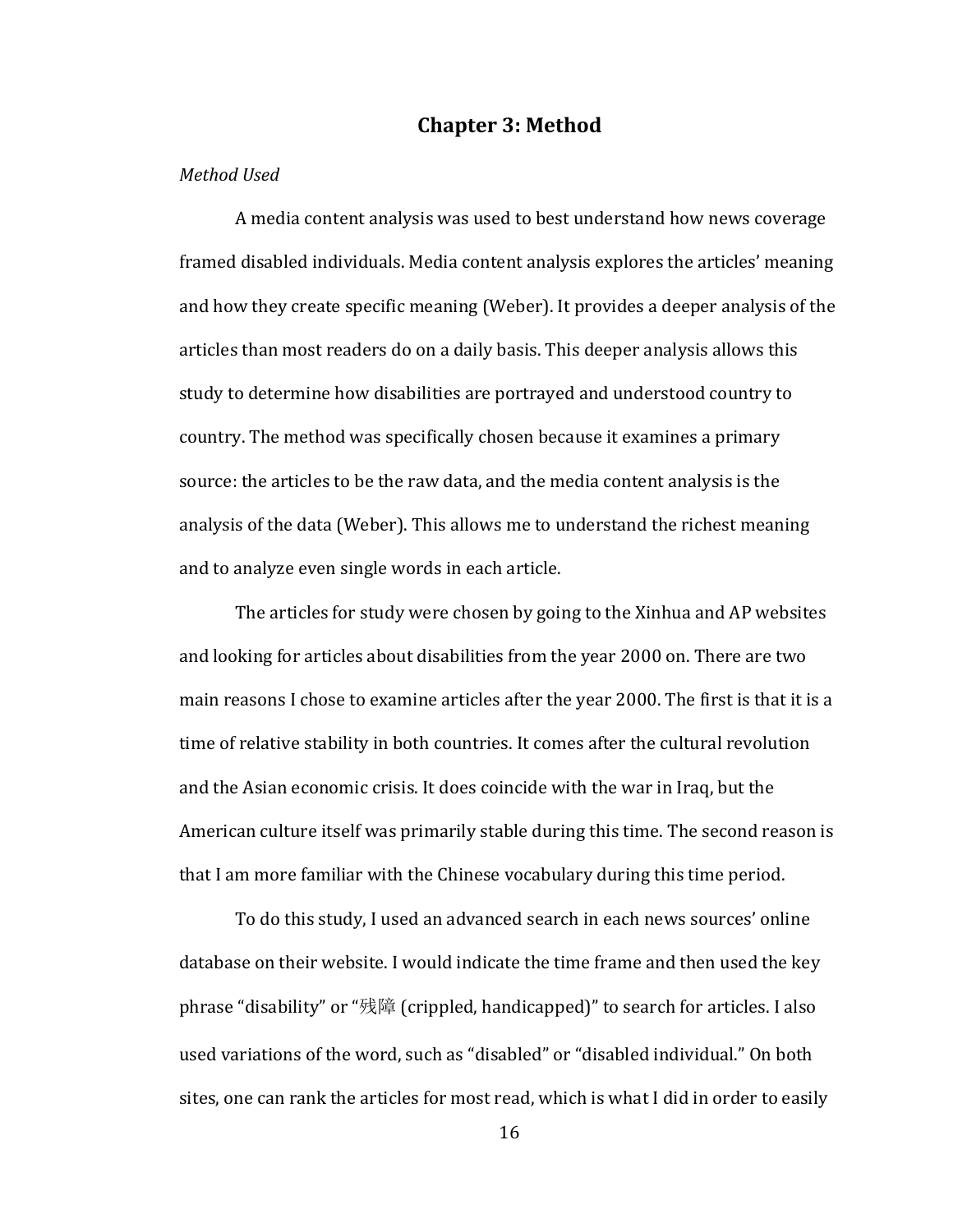sift out the most widely read articles. This does not necessarily mean that these articles are *the* most popular, but I wanted to read the articles that the average reader would be most likely to read or have read. If the articles did not relate enough to the topic, such as not discussing disabled individuals, I rejected dismissed them even if they were more popular. Because of the rather simple search terms, the articles were somewhat varied in topic, but they all relate to disabled individuals. The varied topic is not as important because I am analyzing how disabled individuals and disabilities are framed, and they are framed in varied ways and I want the thesis to reflect this.

To distinguish the deeper meaning of these articles, I evaluated how each article was framed. To do this, I read through each article several times and considered themes found in the literature review. From that process I created five overarching frameworks into which I could place each article: dehumanization, humanization, politics, propaganda, and charity (reference Appendix A). I was then able to compare dominant meanings.

Dehumanization was selected because it is a common theme and quite a few articles fell into this category. It was then clear that I needed to include the natural opposite, which was humanization. Charity was chosen because a few articles neither dehumanized nor humanized but instead discussed charities. Politics and propaganda are similar, but different enough to warrant different categories. Politics was chosen for the articles that discuss disabilities in relation to Congress or the Beijing government, whereas propaganda used disabilities to talk about a more controversial issue, which tended to be political.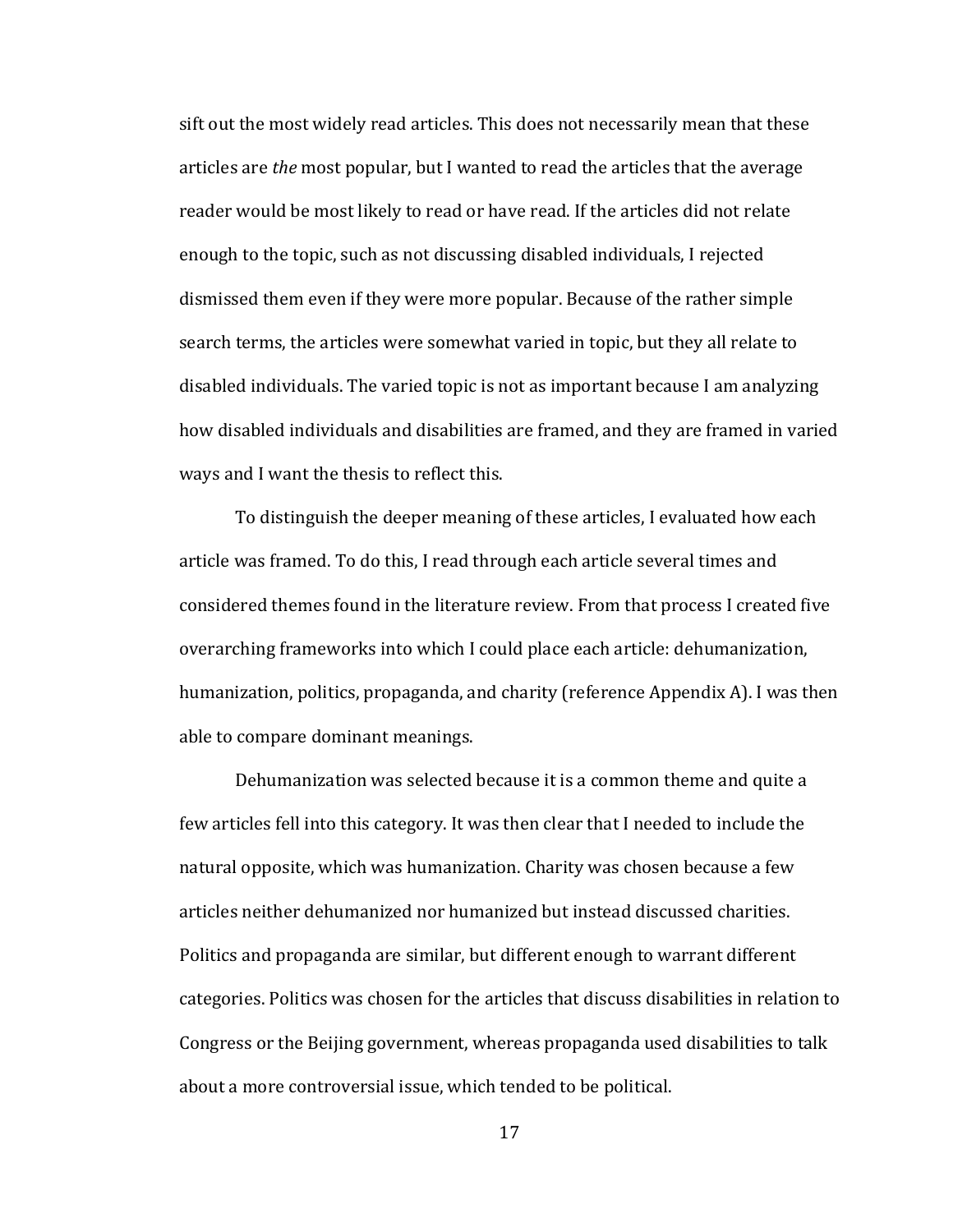To ensure that my coding was not objective, I had a second coder code the articles as well. The second coder came up with two differences in coding from the schema that I did, which was a 5% difference, indicating a good overall agreement. By coding these articles, I am able to quantify these articles, and by using a media content analysis I was able to qualify these articles. By quantifying and qualifying these data, I am able to understand the many nuances they present.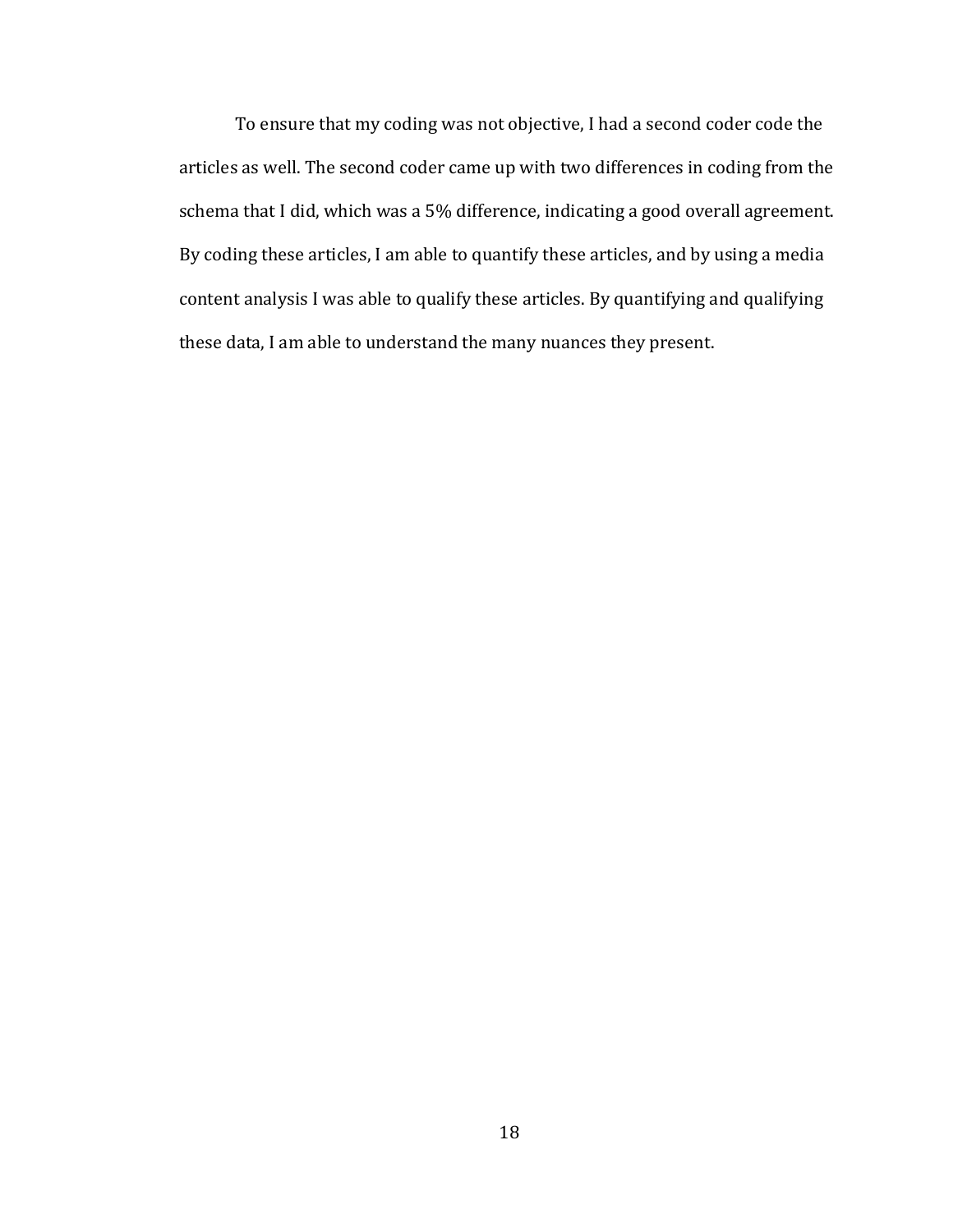# **Chapter 4: Results**

#### *Dehumanize*

In these articles, dehumanizing is a common framework when discussing disabilities and disabled individuals in the media of both countries. I assigned the dehumanization frame to articles by determining if the articles are neglecting to use quotes from or descriptions of disabled individuals and if the articles relied on the medical model.

The dehumanizing issue of generalizing and degrading disabled individuals is particularly relevant in Xinhua's article "Teacher's Day Feature: excellent teachers with love hold hope for children with disabilities." The Chinese article discusses two teachers and the educational accomplishments to celebrate the Mid-Autumn festival. The first teacher will not be greatly discussed here because the disability he addresses is that of general students' inability to use language properly, which is not a defined and recognized disability since it pertains the general population.

The second teacher, however, is an elementary school teacher for disabled students. Dang Hongni says that "all children are angels and that disabled children are still angels even though they have broken wings." This is phrase is of particular significance because it indicates that they are "broken" and that they are *physically* broken. Though the phrase initially seems complimentary because she says that her students are still angels, Dang implies the wrong-ness and broken-ness of her students. In other words, she emphasizes their imperfection. That being said, Dang considers her students to be her children and the children consider Dang to be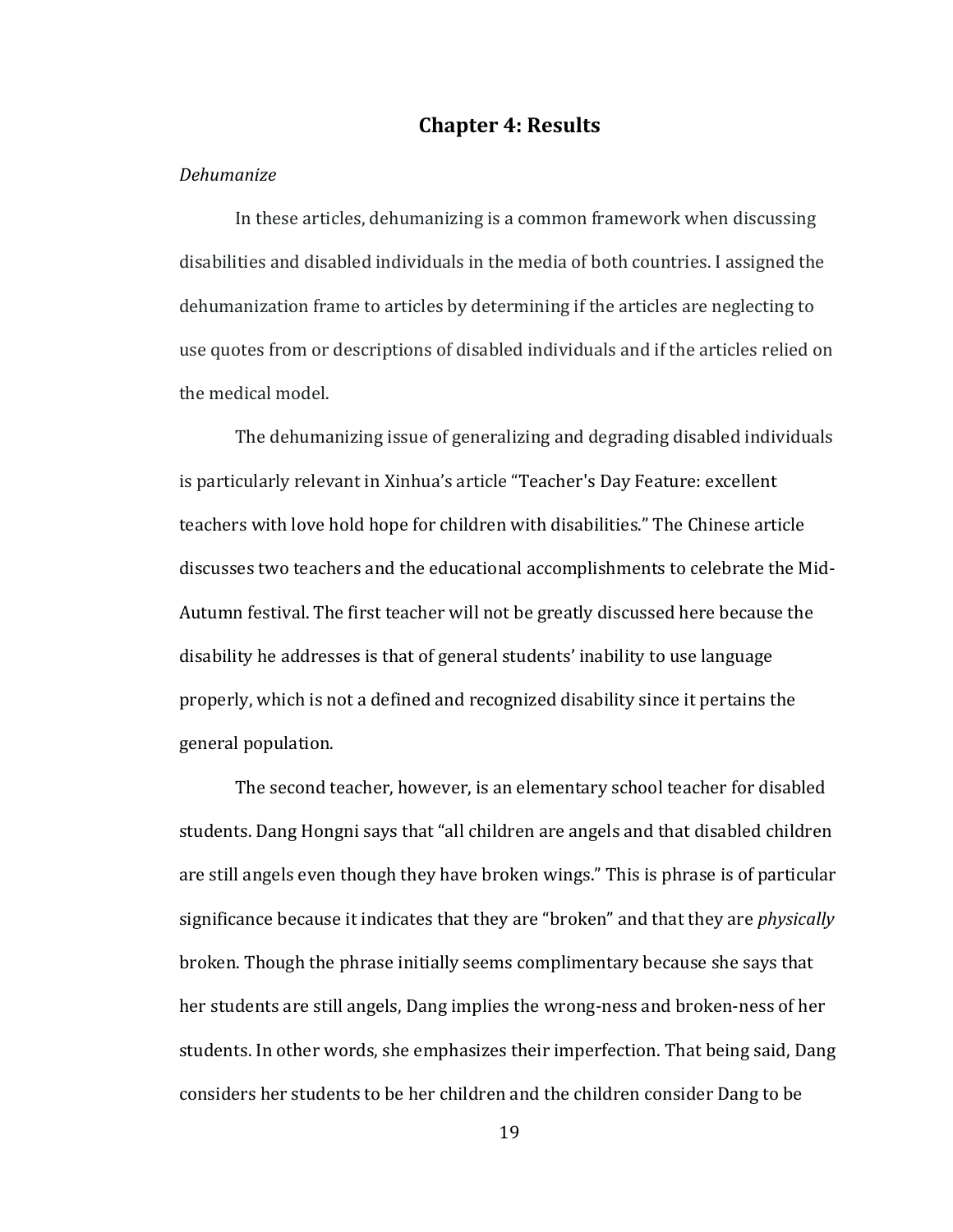their mother. Dang works at one of the special schools for the disabled where the children live at the school. Dang allows hearing-impaired children to feel her throat so that they will understand how many vocal cords are used when people speak.

And yet, there is no mention of the children, their actual parents, their education or job opportunities. In other words, these children could be any children in China. There is nothing to draw the reader in about the character of the children or to indicate their humanity. The reader only knows that some of the children are hearing-impaired and that they like Dang. By removing any individual or collective characteristics, the article dehumanizes the children. The children seem to be irrelevant to the story, despite the title. The article clearly paints a picture of a "big happy family."

Many of the Chinese articles create this image of a big happy China and want everyone – even the "broken" ones – to fit into this picture. Because of this, the article reads almost propaganda like. By framing this article in the dehumanization category, the article further removes the children from Chinese society and isolates them and their disabilities even further. Despite the happy surface of the article, it causes suffering because it further isolates and dehumanizes children with disabilities.

The journalistic isolation of disabled school children is also evident in the dehumanization depicted in "There Is A Mid-Autumn Festival Atmosphere On the School Campus for Disabled Children Who Are Making Moon Cakes for the Full Moon." The framework of this article is another dehumanizing and big, happy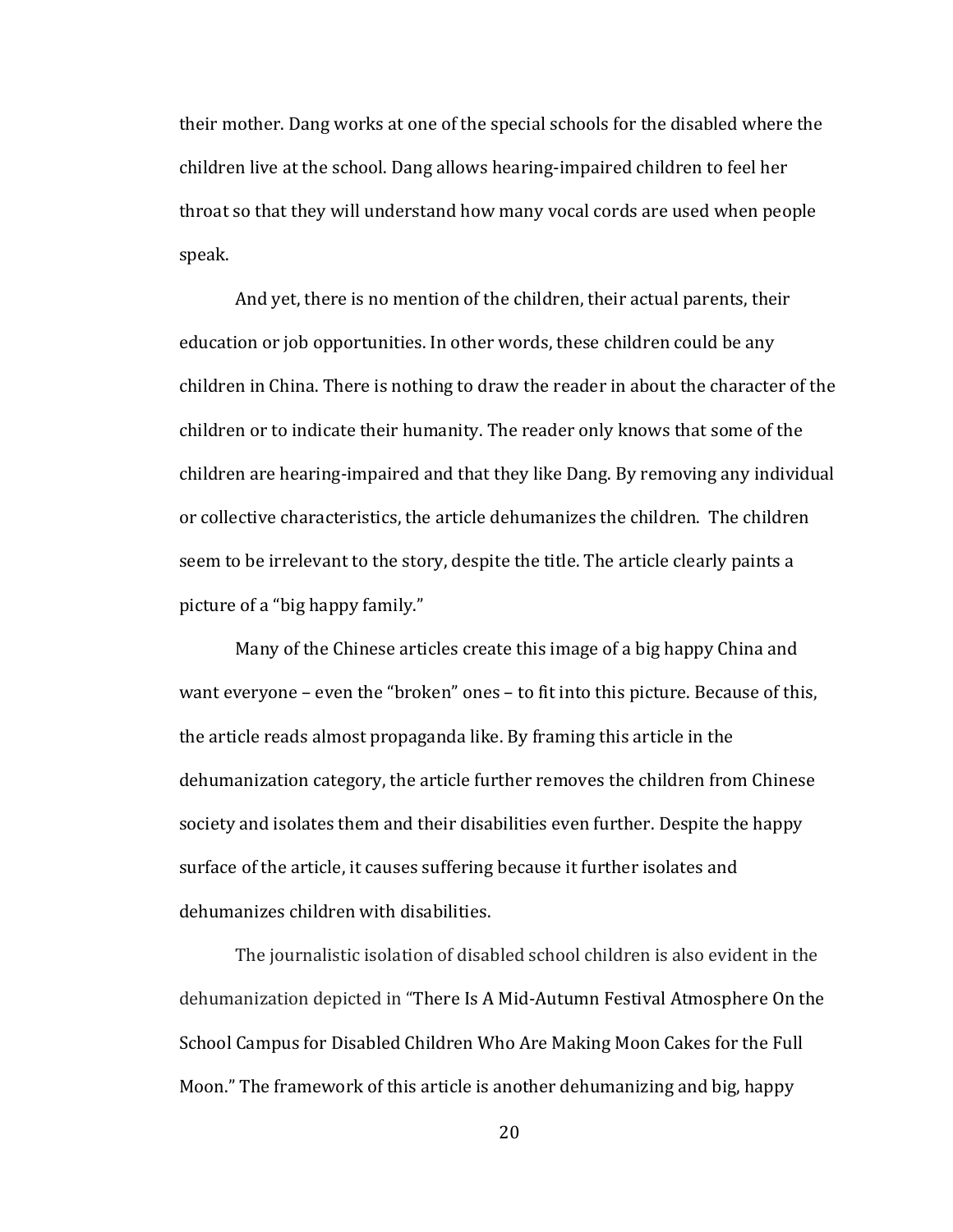family celebrating the Mid-Autumn festival. Not a single quote from students, teachers or families is used, which indicates the insignificance of the individuals taking part in the event. In fact, the children are dehumanized and lack such character that it is easy to miss that the students are disabled. Unlike "Teacher's Day Feature," the article does not even state what kind of disabilities the students have.

The article clearly focuses on a Mid-Autumn festival celebration because it discusses the directions for making moon cakes and the illustrations used to help the children better understand the legend of the festival. The people in the article are dehumanized to such an extent that the article reads like a fake story. There are no names, no ages, no characters, only students and teachers. The purpose of the article is unquestionably to promote the image of a happy and inclusive China. However, this image is undermined by the fact that the article utterly dehumanizes the people and the celebration.

The Xinhua article "The idea of a manipulation-oriented robot is to help people with disabilities to go out to see the world" also dehumanizes the Chinese disability community by reinforcing the medical model. The medical model is – usually an entertainment based – representation of disabilities that focuses around the medical and physical struggles along with depicting how a disability is an individual's challenge to solve. The article discusses the employment of the Australian robot Teleport and how the disabled Chinese community has been using it. The article begins with the standard devices of dehumanization: no quotes, no names, no ages, no vocations or education, no characteristics, and so on.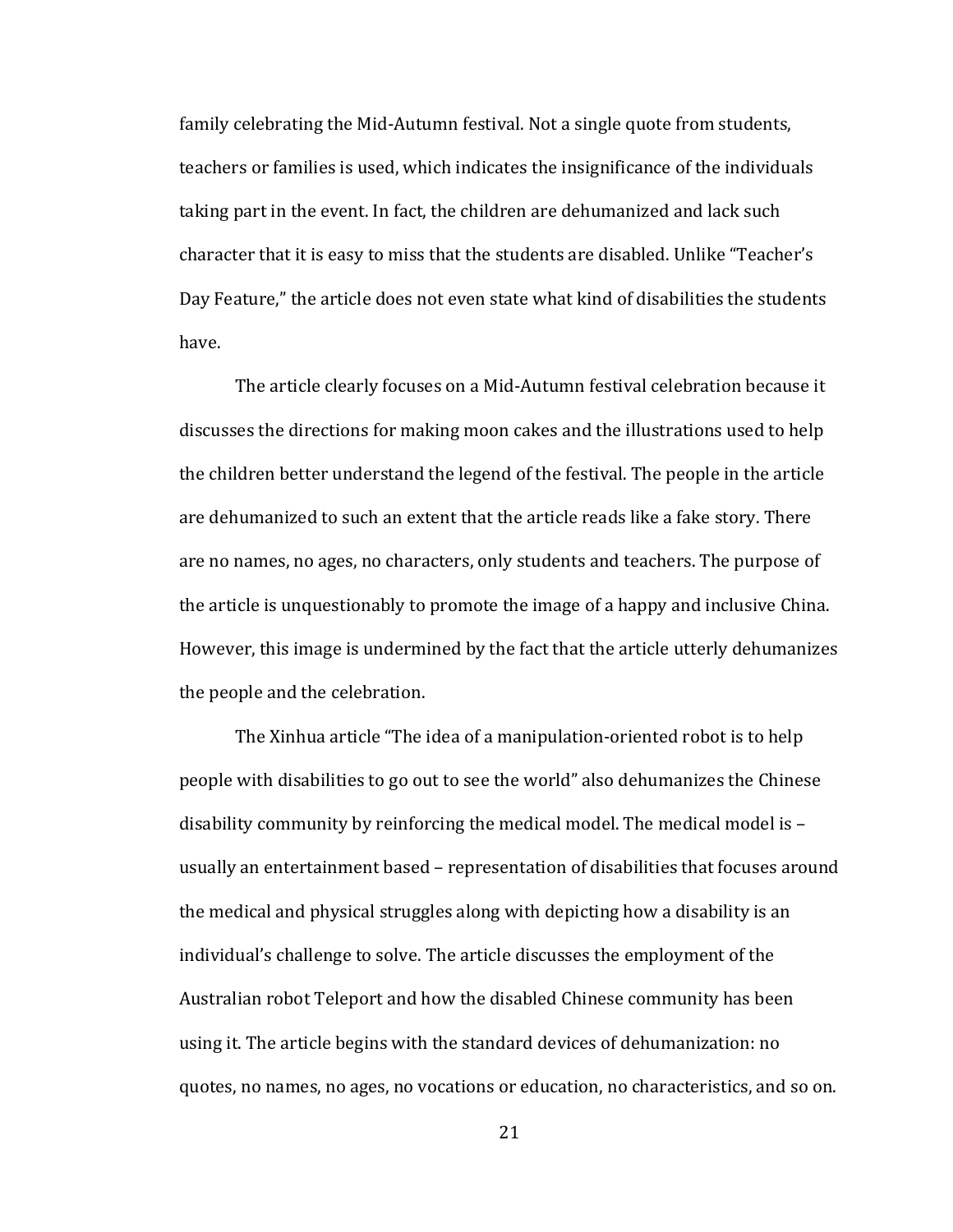As the article continues, however, there are sparse quotes from disabled individuals, which is an important inclusion and places the article closer to humanization. However, the robot is discussed only in relation to how it will improve the lives of the disabled because without the robot they are "unable to see the world." This statement forces the challenge of a disability onto an individual and does not indicate any imperfections with society concerning disabilities. By framing the dehumanization with the medical model, the article indicates that the struggles of a disability are exclusively medical, which removes the responsibility from society and places the burden on the disabled individual to deal with the disability.

Similar to this last article is the AP article "Disable Rights Group Seek To Stop Teen's Planned Death," which uses the standard devices of dehumanization while relying on the medical model. The AP article discusses a disabled teenager suffering from spinal muscular atrophy type two, which is causing her great pain, requiring intense medical intervention, and has left her with only limited movement in her head and hands. Because of this, the young girl, Jerika, wishes to enter hospice and be taken off her ventilator, which her mother agrees is the right choice. However, disabled rights organizations are intervening and calling for an intervention of child services based on Jerika's potential future. One woman argues "We're talking about a 14-year-old child. It's a difficult time in most people's lives. She has her whole life in front of her. She should be going to college. She should be having a career." The AP article counters by stating that most groups do not realize the amount of medical treatment that was needed for Jerika to reach her age.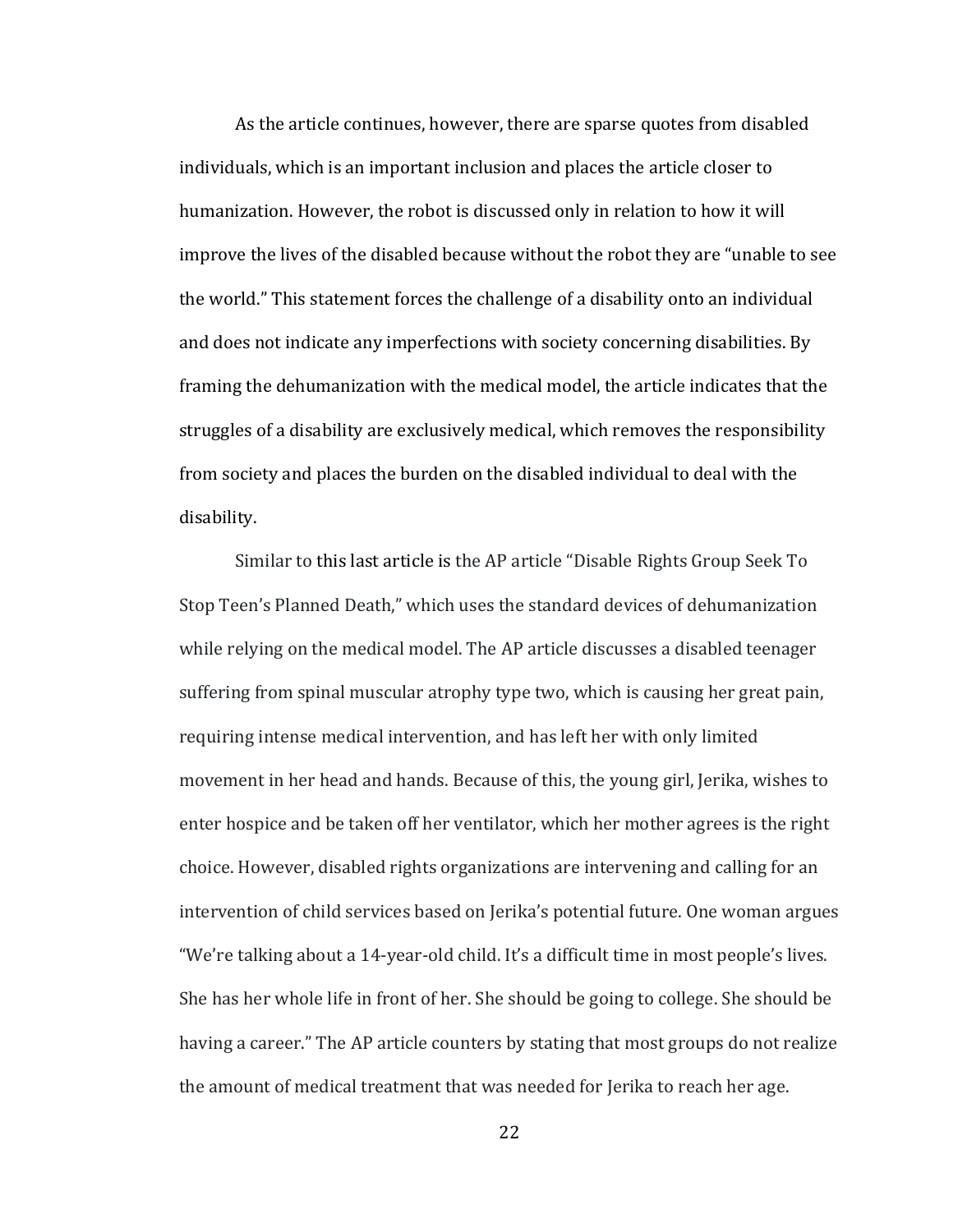This article is framed with the medical choices and decisions disabled individuals need to make. This is a framework of dehumanization because of its reliance on the medical model, failure to understand Jerika's struggle, and lack of quoting either Jerika or her mother. The article does, however, provide Jerika's name and age and quotes experts in the field of disabilities, which makes this article stand out from the rest with its hints of humanization. Though the article's topic directly discusses disabilities and disability rights, the article fails to characterize Jerika and her mother. They are only discussed in third person and are not quoted. The framework – though not heavily implying – brings up the issue of euthanasia and looks at the controversial topic through the new light of disabilities. While the framework is inclusive and focused on disabilities and disability rights, it fails to reach all the way and have a humanization framework. This article is not only controversial for its content, but also for its rather scattered framework.

#### *Humanizes*

The humanization framework is the opposite of dehumanizing. Humanizing gives disabled individuals a personality and defining characteristics. Under the humanizing framework, individuals are more than the single identity of disabled, which may include race, religion, vocation, etc. The framework also heavily relies on the social model, which is a representation depicting disabled individuals as leading normal lives and places much of the responsibility for disability-related struggles on society. The humanization framework is demonstrated by inclusion of quotes of disabled individuals, family, friends, teachers, experts and so on. It is also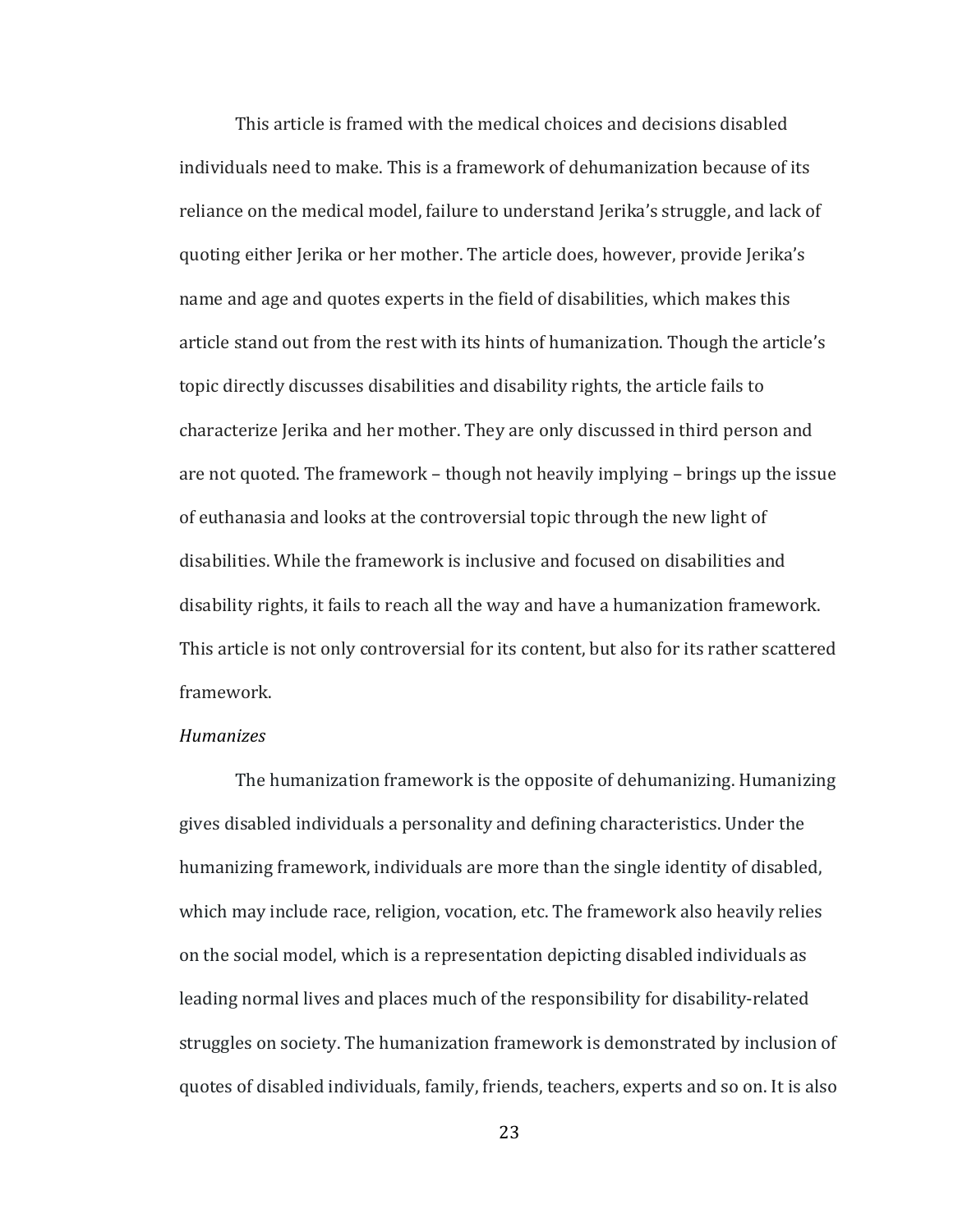devised through use of accepting and inclusive language and examples and usually asserts equality.

The AP article "Family Stunts Disabled Daughter's Growth to Expand Her World" demonstrates the humanization framework through holistic and inclusive writing. The article discusses the decision of an Australian family to attenuate its daughter's growth through heavy doses of hormones. Attenuation is the medical implementation of heavy hormone doses to stop or decrease the weight and height of a patient, and surgeries and other methods are used to sterilize the patients. The Hooper family decided on this process for their daughter Charley in order to allow her the best quality of life. Charley is severely physically disabled as she is unable to hold any of her limbs up, including her own head, and is also unable to speak. Her family must determine her moods and wants based on her moans and the relaxation or tension of her face muscles. She is currently 4 ft tall and a little over fifty pounds and will stay that way for the rest of her life. She is only seven. Her parents hold and cuddle her to calm her down, take care of her and take her on trips. They say this is the best quality of life they can provide and they would be unable to provide this to her if she were bigger.

Attenuation is not widely practiced, and the public frequently acts with "unease to revulsion" when they hear of it (AP). This article, unlike the articles framed by dehumanization, directly discusses a disabled child and her family. The article contains many quotes from her mother and father, as Charley is unable to speak, and from other disability experts, even if they do not agree with the use of attenuation as a medical treatment. The experts and disagreements gives to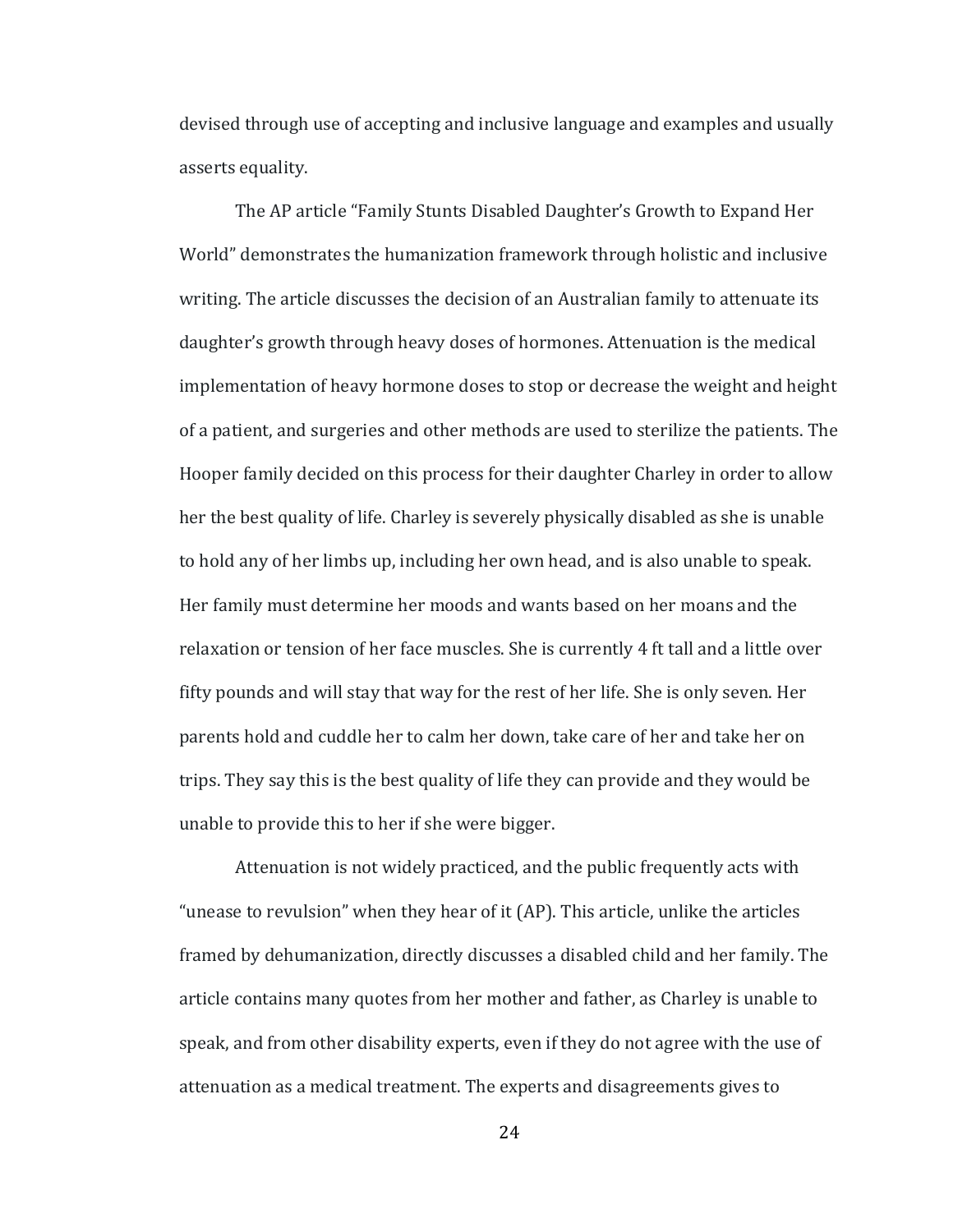Charley's circumstance and her parents' decision more complexity and depth. The contradiction also allows for a better understanding of the situation and various arguments while creating a well-balanced article.

The article discusses the use of language concerning the word "disabled" and discusses the rights of the disabled. Many of the articles concerning disabilities discuss another issue and just use disabilities as the lens through which to discuss the real topic. This article, however, truly goes into the difficulty of having a disabled child and also the joy it can bring, which creates a humanization framework.

The AP article "Still Finding Joy in Sport that Led to Paralysis" also humanizes physically disabled individuals through thorough interviews and characterizing their personalities. This article discusses the paralyzed Chinese gymnast Sang Lan and discusses her opinions almost a decade after her journey from being a goldmedalist to a student paralyzed by injury. The article uses quotes from Sang Lan herself along with a Russian gymnastics coach who witnessed her paralyzing fall. Though Sang Lan has a husband and son, the article primarily focuses on her career and education.

Time and time again, the article discusses her optimistic spirit and how much she loves the sport. She discusses her resistance of regret and how difficult it is to be disabled in China, which continues to humanize her because the struggles add complexity and depth to her life. She has a degree from Beijing University (one of the hardest and most rigorous universities in the world), and she now hosts her own interview segment on television. The Chinese government and sports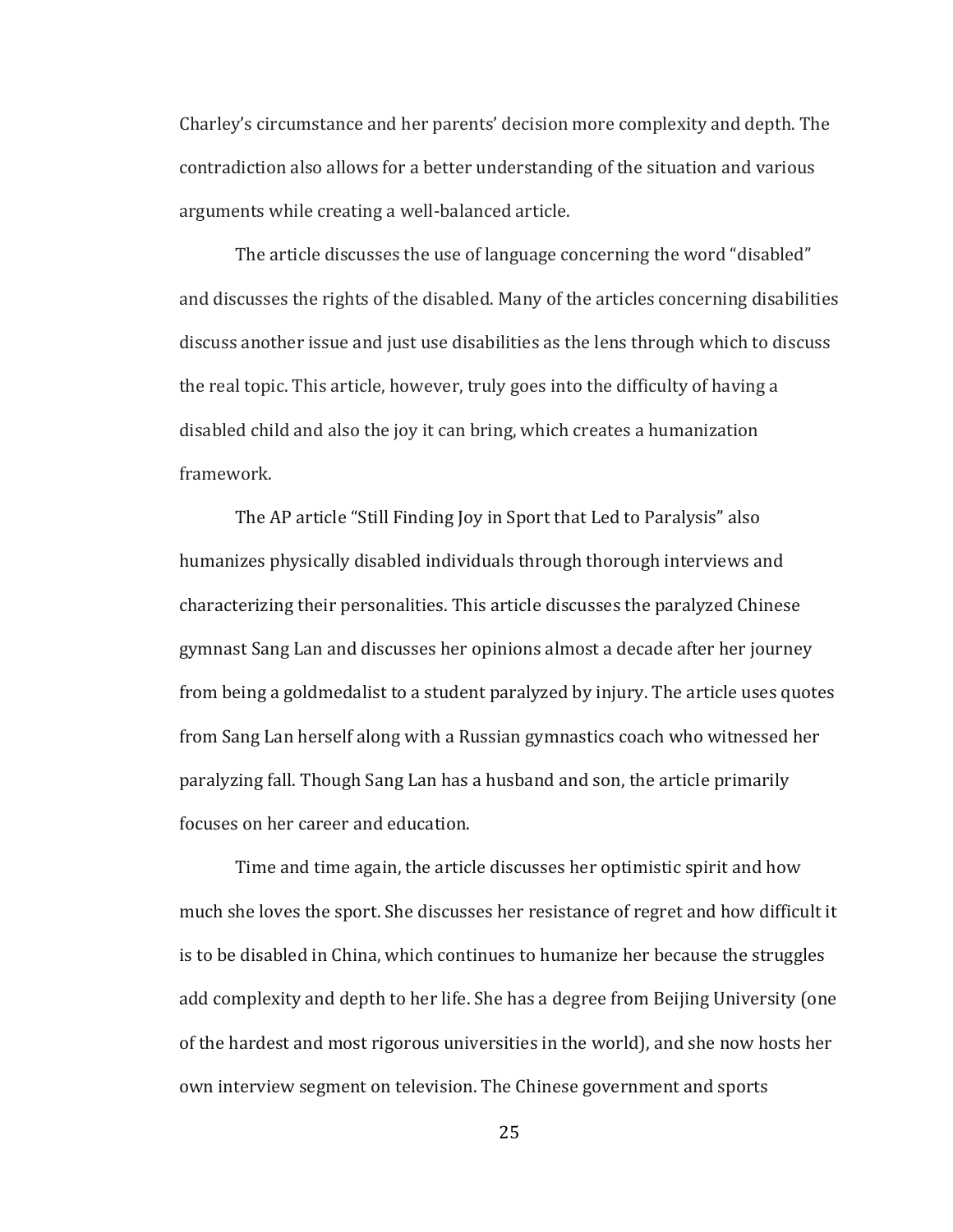organizations have taken her in by providing her an education, career, and a manager. Celebrities adore her, Mayor Giuliani and Sang Lan lowered the ball in Time Square, Leonardo DeCaprio left her his address, and she received concert tickets from Celine Dion.

And yet, despite this fame, Sang Lan indicates that things are still difficult. Friends had to carry her from one classroom to another, and she could not take notes in classes because she could not hold a pen. And despite her fame, she was not able to receive a ticket to see her friends compete. The framework of the article is humanizing. There is an undertone of frustration and neglect, but there is also an emphasis on her positivity and the opportunities given to her despite her struggles. The focus on her obstacles along with her achievements indicates a holistic picture of her life; it does not depict a "big happy life" nor a pathetic former champion. By giving balance to both sides of her life, this AP article humanizes Sang Lan and the many aspects of her life.

A similar Xinhua article, "The love loaded with disabilities disabled young writer Wang Yi Xuzhou Railway Station in the book," humanizes the young writer Wang Yi by focusing on her work rather than on her disability. The article discusses the book reading and meet and greet Wang Yi held with her fans at a railway station. The article humanizes Wang Yi by acknowledging the complications she faces as a wheelchair user while primarily focusing on her accomplishments. The article quotes Wang Yi, her family and publishing experts, which creates a balanced understanding of how Wang Yi writes and publishes her books at the age of 19. An unusual and humanizing characteristic of the article is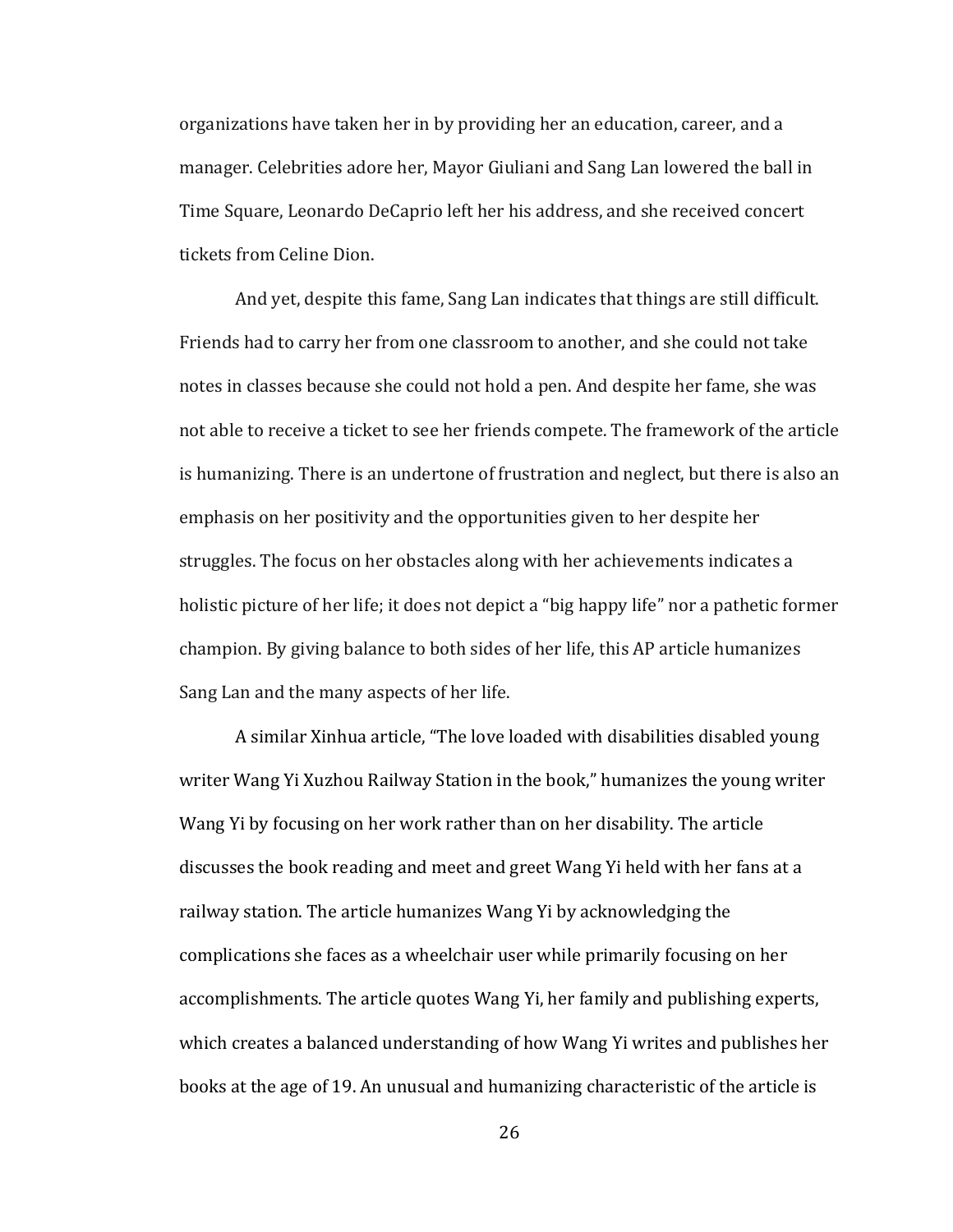that while acknowledging that she is a wheelchair user, the article does not focus on it. Instead, the majority of the article discusses her books and how readers respond to them.

The Xinhua article "Increasing Exchanges to Promote the Integration of the Disabled Youth Gathered in the Hebei Provincial Museum" continues the tradition of unuusal Chinese articles because it discusses the actions taken by a number of politically motivated disabled youth. The article discusses the meetings of disabled youth in Hebei and their rejection of the "monotonous" lives set for them. The article highlights how Chinese youth are taking their lives into their own hands and are advocating for themselves, which goes against the general trend of a communal culture. One of the students, Zhu Jiancong, describes his two-point life plan and how he refused to follow it because his life was "boring," "monotonous" and "self-enclosed." This description demonstrates the limitations faced by the disability community in China and how difficult it is for them to break away and receive an education or a job.

The beginning of the article discusses how the majority of disabled Chinese individuals are unable to leave the country. Therefore, the summer camp for the disabled youth had a meeting at the Hebei museum to better understand the history of Hebei and see murals of other places in the world. Though this is not ideal, it is a big step for the disabled youth because they are studying and learning about other places in the world. The usually home-bound disabled youth have their worlds open up by traveling and viewing all the places that they can go. This gives them independence and knowledge.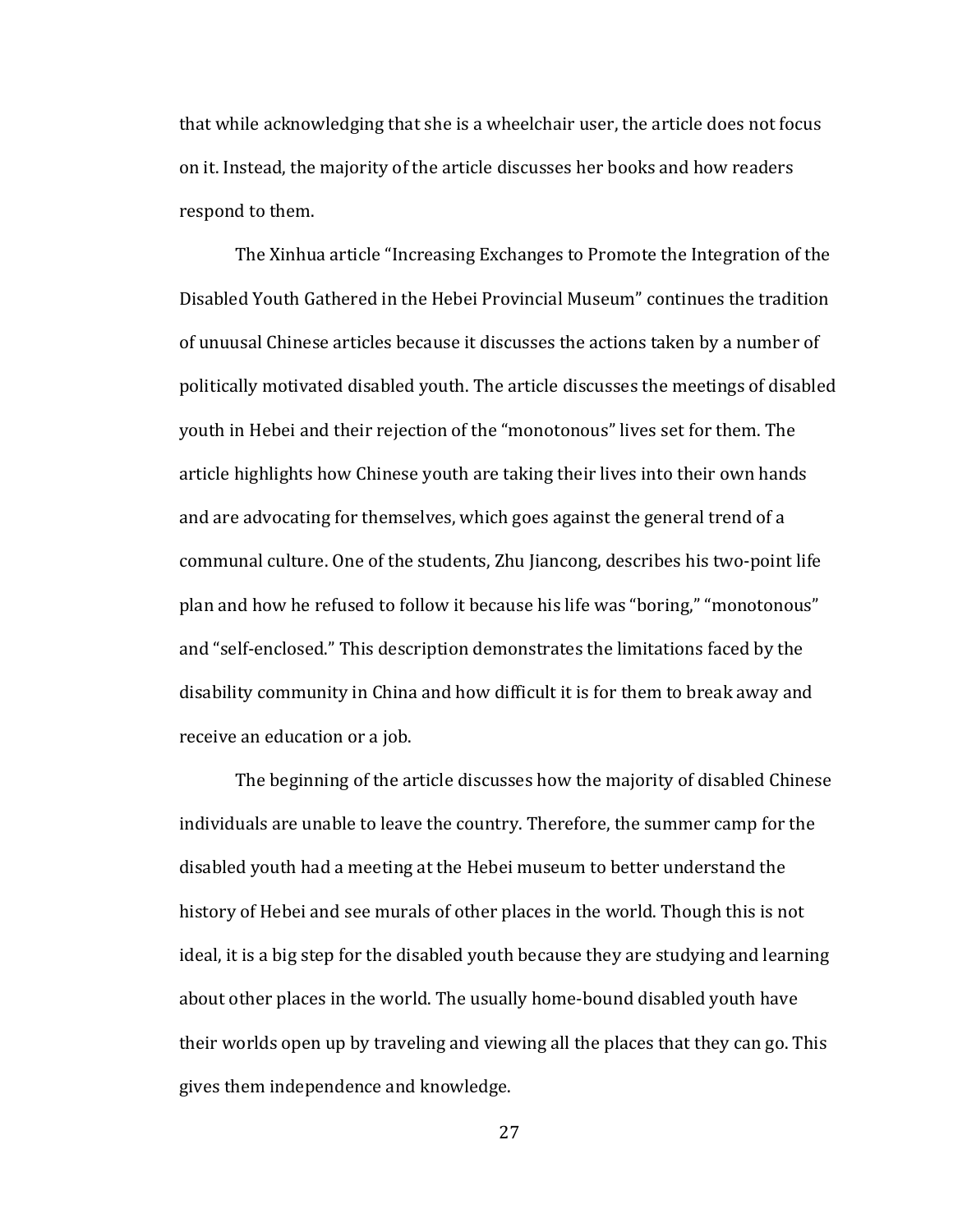Most importantly, the youth are taking charge of their own lives. The summer camp and meetings have been a life-changing experience for the students. In reference to the experience's impact, Zhu states ""In the past, I felt that I could not fit into the crowd. I did not want to communicate with others. Through these activities, my character has become more cheerful, and I am also willing to chat with others about their lives and experiences, 'the feeling has opened its own heart.' All of these elements work to create the framework of humanization for the disabled youth, with subtle undertones of change.

"Tangled in Fraud Probe, 100s Face Loss of Disability Checks" is an AP article that discusses the current misfortunes of the Rust Belt and the decreasing access to disability checks. The article begins with a grim scene discussing Donna Dye, who is married to a disabled coal miner in Kentucky. In recent years, the area was swept by a fraudulent attorney, Eric Conn, who took on hundreds of injured and disabled coal miners. He made millions of dollars over the years as he signed more and more clients who did not quality for disability benefits. The breaking scandal has caused an investigation into his clients and has temporarily cut off his clients from their disability checks. Fifteen percent of the area's income comes from disability checks (the national average is 4.7%). Some call the region the "disability belt" because there is limited education and the main industry is coal mining. The area has become so reliant on disability payments that stores will prepare for the days that disability checks are given out.

The absence of the checks while the cases are sorted through is causing great harm. Many people are losing their homes and possessions. Donna Dye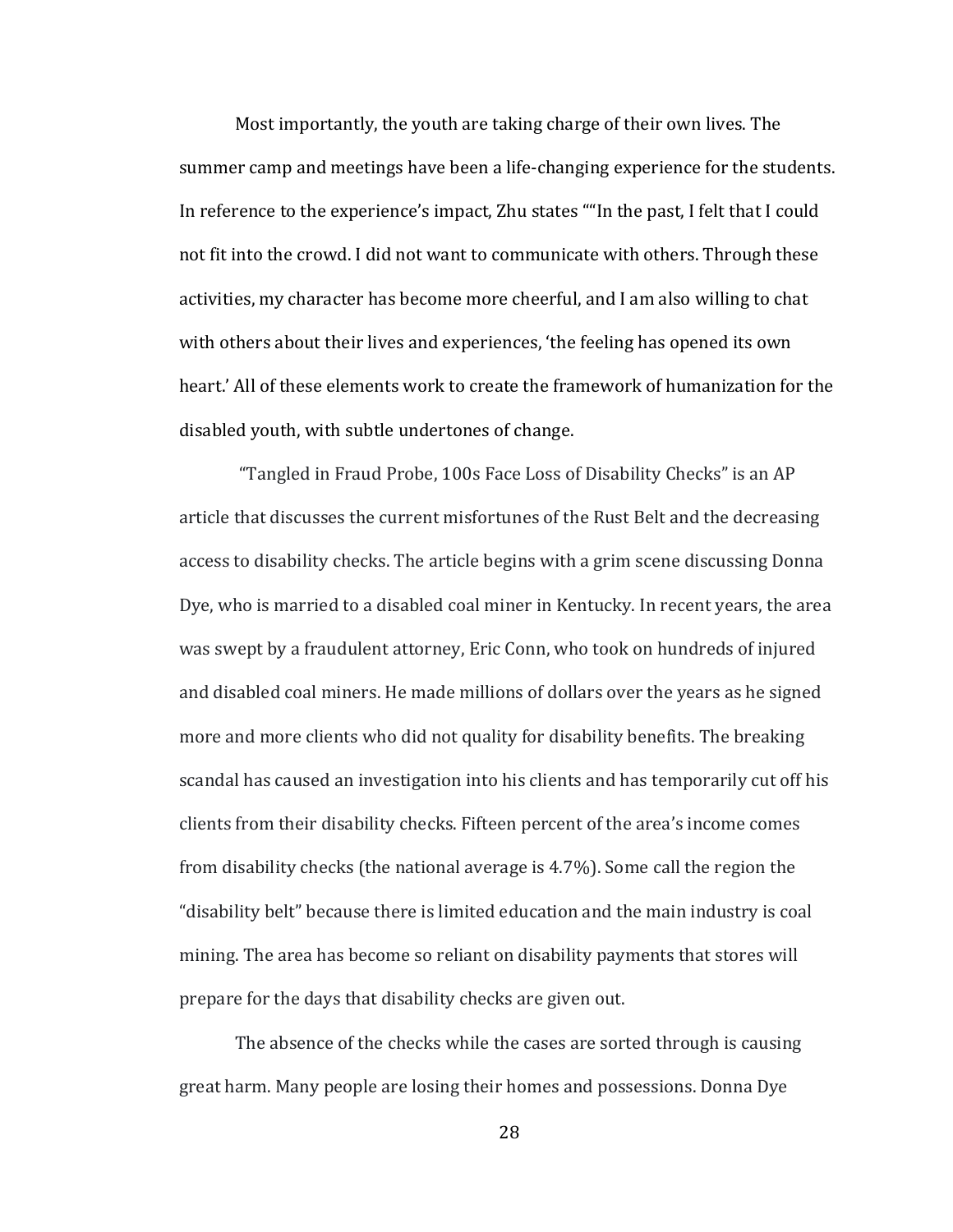traded her engagement ring to keep the electricity on, and Kevin Robertson "lost his home and everything in it." There are even more stories, according to local Ned Robertson; he states "Another man told [me] he's now sleeping in his pick-up truck. A woman wrote that she and her children kept only their camping gear and went out to live in the woods." The financial struggles of the region have led to an increase in suicide rates, while the lawyer's office taking on the cases is working around the clock.

The framework of this article is humanizing because it uses quotes from numerous affected persons and even includes quotes from people suffering from mental disorders. It quotes the affected people, their families, and the lawyers working on the cases. The journalist gives detailed descriptions of everyone mentioned and gives them all backgrounds. For instance, Kevin Robertson is "a 41 year old with an anxiety disorder, a bad back and an eighth-grade education." This humanizes Robertson because his identity moves beyond that of disabled. By humanizing the plight of the people of the Rust Belt, the AP article makes the problems they face real not only for them, but also for the public and the politicians. For instance, Trump did exceedingly well in these areas; their woebegone homes, lack of jobs and financial misfortunes may have encouraged them to vote for a different kind of president. The humanization of a problem allows it to be confronted and then solved.

The AP article "Peppier Sign" is an article that lies within the framework of humanization. The article discusses the potential implementation for a new and improved sign for disabilities rather than the internationally recognized sign of a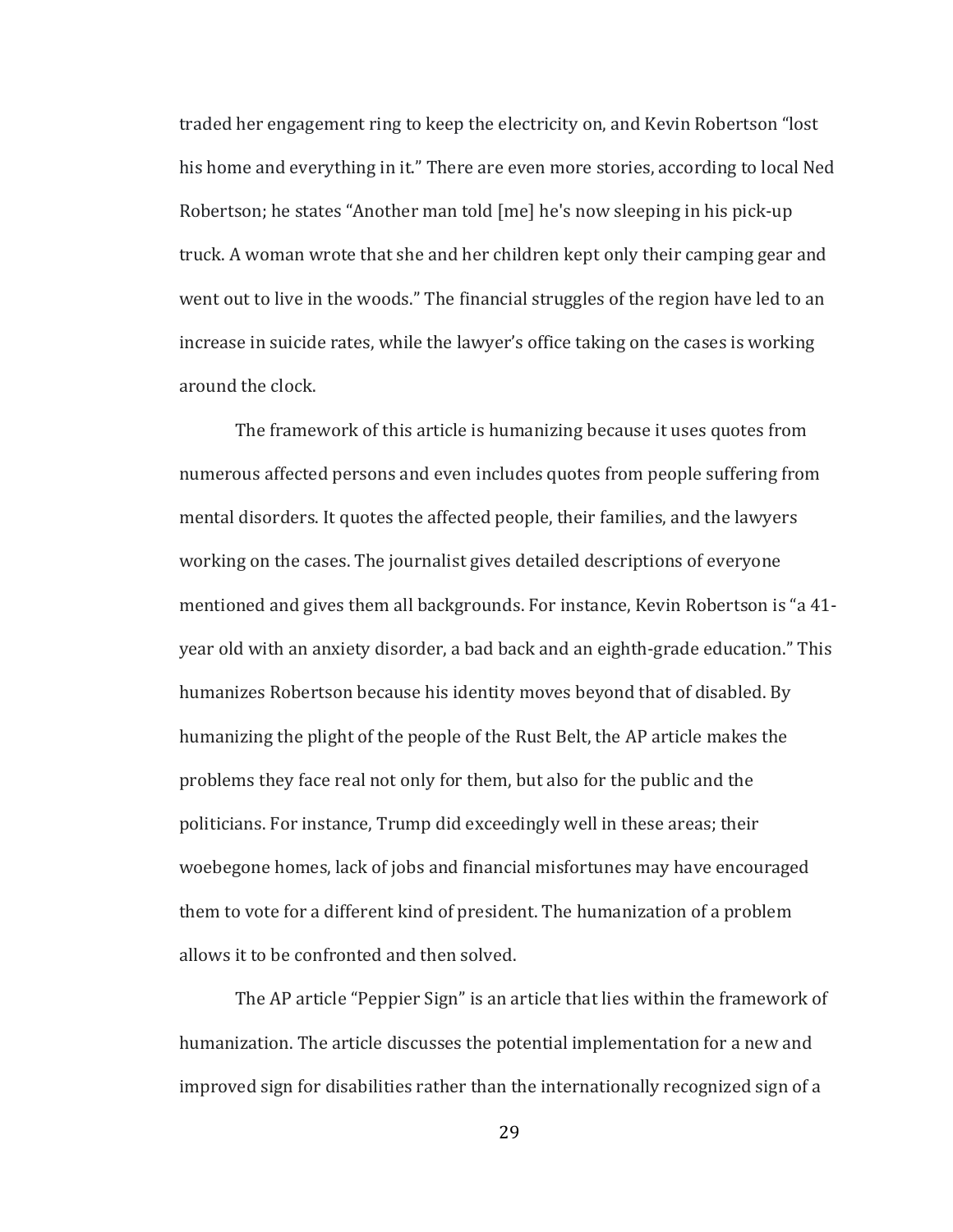stick figure in a wheel chair. The new figure leans forward and is clearly in motion. This article, unlike the others, uses an array of quotes from disabled and abled individuals, experts to layman, professors to activists and so on. One aspect of significance is the introductory language used by AP when introducing a quote. Instead of simply introducing an individual as disabled, the journalist would first qualify the speaker with his or her job and then later lead into their disability, almost as if the disability was an afterthought. For instance, the first professional quoted is Elizabeth Guffey, who is "a professor of art and design history at State University of New York at Purchase." A reader would not even know Guffey is disabled until the next paragraph, which merely states that she is "disabled" but does not go into any detail. Rather, the journalist continues to cite and discuss her achievements and expertise concerning the symbol.

The article discusses the creation of the new symbol in street graffiti and compares it to the archaic stick figure and how this stick figure is internationally recognized. The old style is thought to indicate stiffness and to enhance the severity of a disability. The article then discusses the two states – New York and Connecticut – adopting the new symbol and the financial concerns and solutions used. The article also discusses how a number of individuals and groups feel about the new symbol. Many feel that it will promote more independence and creates an improved image of the disabled, whereas others continue to find it limiting because it does not include severe or mental disabilities. That said, all agree that the creation and beginning implementation of the new symbol is progress.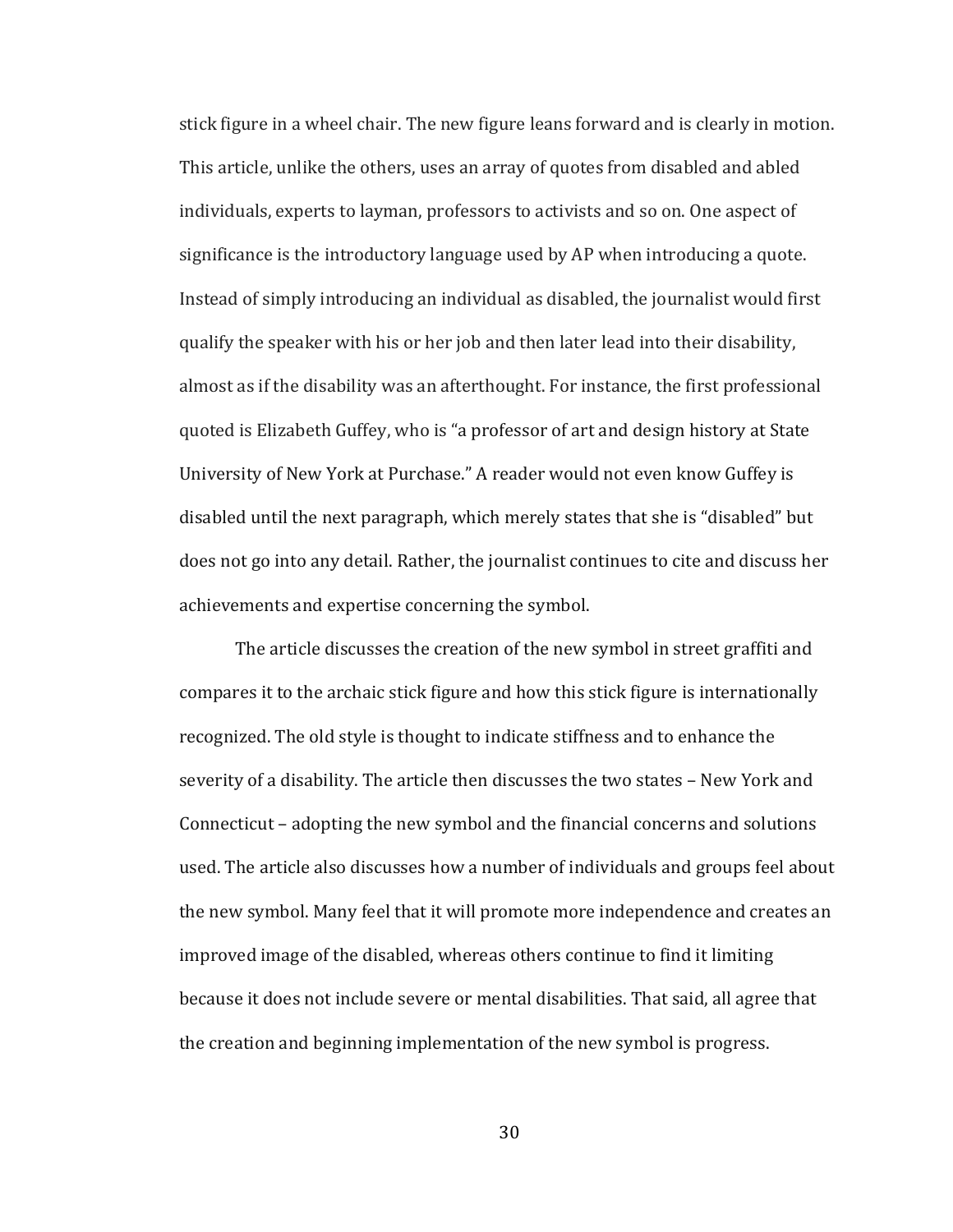Humanization is a necessary and important framework for journalists to use when writing their articles. Humanization allows disabled individuals in articles to move past their disability and take on other identifying features, such as their job, family, education, interests, and so on. By doing this, the readers of these articles have more exposure to the diversity of disabled individuals. It also tends to create fuller and more complex stories and arguments because the individuals are real.

# *Politics*

One of the less common frameworks for disability-related articles is politics. Politics framework articles are characterized by their focus on local, state, or federal legislation or court cases. This framework may include articles concerning disabled employees in the executive branch, but these articles are quite rare. The articles categorized by the politics framework frequently humanize or dehumanize the disabled individuals. The politics framework is distinguished from the propaganda framework by its unwavering and clear focus on politics generally and, politics of disabled citizens particularly. In comparison, the propaganda framework articles veil politics under the topic of disabilities. The politics framework allows readers to better understand the sociopolitical challenges the disability community faces and how these challenges are solved.

Written in 2012, the AP article "UN Disability Treaty Rejected by Senate" discusses the federal Senate's politics concerning a disabilities treaty. According to John Kerry (a Massachusetts senator at the time and heading the Foreign Affairs committee), the treaty will update other countries' disabilities rights to be on par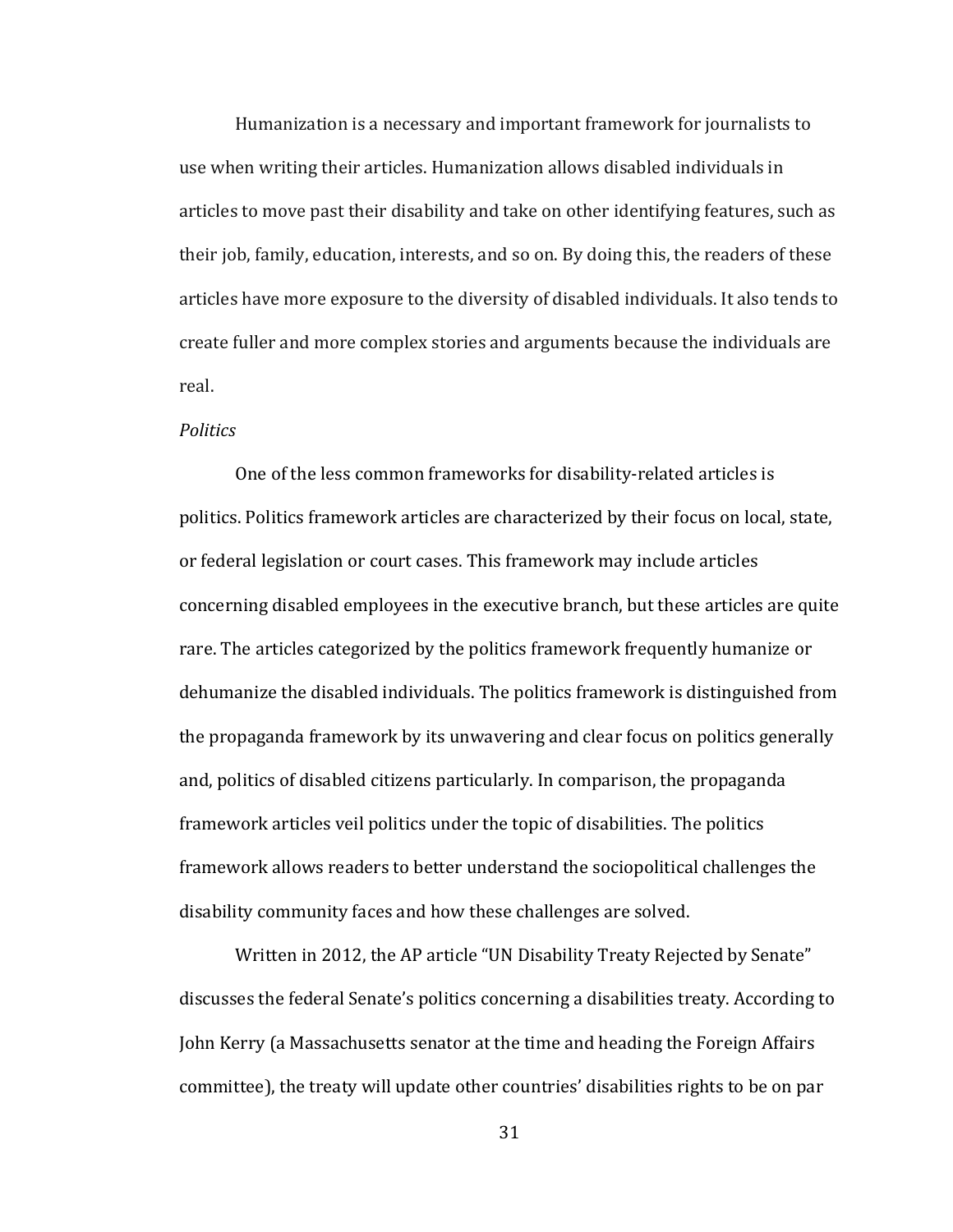with America's ADA. He states "What this treaty says is very simple. It just says that you can't discriminate against the disabled. It says that other countries have to do what we did 22 years ago when we set the example for the world and passed the Americans with Disabilities Act." The UN treaty is supported by many other countries, including Britain, France, Germany, China and Russia, but failed to receive the two thirds majority needed in the Senate. Republicans see the treaty as infringing on U.S. sovereignty, not able to be held up in courts, and would be left to states' rights.

The article primarily focuses on veterans' disabilities by specifically singling out disabled World War II vet and former Senate leader Bob Dole and Vietnam disabled vet Senator John McCain. Later in the article, AP mentions that the treaty would be greatly beneficial for veterans wishing to "work, travel or study abroad" (AP), while there is only one line stating that the larger disability community gives support for their treaty. The article also emphasizes the point that Bob Dole is there and is in a wheelchair. Because the Senate includes disabled war veterans it makes a stronger point for the treaty because the Republicans who reject the treaty are rejecting their colleagues. The article primarily discusses lame duck and Senate politics through the lens of the UN's disability treaty. There is no one from the disabled community – the larger community or the disabled veterans in the Senate – who is quoted in the article. By doing this, the article fails to understand how the disability community interprets the Senate's actions, particularly the Republicans petitioning the treaty.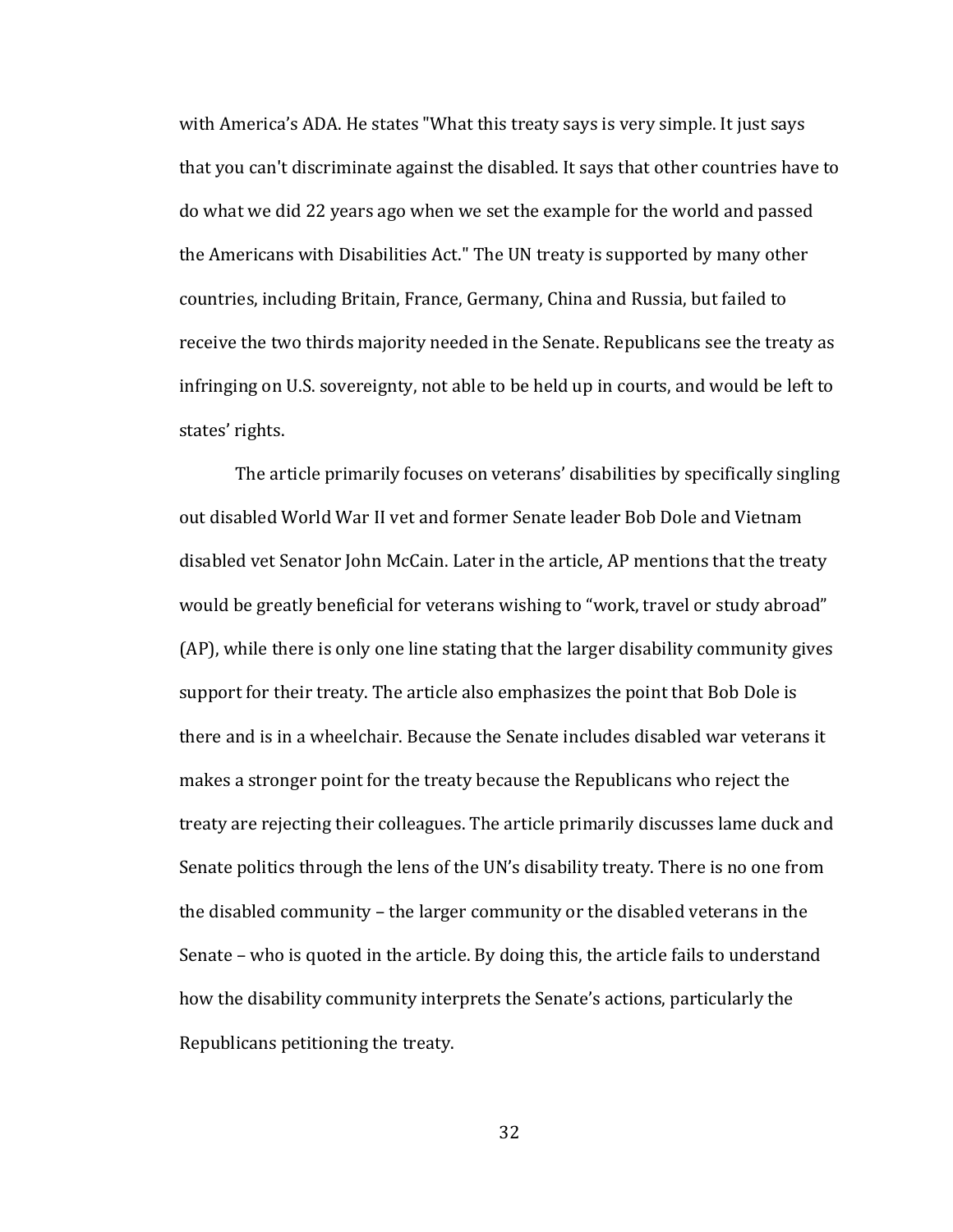The AP article "Donald Trump's Properties Were Sued At Least Eight Times For Disabilities Violations" has great political significance because it discusses President Trump. This article is one of the many shedding light on then presidential nominee Donald Trump's businesses, properties, and character. This article was published soon after president-elect Trump mocked a disabled reporter. The article goes into great detail describing the cases where Trump's properties were accused of violating ADA regulations. The article combines a discussion of current politics, the politics of the situation, and the voices and stories of the disabled individuals affected by his property and the following court cases. The framework in this article is a political framework – particularly because the article is published in Politico – where disability is the topic, but not the topic that pulls readers in. While the article humanizes disabled individuals, it also primarily focuses on their lives in accordance with Trump's properties.

By exploring how a disabled individual is bullied by a New York politician, "Disability Bias Suit: Worker Ridiculed, Teddy Bears Beheaded" is written within a politics framework. Though this article walks a fine line between dehumanization and humanization, it is primarily about politics because of the emphasis placed on how a politician's actions are perceived. Michael Bistreich – a New York City Counselor 's aide diagnosed with Asperger syndrome – is filing a ten million dollar lawsuit against New York Council member Vincent Gentile and his chief of staff John Mancuso for harassment and discrimination. Bistreich states that Gentile and Mancuso "decapitated the teddy bears and other stuffed animals [he] kept on his desk. One bear's head was mounted on a small flagpole. A stuffed dog "was gutted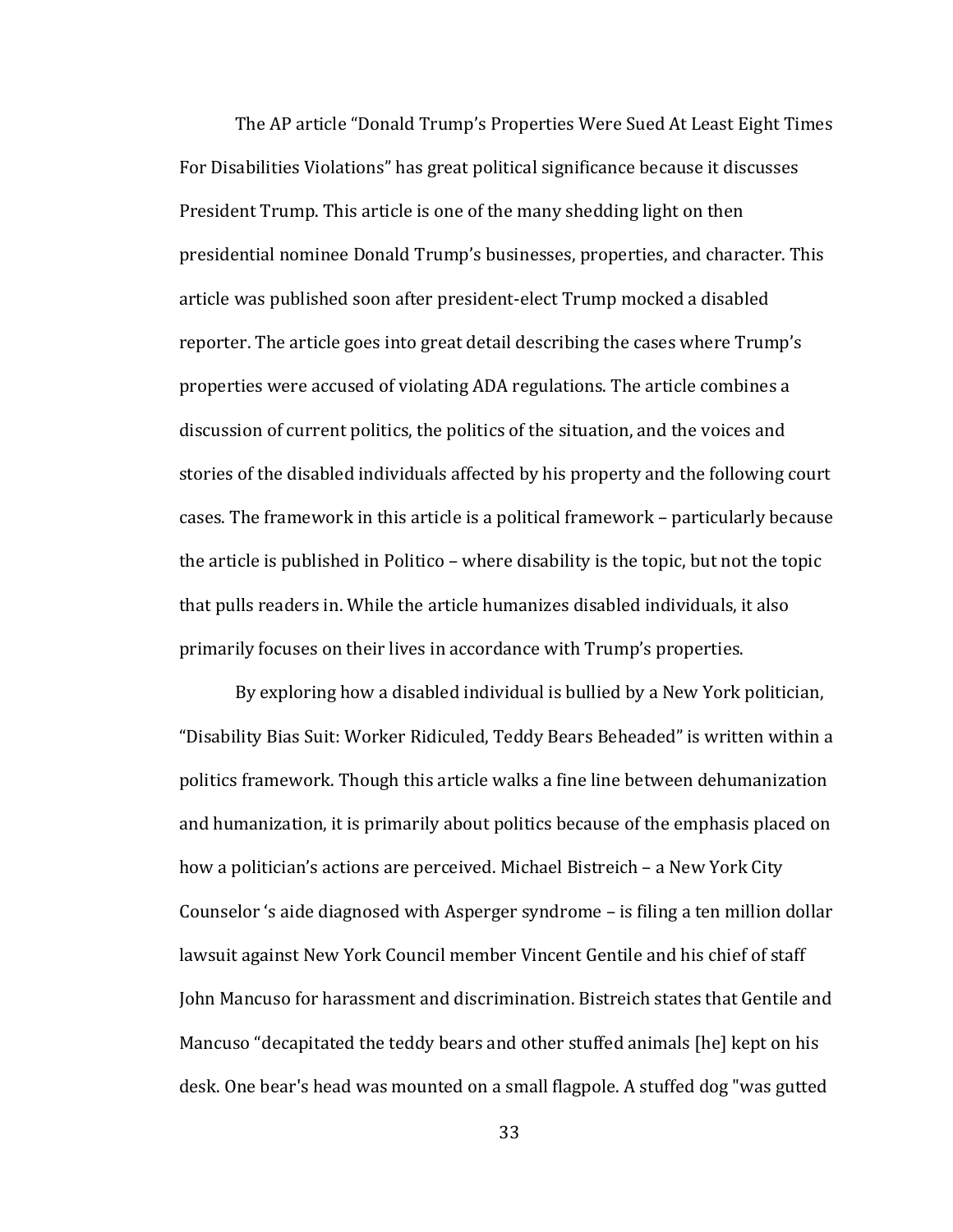and impaled and had red coloring around its slit stomach, mouth and eyes to resemble blood" (AP). Despite the dehumanizing content, the article attempts to be humanizing by quoting experts, Bistreich's lawyer, and Bistreich himself. The political framework is important so that readers can understand how a disability is met with by a political employer. For instance, Gentile and Mancuso did not want Bistreich to "be seen" and found his twitching "unnerving." This case not only humanizes the struggles of a disabled and political employee but may shed light on the interaction between politics and disabilities.

The AP article "This Girl and Her Service Dog Could Win Big for Children with Disabilities" discusses a Supreme Court case about the ADA law and how it will affect school children with disabilities. The article discusses how Ehlana Fry's school would not allow her service dog to accompany her in class and instead offered "human aide[s]." The Fry family is now waging battle in the courtroom to sue Ehlana's school – not because of the lack of accommodations – but because of the humiliation and distress the lack of accommodations caused. Ehlana's mother recounts one of the moments by describing how the aides made Ehlana use the restroom with the door open and have four aides watching because they did not trust the dog. Ehlana is at another school, but the family still seeks to be reimbursed for their daughter's distress.

The article uses quotes from Ehlana and her family along with Chief Justice John Roberts, which creates a political framework because it gives Ehlana and her family a voice while rounding out the argument with the expertise of the Chief Justice. The article does not give Ehlana many identifying characteristics because it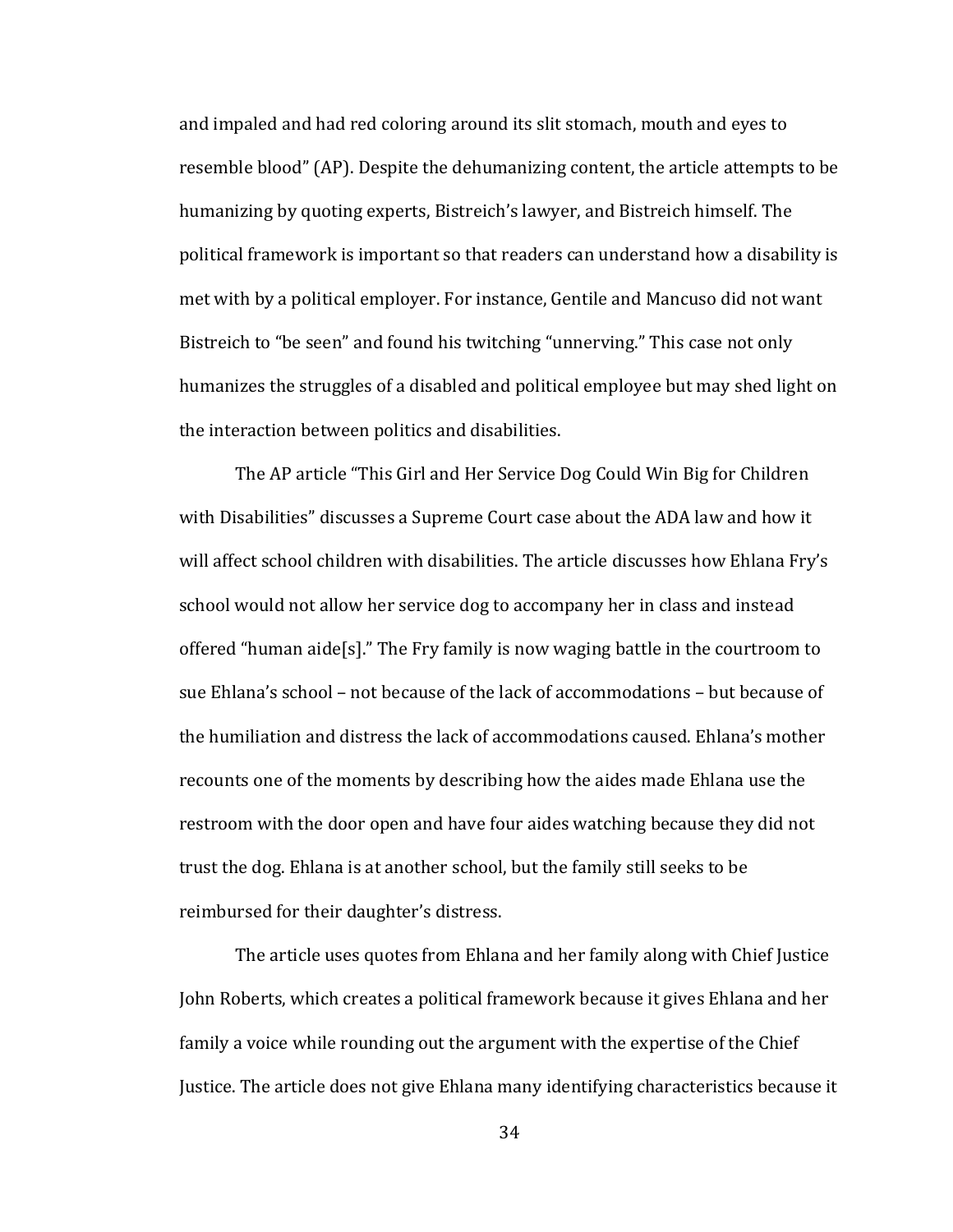primarily focuses on the case and how the case will affect future cases. The main concern of Chief Justice John Roberts is that this case will encourage families to go straight to court when their children's accommodation needs are not met instead of trying to find a solution with the school. The article humanizes Ehlana by quoting her and her family while simultaneously dehumanizing her because she is only portrayed as a disabled child. This is an important case for the disabled community because it represents reimbursement for emotional distress and humiliation rather than fighting for rights and accommodations, which is the majority of cases. The importance of the representation may also be attributed because of its rarity and may indicate a change in disability-related legal cases. *Charity*

Charity is the least common framework found in this study. The charity framework is prevalent when the article discusses the generosity of others, which usually means the abled giving money or goods to the disabled. Generally, the charity framework dehumanizes disabled individuals because it asserts that disabled individuals are dependent on the charity of others rather than able to earn an independent living. The charity framework relies on quotes from the charitable organizations and on quotes from disabled individuals about how important the charity is. These articles also have a tendency to focus on the disabled elderly population.

The AP article "AniMeals On Wheels: Seniors, Disabled Get Help Feeding Dogs And Cats" observes the growing charitable programs providing pet food along with Meals on Wheels. The article explores how Meals on Wheels pairs with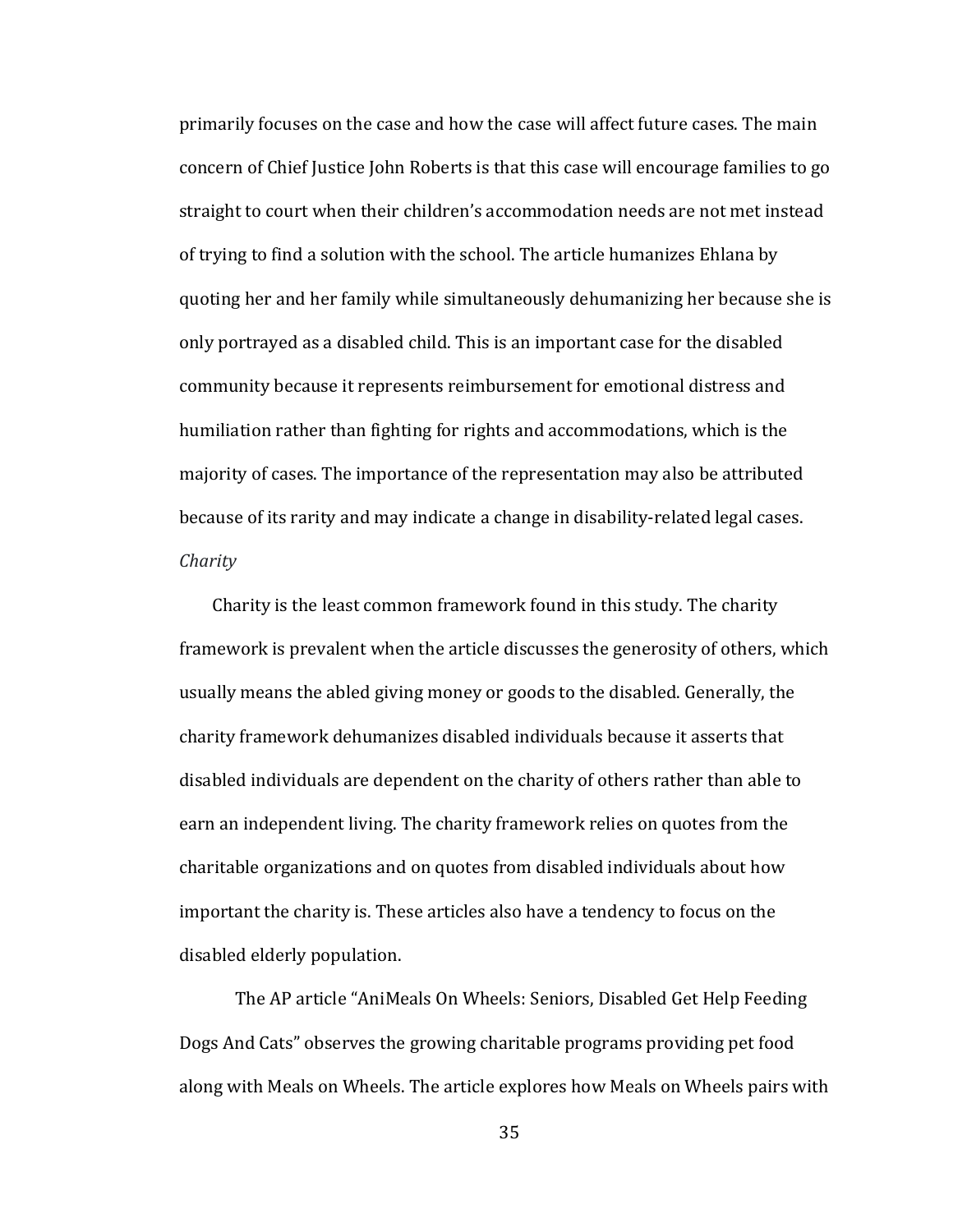animal charities to provide free cat and dog food for their clients' pets. The article details many of the benefits and companionships that the Meals on Wheels participants gain from their pets. The article has little to do with disabilities. The article focuses on the isolated and low-income elderly and how their pets assist with physical and emotional impairments. Though this population is often isolated because it is unable to leave the house, there is little discussion of the disabled community. The draw of the article is the pairing of human and animal charities and not with the rights or discrimination of the disabled. This article falls within the charity framework because it focuses on the inspiration and operation of the AniMeals on Wheels charity and not on disabilities. It also encourages the stereotypes of dependency and the medical model because the disabled are dehumanized, whereas the charities are humanized.

The Xinhua article "Chinese Embassy in Sudan Donates Supplies to Local People with Disabilities" discusses China's donation of 300 wheelchairs, 200 crutches and other equipment to disabled Sudanese people. The article indicates that the disabled individuals of Sudan are dependent on foreign aid for their equipment and independence. The stated equipment of wheelchairs and crutches are primarily used for physical impairments, which increases the persistence of the medical model, especially in developing countries, such as Sudan.

Another charity framed article by Xinhua is "Weihai Carries Out Caring Activities for 60 Disabled Individuals to Celebrate the New Year." This article is framed by charity because it involves Chinese citizens and companies donating food to their disabled friends. The article discusses how donations are obtained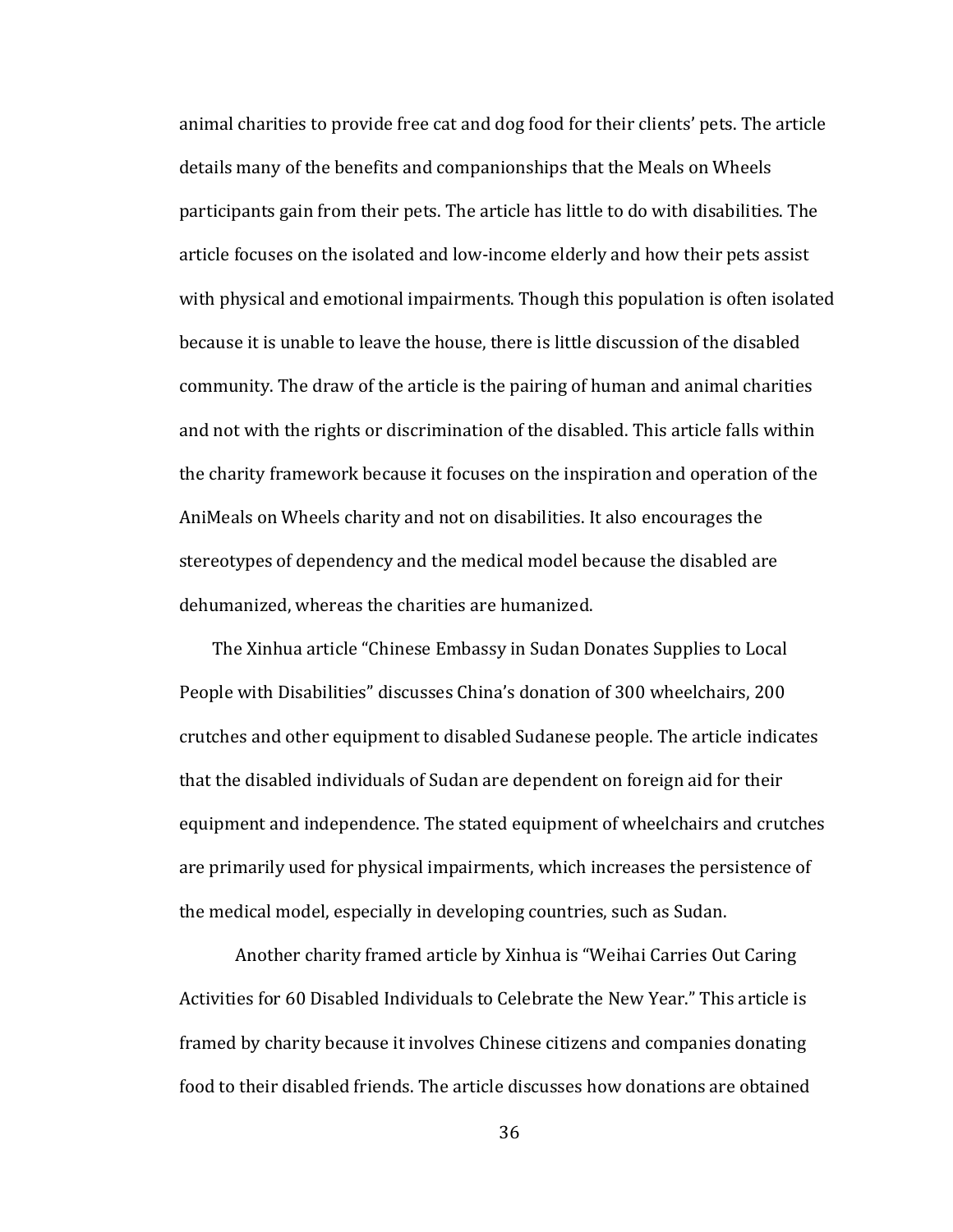through companies and what kind of food stuffs are donated. By doing this, the article imposes the medical model onto the 60 disabled individuals, reinforcing that the disability community is dependent on the able-bodied community. The community is so dependent that they cannot even get food or a job for themselves and, thus, the article reduces the community's independency as a whole. *Propagandistic*

Propaganda is a difficult word to define and is often a taboo word, in both America and China. It is an apt word to describe articles that use disabilities or disabled individuals to discuss a larger, usually controversial or political, theme. The propagandistic articles can both humanize and dehumanize the disabled individuals and often contain elements of the charity and politics frameworks, which makes them particularly difficult to categorize.

The Xinhua article "Chinese Embassy in Sudan Donates Supplies to Local People with Disabilities" falls into both the charity and propagandistic frameworks and is discussed in both sections. This article contributes to numerous political agendas currently in play by the Chinese government. First, this act of charity makes Beijing appear generous, which improves both domestic and international relations. This also makes the Beijing government look financially stable because there is a surplus to be given away. Second, China is currently working under the expansionistic theory of international relations, which is a theory describing how strong countries have the ability to expand their power, such as China's being strong through its economy and expanding its power to Sudan (Wirls). This move indicates China's goodwill to the people of Sudan while allowing it to also exploit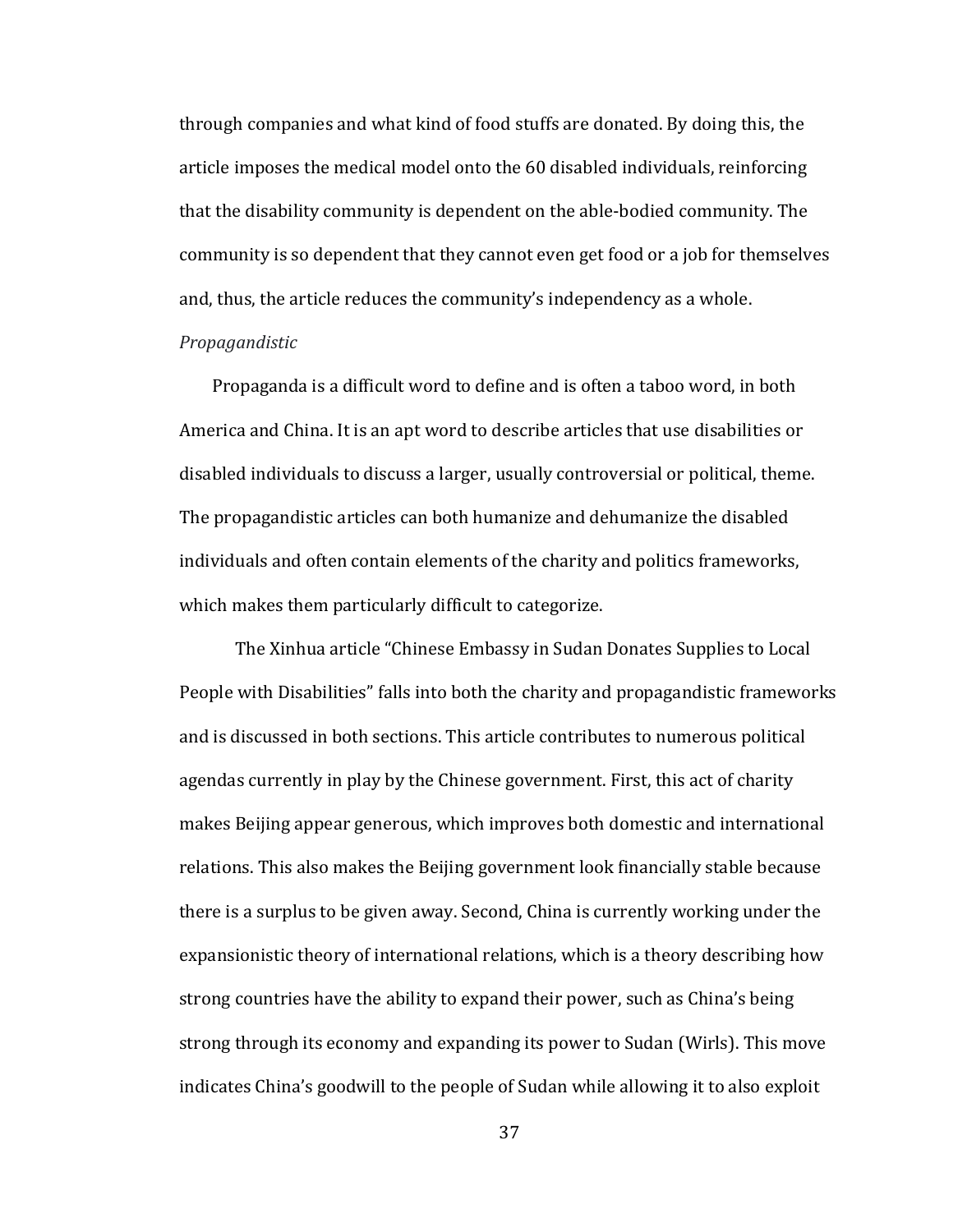resources. Third and last, this quells any protests about the slowdown of the Chinese economy and attempts to dispute the rumored human rights violations, especially about the disability community.

The Chinese population, particularly the aging population, takes great pride in the government and takes even more pride in its government being generous to other nations, which also subtly indicates China's superiority through soft power. The article's propagandistic framework supports these assertions by using language to indicate hierarchy and generosity. The article is diplomatic and only quotes the Chinese ambassador, thereby bypassing the Sudanese people and leaders altogether.

"Open a Window of Opportunity for the Disabled" is a Xinhua article that has numerous hidden meanings concerning the disabled and Chinese politics. The article discusses an art show on Hainan Island, which is produced by a mixture of disabled and abled students. The art form is flower arranging. Hainan Island is the southernmost point of China and is not geographically a part of the mainland. Similar to Taiwan, Hainan faces many political issues because of geographic distance, particularly cross-strait relations,. Therefore, there are many double meanings in the article as the journalist discusses Hainan politics and culture, which are also meant for Taiwan. The art of flower arranging is also a culturally charged art form because of the Japanese invasion of China. Japan is traditionally known for the art of flower arranging, which they most likely introduced to Hainan during the Hainan Island Operation. This operation strained cross-strait relationships because the island was used during the second Sino-Japanese war to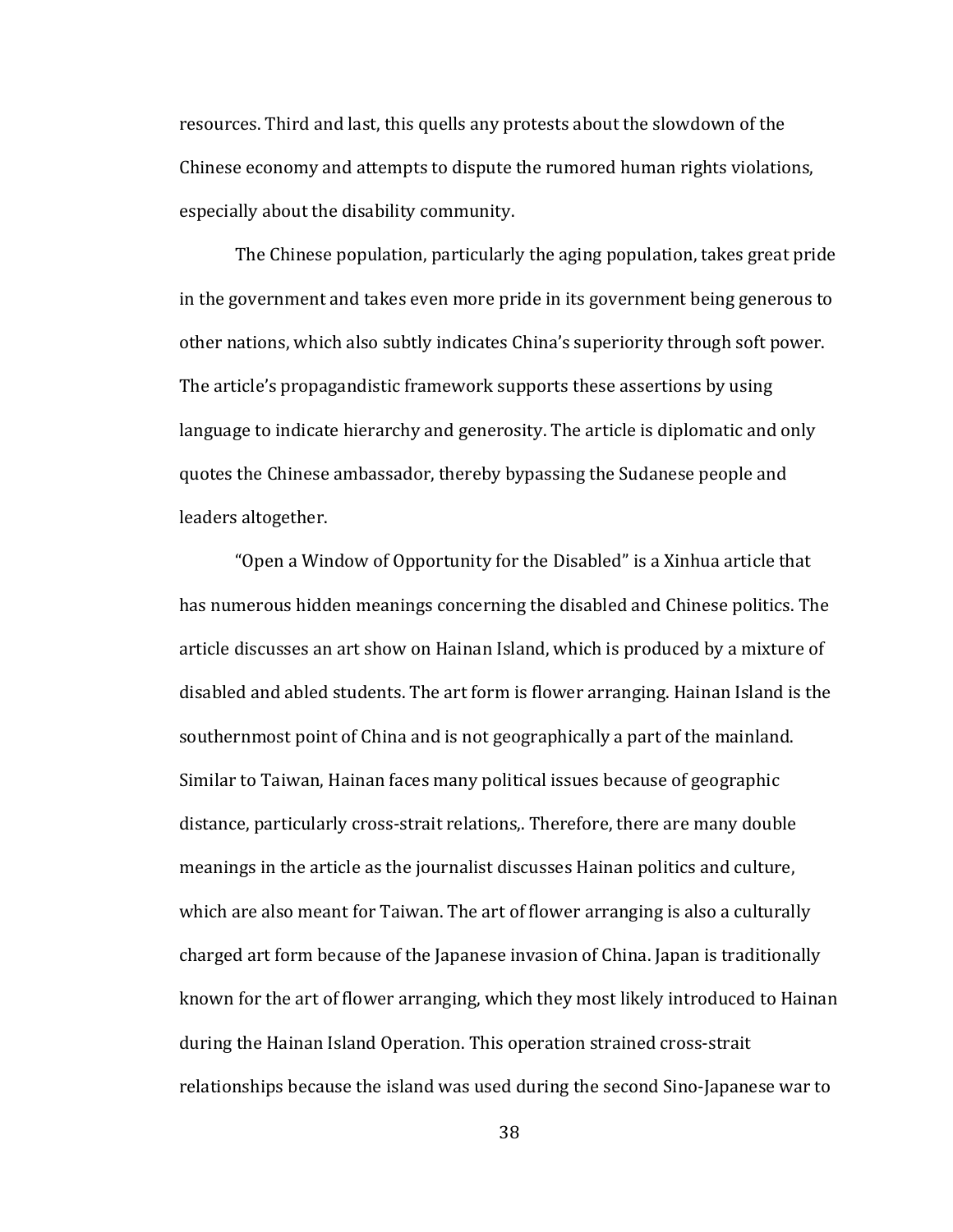block communication and needed supplies for the Republic of China. By bringing back flower arranging, the artists are reminding both the island and the mainland of this history.

The article does not mention or even indicate any hidden or suppressed history. When discussing the art itself, the article merely says how "fun" flower arranging is and how it brightens a room during the New Year or on a table, which is a mundane and innocuous paragraph. The main artist brining this culture back discusses how she involved the disability community. She discusses how the art increases opportunities and gives the disabled students a better hope of employment. In fact, the first batch of students to graduate from the program are employed in flower shops. The artist was surprised to learn that the physical and hearing disabled students had their own views of flower arranging and that they were more patient, which indicates that there was a dehumanization of the community until she gave them an art form to express themselves. This indicates how quiet and unimposing the community as a whole is in Hainan. This program is run on welfare and is free for the students. The program is supported by provincial disability and women's groups, which is interesting because this politically loaded art form is being strongly supported by minority groups.

The Xinhua article "Qiong Ji – Taiwan's Daughter-in-Law- Is Teaching New Skills to People with Disabilities" is about the same Dudu Bird Art Exhibit as the previous article, which means that the subject is of great interest. The term "Taiwanese daughter-in-law" refers to women who are from the mainland (either physically or culturally) and fall in love with Taiwan. In comparison with the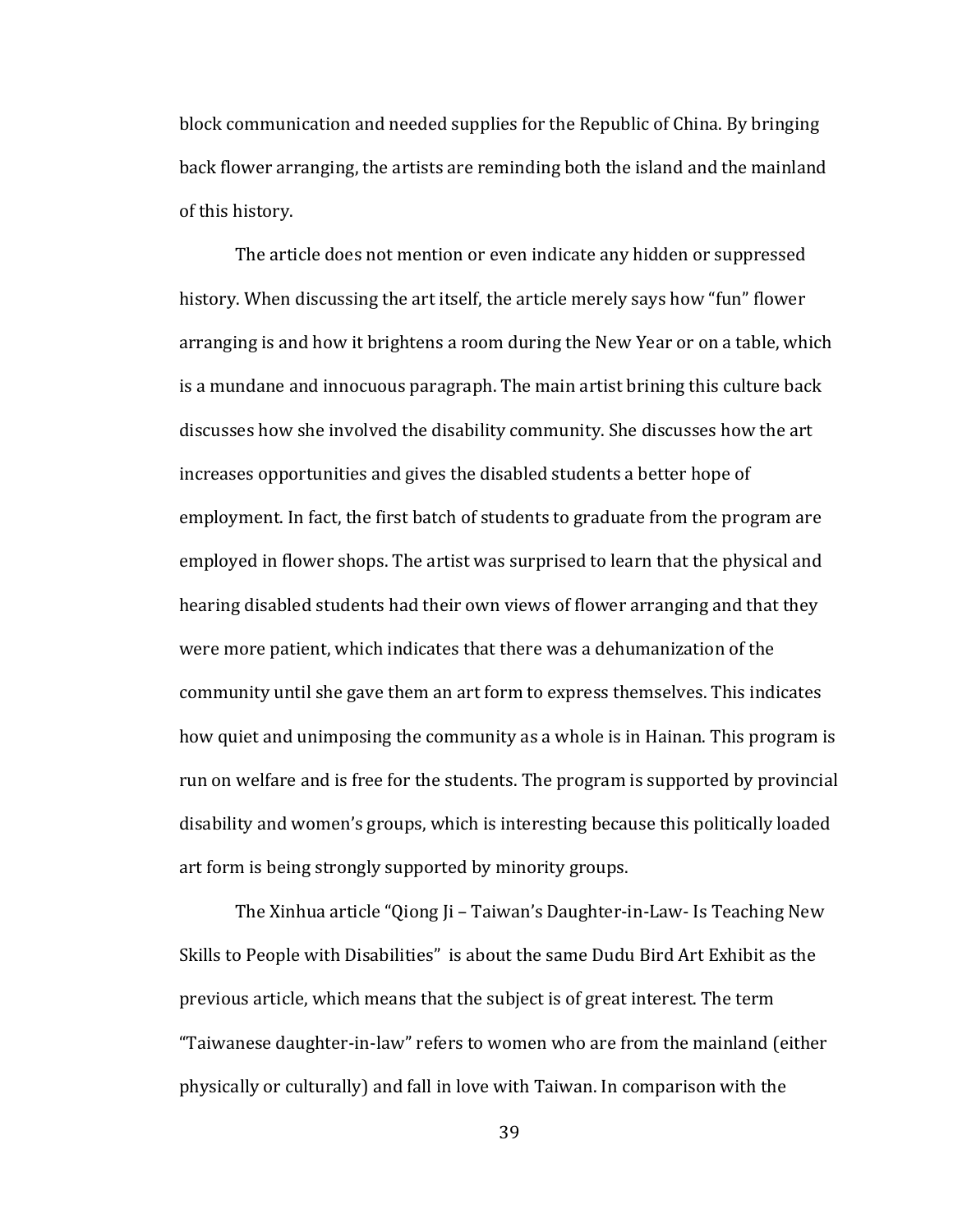previous article, this article discusses the second exhibition of art (which takes place in Taiwan, not Hainan) and downplays the role of the disabled. In the first paragraph detailing the art show, Wu states "A total of 40 pieces of floral art were displayed at the site, of which 20 were from handicapped people." This sentence is one of the few times that disabled students are mentioned, despite the title of the article.

Furthermore, this article raises a contradiction. The first article on this subject discusses the artwork done by the disabled, whereas this article discusses the flowers that are picked by the disabled, not the art. This implies that the disabled are in actuality only picking the flowers to be used in the art by others and not creating any art. This is significant because it means that the disabled community either has different opportunities in different regions or that their opportunities are being exaggerated. Either way, there is a significant inconsistency in employment and opportunity in the cross-strait islands where opportunities are generally believed to be superior and more numerous for the disabled than on the mainland.

The phrase "cheerful and careful" is used to describe the flowers of one of the students (not known if the student is disabled or not), which seems relevant because the translation is *careful*, not *selective* or *delicate* or *deliberate*. The word chosen is careful, which naturally means that the student was more careful and not whimsical while creating her art. However, it is coincidental for Wu to use this word in describing the artwork that is being used to forge and strengthen a crossstrait relationship warily watched by Beijing as more and more people (women in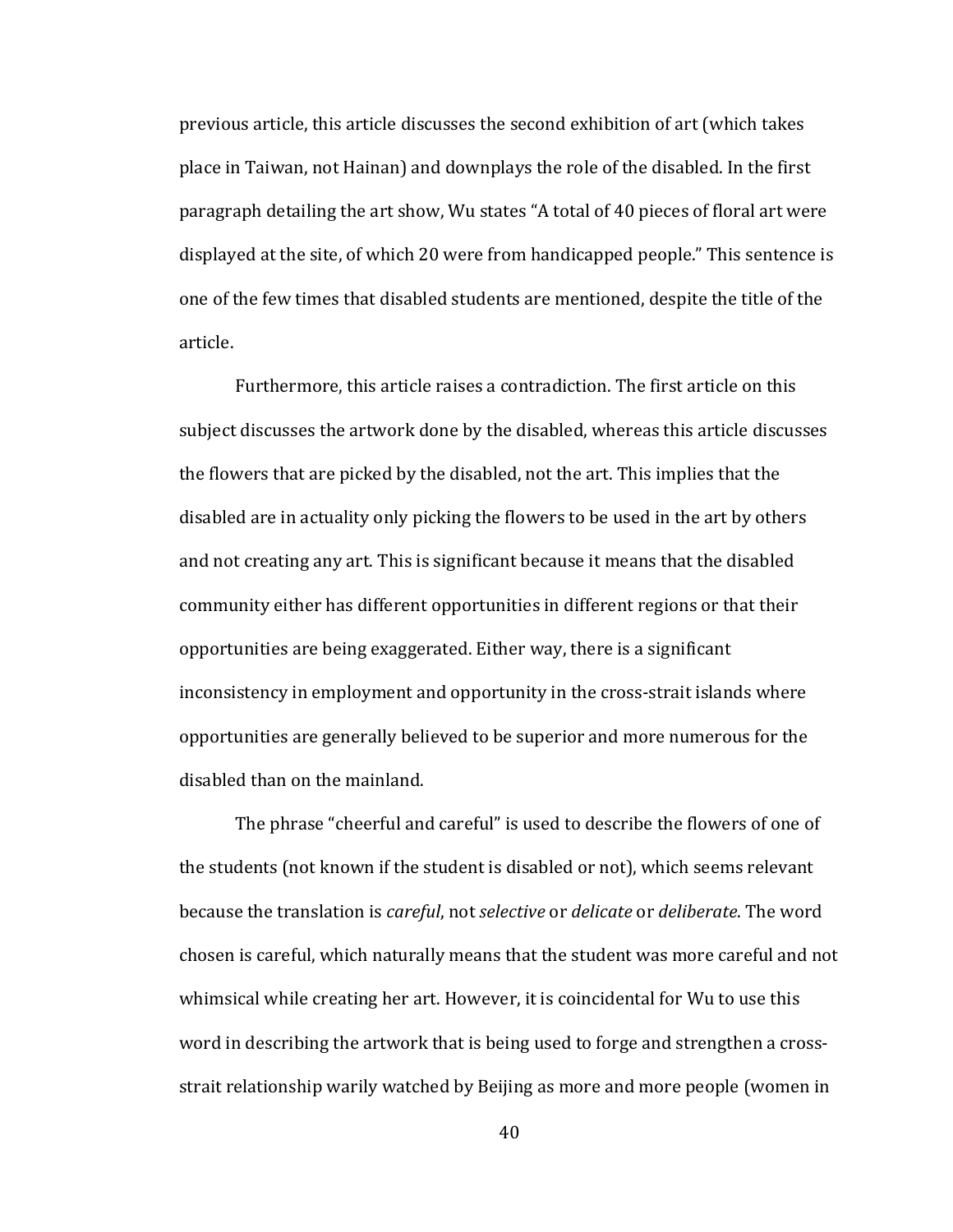particular) move to and invest in Taiwan and Hainan rather the mainland. While the article appears to be discussing the artwork of the disabled, it is truly discussing the careful politics of mainland China and Taiwan, which indicates propaganda.

By reading like an airline advertisement, the Xinhua article "Sang Lan was Invited to China Eastern Airlines on How to Do a Good Job of Special Passenger Services" functions under a framework of propaganda. Though the article technically discusses Sang Lan, the paralyzed Chinese gymnast, it is clearly paid for and endorsed by China Eastern Airlines. Sang Lan's quotes, achievements, and even her family are all used to better endorse and advertise for the airline. Though the article contains many inspirational quotes from Sang Lan, they seem like scripted lines, and many of them are common inspirational Chinese idioms. Sang Lan and her family seem fake and – even though the article mentions her career, education, son, and quotes her husband - it still manages to dehumanize her. This all results in the article's propagandistic framework.

#### *Summary*

From these data, one can conclude numerous characteristics about the media coverage of these two countries. There is a total of 21 frameworks found within 20 articles; 10 American articles from Associated Press and 10 Chinese articles from Xinhua news agency. Four articles use the dehumanization framework; of these articles one is American and three are Chinese. Within this sample, popular Chinese articles are more likely to dehumanize disabled individuals than are American articles. American articles also dehumanize disabled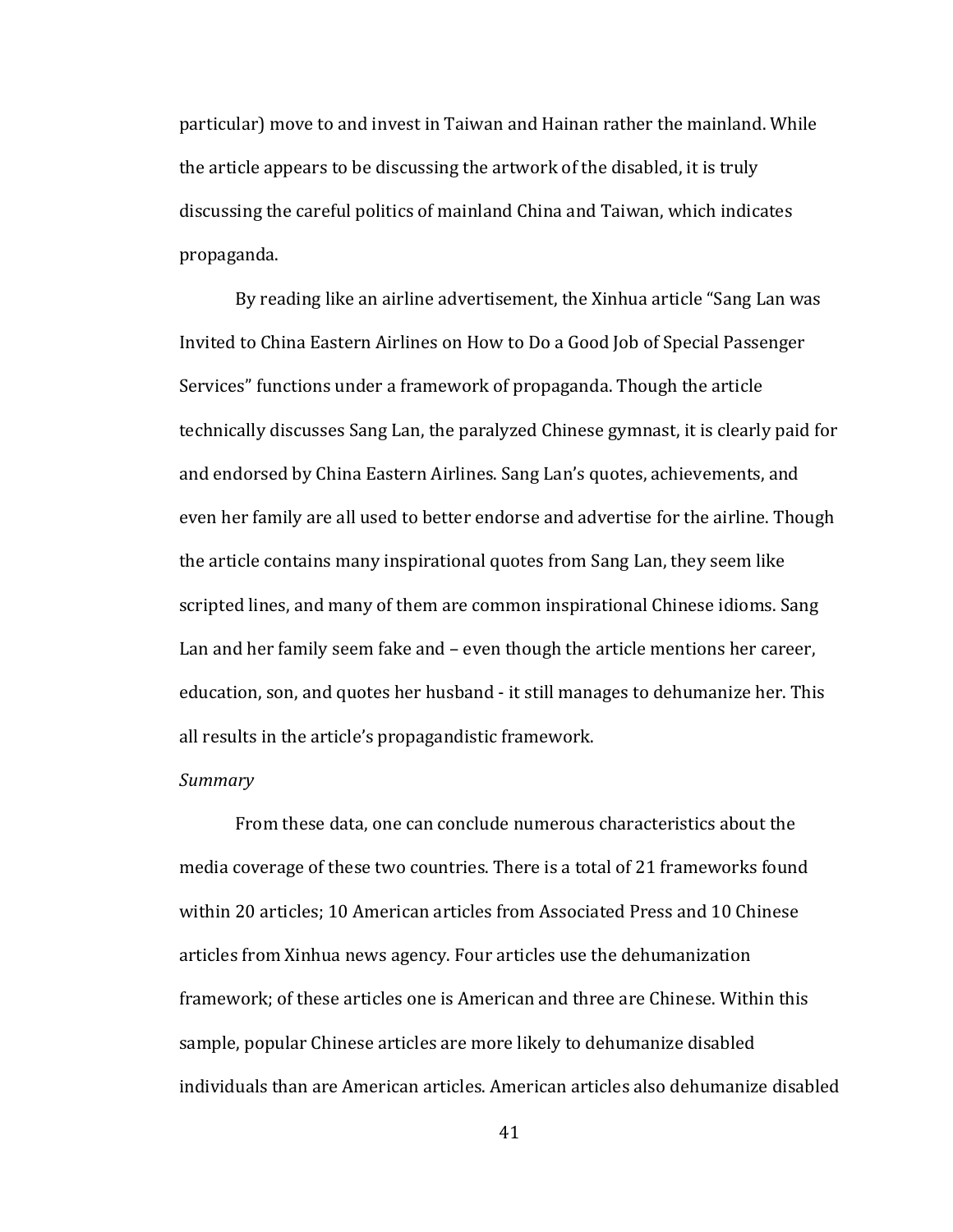individuals, but the framework is used less frequently. The humanization framework is the most abundant in this sample with six articles, which is encouraging because this is one of the most inclusive frameworks. Of the six articles, four are American and two are Chinese. Popular American articles appear more likely to humanize disabled individuals, whereas Chinese articles are more likely to dehumanize, although both countries humanize and dehumanize disabled individuals in their mainstream articles.

The charity framework appears in 3 articles: one of the articles is American and the other two are Chinese. This indicates that while America portrays disabilities in a charity framework, China is more likely to publish this framework's articles. Politics and propaganda are two of the most unusual frameworks in the sample because both only contain articles from a single country. The politics framework has four articles and all of the articles are American, which implies American media focuses on politics. Propaganda also has four articles and all of these articles come from Xinhua, which indicates the popularity of propagandistic articles in China. These two frameworks indicate a fundamental difference between the two countries' media coverage.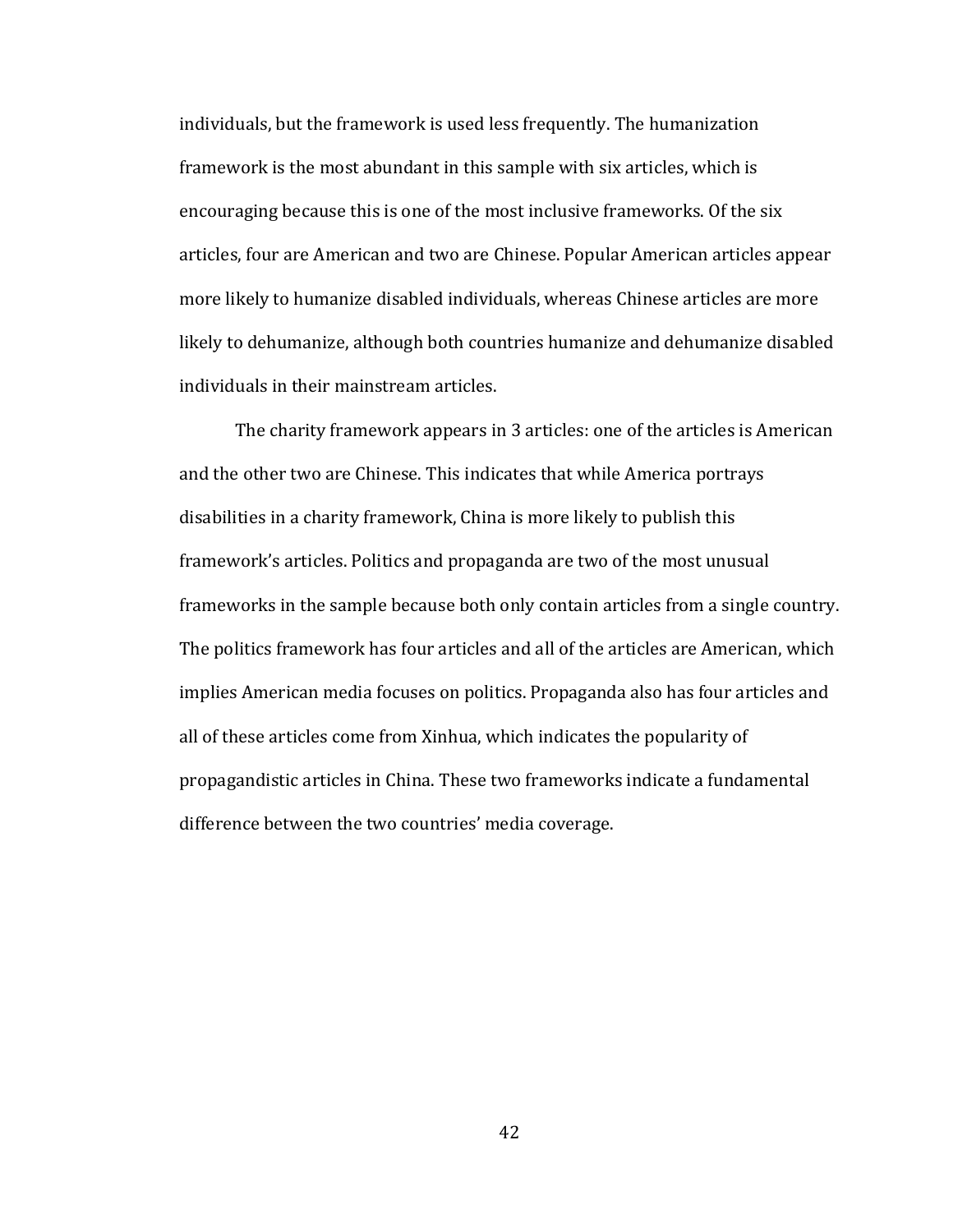## **Chapter 5: Discussion**

It was initially assumed that all of the Chinese articles would be framed with dehumanization and all of the American articles would be framed with humanization. However, the results are more complicated, which reflects the true complexity of portraying disabled individuals in the media. The Chinese articles use three dehumanization, two humanization, zero politics, four propaganda, and two charity frameworks. This line up indicates a preponderance of dehumanization and the medical model, but it is only a trend. There were a few Chinese articles that read like an American AP article and humanized disabled individuals, sometimes better than the American humanizing articles did. These different frameworks may signify the beginning of change in Chinese media portrayals of the disabled. Despite the pattern of dehumanization, there is the beginning of humanization and the beginning of the social model. This is important because this suggests that the old pattern is changing and is changing for the better.

The American articles use one dehumanization, four humanization, four politics, zero propaganda, and one charity frameworks. This indicates that – though the pattern of dehumanization has changed to humanization – dehumanization framed articles still exist, which means there is still work and research to be done. Despite the progressive attitude America puts forward on the disability front, the media continue to dehumanize individuals. Another important observation is that America has the same number of humanization framed articles and politically framed articles. This indicates that the humanization of an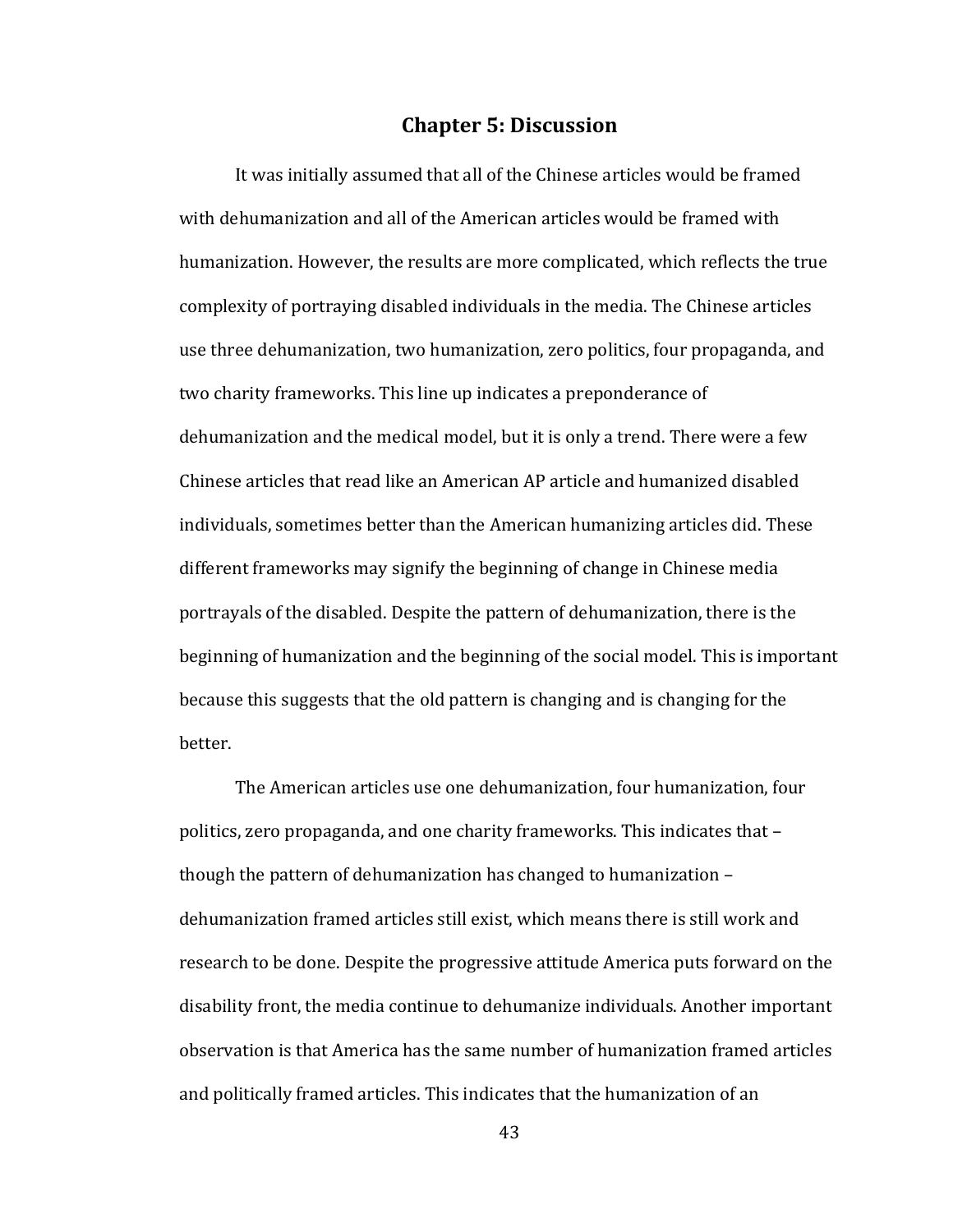individual may be as important as the politics of an individual or an individual's situation. Were this research project to be expanded, I would seek to better understand the relationship between politics and the disabled.

These frameworks and their implications may be explained by cultural and social phenomenon, including communality, individuality, power distance, and so on. These cultural and social elements make up a specific society, and, therefore, contribute to a society's media coverage. One can understand how the media cover these disabilities and why by exploring the cultural and social elements at work. By better understanding the implications of these frameworks, this project hopes to better comprehend how disabilities are viewed in each country and why these views exist.

It is widely known that China is a communal culture, whereas America is an individualistic culture. The Hofstede scale is a set of societal and cultural dimension used to quantify values and cultural aspects of a society, these dimensions include power distance, individualism, masculinity, uncertainty avoidance, long-term orientation, and indulgence (Hofstede). A country receives a number from one to 100 to show the abundance or lack of a certain dimension (Hofstede). According to the Hofstede scale, China received a score of 20 and America received 91 out of 100 on individualism, which quantifies this social phenomenon. China's cultural pattern of communality may account for the higher number of dehumanization framed articles. By dehumanizing the disabled community, the media may be fitting it into the collective ideal of the "big, happy family" that is China.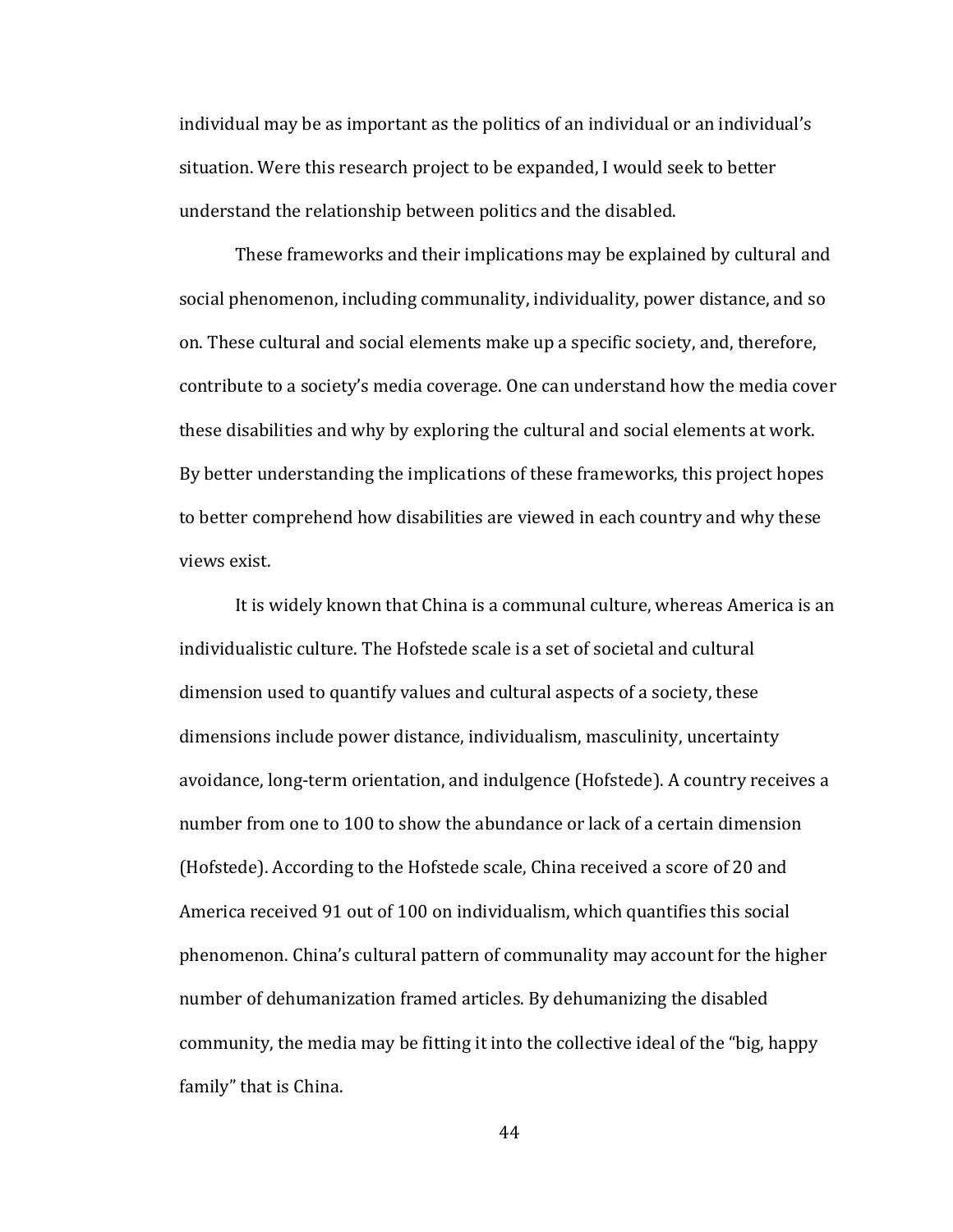Alternatively, this dehumanization may be a kindness on the part of the media. By dehumanizing the disabled the media may be allowing the community an opportunity to join the collective and not stand out as an individual. On the other hand, America's cultural tendency to value individualism may account for its higher proportion of humanizing framed articles. By valuing a disabled individual or group as a unique individual or individuals, the media humanizes them. The media humanizes disabled individuals by considering and exploring their characteristics and features that define them. These opposing cultural tendencies may account for the inverse number of dehumanized and humanized framed articles.

How these two societies treat the inequalities instilled within them may contribute to the results of the study. According to Hofstede, power distance is defined as "the extent to which the less powerful members of institutions and organizations within a country expect and accept that power is distributed unequally." In other words, power distance is the degree to which citizens of a society are comfortable with the inequality of power. China's score is 80 out of 100, and America's score is 40 out of 100. That America's score is half of China's may explain America's emphasis on humanization and politics frameworks. Americans are known to not accept inequality; the media may attempt to humanize disabled individuals to diminish the existing inequality. It may also account for the society's monopoly on the politics framed articles. American politics is often seen as having the ability to change the daily lives of those with unequal power. Alternatively, China's power distance score of 80 may account for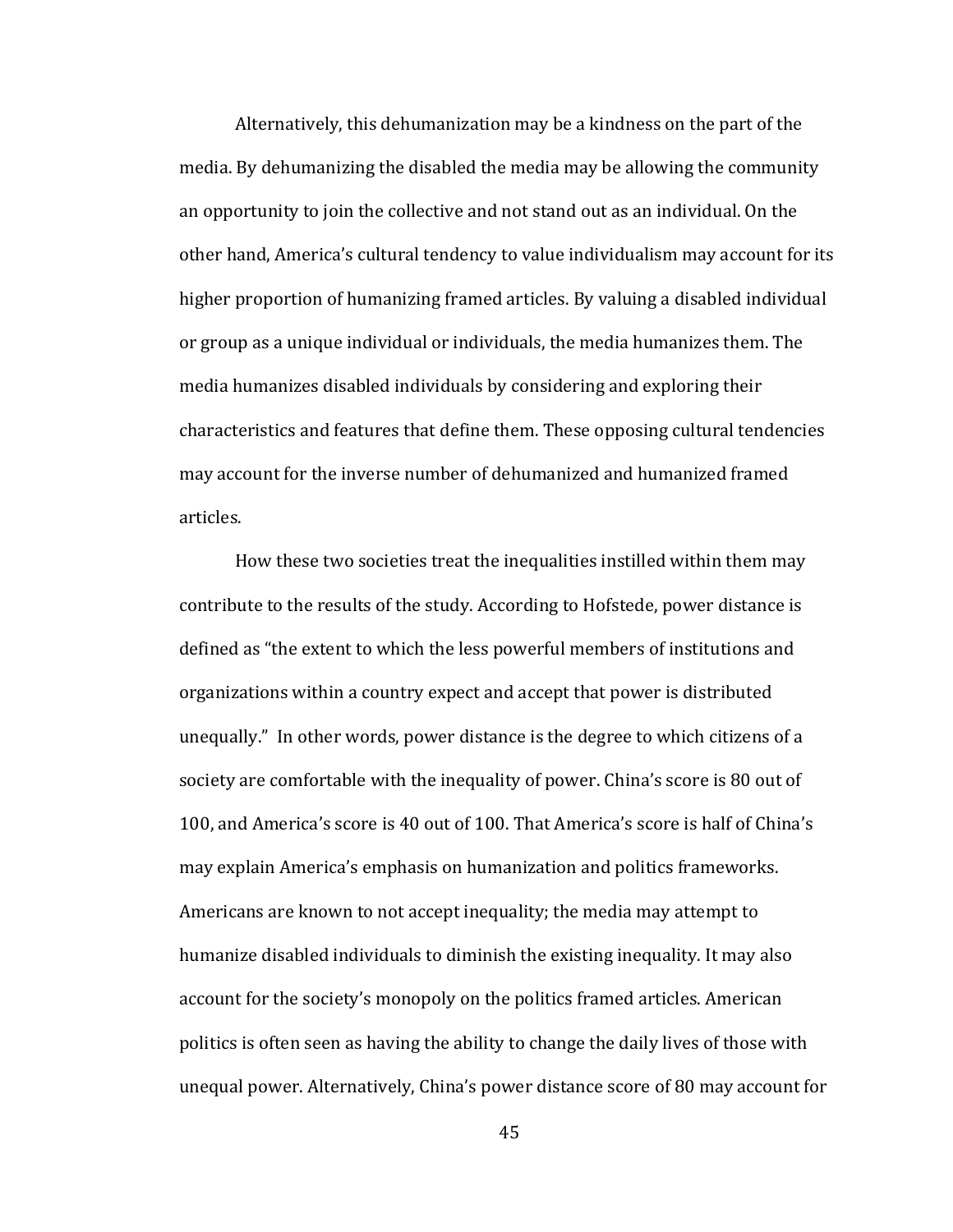its domination of the propaganda framed articles. China is known for its historic propaganda and for its modern censorship. Therefore, the propaganda articles may be used to encourage docility toward the society's inequalities.

The results are different than originally hypothesized. I believed that the American articles would entirely humanize with a lot of politics articles and that the Chinese articles would be entirely dehumanizing and charity oriented. In other words, I assumed that the American articles would operate within the social model and that the Chinese articles would operate within the medical model. Though the articles have tendencies, both the American and Chinese articles operate under both the social and medical mode, which means that they are framed with humanization, dehumanization, politics, charity, and propaganda. I had imagined a black and white research project, but I am presented with grey data. It is too simple to say that the American and Chinese articles nicely fall into separate categories. The situation faced by the international disability community and the media reporting on the community is more complicated.

I also did not expect to have so few charity framed articles and so many propaganda framed articles. Given the prevalence of the medical model, I assumed that there would be many charity framed articles because it fits with many people's assumptions that the disabled community is helpless. And yet, the charity framed had the fewest number of articles. Alternatively, I assumed that the propaganda framed articles would be very few because it seemed outlandish to expect many articles to discuss politics under the guise of disabilities. I only added the framework when I could not place a few of the articles in the other categories. I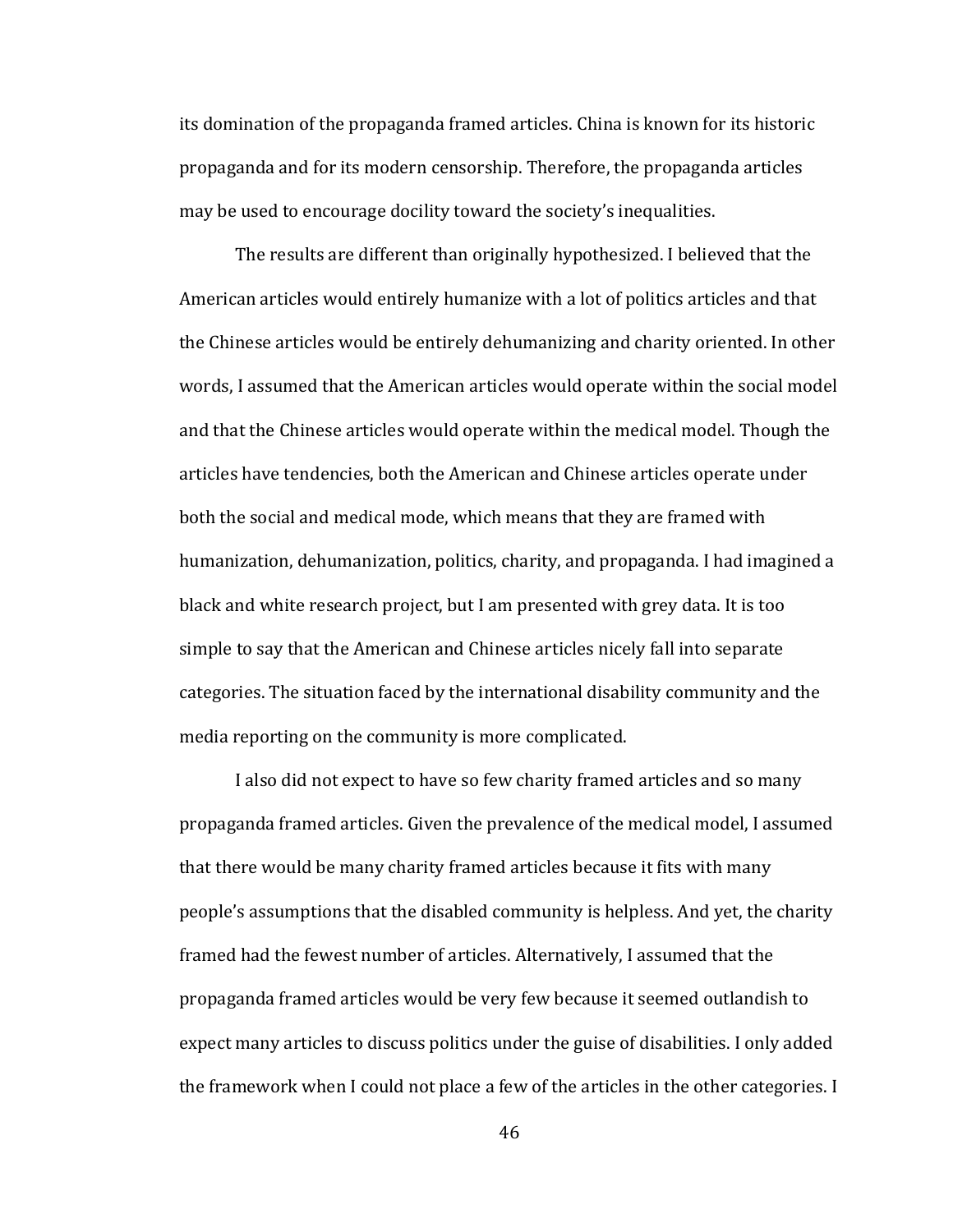was also surprised at the number of politics and propaganda framed articles. I assumed the majority of articles would be humanizing or dehumanizing because they are the biggest and most variable terms. The popularity of the politics and propaganda framed articles indicates the political tension coursing through both countries now.

## Comparing the Results to the Literature

Similar to Farrell's and Zhang's research projects, my results support the complexity of creating and maintaining a disability-related identity within the media. The two researchers discuss how they study mass media's effects on the disability community's identity. In my study, I explore the disabled community's identity through the framework of the studied articles. This affects the greater disability community because it is important to understand how an identity develops in order to either understand or change an identity. Chen's article discusses the most persuasive source and the most persuasive content of a source to demonstrate how disabilities are most interpreted in Hong Kong. Chen's study found that the most persuasive material was that of pity, fear and assistance. My study demonstrates that the Chinese articles are more likely to dehumanize disabled individuals but are still capable of humanizing them. This is important because – though the articles tend to assert images of "pity" and "assistance" – the articles can also show strength and independence. In another study, Induk discusses the concept of "othering" for disabled individuals in Asia. My thesis supports this idea because the dehumanizing framed articles often centered around othering people with disabilities. This concept of othering derives from the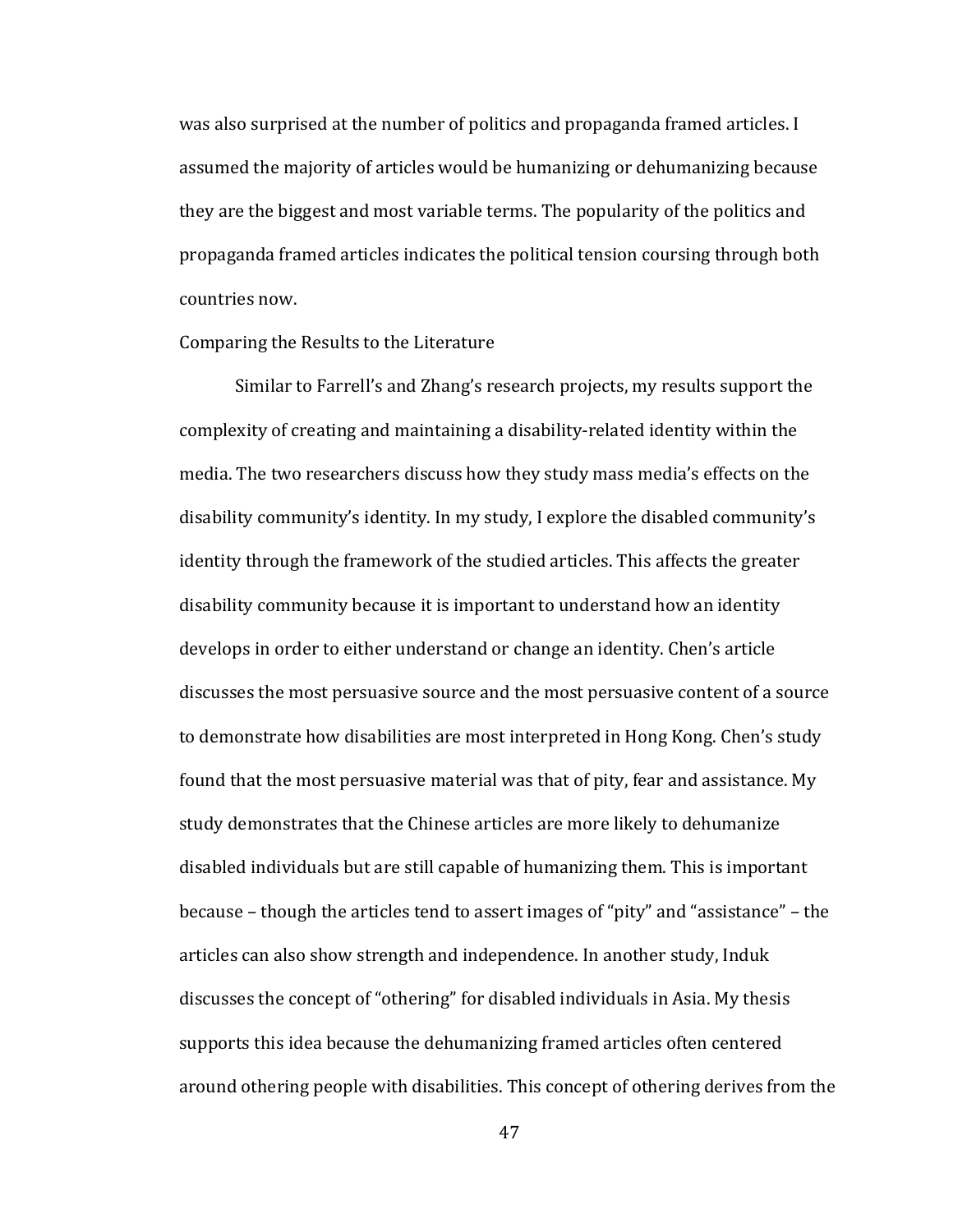division of people with and without disabilities and exists today but creates barriers between the two groups. Though my thesis demonstrates this concept still exists today with the dehumanizing framed articles, it also shows that not all articles "other" people with disabilities because the greatest number of articles are the humanizing framed articles, along with politics and propaganda framed articles.

In Nelson's article, he discusses how the disability community should take charge of the media for themselves and have a technology and media revolution. Though this is a fascinating idea, my thesis failed to prove that this idea had any merit. The closest this thesis got to Nelson's idea was in the "Peppier Sign" article, which discussed the new disability sign and how people felt about it. Many of the individuals interviewed about the sign said how pleased they were that a disability-related issue was being reported in the news. Unfortunately, my thesis fails to support any claim of Nelson.

Von Krogh, however, discusses the movement in mass media from the medical model to the social model. Though the medical model still exists, particularly in the dehumanizing and charity framed articles, it is decreasing. My research shows that there are 6 humanizing articles, 4 politics framed articles, 4 propaganda framed articles whereas there are only 4 dehumanizing and 3 charity framed articles. It is not absolute, but this does show a trend. The medical model – though not completely gone – is being surpassed by articles that are more likely to be social model oriented. This is important because it means people with disabilities are being seen in a better light because the social model emphasizes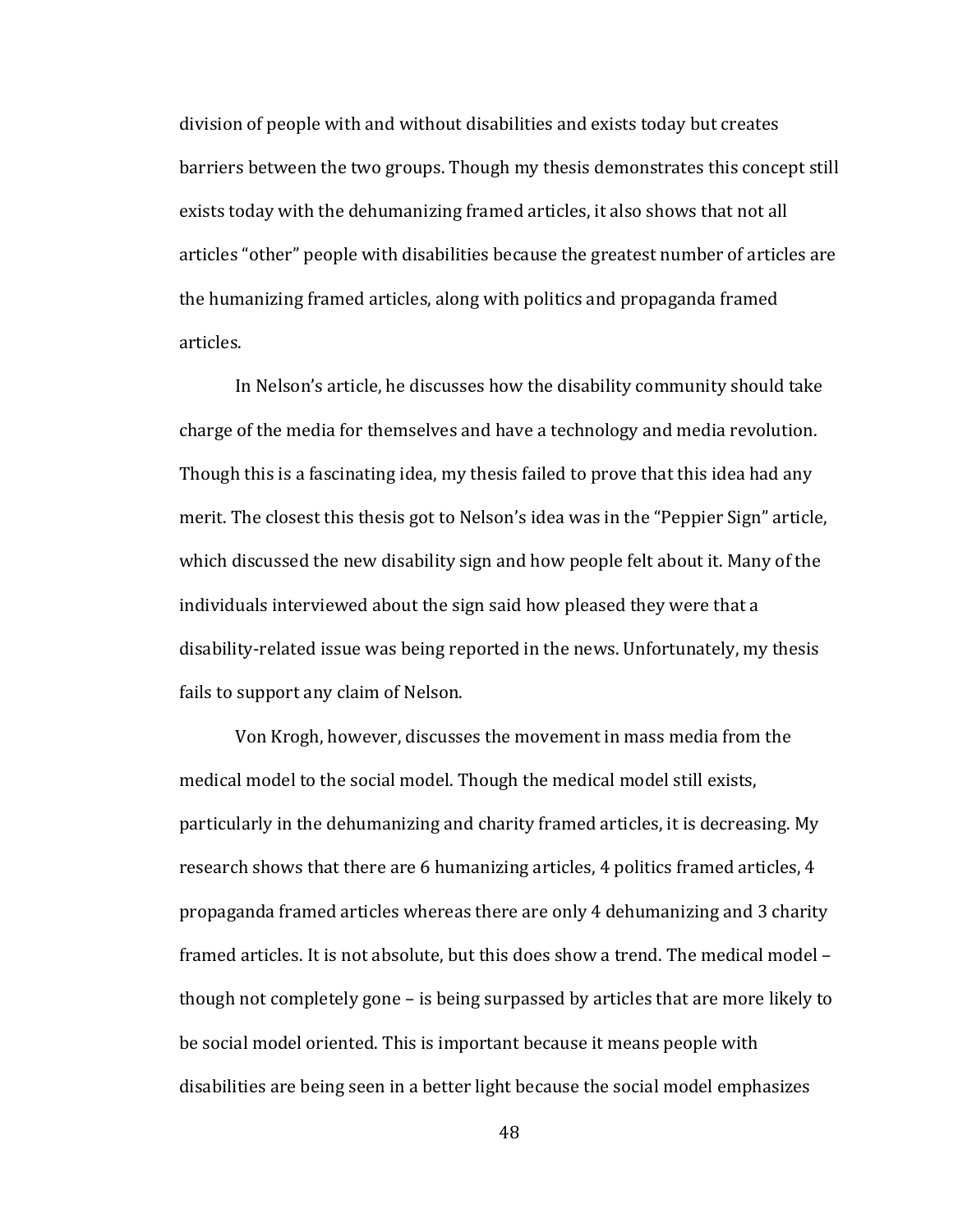that disability-related challenges are the fault of society and often portray people with disabilities as having more characteristics than just their disabilities.

Farnall and Smith wrote an excellent article concerning their research on how people with disabilities are perceived when people meet them versus just seeing them in the media. The researchers concluded that people who met disabled individuals in person were more likely to be understanding and humanize the individuals. Were I to expand this thesis, I would like to include an element similar to Farnall and Smith. My thesis was purely a media content analysis, which means that I only worked with the literature about the disabled. It would be beneficial and add nuance to look at how people perceive the articles before and after coming into contact with a disabled individual.

Bie and Tang published an important article discussing how individuals with autism were framed in Chinese media. The article concluded that families were cited in the articles, but the autistic individuals were rarely cited or quoted. My thesis found that the dehumanizing framed articles also failed to cite or quote the disabled individuals they discussed. However, if the articles from Xinhua were humanizing or propaganda framed articles, they quoted and cited the referenced disabled individuals. This is significant because it indicates that the humanization of the disabled individuals relies on the framework of the article. This also simultaneously proves and disproves Bie and Tang's research. My research added to this conversation because it added more nuance in terms of the framing of articles concerning disabled individuals.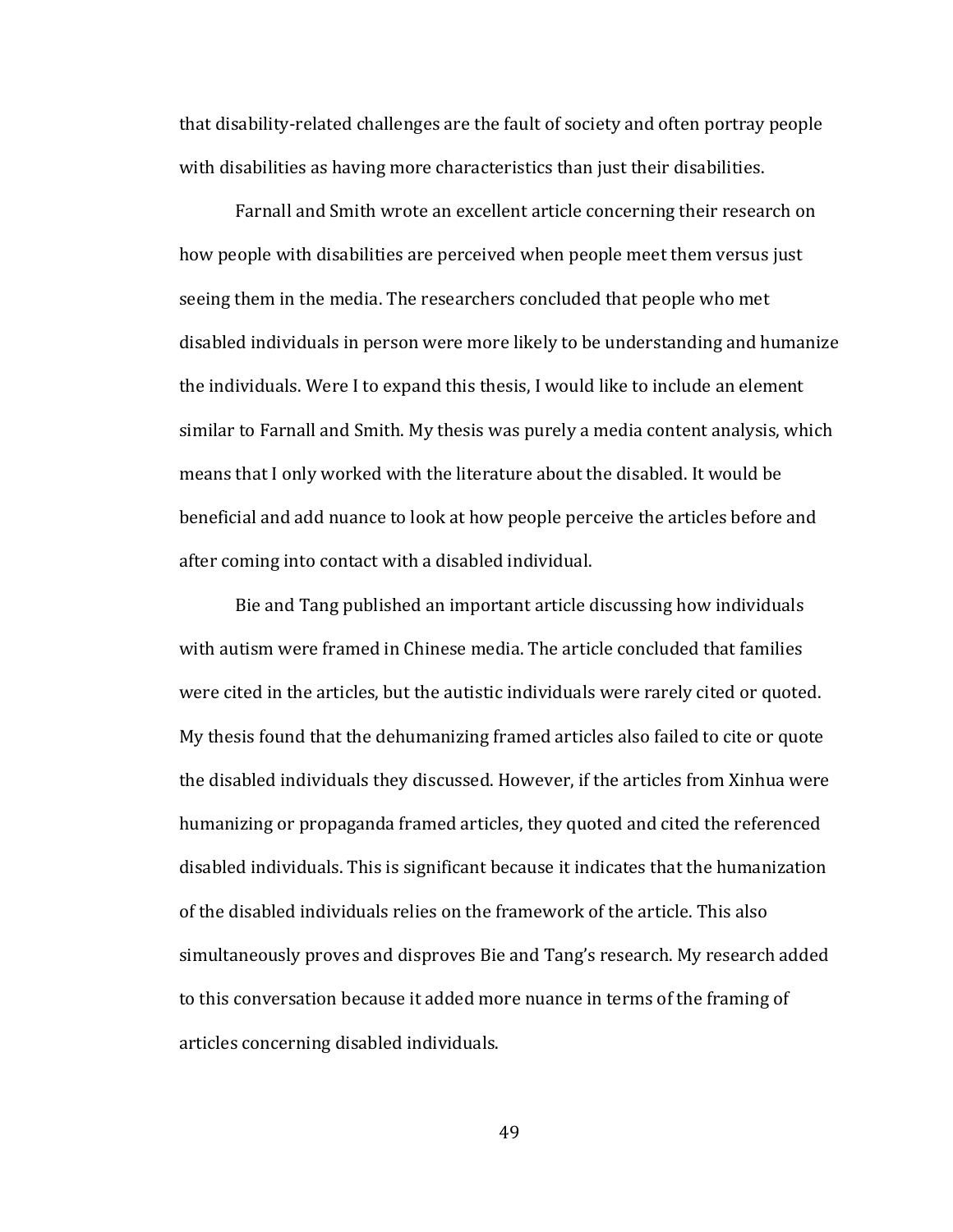These twenty articles indicate patterns and trends arising in the American and Chinese media. Despite lingering dehumanization, humanization and politics are of equal relevance to Americans. In China, there is a trend of dehumanization and propaganda, but humanization framed articles are beginning to emerge. It is important to study these articles in order to better understand how the disability community is represented in these countries and how the media play a role in these representations. The trends are more complicated than imagined. It is simple to call China dehumanizing and America humanizing, but it is more complicated than that. China not only dehumanizes, but humanizes and uses propagandistic articles to portray their politics, and America does not simply humanize but discusses politics at great length. The media coverage on their disabilities communities of these two countries is as complicated as the countries themselves.

This study may have implications for public policy in terms of the disability communities in America and China. For instance, the social model is most prominent in the American articles, which indicates that more social programs are needed and those that exist need more funding. In China, however, the medical model is primarily used, which may indicate that – before the social programs are instituted and utilized – there must be a fundamental shift in how people perceive individuals with disabilities and how they are treated. To deal with the medical model, it is important that disabled individuals have access to medical care and are fairly treated. If a disability is portrayed as an individual's burden to bear, than the infrastructure to allow that individual to be independent is crucial. If individuals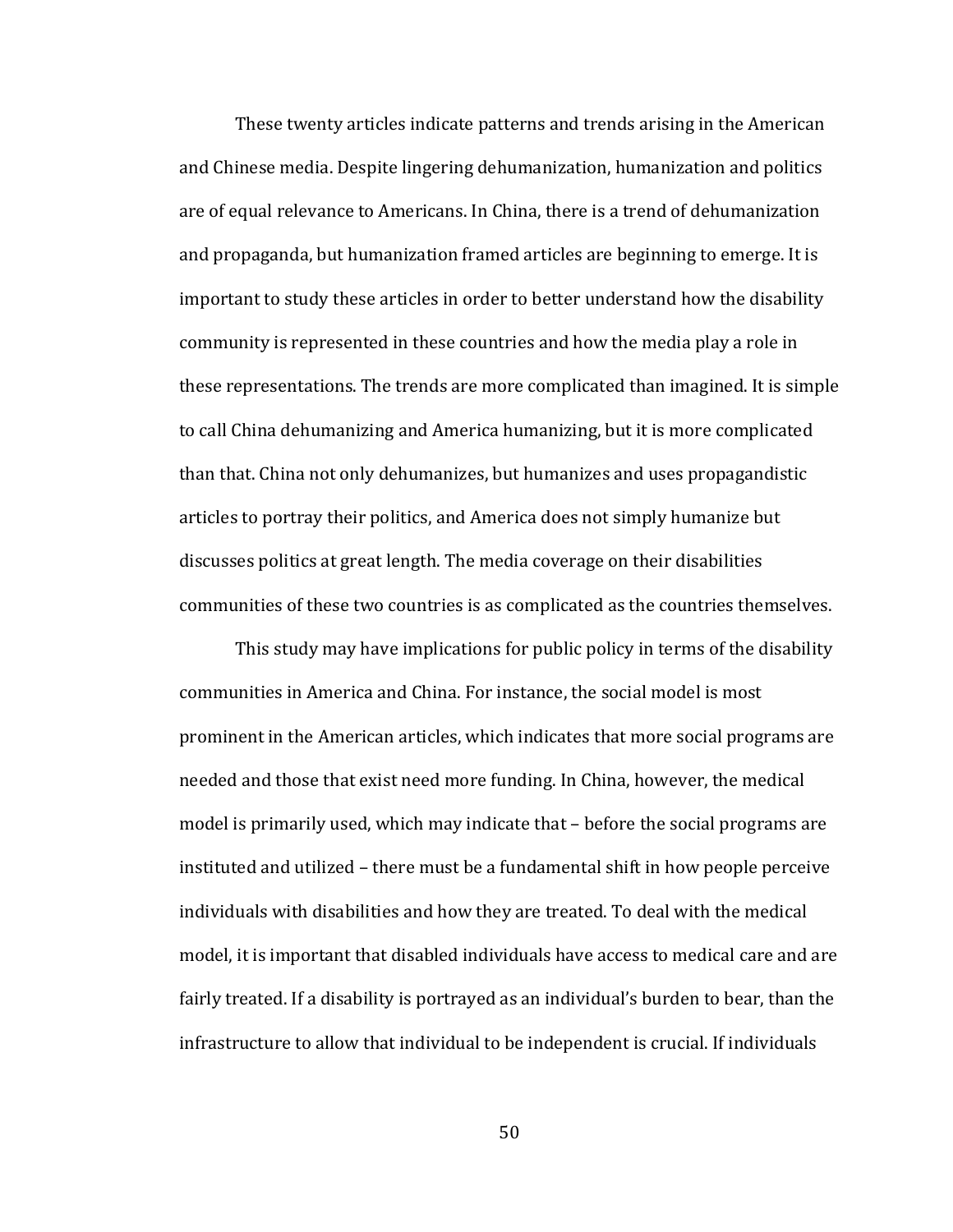desire the social model, then the social development of how disabilities and disabled individuals are perceived must be fundamentally changed.

This could have a great influence on public policy. First, medicine and health insurance related programs and policies must begin to incorporate and include the needs of the disabled community. If individuals desire the social model, then programs oriented toward educating the public must be employed because it requires a societal change. Social policies may need to be instituted in terms of not rejecting individuals with disabilities for education and housing. A policy similar to the ADA would be ideal. Programs to assist disabled individuals finding housing, accessible transportation, jobs, and so on will need to be institutionalized, maintained, and continually funded.

This study has a number of limitations, such as drawing articles from a 16 year period, using the articles that are "most read," not allowing for audience autonomy. This study could be improved by narrowing down the time limit for the selection of articles to provide a more focused view Another limitation is that this study has only used articles that were the "most read" in both countries. This may allow more extreme articles that fall in the categories of politics or propaganda to emerge while excluding less exciting articles that fall into the category of charity. By doing this, the data set of articles may be biased toward more extreme or exciting articles, which may be more read but are less typical of the standard articles concerning disabilities in each country.

Another limitation of the study is that it fails to include the autonomy of the audience, which is part of the framing paradigm according to Entman and Gamson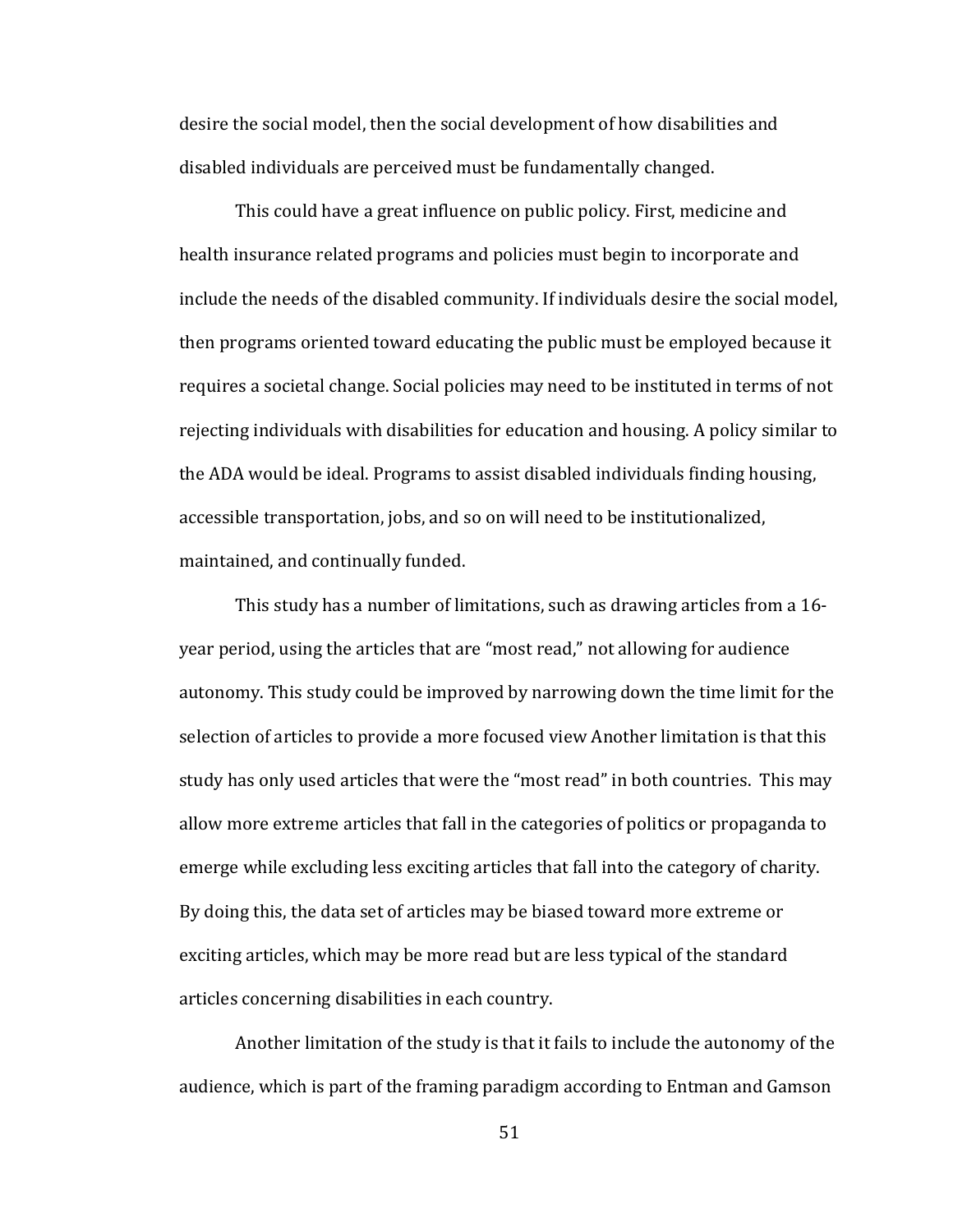(Entman, Gamson, see Existing Literature). Audience autonomy indicates that – no matter how the journalist frames the article or what the dominant meaning is – the audience has its own sovereignty and may see a different framework and observe a different dominant meaning. In order to address this in a new study, it would be important to include interviews or surveys to better understand how an audience interprets these articles. This would allow the audience to have its opinion, and help account for how the articles may or may not typical articles of the country on this subject. By only using a first reader and a second reader, this study has failed to allow the audience its autonomy.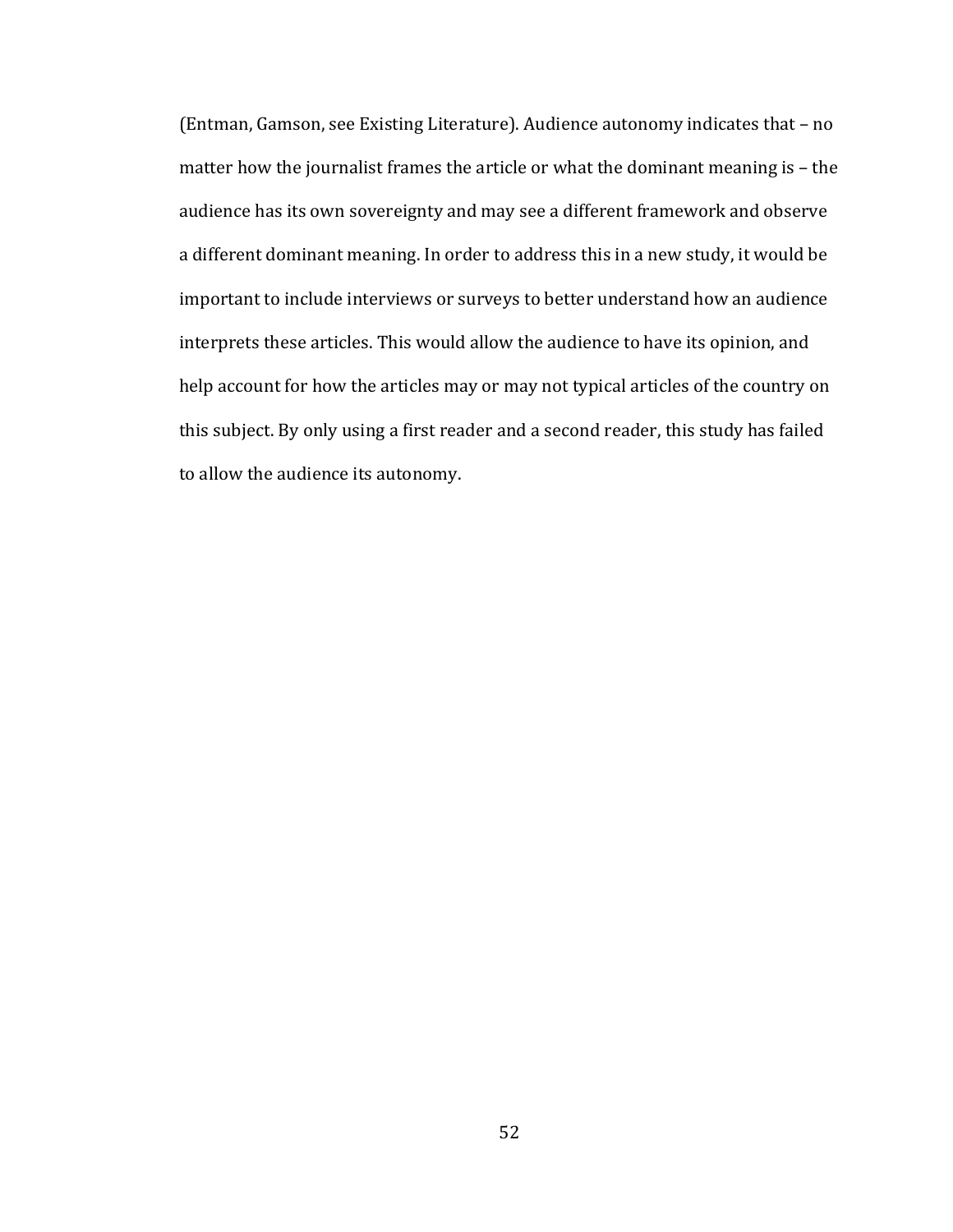## **Chapter 6: Conclusion**

This project compares the media coverage of America and China's disability communities. To do this, the project used 10 articles from Associated Press to represent American articles and 10 articles from Xinhua news agency to represent Chinese articles. To understand the quantitative aspect of the project, the main researcher coded all of the articles into five frameworks and then had a second coder do the same to check for intercoder agreement. The project then determines why each article is framed in the way that it is and explores how these frameworks may be indications of larger cultural trends. This project will add to the growing academic archive of disability studies and will encourage future studies to better understand the relationship between disabilities and the media.

By writing this research paper, I have added to the growing collection of academic work on the domestic and international disability community. This is important because this minority is often invisible to the public eye, and it needs to be seen and heard in order to gain rights and equality. The community as a whole begins to unite as a single entity by comparing the domestic disability community to the Chinese community. It is important that this community is researched in an academic project because the community needs to be quantified and qualified to be better understood by those who do not regularly interact with the community. This is an important and overlooked community, and academic research papers demonstrate the community's importance not only to academia, but to politics, journalism, science, art, and society as a whole.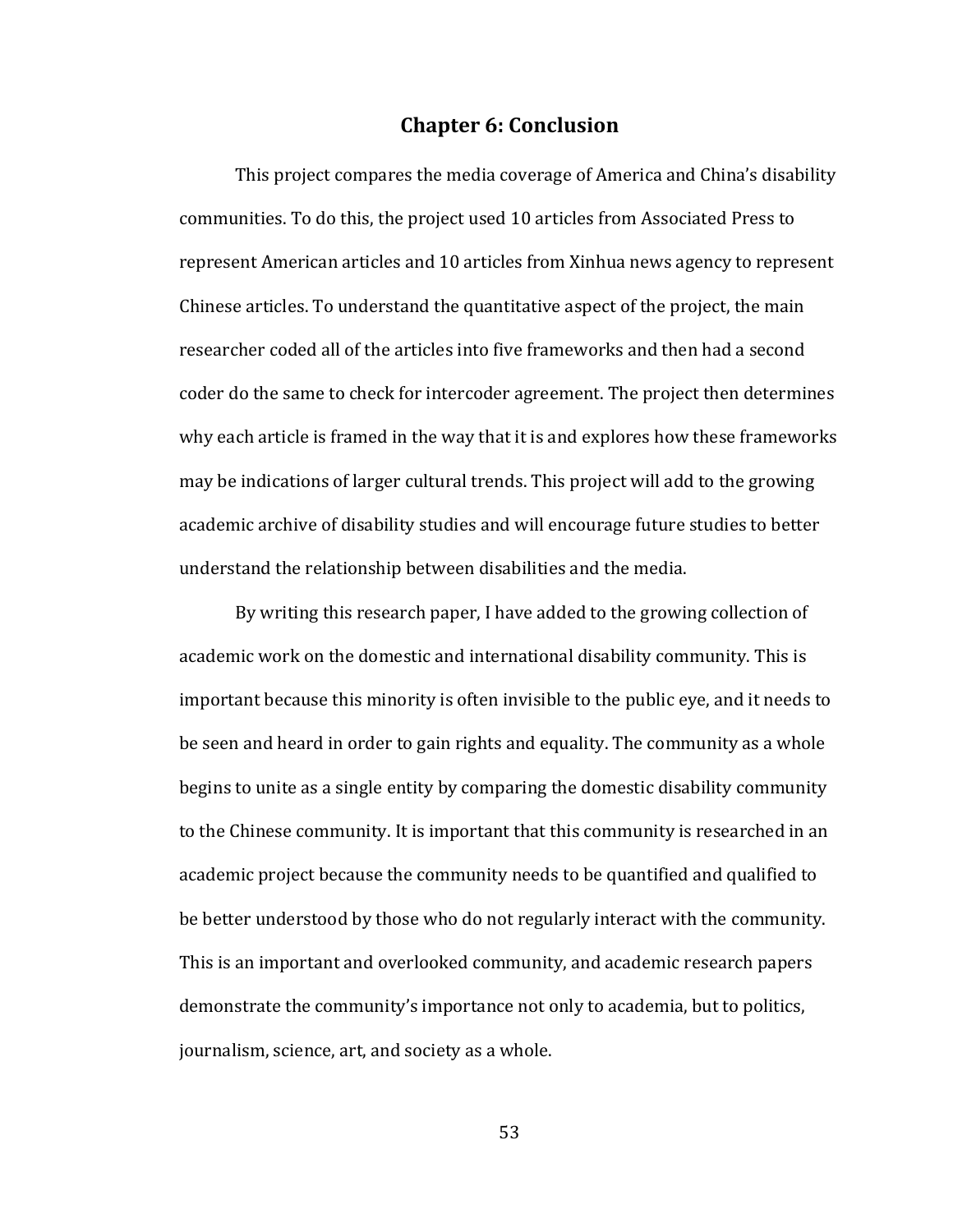It is also important that the research paper looked at the disability community through the media. The media reflect the values, beliefs, and ideals of a particular society. The media – in a way – define a society because they reflect the shared interest of a group of people and include the values of the group. It is a significant method of understanding how and why people are connected and, therefore, it may be an ideal lens through which to study the disability community.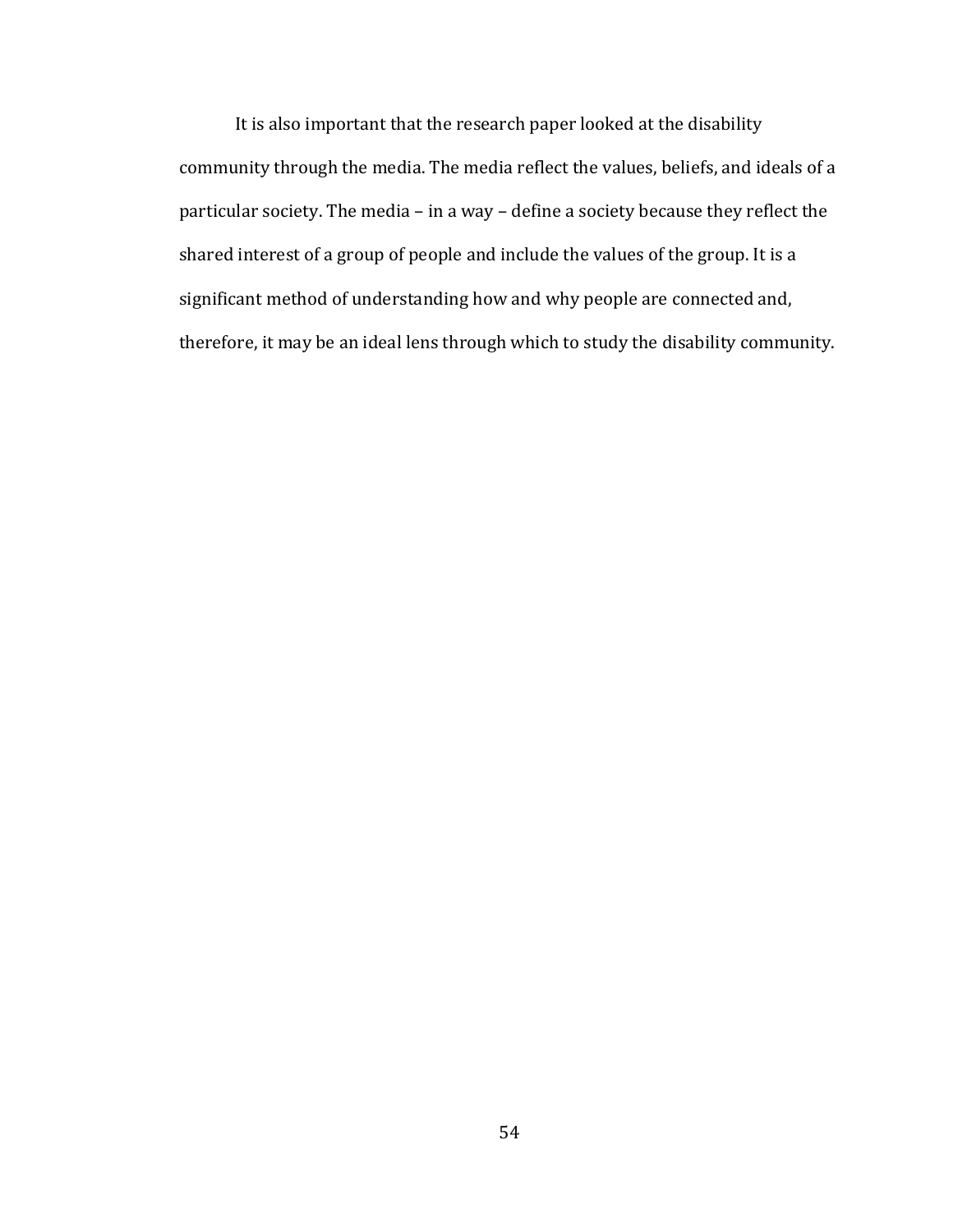# **Appendix**

## Appendix A

| Title                  | Summary            | Elements                  | Framework/Notes     |
|------------------------|--------------------|---------------------------|---------------------|
| "UN Disability         | discusses the      | <b>Vets</b>               | Politics of         |
| <b>Treaty Rejected</b> | Senate's politics  | Quotes vets, not          | <b>Disabilities</b> |
| By Senate"             |                    | others                    |                     |
| <b>Family Stunts</b>   | discusses the      | Single example            | Humanizes           |
| <b>Disabled</b>        | decision of a      | <b>Broadens</b> to        |                     |
| Daughter's             | family to          | others                    |                     |
| Growth To              | attenuate their    | Quotes the                |                     |
| <b>Expand Her</b>      | daughter's         | family                    |                     |
| World"                 | growth through     | Quotes expert             |                     |
|                        | heavy doses of     | Struggles of dis          |                     |
|                        | hormones           | Social model<br>$\bullet$ |                     |
| AniMeals On            | discusses the      | Elderly<br>$\bullet$      | Charity             |
| Wheels: Seniors,       | growing            | Quotes                    |                     |
| Disabled Get           | charitable         | Focuses on the            |                     |
| <b>Help Feeding</b>    | programs           | charity side of           |                     |
| Dogs And Cats"         | providing pet      | disabilities,             |                     |
|                        | food along with    | which indicates           |                     |
|                        | Meals on Wheels    | medical model             |                     |
| "Donald Trump's        | describing the     | politics<br>$\bullet$     | Politics            |
| <b>Properties Were</b> | cases where        | the voices and            |                     |
| <b>Sued At Least</b>   | Trump's            | stories of the            |                     |
| <b>Eight Times For</b> | properties were    | disabled                  |                     |
| <b>Disabilities</b>    | accused of         | individuals               |                     |
| Violations"            | violating ADA      |                           |                     |
|                        | regu               |                           |                     |
| Disable Rights         | discusses a        | No quotes<br>$\bullet$    | Dehumanizes         |
| Group Seek To          | disabled teenager  | Only quotes<br>$\bullet$  |                     |
| Stop Teen's            | suffering from     | disabled rights           |                     |
| Planned Death"         | spinal muscular    | group                     |                     |
|                        | atrophy type two,  | Thin arguments            |                     |
|                        | which is causing   | <b>Medical Model</b>      |                     |
|                        | her great pain,    |                           |                     |
|                        | medical            |                           |                     |
|                        | intervention and   |                           |                     |
|                        | has left with only |                           |                     |
|                        | limited            |                           |                     |
|                        | movement in her    |                           |                     |
|                        | head and hands.    |                           |                     |
| Peppier Sign           | Peppier Sign       | Quotes<br>$\bullet$       | Humanizes           |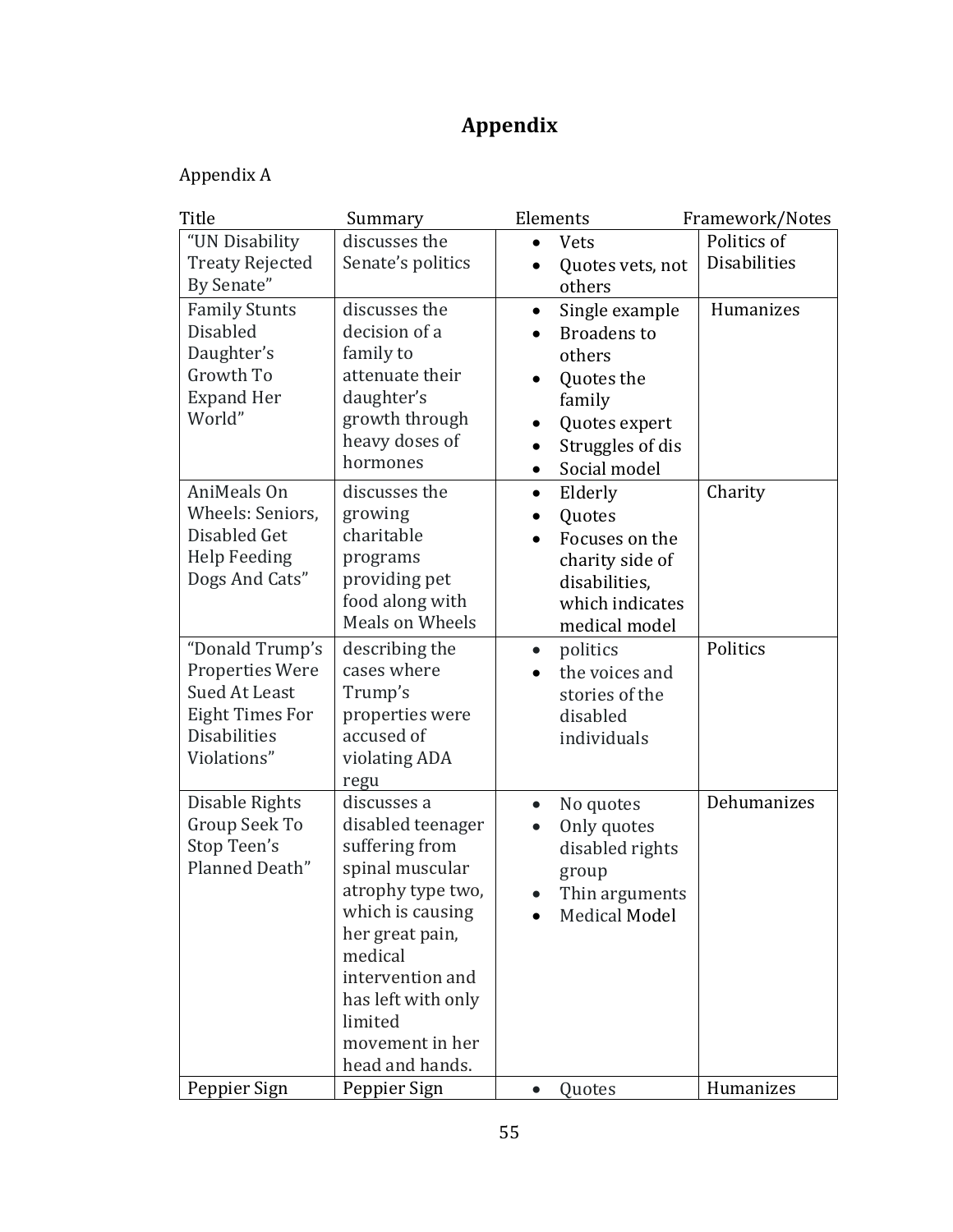| "Still Finding Joy<br>In Sport That<br>Led To Paralysis"                                                                                                                   | Sang Lan                                                                                                                               | Individuals and<br>experts<br>Job then dis<br>Holistic<br>Social model<br>Quotes<br>$\bullet$<br>Criticism's<br>China-social<br>model<br>Social model<br>$\bullet$<br>Life goes on | Humanizes                 |
|----------------------------------------------------------------------------------------------------------------------------------------------------------------------------|----------------------------------------------------------------------------------------------------------------------------------------|------------------------------------------------------------------------------------------------------------------------------------------------------------------------------------|---------------------------|
| Teacher's Day<br>Feature:<br>excellent<br>teachers with<br>love hold hope<br>for children with<br>disabilities                                                             | discusses two<br>teachers and<br>their<br>accomplishments<br>in education                                                              | No quotes<br>$\bullet$<br>child/family<br>Does quote<br>$\bullet$<br>teacher                                                                                                       | Dehumanizes               |
| There Is A Mid-<br><b>Autumn Festival</b><br>Atmosphere On<br>the School<br>Campus for<br><b>Disabled</b><br>Children Who<br>Are Making<br>Moon Cakes for<br>the Full Moon | a hig, happy<br>family celebrating<br>the Mid-Autumn<br>festiva                                                                        | No quotes for<br>$\bullet$<br>students,<br>family, teachers<br>No individual<br>characteristics,<br>could be any<br>children (not<br>necessarily<br>disabled)                      | Dehumanizes               |
| Chinese embassy<br>in Sudan donates<br>supplies to local<br>people with<br>disabilities                                                                                    | discusses China<br>donating 300<br>wheelchairs, 200<br>crutches and<br>other equipment<br>to Sudan for their<br>disabled<br>population | No quotes<br>٠<br>All political<br>agenda                                                                                                                                          | Propagandistic<br>Charity |
| Increasing<br><b>Exchanges to</b><br>Promote the<br>Integration of<br>the Disabled<br><b>Youth Gathered</b><br>in the Hebei<br>Provincial<br>Museum                        | discusses the<br>meetings of<br>disabled youth in<br>Hebei                                                                             | Quotes students<br>$\bullet$<br>Reads like AP<br>Multiple<br>Characteristics                                                                                                       | Humanizes                 |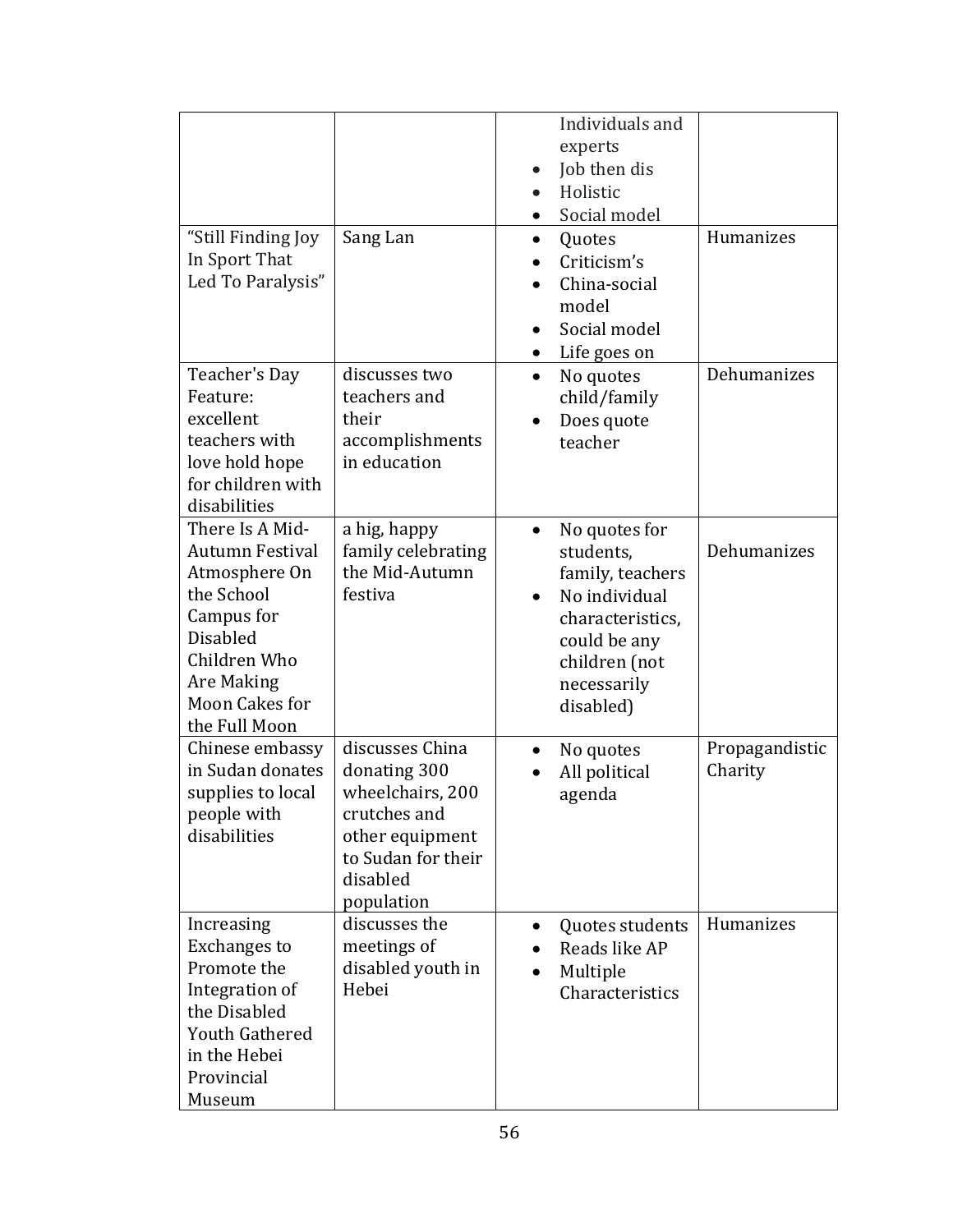| Open a Window<br>of Opportunity<br>for the Disabled                                                                              | Flower arranging                                                                                                                                                                                                                                 |           | Light<br>Political                                                             | Lightly quotes<br>humanization<br>agendas<br>Focuses on<br>strait relations                                                                                 | Propagandistic |
|----------------------------------------------------------------------------------------------------------------------------------|--------------------------------------------------------------------------------------------------------------------------------------------------------------------------------------------------------------------------------------------------|-----------|--------------------------------------------------------------------------------|-------------------------------------------------------------------------------------------------------------------------------------------------------------|----------------|
| Qiong Ji -<br>Taiwan's<br>daughter-in-law-<br>Is Teaching New<br>Skills to People<br>with Disabilities                           | Discusses and<br>strengthens many<br>of the points<br>made in the fifth<br>article, but<br>discusses the<br>second exhibition<br>of art and<br>downplays the<br>role of the<br>disabled. In the<br>first paragraph<br>detailing the art<br>show, |           | $\bullet$<br>$\bullet$                                                         | Less human<br>more politics<br>Rather than<br>truly focusing<br>on the disabled<br>students,<br>focuses on<br><b>Strait relations</b>                       | Propagandistic |
| Sang Lan was<br>invited to China<br><b>Eastern Airlines</b><br>on how to do a<br>good job of<br>special<br>passenger<br>services | Discusses Sang<br>Lan's inspiration<br>visit to China<br><b>Eastern Airlines</b>                                                                                                                                                                 |           | $\bullet$<br>$\bullet$<br>Lan                                                  | Quotes, but not<br>very unique or<br>individualistic<br>Supporting "big,<br>happy family"<br>Advertises for<br>the airlines<br>rather than<br>focusing Sang | Propagandistic |
| The love<br>loaded with<br>disabilities<br>disabled<br>young writer<br>Wang Yi<br>Xuzhou<br>Railway<br>Station in the            | Discusses the<br>books written<br>by a disabled<br>teenager in<br>China                                                                                                                                                                          | $\bullet$ | One individual<br>Quotes experts<br>Disability<br>organization<br>Social model |                                                                                                                                                             | Humanizes      |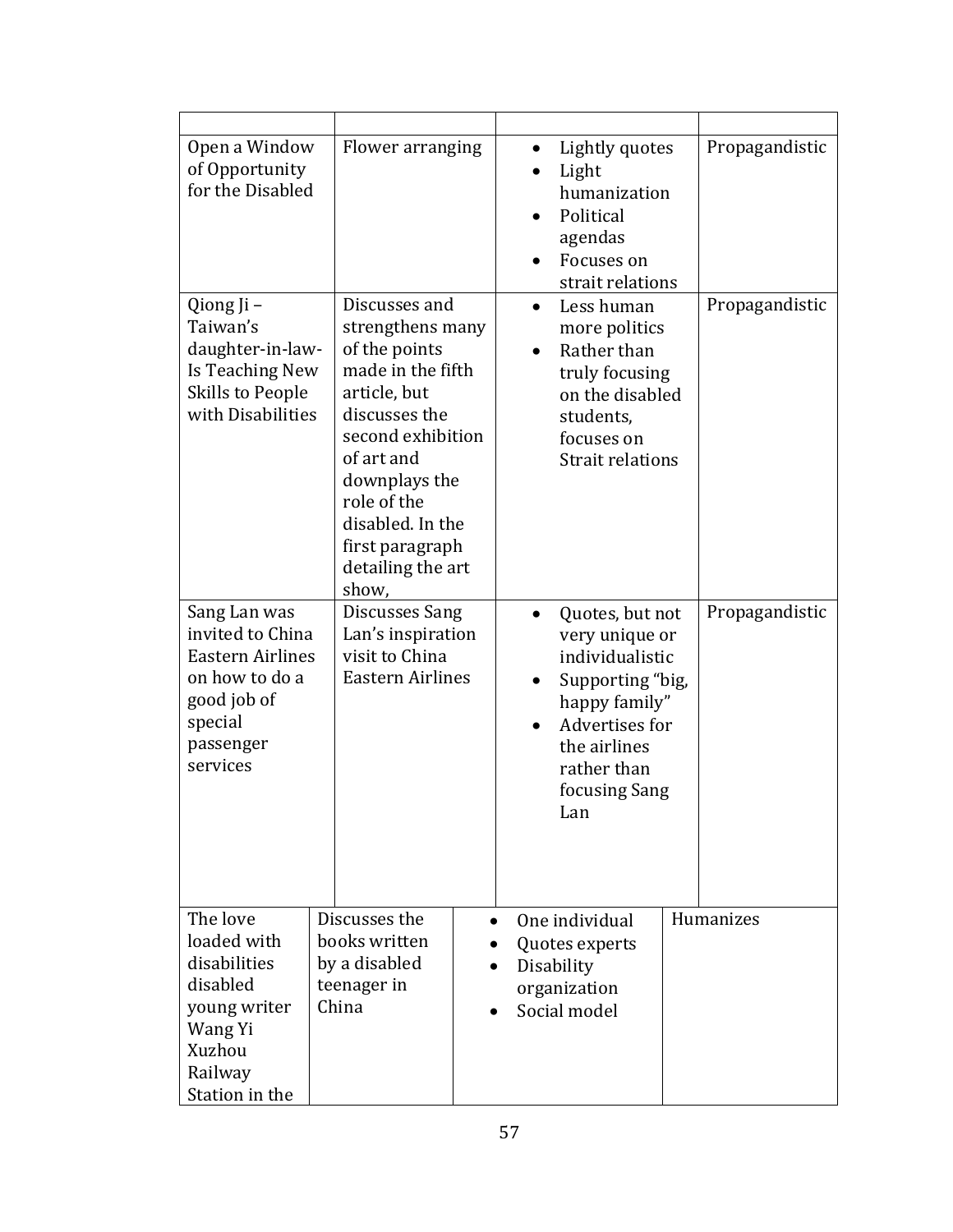| book                                                                                                                              |                                                                                                                 |                                                                                                                                                                                                                            |             |
|-----------------------------------------------------------------------------------------------------------------------------------|-----------------------------------------------------------------------------------------------------------------|----------------------------------------------------------------------------------------------------------------------------------------------------------------------------------------------------------------------------|-------------|
| The idea of a<br>manipulation-<br>oriented<br>robot is to<br>help people<br>with<br>disabilities to<br>go out to see<br>the world | Discusses robot<br>with a<br>manipulating<br>hand and how<br>it will help<br>disabled<br>individuals            | No quotes<br>$\bullet$<br>No disability<br>experts<br>Does not go into<br>depth on how it<br>will help<br>Somewhat of a<br>$\bullet$<br>charity and<br>propaganda<br>framework                                             | Dehumanizes |
| Weihai<br>carries out<br>caring<br>activities for<br>60 disabled<br>individuals to<br>celebrate the<br>New Year                   | Discusses the<br>city Weihai's<br>efforts to make<br>a nice New<br>Year's dinner<br>for disabled<br>individuals | No voices<br>$\bullet$<br>No experts<br>Creates an image<br>$\bullet$<br>of the "big,<br>happy family"<br>while<br>dehumanizing<br>the individuals                                                                         | Charity     |
| Tangled in<br>fraud probe,<br>100s face loss<br>of disability<br>checks                                                           | Discusses the<br>politics and<br>struggles of<br>disability<br>checks                                           | Quotes families<br>$\bullet$<br><b>Experts</b><br><b>Statistics</b><br>$\bullet$<br>Politics<br>Personal views<br>& expert views<br>Social Model<br>$\bullet$<br>Highlights the<br>struggles of<br>disabled<br>individuals | Humanizes   |
| Disability bias<br>suit: Worker<br>ridiculed,<br>teddy bears<br>beheaded                                                          | Discusses the<br>discrimination<br>and bullying of<br>a legal case<br>concerning a<br>disabled<br>indivdiual    | Politics of NYC<br>$\bullet$<br>and of the<br><b>Brooklyn</b><br>representative<br>Statements by<br>lawyer<br>Characterizes<br>individual, but<br>not much                                                                 | Politics    |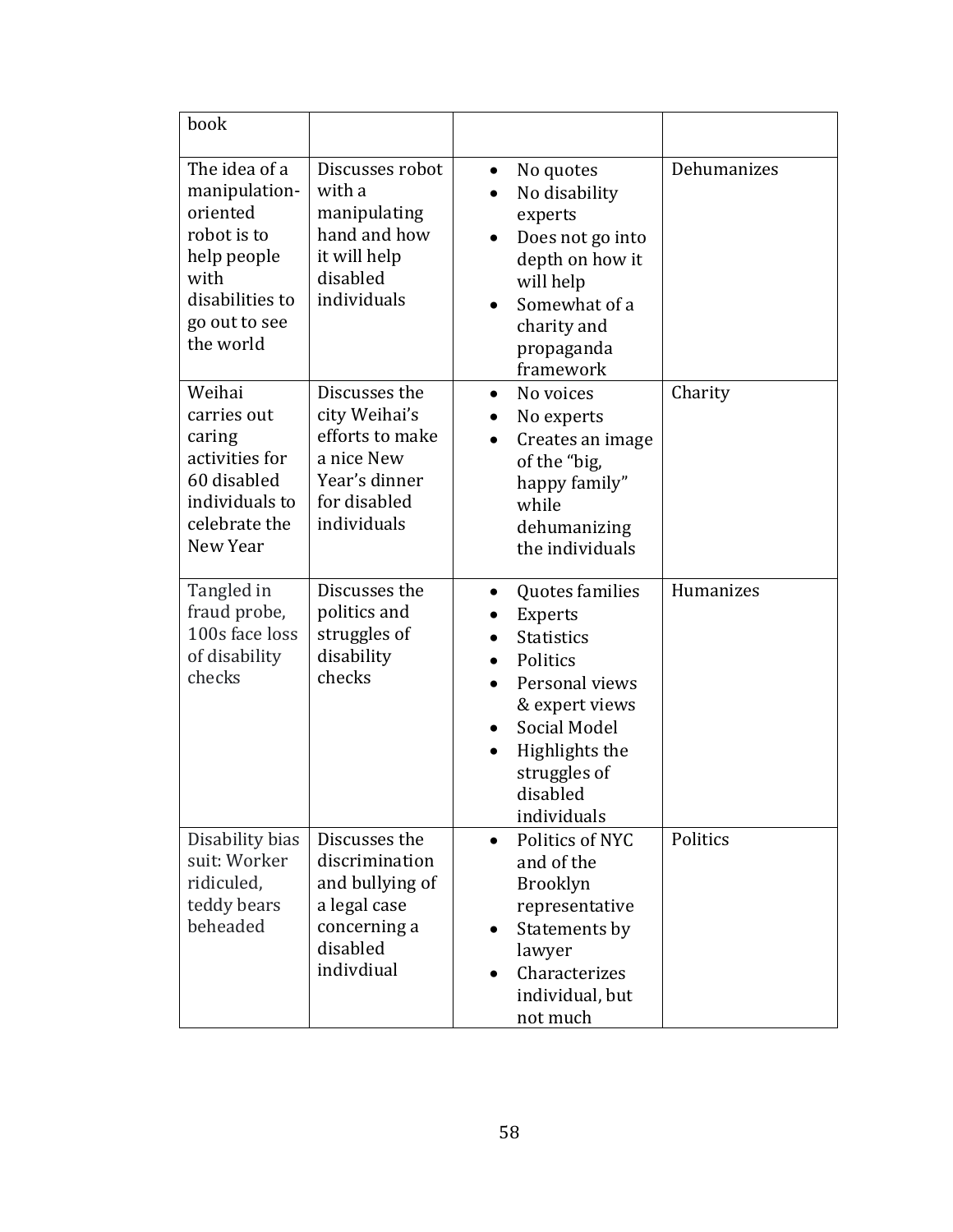| This Girl And<br>Her Service<br>Dog Could<br>Win Big For<br>Children With<br><b>Disabilities</b> | Discusses a<br>case of a<br>student seeking<br>compensation<br>from a school<br>that failed to<br>adhere to ADA | $\bullet$<br>$\bullet$ | Quotes her, her<br>family, and her<br>lawyer<br><b>Discusses</b><br>struggles and<br>strengths<br>Characterizes<br>her other than<br>disabled | Politics |
|--------------------------------------------------------------------------------------------------|-----------------------------------------------------------------------------------------------------------------|------------------------|-----------------------------------------------------------------------------------------------------------------------------------------------|----------|
|--------------------------------------------------------------------------------------------------|-----------------------------------------------------------------------------------------------------------------|------------------------|-----------------------------------------------------------------------------------------------------------------------------------------------|----------|

## Appendix B

## [http://www.politico.com/story/2012/12/un-disability-treaty-rejected-by-senate-](http://www.politico.com/story/2012/12/un-disability-treaty-rejected-by-senate-084570)[084570](http://www.politico.com/story/2012/12/un-disability-treaty-rejected-by-senate-084570)

UN disability treaty rejected by Senate By ASSOCIATED PRESS 12/04/12 01:06 PM EST

WASHINGTON (AP) — Led by Republican opposition, the Senate on Tuesday rejected a United Nations treaty on the rights of the disabled that is modeled after the landmark Americans with Disabilities Act.

With 38 Republicans casting "no" votes, the 61-38 vote fell five short of the twothirds majority needed to ratify a treaty. The vote took place in an unusually solemn atmosphere, with senators sitting at their desks rather than milling around the podium. Former Senate Majority Leader Bob Dole, looking frail and in a wheelchair, was in the chamber to support the treaty.

The treaty, already signed by 155 nations and ratified by 126 countries, including Britain, France, Germany, China and Russia, states that nations should strive to assure that the disabled enjoy the same rights and fundamental freedoms as their fellow citizens. Republicans objected to taking up a treaty during the lame-duck session of the Congress and warned that the treaty could pose a threat to U.S. national sovereignty.

"I do not support the cumbersome regulations and potentially overzealous international organizations with anti-American biases that infringe upon American society," said Sen. Jim Inhofe, R-Okla.

They were not swayed by support for the treaty from some of the party's prominent veterans, including the 89-year-old Dole, who was disabled during World War II; Sen. John McCain, who also suffered disabling injuries in Vietnam; Sen. Dick Lugar, the top Republican on the Foreign Relations Committee; and former Attorney General Dick Thornburgh. Eight Republicans voted to approve the treaty.

The treaty also was widely backed by the disabilities community and veterans groups.

Democratic support for the convention was led by Foreign Relations Committee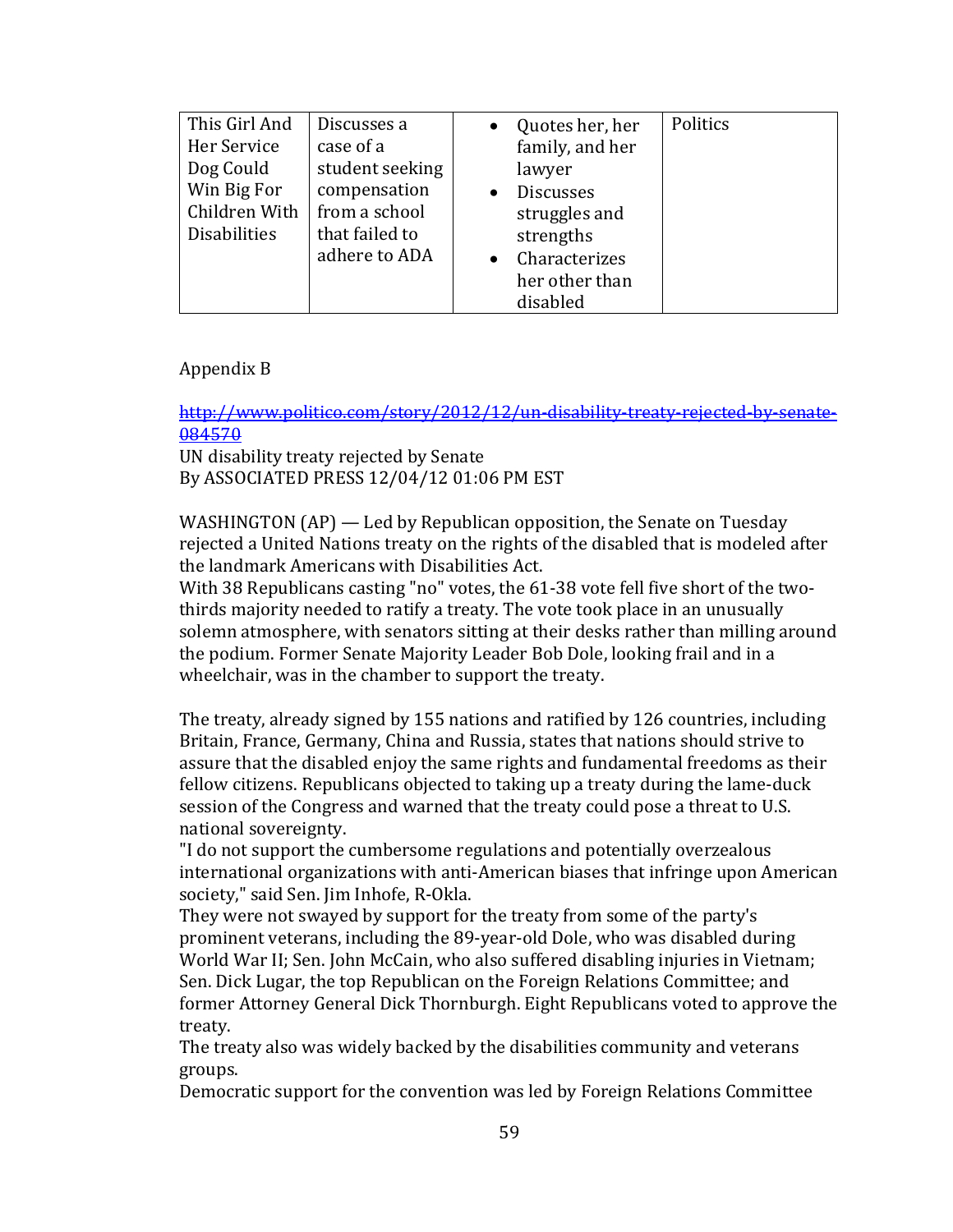Chairman Sen. John Kerry, Senate Democratic Whip Dick Durbin, D-Ill., and Sen. Tom Harkin, D-Iowa, one of the key players in writing the 1990 Americans with Disabilities Act.

"It really isn't controversial," Kerry, D-Mass., said. "What this treaty says is very simple. It just says that you can't discriminate against the disabled. It says that other countries have to do what we did 22 years ago when we set the example for the world and passed the Americans with Disabilities Act."

The ADA put the United States in the forefront of efforts to secure equal rights for the disabled, and it became the blueprint for the U.N. treaty, formally the Convention on the Rights of Persons with Disabilities. The treaty was negotiated by the George W. Bush administration. It was completed in 2006 and President Barack Obama signed it in 2009.

The United Nations estimates that 650 million people around the world are disabled, about 10 percent of world population.

Kerry and other backers stressed that the treaty requires no changes in U.S. law, that a committee created by the treaty to make recommendations has no power to change laws and that the treaty cannot serve as a basis for a lawsuit in U.S. courts. They said the treaty, by encouraging other countries to emulate the rights and facilities for the disabled already existing in the United States, would be of benefit for disabled Americans, particularly veterans, who want to work, travel or study abroad.

Supporters also rejected the argument that it was inappropriate to consider an international treaty in a post-election lame-duck session. They said that since the 1970s the Senate had voted to approve treaties 19 times during lame-duck sessions.

But in September, 36 Republican senators signed a letter saying they would not vote for any treaty during the lame duck,

The opposition was led by tea party favorite Sen. Mike Lee, R-Utah, who argued that the treaty by its very nature threatened U.S. sovereignty. Specifically he expressed concerns that the treaty could lead to the state, rather than parents, determining what was in the best interest of disabled children in such areas as home schooling, and that language in the treaty guaranteeing the disabled equal rights to reproductive health care could lead to abortions. Parents, Lee said, will "raise their children with the constant looming threat of state interference." Supporters said such concerns were unfounded.

"I am frankly upset," said Sen. Chris Coons, D-Del., "that they have succeeded in scaring the parents who home school their children all over this country." He said he said his office had received dozens of calls from homeschooling parents urging him to vote against the convention.

The conservative Heritage Action for America urged senators to vote no against

the treaty, saying it would be recorded as a key vote on their scorecard. It repeated

the argument that the treaty "would erode the principles of American sovereignty

and federalism."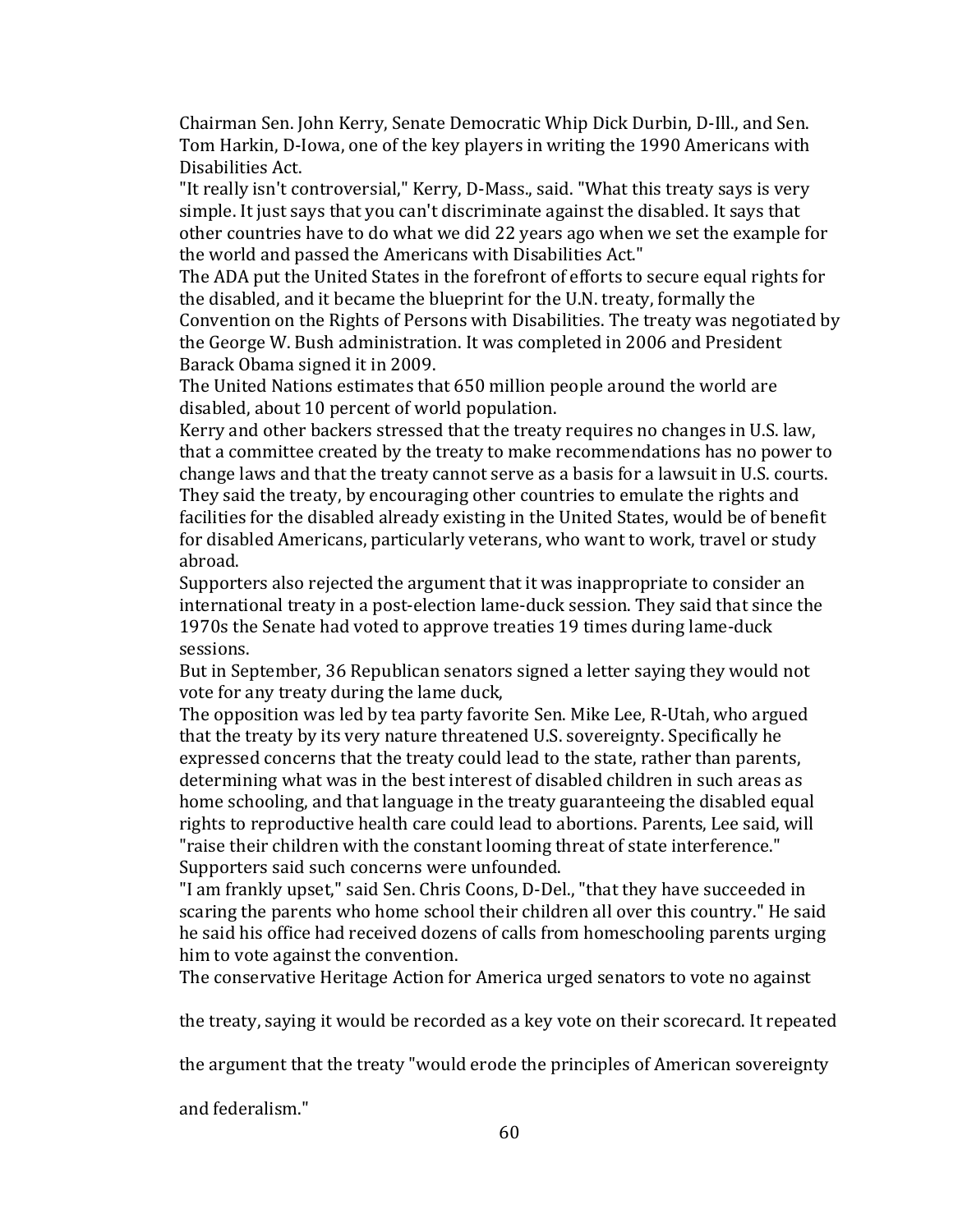## Appendix C

[http://www.readingeagle.com/apps/pbcs.dll/article?AID=/20151026/AP/31026](http://www.readingeagle.com/apps/pbcs.dll/article?AID=/20151026/AP/310269828) [9828](http://www.readingeagle.com/apps/pbcs.dll/article?AID=/20151026/AP/310269828)

Family stunts disabled daughter's growth to expand her world Monday October 26, 2015 01:47 PM

This magic checks if the byline returns text. If it does then the author is not in the staff register and will now link to their page If the byline is a number it will be xxx and show the staffer link, otherwise output the plain byline By KRISTEN GELINEAU, Associated Press

BALI, Indonesia (AP) — Charley Hooper is so disabled that her mother considers her "unabled."

At 10, she cannot speak, walk or see anything beyond light and dark and perhaps the shadowy shape of a face held inches away. As she grew bigger, her parents feared she would eventually become too heavy to take anywhere.

TODAY'S SPONSOR: So Jenn and Mark Hooper came up with a radical solution. The New Zealand couple gave their daughter hormones to stop her growth. Then they had doctors remove her womb to spare her the pain of menstruation. Charley is now around 1.3 meters tall (4 foot 3) and 24 kilograms (53 pounds), and will remain so for the rest of her life.

A small but increasing number of families across the U.S., Europe and New Zealand are turning to what is known as growth attenuation in an attempt to improve the lives of their disabled children. The practice is highly controversial: Many see the very idea of stunting and sterilizing the disabled as a violation of human rights. But parents such as the Hoopers say it helps their children preserve their quality of life.

"We haven't stopped her doing anything. Growing would have stopped her doing things," Jenn says. "We didn't take away any choices that weren't already taken from her."

Back in the 1950s and 60s, growth attenuation — which refers only to the hormone treatment — was sometimes prescribed for girls who were expected to grow very tall. But the first known case of stunting a disabled child to ostensibly improve her life popped up in a medical journal in 2006. A Seattle couple wanted to keep their daughter, Ashley, small enough to participate in family activities as she grew up. So doctors gave her high doses of hormones that pushed her body into early puberty and stunted her growth, and removed her uterus and breast buds to prevent discomfort.

More and more doctors have since received requests for growth attenuation. In a recent survey of the Pediatric Endocrine Society, most of whose members are in the U.S., 32 of 284 respondents said they had prescribed growth-stunting hormones to at least one disabled child.

But the practice is by no means widely accepted. Many doctors consider the treatment invasive and unnecessary, and refuse to prescribe it. The public, too, often reacts with everything from unease to revulsion.

"People are really entitled to grow and to become the people they were meant to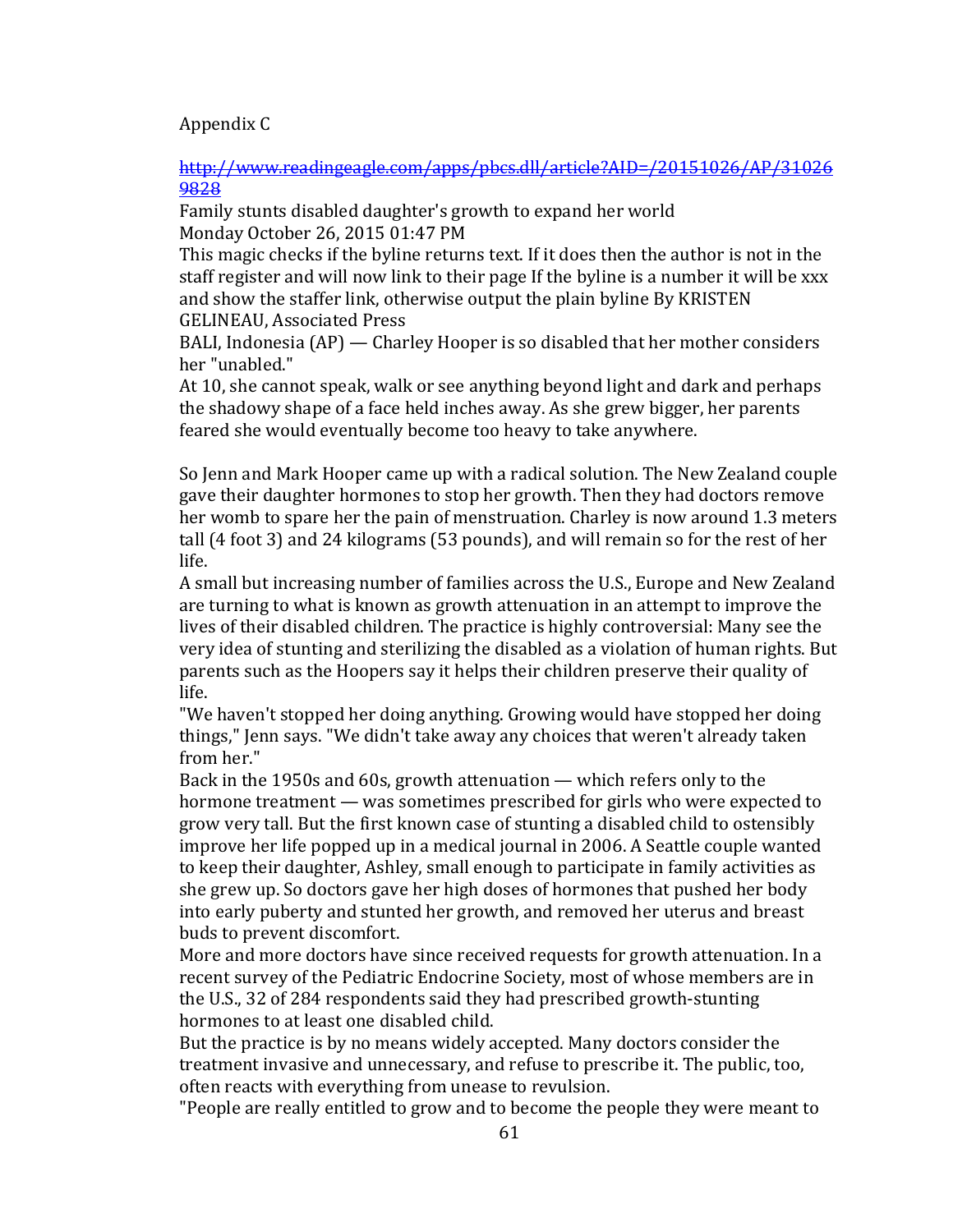be," says Margaret Nygren, CEO of the American Association on Intellectual and Developmental Disabilities. "Would you ever want this kind of treatment done to you without your consent or knowledge? And if the answer is no, then why would one want to do that to someone else?"

Yet for Charley's parents, that question is moot, because they have never been able to ask for her consent on anything. They have always had to imagine what their daughter would want.

Charley is a jumble of uncontrolled limbs with a floppy head that needs supporting. Her parents try to interpret what she feels by the pitch and volume of her moans, and whether her freckled face is relaxed or contorted in a gaping yawn because of intense muscle contractions. The warm sun on her skin can trigger a smile, but is it a sign of joy or a reflex?

After reading about Ashley, they convinced Paul Hofman, a pediatric endocrinologist in Auckland, New Zealand, that stunting Charley would help her. But the local ethics board dismissed the treatment as unnecessary.

So Jenn proposed a compromise: If she started the treatment outside New Zealand, could local doctors continue it at home?

The board said yes. The family found a doctor in South Korea who gave them the hormones.

Within days, they say, her seizures stopped and her stiff limbs became more pliable. Hofman says that may be because estrogen changes neurological activity and can relax muscles.

At 6, she began bleeding now and then in the way women sometimes do on birth control pills. Worried that she would have severe period pain like Jenn, the Hoopers discussed a hysterectomy. She would never be able to consent to sex, they reasoned, let alone to pregnancy.

The ethics board approved it. Charley was 7 when doctors removed her uterus. It took nearly four years before she stopped growing.

Today, Charley joins her family on trips to the mall and vacations to Bali. Her parents soothe her by cuddling her in their laps and carrying her in their arms. None of that would be possible, they say, if she was bigger.

When Charley was 5, she almost died from a chest infection. Jenn began to wonder what they would say at her funeral; they couldn't talk about her laughter or her favorite games. So they wrote up a bucket list for Charley with experiences they imagined a little girl would enjoy: Being a flower girl, meeting the Queen. Would she actually like those things? They don't know. But they believe she'd prefer checking items off the list to being stuck at home.

"We don't expect her to live forever. We don't want her to live forever. Who wants

this life forever?" Jenn says. "So we give her the best life we can while we've got

her."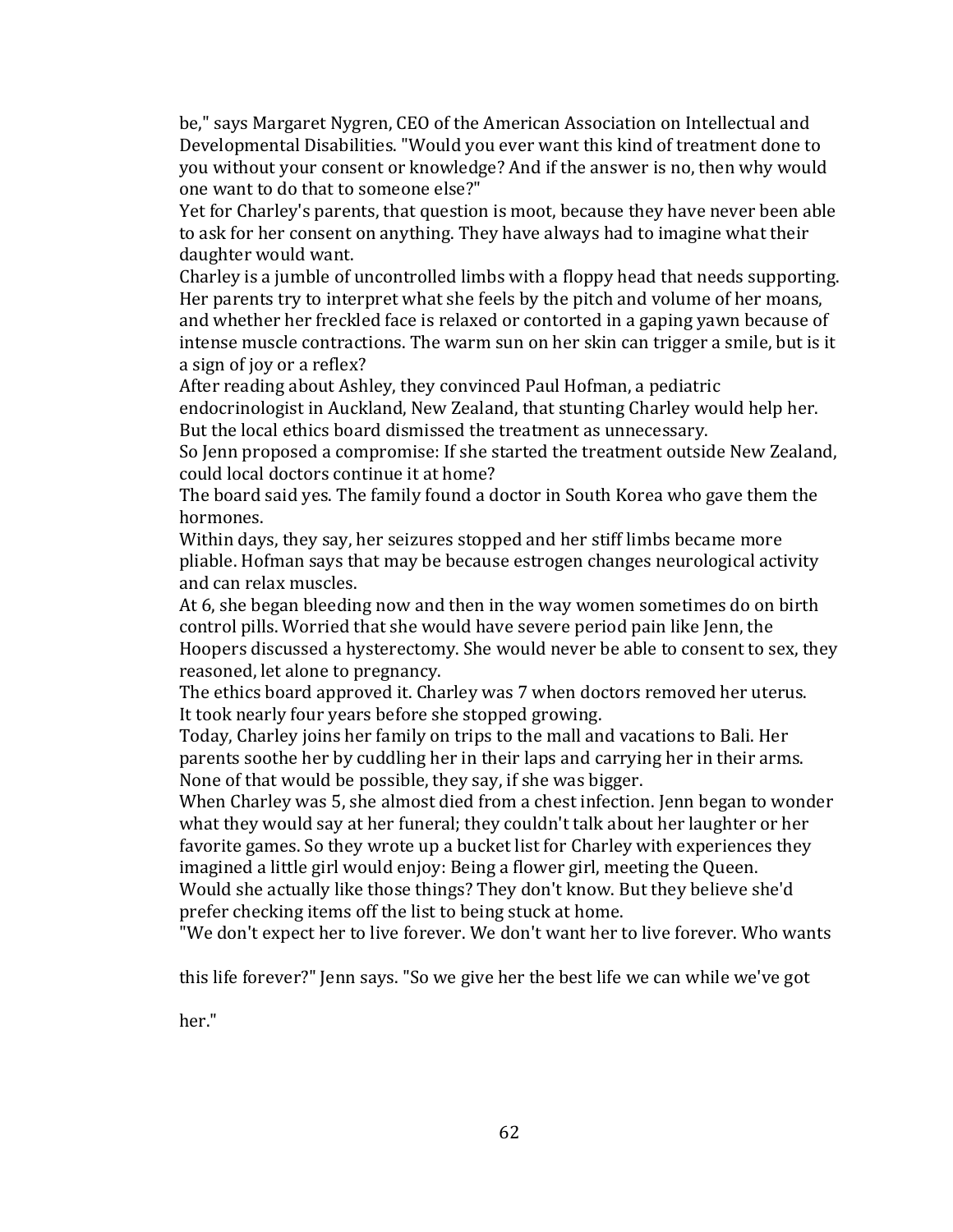### Appendix D

[http://www.dailynews.com/lifestyle/20131226/animeals-on-wheels-seniors](http://www.dailynews.com/lifestyle/20131226/animeals-on-wheels-seniors-disabled-get-help-feeding-dogs-and-cats)[disabled-get-help-feeding-dogs-and-cats](http://www.dailynews.com/lifestyle/20131226/animeals-on-wheels-seniors-disabled-get-help-feeding-dogs-and-cats)

'AniMeals' on Wheels: Seniors, disabled get help feeding dogs and cats

#### The Design Class is a start shared ArticlePicture1.pbo

Mary Birrell, volunteer and board member of the Humane Society of Tampa Bay, drops off cat food at a home as part of the "AniMeals," or Meals on Wheels for pets program where volunteers use their own cars and gas to deliver free dry cat or dog food to people who can't afford it. (AP Photo/The Tampa Bay Times, James Borchuck)

#### *By Sue Manning, The Associated Press*

If Meals on Wheels didn't deliver donated dog food, Sherry Scott of San Diego says her golden retriever Tootie would be eating the pasta, riblets and veggie wraps meant for her. But thanks to partnerships between the program for low-income seniors and pet groups across the country, fewer people and pets are going hungry.

After Meals on Wheels volunteers noticed a growing number of clients giving their food away to their furry friends, they started working with shelters and other pet groups to add free pet food to their meal deliveries. Those programs, relying on donations and volunteers, have continued to grow in popularity as seniors began eating better, staying healthier and worrying less about feeding their pets, one group said.

end articleparagraph1.pbo start articleparagraph1.pbo

[Meals on Wheels](http://www.mowaa.org/) is just one organization serving people who are poor, disabled or elderly, but it has a vast reach. It has teamed up with independently run pet partners in several states, but how many isn't known, said Jenny Bertolette, spokeswoman for Meals on Wheels Association of America in Alexandria, Va. Partner pet groups will solicit, pick up, pack and get the animal chow to Meals on Wheels or another agency that donates food, volunteers said. Agencies also take pet food to nursing homes, senior centers or community centers. end articleparagraph1.pbo start articleparagraph1.pbo

Those who qualify for Meals on Wheels or similar programs are almost always eligible for a free pet food program.

"Pets are so **Error! Hyperlink reference not valid.** to our seniors. They are social workers, depression counselors, a lifeline for a lot of them," said Charles Gehring, CEO of Columbus, Ohio-based [LifeCare Alliance,](http://www.lifecarealliance.org/) a nonprofit providing meals and other services to low-income seniors.

It is common for low-income seniors or people with disabilities to feed their dogs or cats instead of themselves, Gehring said. The nonprofit started a pet food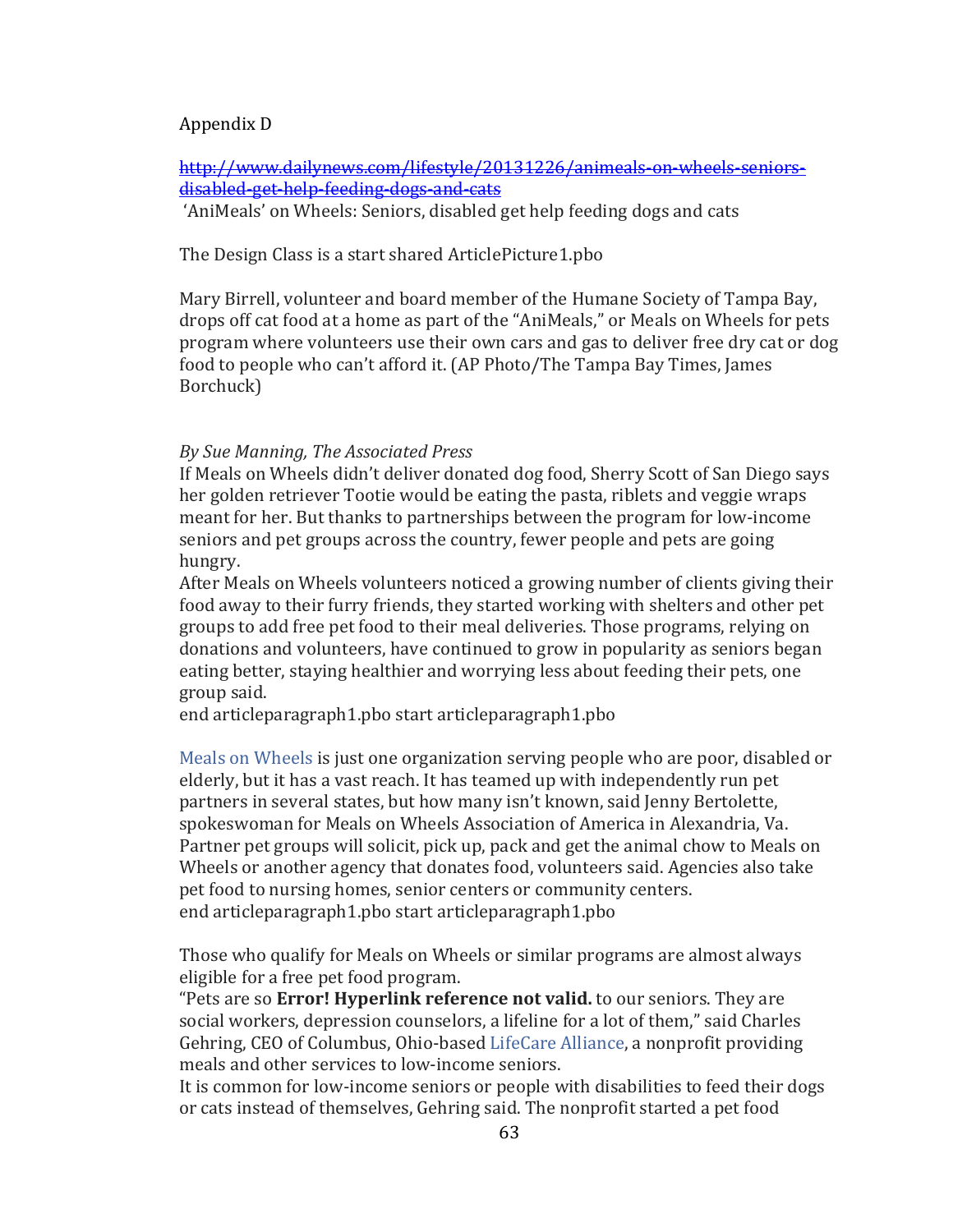giveaway program five years ago that serves more than 1,000 animals a month. end articleparagraph1.pbo start articleparagraph1.pbo

LifeCare Alliance launched the program after taking a survey and learning many of the Columbus area's seniors had pets. Most were low income, didn't drive and were isolated. Gehring said 70 percent reported not seeing anyone besides their Meals on Wheels driver each week.

"The pets are so important to them. But people need to eat what we give them. Pets don't need salisbury steak," Gehring said.

Both Scott and Timothy Goddard, 34, of Columbus, Ohio, live on just hundreds of dollars a month.

Goddard, who is disabled and has HIV, said if he didn't get free food for his 2-yearold black Lab, Max, he couldn't have a dog at all.

end articleparagraph1.pbo start articleparagraph1.pbo

"He's my companion. I got no kids, so he's my everything," he said. "We take walks, do everything together."

For Scott, critical food deliveries arrive from Meals on Wheels in San Diego, which partnered with [Helen Woodward Animal Center](http://www.animalcenter.org/) 15 years ago to add pet food drop-offs. Woodward had started one of the first pet food programs in the nation in 1984, called AniMeals, which expanded its reach when the agencies partnered. "Animals provide companionship and love," said Luanne Hinkle, director of development for the San Diego Meals on Wheels. So when Woodward suggested the partnership, "we jumped right in."

end articleparagraph1.pbo start articleparagraph1.pbo

AniMeals started with 10 pets, and today there are 250, Woodward Animal Center spokeswoman Jessica Gercke said.

The partnership formed after "a (Meals on Wheels) volunteer discovered one of her clients was sharing her delivered food with her cats, sacrificing her own health," she explained.

It takes 40 volunteers to collect 3,000 pounds of donated dry food and about 3,200 cans of wet food for dogs and cats each month.

The biggest challenge is getting donations, Gercke said. Despite bins in pet stores and markets where people can donate, "there is never a time we don't need more food."

end articleparagraph1.pbo start articleparagraph1.pbo

Some groups and shelters offering pet food programs nationwide have gotten a boost from **Error! Hyperlink reference not valid.** grants, offered since 2007. It's given funding to a social services department in North Carolina and [LifeSpan](http://www.lsr14.org/)  [Resources](http://www.lsr14.org/) in New Albany, Ind., a nonprofit providing information and assistance to seniors and the disabled, as it tries to get its program up and running. Scott, a former tennis teacher who lives on less than \$800 a month, has been receiving Meals on Wheels deliveries for four years and pet food from AniMeals for about one. She has to save up for three or four months just to take Tootie to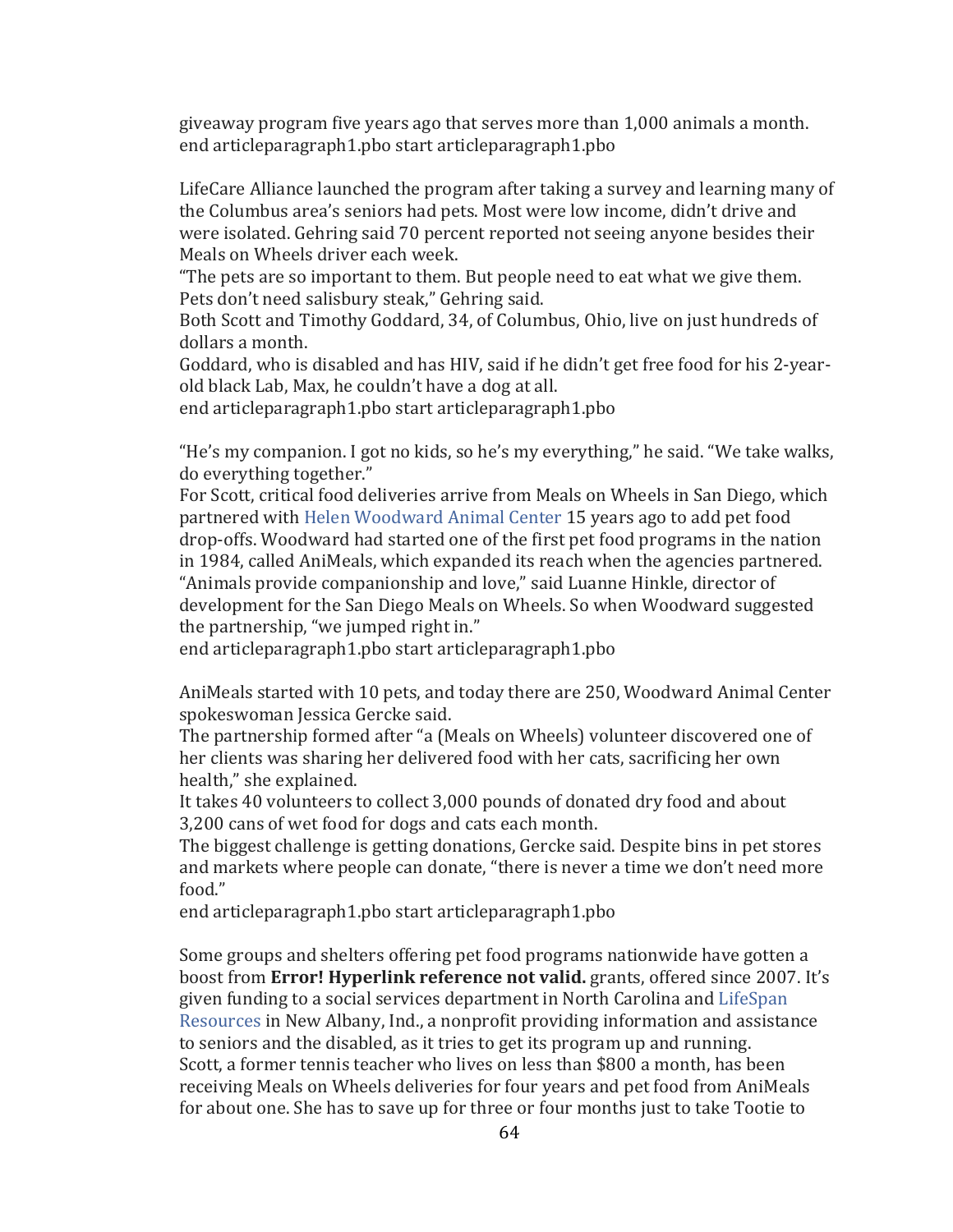the groomer. end articleparagraph1.pbo start articleparagraph1.pbo

"The pet food program is a lifesaver," she said.

## Appendix E

[http://www.huffingtonpost.com/entry/donald-trump-disabilities](http://www.huffingtonpost.com/entry/donald-trump-disabilities-violations_us_57e44c0be4b08d73b8307075)[violations\\_us\\_57e44c0be4b08d73b8307075](http://www.huffingtonpost.com/entry/donald-trump-disabilities-violations_us_57e44c0be4b08d73b8307075)

Donald Trump's Properties Were Sued At Least Eight Times For Disabilities Violations

Trump dragged some cases out for years.

09/23/2016 11:41 am ET | Updated Sep 25, 2016

At least eight times over the last 19 years, GOP presidential nominee [Donald](http://www.huffingtonpost.com/news/donald-trump/)  [Trump'](http://www.huffingtonpost.com/news/donald-trump/)s properties have been subject to lawsuits for violating the [Americans with](https://www.ada.gov/)  [Disabilities Act,](https://www.ada.gov/) court records show. Additionally, a federal inspection found ADA violations at one of his properties.

Only once did Trump come close to winning, in a suit that was dismissed at the request of both sides. Five of the cases were settled, while two ended in consent decrees requiring building modifications and one met its end in a Trump property bankruptcy.

When a disabled Purple Heart veteran filed a lawsuit in 2004 alleging that the Trump International Hotel and Tower in New York lacked proper handicappedaccessible emergency exits, guest rooms and restrooms, Trump dragged the case out for three years. He tried to get the lawsuit dismissed and counter-sued his own architects to try and shift liability to them, but a judge dismissed that attempt. Trump eventually settled and agreed to make changes to the hotel.

"What was so striking and frankly appalling was the way he tried to fight [the violations]," said Helena Berger, the president and CEO of the nonprofit American Association of People with Disabilities. "That, I think, is really telling." What was so striking and frankly appalling was the way he tried to fight [the violations].

Helena Berger, American Association of People with Disabilities.

Still, after [Trump mocked](https://www.washingtonpost.com/news/fact-checker/wp/2016/08/02/donald-trumps-revisionist-history-of-mocking-a-disabled-reporter/) a New York Times reporter with arthrogryposis last November, the reality TV star defended himself by pointing out how much money he'd spent on accessibility in his hotels. "I spend millions a year, or [millions of](http://www.huffingtonpost.com/entry/donald-trump-absurd-defense-mocking-reporter-with-disability_us_579cfc5ce4b0693164c1870a)  [dollars on ramps,](http://www.huffingtonpost.com/entry/donald-trump-absurd-defense-mocking-reporter-with-disability_us_579cfc5ce4b0693164c1870a)" he said in July, "and get rid of the stairs and different kinds of elevators all over and I'm gonna mock? I would never do that."

Spending that money is a legal requirement: The Americans with Disabilities Act, which became law in 1990, requires that buildings and spaces used by the public meet specific disability access standards.

"It is the policy at all of our properties to comply with the Americans with Disabilities Act," Christine Da Silva, a Trump Hotels spokeswoman, told The Huffington Post. "This handful of cases, many of which are over ten years old, are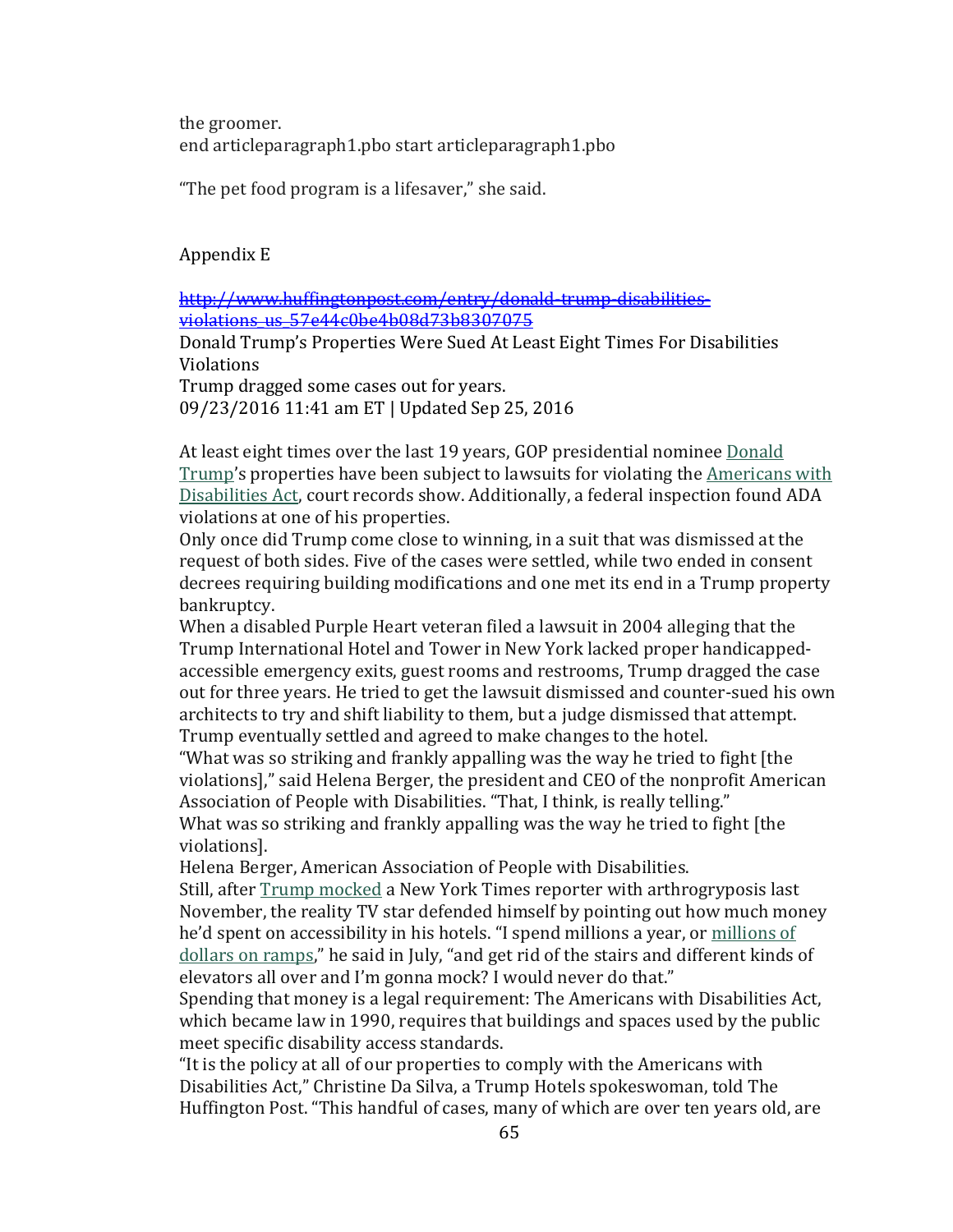not representative of our organization's strong record of ADA compliance."

Still, the cases do show that Trump has, at times, been less than enthusiastic about spending money to bring his buildings into compliance with federal law. For example, in 2001, two wheelchair users alleged that the wheelchair lift at Trump International was kept locked, and the employee who eventually unlocked it couldn't operate it. In court records, one of the plaintiffs, Robert Levine, said the experience made him feel like a "second class citizen." The other plaintiff, Frieda Zames, said it was like being a "grade school child asking permission to go to the restroom."

As in the 2004 lawsuit, after a judge denied Trump's motion to dismiss the case, Trump counter-sued his architect to try to shift liability. Trump "amicably settled" the 2001 case in 2009, when both he and the plaintiffs agreed to dismiss the complaint.

Emily Munson, a disability rights lawyer, told HuffPost that she understands the building owner's perspective in ADA cases. The requirements are exhaustive and violations can be very technical, compared to more substantive problems, Munson said. "On the other hand," she added, "businesses have had over a quarter century to come into compliance with the ADA."

Trump, she said, "clearly sees people with disabilities as sick or in need of charity and pity, rather than people with rights who deserve to be out and about and accessing the community."

Trump "clearly sees people with disabilities as sick or in need of charity and pity, rather than people with rights who deserve to be out and about and accessing the community."

Disability rights lawyer Emily Munson

Trump's Atlantic City Plaza Hotel has also come under fire for its basic and serious deficiencies in accessibility. In a 1997 suit, James Conlon, who is paraplegic, said that even though he stayed in a designated handicapped-accessible room at the hotel, the toilets and showers were unusable for someone in a wheelchair, and the public restrooms were so inaccessible that he had to ask strangers to help him use them.

Trump settled the case a year later, agreeing to pay Conlon's legal fees and renovate the hotels rooms and public restrooms to comply with federal law. But a year after that, Conlon told the judge in the case that the renovations Trump had agreed to hadn't been done.

Two additional complaints were brought against the Plaza Hotel in 2007 and 2008. The plaintiffs in the former agreed to dismiss the case, and the latter case was terminated by Trump's company's 2009 bankruptcy.

Conlon also brought a case in 2003 alleging that the bus between New York and the Atlantic City, New Jersey, casino wasn't accessible and that wheelchair access could only be provided with one week's notice. Trump tried counter-suing the bus provider, but eventually settled Conlon's case.

Another Trump hotel in Atlantic City, [the Trump Taj Mahal,](https://www.ada.gov/trump_tajmajal_sa.html) settled with the Department of Justice in 2011 after an inspection by the U.S. Attorney's Office showed numerous violations, including not posting signs on some disabled parking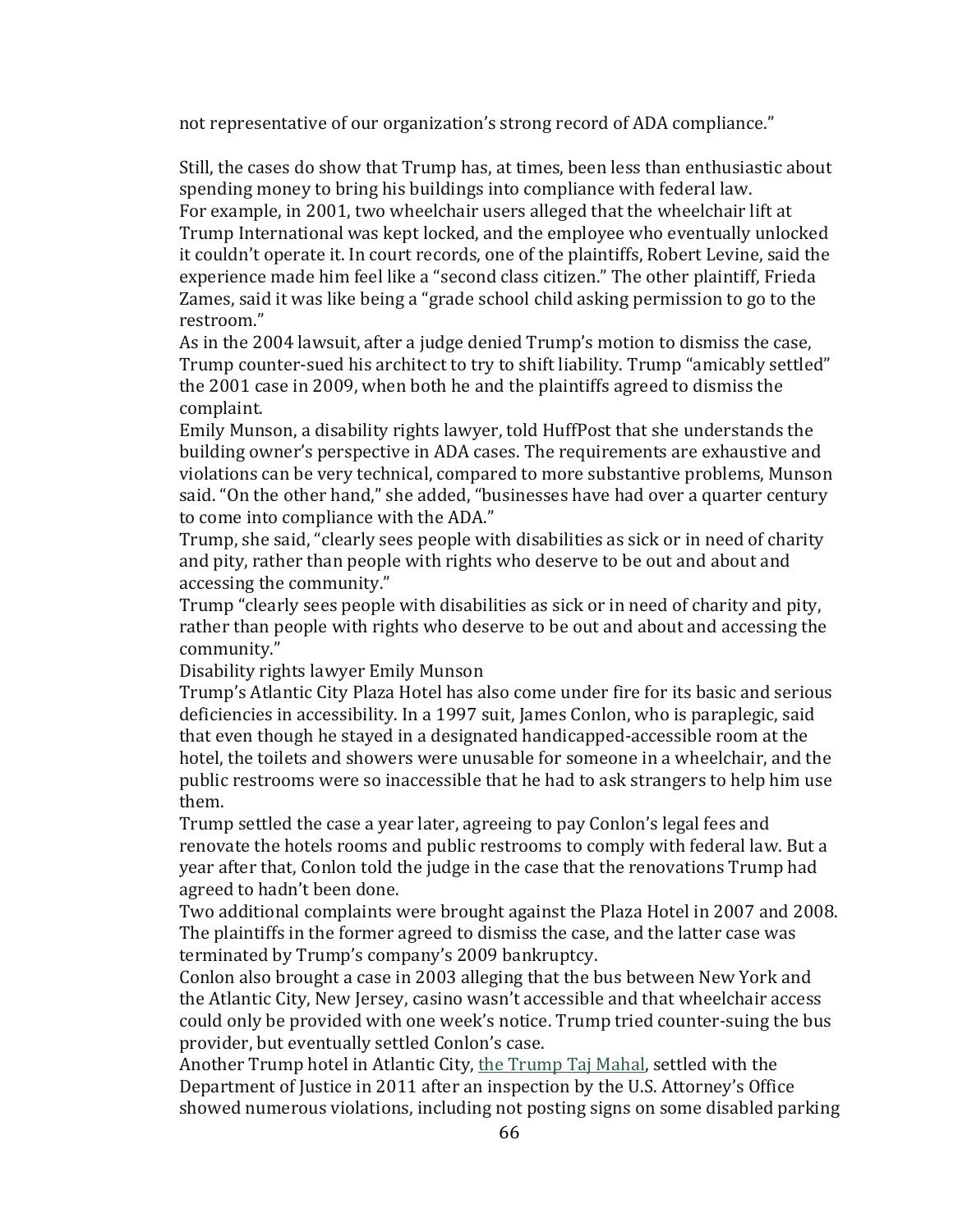spots.

But the cases aren't limited to Trump's tri-state area properties. In 2011, a guest at the Trump International Miami ― which the reality star doesn't own but licenses his name to — alleged that his designated accessible room had accessibility problems. The case was confidentially settled.

And in response to a lawsuit in 2014, the Trump National Doral Miami golf course

said making its pool accessible to disabled users would be "impose an undue

burden." Trump and the plaintiff agreed to enter into a consent decree four months

after the suit was filed.

Appendix F

## [http://ktar.com/story/1262471/disabled-rights-groups-seek-to-stop-teens](http://ktar.com/story/1262471/disabled-rights-groups-seek-to-stop-teens-planned-death/)[planned-death/](http://ktar.com/story/1262471/disabled-rights-groups-seek-to-stop-teens-planned-death/)

Disabled rights groups seek to stop teen's planned death BY ASSOCIATED PRESS | September 7, 2016 @ 10:13 am

In this Friday, July 22, 2016 photo, Jerika Bolen goes through the final stages of hair and makeup before her prom at the Grand Meridian in Appleton, Wis. The ballroom was packed as well-wishers flooded in throughout the night to celebrate with the 14-year-old Appleton girl who suffers from a terminal illness and is expected to die by the end of summer. Dubbed "J's Last Dance," the prom was a final wish for Jerika, who has chosen to have her ventilator disconnected at the end of August because the chronic pain from her disease, spinal muscular atrophy type two, has become overwhelming and the prognosis is bleak. (Danny Damiani/The Post-Crescent via AP) End Image Block

Story Body

APPLETON, Wis. (AP) — Disability rights organizations have asked child protection officials to prevent a Wisconsin teenager from going without her ventilator and ending her life.

Jerika Bolen, 14, suffers from spinal muscular atrophy type two. The incurable disease destroys nerve cells that control voluntary muscle activity. Jerika's movement is mostly limited to her head and hands, and she says she's in constant pain. Her mother, Jen Bolen, agrees with her daughter's wishes to enter hospice care.

Jerika's decision to end her life attracted widespread attention, including on social media. More than a 1,000 people attended a prom thrown in her honor in July at a ballroom in Appleton as a last wish. She received cards and gifts from around the world when her story became known.

Disabled Parents Rights, along with several other groups, have asked Outagamie County child protection services to step in, according to Carrie Ann Lucas,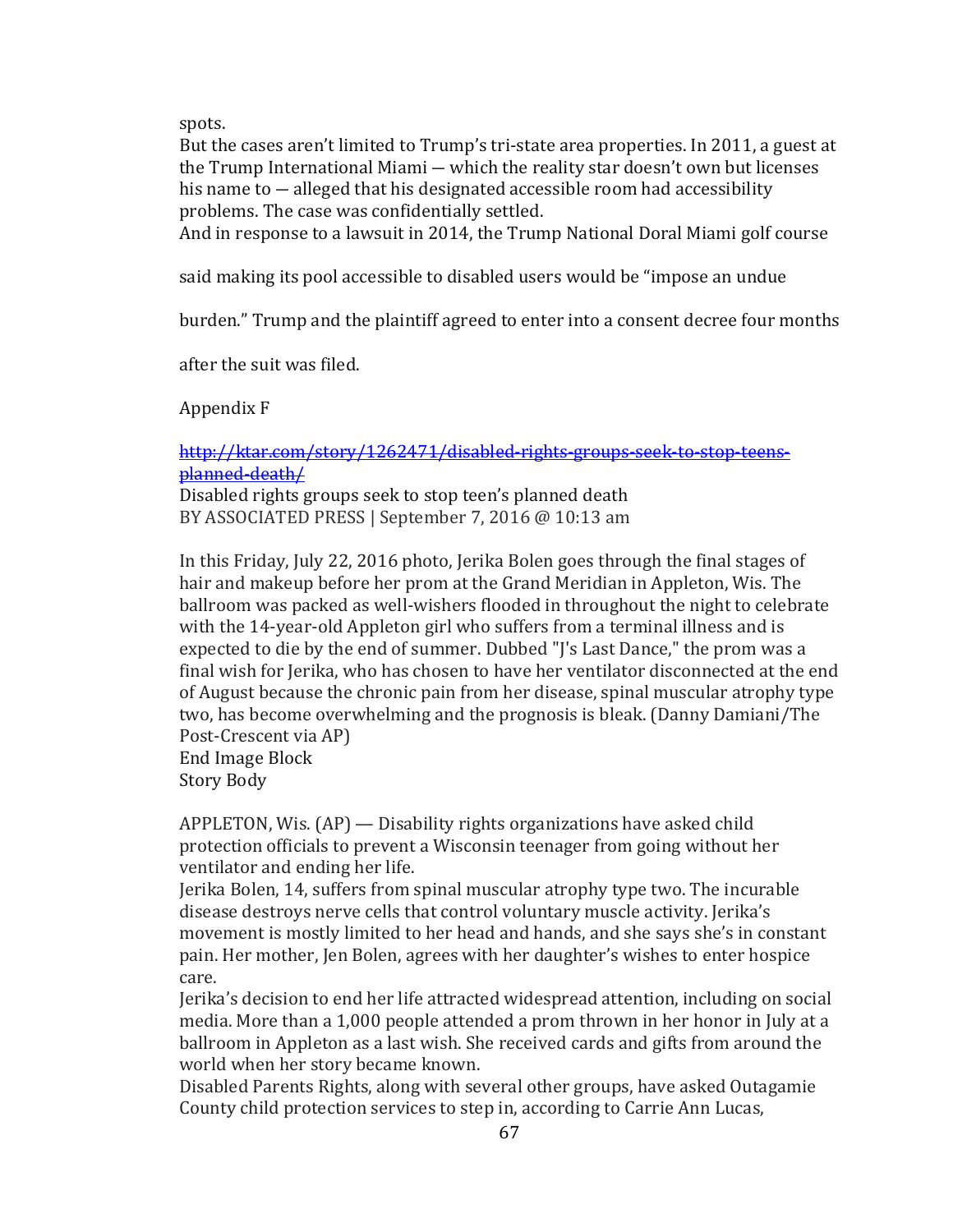executive director of the Windsor, Colorado-based organization. Lucas said Jerika needs intervention, not assistance in ending her life. "We're talking about a 14-year-old child. It's a difficult time in most people's lives. She has her whole life in front of her. She should be going to college. She should be having a career," Lucas said Wednesday.

Outagamie County's Children, Youth and Families Division declined comment on the organizations' request, citing privacy in child welfare cases.

Lucas said her group has no legal standing to stop Jerika and that she had not heard from child protection services.

In a July interview, Jen Bolen said those critical of Jerika's decision fail to understand the depth of medical intervention it's taken for her to reach her teenage years.

Copyright © The Associated Press. All rights reserved. This material may not be

published, broadcast, rewritten or redistributed.

Appendix G

<http://www.sj-r.com/article/ZZ/20151016/news/310169999>

Peppier handicapped symbol gets support, but problems remain Previous

In this Monday, Sept. 28, 2015 photo, a handicapped parking sign marks a parking spot on Castle Island in Boston. Advocates want to replace the familiar image of a stick figure in a wheelchair with an action-oriented logo to emphasize ability, not

HARTFORD, Conn. (AP) " The ubiquitous handicapped symbol that marks parking spaces, building entrances and restrooms around the world is getting an update, a modernization that emphasizes ability rather than disability.

By Susan Haigh, The Associated Press

HARTFORD, Conn. (AP) " The ubiquitous handicapped symbol that marks parking spaces, building entrances and restrooms around the world is getting an update, a modernization that emphasizes ability rather than disability.

What started as a street art project has grown into official acceptance. Yet, the restyled logo has been rejected by some who favor the familiar rigid stick-figure design, which has become one of the most recognizable in the world over the past 40 years.

Adoption of the new, modernized International Symbol of Accessibility " which depicts a figure leaning forward in a wheelchair " has been piecemeal: New York adopted it last year, and Connecticut could soon become the second state to do so. Other cities around the country including Phoenix and El Paso, Texas, are also on board.

But the Federal Highway Administration rejected requests to allow "alternative dynamic designs" for traffic signs and pavement markings. And the International Organization for Standardization has argued against the new design, citing the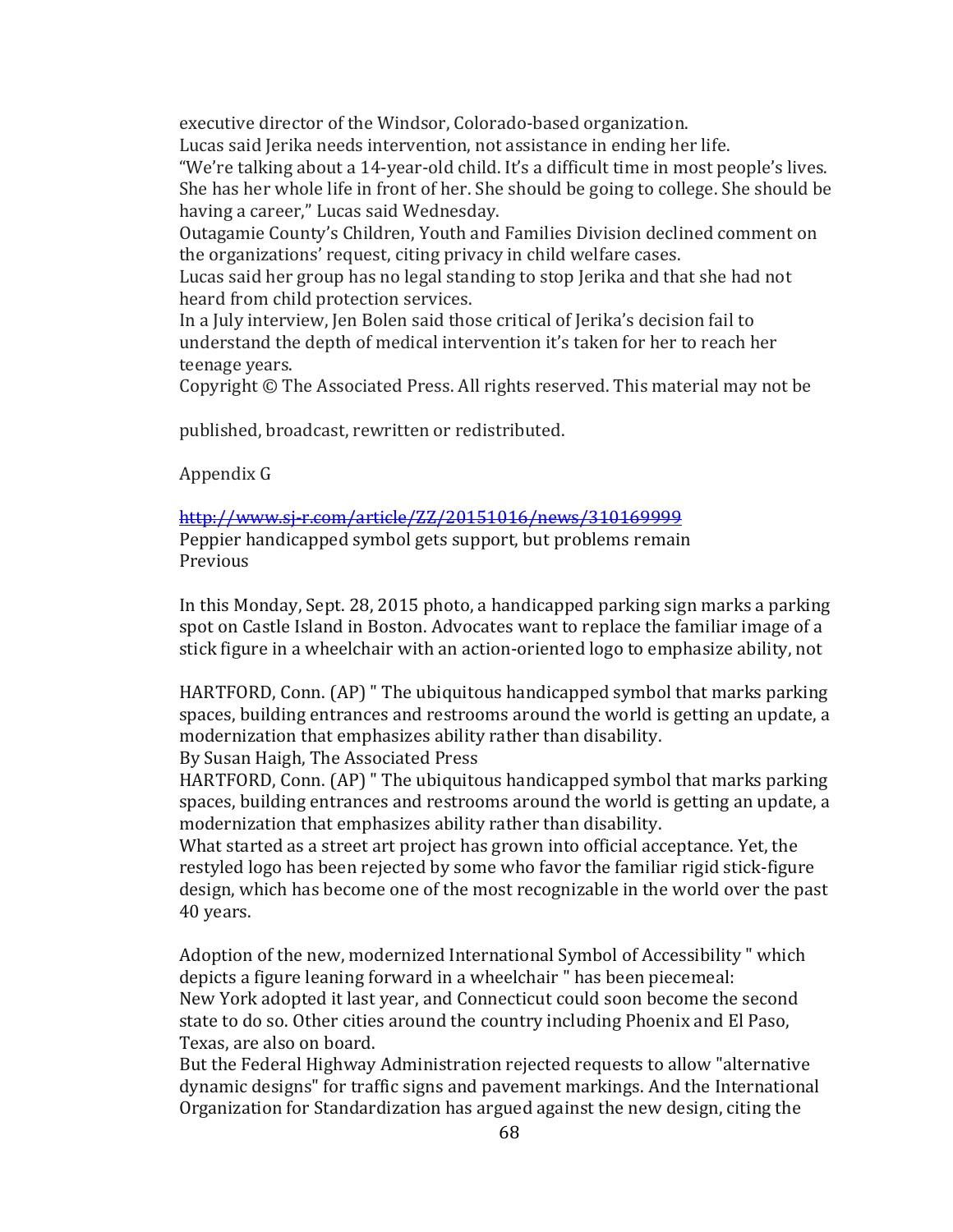universal recognition of the original one.

"On the face of it, it seems like a really positive step to take," said Elizabeth Guffey, a professor of art and design history at State University of New York at Purchase. "When you start thinking about it more fully, it brings up more questions." Guffey, who is disabled and writing a book on the symbol's history, said there's been a backlash in the United Kingdom, where some view the revamp as American political correctness. Meanwhile, some countries have a reputation for misusing the original symbol, placing them in locations that are not handicapped accessible. "As a disabled person, the actual image matters much less to me than the use of it. It's not being used fully or right, right now," Guffey said.

Some disability rights activists believe the new symbol implies prejudice toward people with serious disabilities.

"The old symbol leaves everything up to the imagination," said Cathy Ludlum, a Connecticut disability rights activist who has a neuromuscular disorder and controls her motorized wheelchair by using three fingers. "The new symbol seems to say that independence has everything to do with the body, which it isn't. Independence is who you are inside."

One of the artists who designed the new symbol, Sara Hendren, said that kind of independence is "precisely what we want this thing to represent."

Hendren, an assistant professor of design at Olin College of Engineering in Needham, Massachusetts, said she felt people were underestimating her son, who has Down syndrome and does not use a wheelchair. She believes the redesigned icon could change attitudes and, ultimately, prompt more funding and better programs.

"I want it to stand for much larger efforts, to improve material conditions," she said.

Danish graphic artist Susanne Koefoed designed the now well-known logo of a stick figure sitting in a wheelchair in 1968. The symbol was later revamped, with a head added to the body, and designated an international symbol of disability by the United Nations in 1974.

The Swiss-based IOS, the world's largest developer of voluntary international standards, has said it makes sense to keep the well-known international symbol given the growth in international trade, travel and tourism.

Lawmakers in Connecticut are expected to take up legislation next year that changes the logo and removes the word "handicapped," replacing it with "reserved." To keep costs low, new signs would only be required for new construction or when a sign is replaced.

Jon Slifka, Gov. Dannel P. Malloy's disability community liaison, said the Democratic governor would sign the bill.

"I think this is just another step in the evolution of disability awareness or disability action, where the disability community doesn't want to be looked at in just one certain way," said Slifka, who uses a wheelchair.

Various groups already have embraced the idea. Health insurance giant Cigna,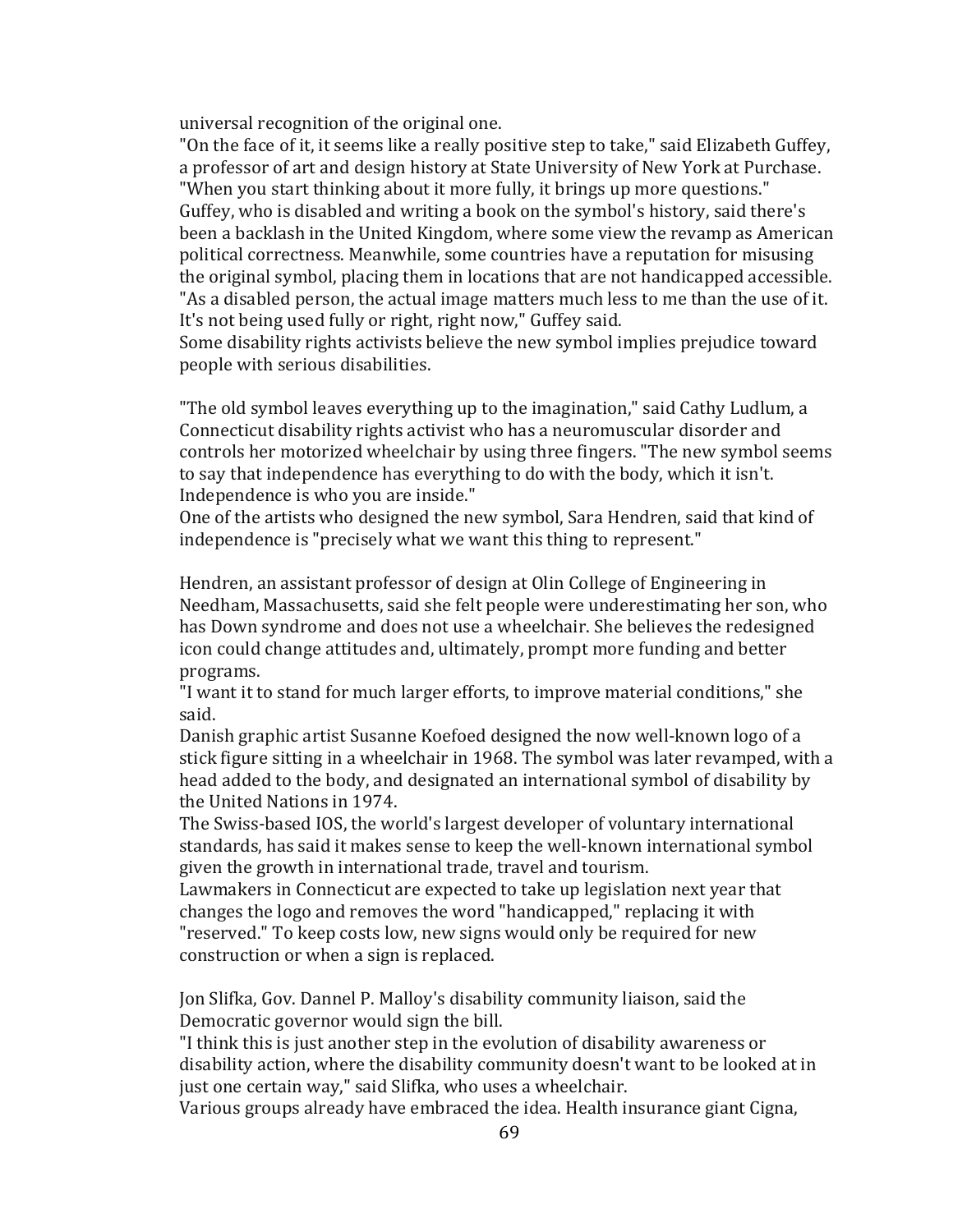based in Bloomfield, repainted parking spaces at its offices across the country with the updated symbol. It also donated materials to other entities wanting to do the same.

Stephen Morris, executive director of the Arc of Farmington Valley in Canton, recently started an online petition supporting the change in Connecticut. He's heard from advocacy organizations as far away as California.

"While I think the message and the movement is a national movement, the effort

has to begin state-by-state," Morris said. "We really are hoping that this is going to

be like a domino effect."

Appendix H

[http://www.nytimes.com/2008/08/13/sports/olympics/13longman.html?rref=c](http://www.nytimes.com/2008/08/13/sports/olympics/13longman.html?rref=collection%2Ftimestopic%2FSang%20Lan&action=click&contentCollection=timestopics®ion=stream&module=stream_unit&version=latest&contentPlacement=1&pgtype=collection&_r=0) [ollection%2Ftimestopic%2FSang%20Lan&action=click&contentCollection=timest](http://www.nytimes.com/2008/08/13/sports/olympics/13longman.html?rref=collection%2Ftimestopic%2FSang%20Lan&action=click&contentCollection=timestopics®ion=stream&module=stream_unit&version=latest&contentPlacement=1&pgtype=collection&_r=0) [opics&region=stream&module=stream\\_unit&version=latest&contentPlacement=1](http://www.nytimes.com/2008/08/13/sports/olympics/13longman.html?rref=collection%2Ftimestopic%2FSang%20Lan&action=click&contentCollection=timestopics®ion=stream&module=stream_unit&version=latest&contentPlacement=1&pgtype=collection&_r=0) [&pgtype=collection&\\_r=0](http://www.nytimes.com/2008/08/13/sports/olympics/13longman.html?rref=collection%2Ftimestopic%2FSang%20Lan&action=click&contentCollection=timestopics®ion=stream&module=stream_unit&version=latest&contentPlacement=1&pgtype=collection&_r=0)

*Still Finding Joy in Sport That Led to Paralysis* By [JERÉ LONGMANA](https://www.nytimes.com/by/jere-longman)UG. 12, 2008

Sang Lan in 1998, during the vault that would leave her paralyzed; and in 2008, with the Olympic torch.

Robert Harrison/Associated Press; Doug Kanter for The New York Times BEIJING — Sang Lan rolled her wheelchair to a spot overlooking the vault, her broken, withered body dressed in jeans and a red shirt. Several Chinese boys she once knew performed on the floor below, men now, tumbling and spinning on Tuesday to a gold medal in Olympic team [gymnastics.](http://topics.nytimes.com/olympics/2008/gymnastics/index.html?inline=nyt-classifier) Sang cheered and bumped one hand into the other, her fingers closed permanently into loose fists. Ten years ago, she was a 17-year-old competing at the Goodwill Games in New York. During a routine warm-up vault, Sang landed on her head and sustained a spinal injury that left her paralyzed from the chest down. A decade later, she is a

college graduate and news media figure, a symbol of gymnastics' inherent danger and of spirited resilience in the face of catastrophic disability.

"I don't feel anything bad," Sang said in an interview over the weekend, explaining that she still followed gymnastics and may provide television or Internet commentary during the Olympics. "I learned to face reality from the beginning. Sometimes, when I watch old videos of me flying in gymnastics, I'm proud that I used to be so good."

In her dreams, she does not see herself as a national champion vaulter, which she was, but as a mischievous prankster avoiding dietary restrictions with her friends at sports school.

"The little cozy things we did together," Sang said, speaking through an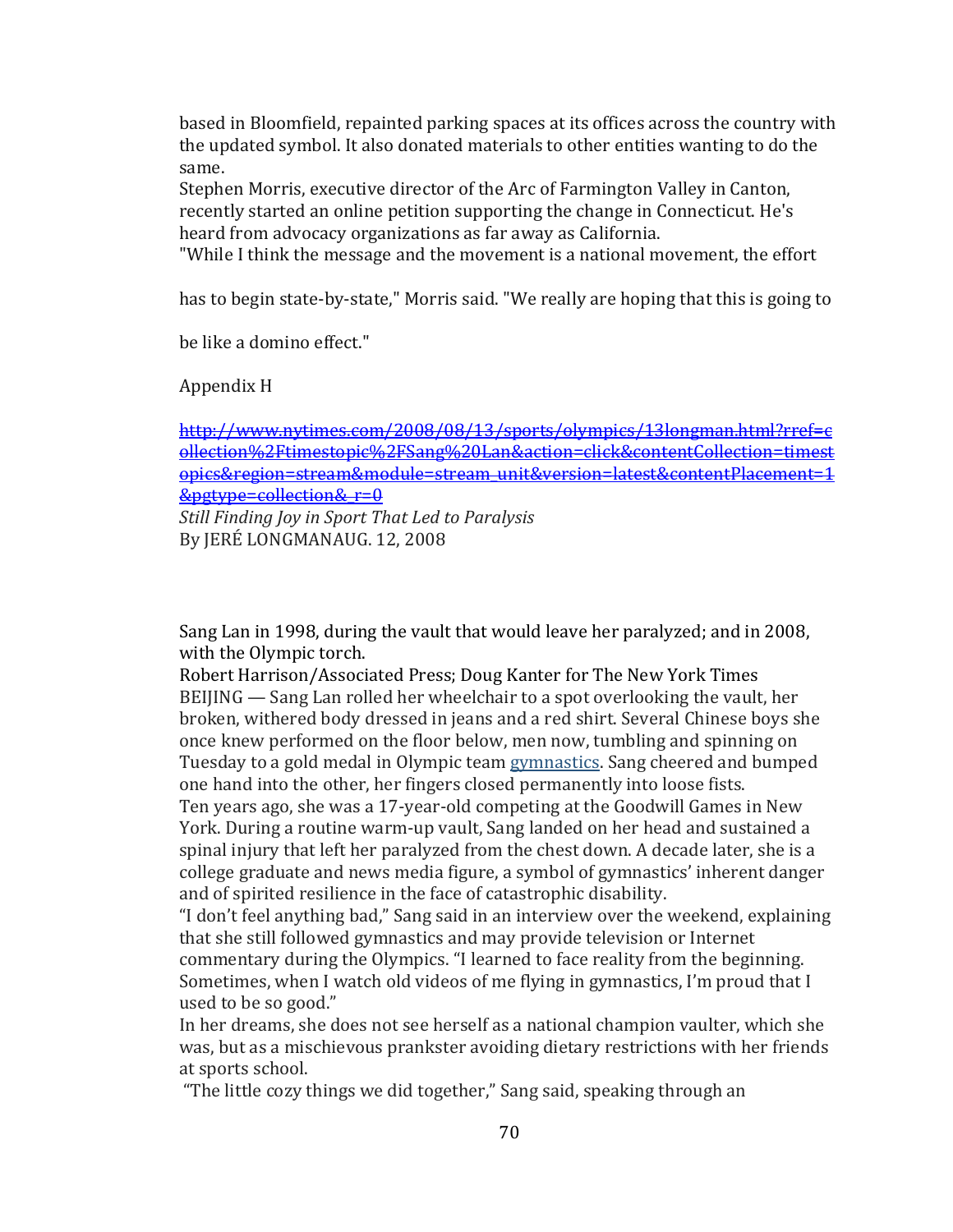interpreter, laughing at the story. "They were doing weight control, and we snuck out to buy snacks."

The women's Olympic team final played out Wednesday in muffled scandal. Online records listing Chinese gymnasts and their ages, posted on official Web sites in China and given in the Chinese news media, indicate that two female gymnasts — He Kexin and Jiang Yuyuan — may be 14, not 16, the minimum age required for Olympic eligibility.

Another Chinese gymnast, Yang Yun, has acknowledged on state-run television that she was only 14 when she won two bronze medals at the 2000 Sydney Games. The Chinese gymnastics federation has produced passports for He and Jiang, indicating they are 16. The International Olympic Committee and the World Gymnastics Federation seem to be performing see-no-evil backflips to avoid confronting China on the Yang case. Other nations hesitate to complain, fearful that retaliatory judges will mark their athletes down, like day-old bread.

"You can't lie to the I.O.C.," Sang said. "You have to be truthful."

Then she chose diplomacy over accusation.

"Asian girls are smaller than American girls," Sang said.

There was no equivocating on her belief that women's gymnastics was becoming too dangerous, overly dependent on tricks instead of artistry. It is not a new claim. Alarm bells have long sounded about abusive, injurious treatment of young girls in the sport.

"I understand the unquenchable craving for gold medals," Sang said. "I am against this trend. The sport should be the embodiment of beauty and harmony of the human body. We should bring pleasure and beauty to the audience, not just, Oh, they are doing another difficult trick."

Safety-related changes have been made in the vault after a handful of paralyzing injuries. The vaulting horse, once a pommel horse turned sideways for women, now resembles a cushiony potato chip. But the changes have come too late for Sang.

As she made her runway sprint at those fateful Goodwill Games, a coach moved the springboard in a misguided attempt to assist her, Sang said. She was running at full speed; there was no time to stop and no spotter to cushion her fall.

"I heard a bad sound," Octavian Belu, the Romanian national coach, said at the time. "A crack."

During 10 months of rehabilitation in the United States, Sang drew the attention of political and celebrity figures for her courage and upbeat nature. She assisted Rudolph W. Giuliani, who was the mayor of New York, in lowering the ball in Times Square on New Year's Eve of 1999. Leonardo DiCaprio left his home address. Celine Dion later sent a concert invitation.

"Knowing her own prognosis, she showed nothing but courage and exceptional spirit," Dr. Kristjan T. Ragnarsson, who treated Sang at Mount Sinal Medical Center, told The Associated Press last year. "In contrast to many people with such devastating injuries, I can't recall that she ever appeared depressed, angry or blamed anybody or anything for her injury."

Of course there have been dark moments. Frustration complicates the simplest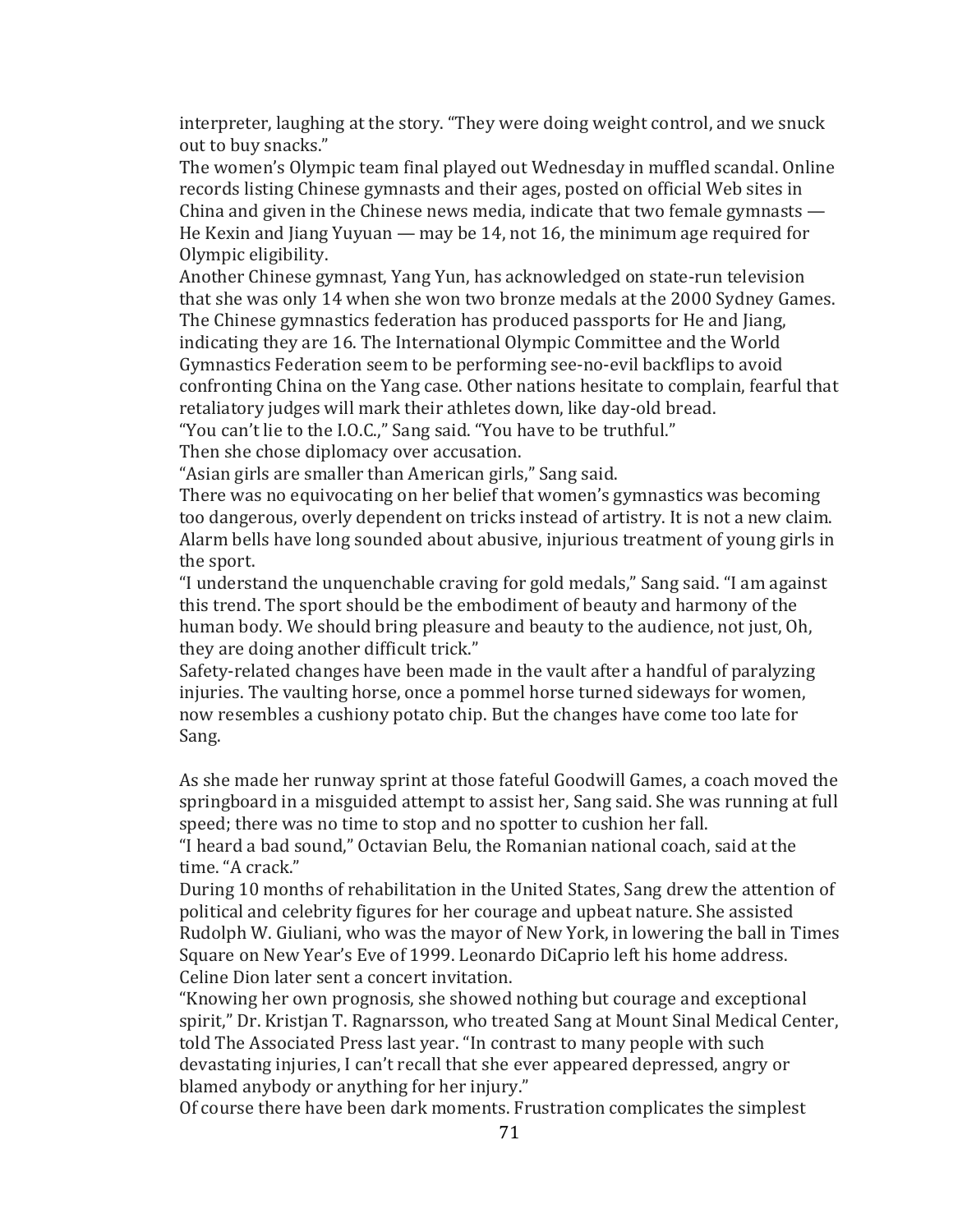task. Sang cannot hold a cup, pick up a pen, grab a pill out of a bottle, dress herself. To type on a computer keyboard, she must use small sticks attached to her hands. At Peking University, where Sang graduated last year with a broadcasting degree, friends had to carry her up stairs from class to class. She tried to take notes with a large pen, but it fell away when her hand began to spasm. A caretaker looks after her, along with a personal assistant, or manager, provided by China's General Sports Administration.

"I can't say I never regret, but I never complain," Sang said. "There's no use in being regretful. You can't do your life over again. I still have a deep affection for sport." Two years ago, she hosted a television program called "Sang Lan's Olympics." Currently, she hosts an interview program on one of China's leading Web portals and serves as a guest journalist for the Web site of the Chinese Olympic Committee. A day before the opening ceremony, she carried the [Olympic torch,](http://topics.nytimes.com/top/reference/timestopics/subjects/o/olympic_games_2008/olympic_torch/index.html?inline=nyt-classifier) as she had done four years earlier before the Athens Games.

"I felt in my heart no less than the real athletes competing in the Olympic arena," Sang said.

For the women's team final on Wednesday, though, she probably got no closer than her television set.

"I don't have a ticket," Sang said.

Appendix I

# **Tangled in fraud probe, 100s face loss of disability checks**

[http://bigstory.ap.org/article/5b1ab809de1e4e0ba7e9bb66695ad1f1/tangled](http://bigstory.ap.org/article/5b1ab809de1e4e0ba7e9bb66695ad1f1/tangled-fraud-probe-100s-face-loss-disability-checks)[fraud-probe-100s-face-loss-disability-checks](http://bigstory.ap.org/article/5b1ab809de1e4e0ba7e9bb66695ad1f1/tangled-fraud-probe-100s-face-loss-disability-checks)

# [BY CLAIRE GALOFARO](http://bigstory.ap.org/journalist/claire-galofaro-0) Dec. 29, 2016 10:19 AM EST

MINNIE, Ky. (AP) — Donna Dye saw the coal truck come barreling over the horizon and her head started spinning with that familiar, desperate urge to end it all. She thought of the disconnect notices, the engagement ring she pawned to keep the lights on, the house she loved and would probably lose. Life insurance was the only bill that was up to date; this way, she thought, it might look like an accident. Months had passed since the letter arrived from the Social Security Administration. "We are suspending your disability benefits," it had said. SELECT YOUR PARAGRAPH NUMBER IMMEDIATELY BELOWENTER YOUR EMBED

# CODE IMMEDIATELY FOLLOWING THIS ARROW

She thought of her husband, a proud man with a body broken from 26 years mining coal, and the fights over money they never had — until now. "Fraud," the agency had written, and the humiliation consumed them.

She thought about veering across the yellow line and slamming head-on into that truck.

For more than a year, Dye's family and hundreds of others in the coalfields of Kentucky and West Virginia have been fighting the federal government to keep their Social Security Disability checks. They have one thing in common: They hired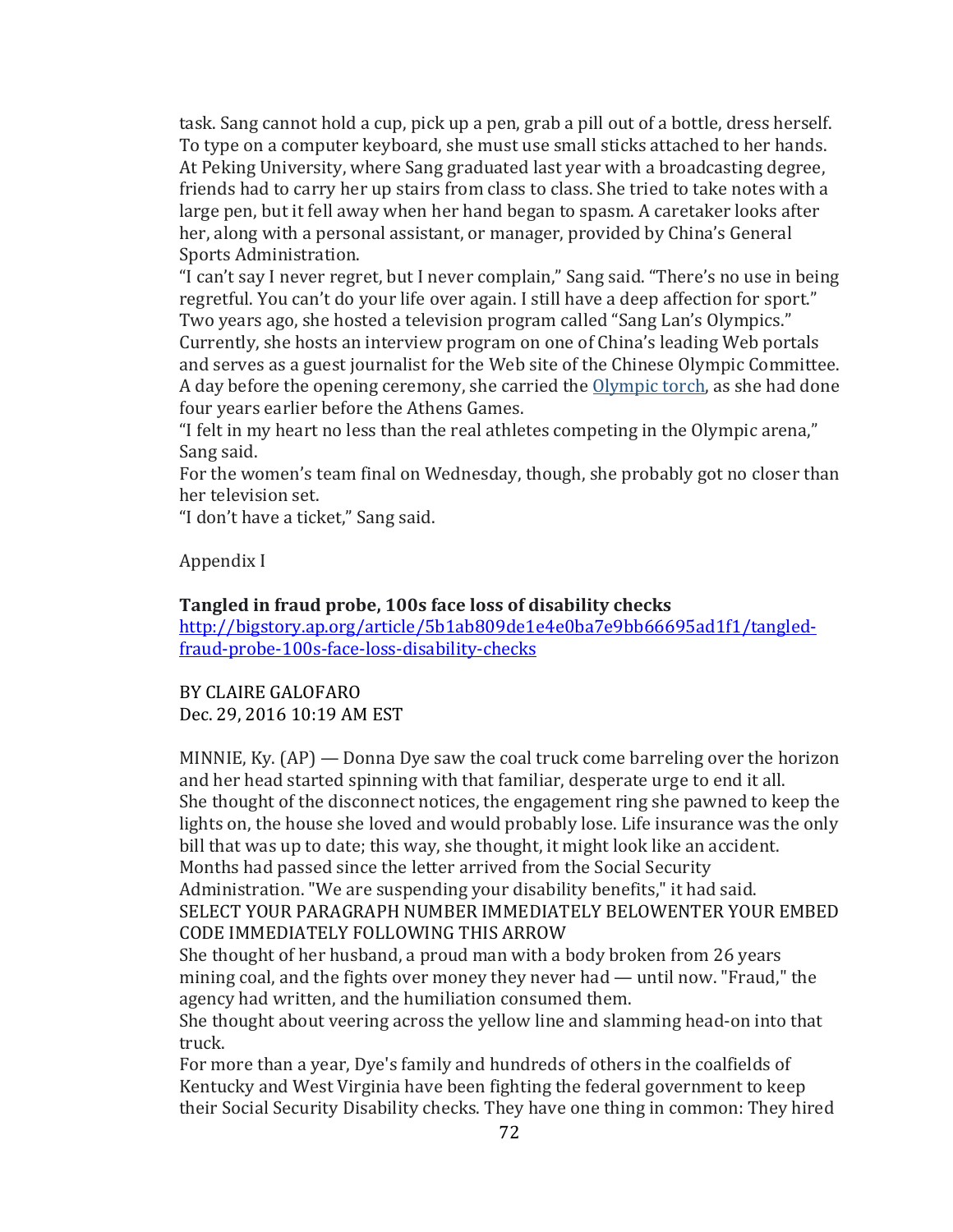attorney Eric C. Conn, a flamboyant master marketer who billed himself "Mr. Social Security." For years he clogged the highways with neon yellow billboards promising to help people get what they deserved from the government. Dye thought they could trust him.

Now federal officials allege he funneled \$600 million in fraudulent claims to this impoverished pocket of Appalachia, and the government has turned off the spigot. It suspended disability payments to hundreds of Conn's former clients, propelling them into an unprecedented, year-long battle with the federal government. They must prove once again that they deserved disability years ago.

If they lose, their checks stop and they are billed for tens of thousands of dollars they received over the years, money the government now believes they never deserved.

The government has good reason to ferret out disability fraud. Critics call it a secret welfare program that morphed over the decades from serving the truly disabled to aiding the unemployable: the uneducated, the frail, the unfortunates who live in places where a rotting economy relies on back-breaking labor.

Burgeoning claims — in Floyd County, Kentucky, 15 percent are on disability have pushed the disability fund to the brink of insolvency.

The government has squeezed other programs for the poor, leaving many in these crumbling corners of blue-collar America with few good options. The mass suspensions laid bare their absolute dependence on disability.

Three people have killed themselves. Others caught themselves in quiet moments wondering whether they'd be better off dead.

Donna Dye didn't crash her car into the coal truck. Instead, she pulled over to the shoulder of the road and sat for an hour, her temples pulsing with panic, her thoughts racing. Disability had been her family's safety net; now, she thought, there was nothing to save them from flailing toward impact.

"It's like sitting in a tub of water, floating, nothing's wrong," she said. "And then somebody pulls the cork, you get sucked out and everything's gone."

 $\overline{\phantom{a}}$ Eric C. Conn opened his law practice 23 years ago in a trailer in his hometown of Stanville, Kentucky, population 500. There, he built the third most lucrative disability firm in the nation.

When the Dyes went looking for a lawyer in 2008, Conn was everywhere. He paid young women he called "Conn's hotties" to attend events across the region with his 1-800 number printed across their tank tops. He erected a 19-foot replica of the Lincoln Memorial in the parking lot of his law complex at a cost, he claimed, of a half-million dollars. He commissioned life-sized Conn effigies to sit atop billboards on the highways; in an online ad, he bragged that he had sent a local boy with terminal cancer to Disney World, and closed with a preacher's benediction giving thanks to God for Conn's kindness.

Tim Dye hurt his back in the mines years ago and a car wreck in 2008 aggravated his injuries. He had surgery for ruptured discs and disintegrating cartilage. He resisted applying for disability, his wife said, until it got to where he couldn't push in the clutch in his truck or bend over to tie his shoes. His application was denied.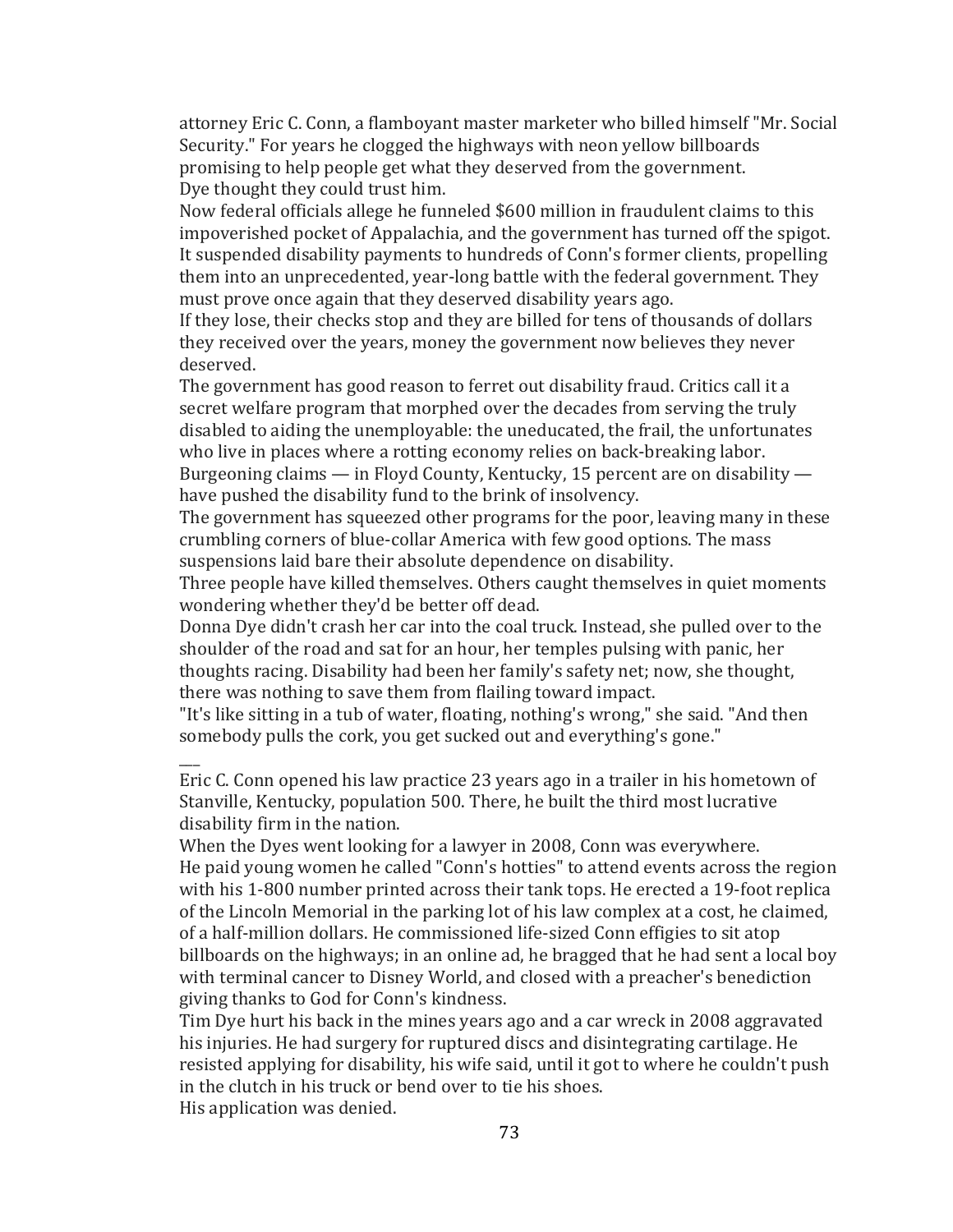About three-quarters of applicants' initial claims are rejected, and many turn to lawyers to help them appeal. That means big money for attorneys doing disability claims in bulk. If they win on appeal, applicants are entitled to payments dating back to when they became unable to work and lawyers get a chunk of that money, paid directly by the agency.

Conn racked in more than \$20 million in fees.

Media reports in 2011 questioned his relationship with government-employed Administrative Law Judge David Daugherty, who approved nearly all of Conn's clients for disability. In 2013, former U.S. Senator Tom Coburn, a Republican from Oklahoma, led an investigation into abuse of the disability program. He entitled his report, "How Some Legal, Medical and Judicial Professionals Abused Social Security Disability Programs for the Country's Most Vulnerable: A Case Study of the Conn Law Firm."

For 161 pages, it described an elaborate system in which Conn paid doctors and Daugherty to rubber-stamp disability claims, using phony medical evidence. Years passed. Conn was not criminally charged, and he remained in good standing with the Kentucky Bar Association. Donna Dye says she and her husband were unaware of any improprieties — the Social Security Administration has acknowledged there's no evidence Conn's clients were involved in the scheme. The Dyes took him their records, went to the appointments he arranged and trusted he took care of the rest.

But in May 2015, 11 months before Conn was formally accused of any crime, the Social Security Administration contacted his clients. The letters said their lawyer was suspected of having colluded with a judge and their doctors to file claims using fraudulent medical evidence. It told them their benefits were suspended, and gave them 10 days to collect their medical records from years before and prove once again they had been disabled.

Local attorney Ned Pillersdorf's phone started ringing. He heard a hundred letters were sent out and panicked. Then he heard it was several hundred, then 900. Before the scope of the chaos settled into focus, a colleague made an ominous prediction.

"There will be suicides," he said.

Within weeks, three people took their own lives, including Melissa Jude, on disability for a decade for anxiety and depression. She was on her way to Pillersdorf's office when she pulled over to the side of the road and shot herself in the head.

The death toll startled Republican Congressman Hal Rogers, whose district includes the hardest-hit counties of eastern Kentucky. He convinced the Social Security Administration to allow Conn's clients to keep their checks as they struggled in a series of hearings to prove they deserved them all along. The Appalachian Research and Defense Fund, a legal aid organization in eastern Kentucky, grew so worried they recruited the largest network of volunteer attorneys since the aftermath of Hurricane Katrina.

Now led by Pillersdorf, the band of 150 lawyers — some of the best disability attorneys in the nation — has become a sort grassroots suicide prevention network. "We are fighting for you," they tell people over and over. "You are not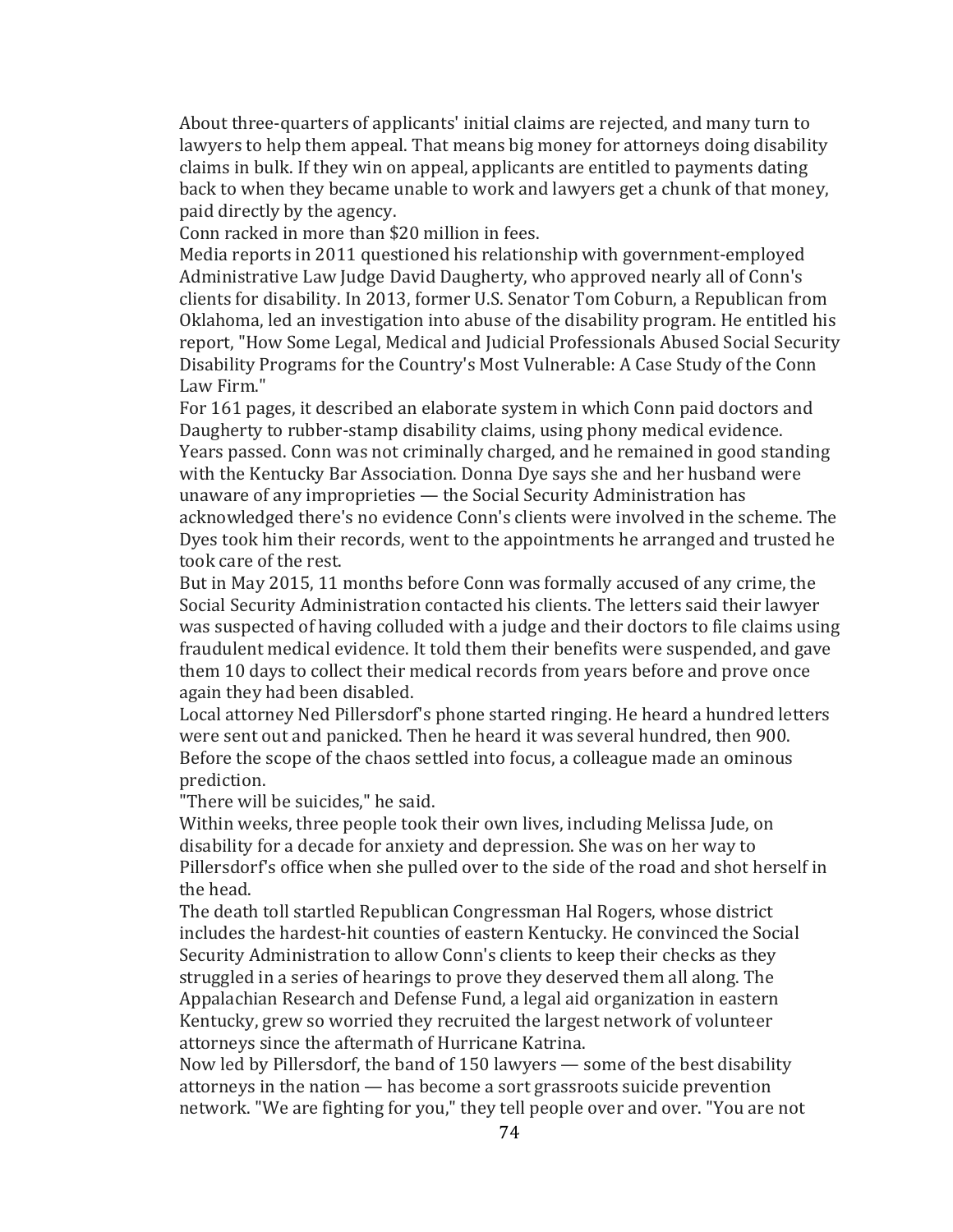alone against the government."

Still, at least once a week, Pillersdorf fields a suicide threat. They plead publicly on Facebook that they want to die. They call his office. They call his home. "Why live?" Kevin Robertson wrote him.

Robertson, a 41-year old with an anxiety disorder, a bad back and an eighth-grade education, lost his \$1,035 monthly draw. He hadn't worked in a decade and says his anxiety is so crippling he can barely leave his bedroom. He lost his house and everything in it.

"I know some people killed theirselves," he wrote. "To be honest, Ned, I've had some crazy thoughts myself."

Another man told him he's now sleeping in his pick-up truck. A woman wrote that she and her children kept only their camping gear and went out to live in the woods.

The stress is beginning to wear on Pillersdorf now, too. His wife begged him to see a doctor. His colleagues worry he's coming undone.

"I want this nightmare to be over," he said, the fraying hems peeking from the leg of his trousers and the framed diplomas crooked on his office wall. "I don't remember what life was like before this started. And I don't know if we're at the end or the beginning."

 $\overline{\phantom{a}}$ Grocery stores in Floyd County, Kentucky, are overrun when the disability checks arrive the first week of the month. Traffic backs up on the main drag in downtown Prestonsburg, the county seat. Even the Papa John's doubles its number of delivery drivers.

The payments prop up an economy that struggled, then collapsed in recent years along with the coal industry.

One of every six working-aged adults here gets a check, more than three times the American average.

Coburn attributes that to a broken system abused by those who don't truly deserve it, yet grow dependent on government benefits. They should have known better than to hire a "shyster lawyer," he said, and those who didn't deserve benefits in the first place shouldn't draw another dime. Government dependency, he believes, is the first step toward tyranny.

"Do I feel sorry for them? Yes," he said. "Do they have hardships? Yes. But do they meet the qualifications for Social Security Disability? Absolutely not. Here's what the law says: if you can do any job in the economy you don't qualify for disability. Rules have to mean something, and life isn't fair."

The disability program was not designed to be welfare. It is an insurance program. Every American worker pays a premium out of their paycheck under an agreement with the government that a percentage of their salary will be paid to them if one day they become too disabled to work.

Tim Dye started working in the mines when he was 17. He thought when he hired Conn 26 years later, he was collecting what he was due.

His family grew entirely dependent on that check. His wife worked for the county government for nearly 18 years, until she was laid off in 2015. She didn't worry too much then about losing her job. Her husband's disability check came every month,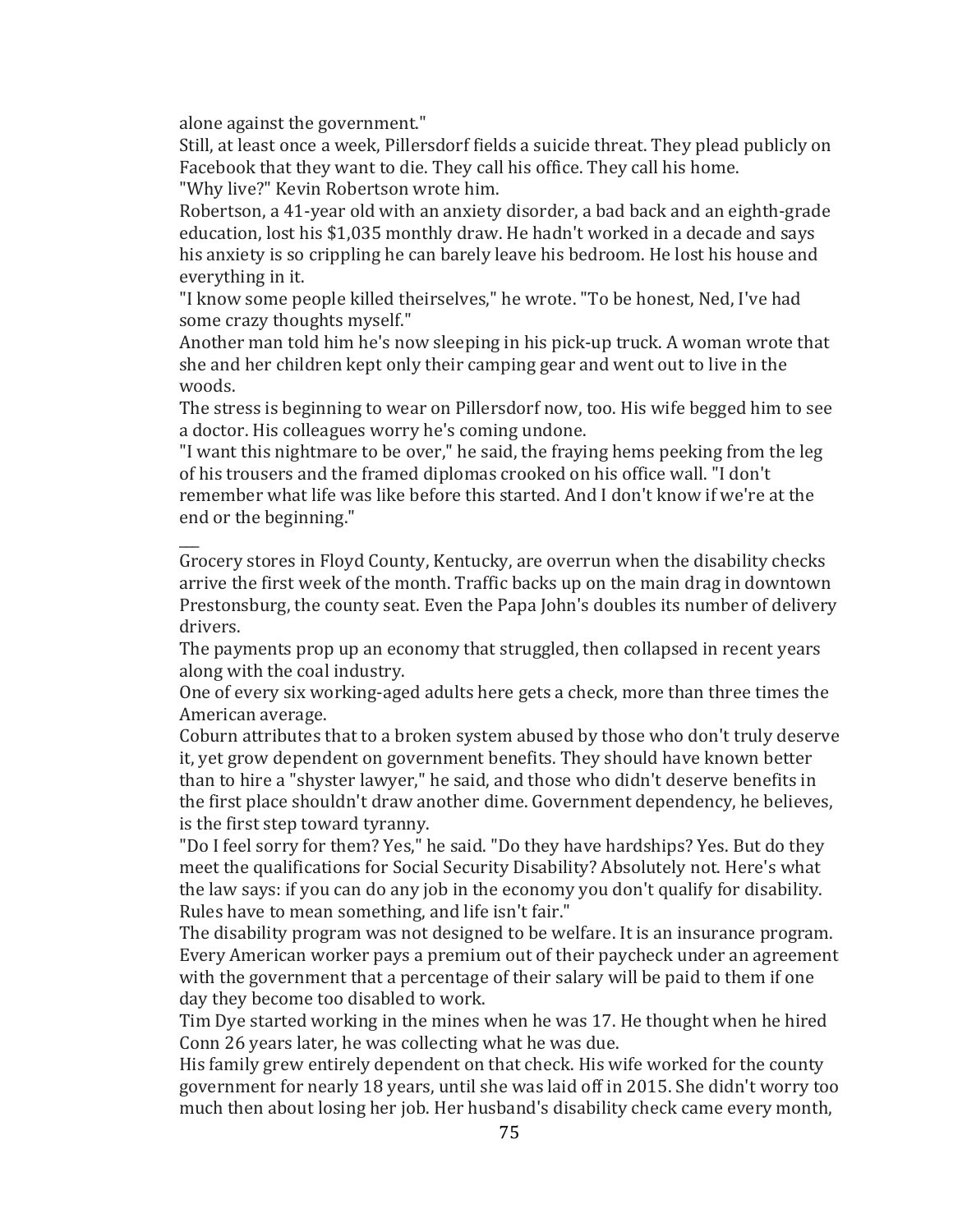around \$2,200. It wasn't a lot for a couple with a son still in high school and two granddaughters living with them. But it was stable and they made do, and expected life to go on the way it always had in their yellow house on the edge of a mountain. Earlier this year, her husband went to the Social Security office for his initial redetermination hearing, thinking that his inclusion on the suspension list must have been some sort of mistake. But a vocational expert told the judge Dye's back problems wouldn't prevent him from working a desk job. He was denied, and the checks stopped coming seven months ago.

They wonder who would want to hire an old coal miner for a sit-down job, with nothing more than a high school diploma, a crippled back and an eight-year gap on his resume.

"In a month or two, we won't have nothing," he said. "We're losing everything."

 $\overline{\phantom{a}}$ The volunteer lawyers representing Conn's former clients say the deck is stacked against them: The agency is assuming fraud without having to prove to any court that any of them committed it. The Office of the Inspector General identified applications that included Conn's suspect medical evidence. But the report is confidential, no one has seen the evidence the agency relied on to determine why this particular pile of claims was assumed to be fraudulent.

Citing a 1994 law, the agency is forbidding Conn's clients from using any medical evidence from the doctors alleged to have been involved in his scheme. Pillersdorf said many of his clients were on disability for mental illness and cognitive disabilities. Now they are expected to recall the names of the other doctors they saw 10 years ago and pray they still have the records, Pillersdorf said. They can't go back to original files they handed over to their lawyer. Conn is alleged to have destroyed millions of pages of documents. Coburn's investigation found that he shredded 26,000 pounds of paper when the senate started to investigate. His former employees testified he burned more in a bonfire behind his office that grew so big it smoldered for four days.

He was charged with 18 crimes, including mail fraud, wire fraud, destruction of records, money laundering, making false statements and conspiracy.

Conn's attorneys did not respond to calls requesting an interview. He was released on bond pending his trial scheduled for next summer. His bail was secured by his \$1.5 million estate in Pikeville.

Of the hundreds of his clients initially suspended, about half have won their cases. The other half, including the Dyes, were cut off. Their cases are entangled now in a series of lawsuits in federal court.

At least one judge agreed that the procedure is unfair. U.S. District Judge Amul Thapar — on President-elect Donald Trump's short list for the U.S. Supreme Court — issued an opinion last month that found a number of Conn's clients were afforded fewer protections than suspected terrorists and ordered the Social Security Administration to reconsider its process. But another federal judge sided with the agency. The question will now likely be settled by a federal appeals court. The agency declined to talk about the process.

In the meantime, many of those who lost are living with no income. The Dyes couldn't pay the water bill, so Donna Dye designed a system of hoses and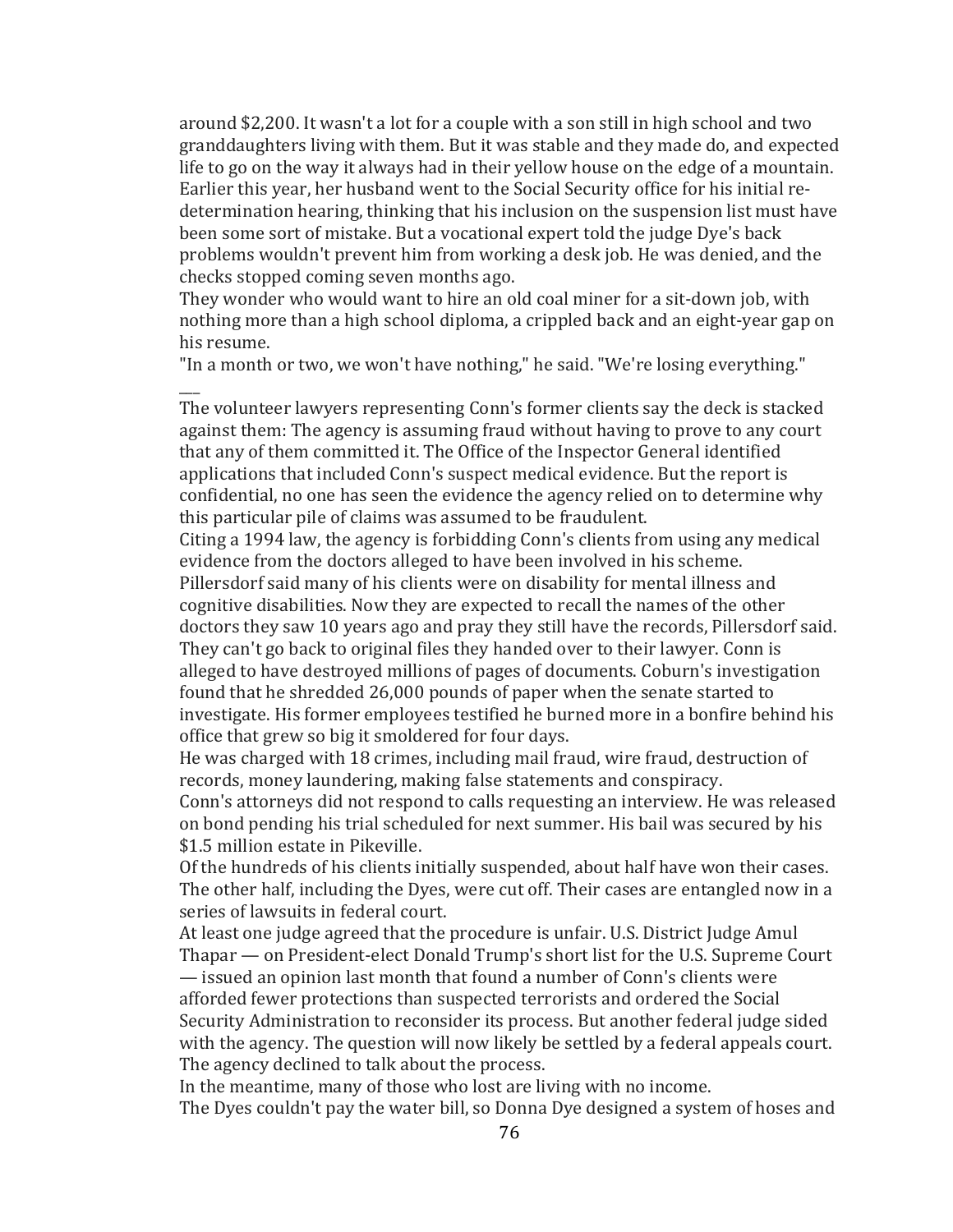barrels to collect run off from the hill that juts up behind her house, "the oldfashioned mountain way," she says.

Then a man came to switch off the lights. He gave her enough time to get to the pawn shop, cash in her engagement ring and pay the bill.

She signed up for food stamps. But her husband is too proud to spend them. To him, disability was earned; food stamps are welfare.

She had hoped to find a job that paid almost as much as she made with the county, \$12.45 an hour. She's 49 years old, with only a GED. They live in rural Floyd County, 23 miles from the county seat, and just putting gas in their old truck to get to and from town eats up a couple hours of minimum wage work. But she gave up and put in 40 applications, from the Dollar Store to cleaning rooms at a cheap motel. She posted advertisements all over town offering babysitting or housecleaning for \$10 an hour. She's had no takers.

They raised their kids in a hollow nearby in a rickety two-bedroom house with no heat. When Tim was still working, about 10 years ago, they bought this bigger place for \$85,000 and thought it meant they'd made it to the middle class. She said it was one of the happiest days of her life, and she went out and got the big dining room table she always wanted, with eight chairs so she could have the whole family over for dinners.

The mortgage got behind by three months. The bank called to collect and she panicked. She put a sign in her yard. "Open house, everything must go." Her neighbors picked through her belongings. She sold her couch, her dishes and every television they owned. A woman offered her \$20 each for five of her eight dining room chairs.

"This has been pure hell. Worry, just worry, that's all I do," she said and slumped into one of the three chairs she has left.

"I'm almost out of stuff to pawn."

 $\overline{\phantom{a}}$ Most people — even Conn's former clients — believe fraud is rampant in the disability system. They point to a distant relative or a man down the street, who seems healthy and able to work but still draws a check. Pillersdorf calls them "fakers," people knowingly gaming the system, and said he hasn't met one in his stack of Conn's former clients yet. The reality is much more complicated. The very definition of disability is open for debate. Mental illness is hard to measure. Pain is impossible to see.

"There is no medical condition called disability," said David Autor, an economics professor at the Massachusetts Institute of Technology. "You can't go to a doctor and have them say, 'I've got bad news for you, son, you've got a disability.' Disability is a social construct; it's how much we want you to be suffering before you shouldn't have to work."

The nature of disability has evolved since its inception in the 1950s, when it was designed to support people with severe physical limitations — blindness, paralysis, heart disease. The program rapidly expanded in the 1970s and the federal government clamped down and kicked nearly a half-million people off the rolls. But it backfired: The public was incensed at the thought of suffering people cut off. Congress in 1984 responded by writing a more generous definition of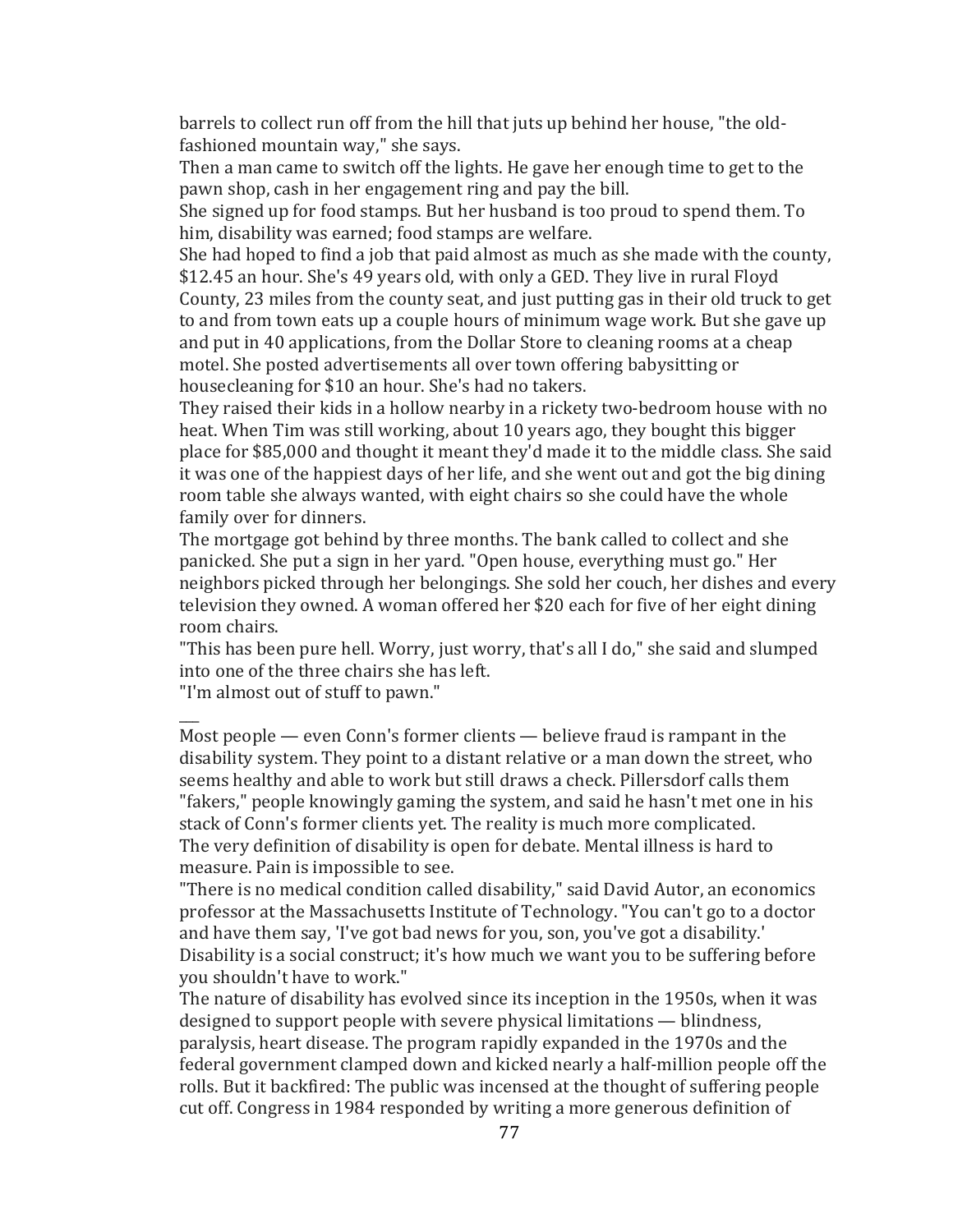disability which required that the agency consider pain, mental illness and combinations of less serious ailments in awarding disability.

The number of Americans in the program has skyrocketed since, from 1.8 million people in 1970 to more than 10 million today, only some of which can be attributed to aging baby boomers and more women in the workforce. Nationwide, 4.7 percent of Americans rely on Social Security Disability. But in some pockets, that number is far higher. Autor calls it the "disability belt," a swath across the South and Appalachia, where levels of education are among the lowest in the nation and jobs in mining or manufacturing have disappeared.

Dan Black, an economist at University of Chicago, studied how the rate of disability shot up when the coal industry declined. He pointed to a system tied more to economics than to physical impairments. But he doesn't believe that translates to fraud.

"I'm not sure what we mean by fraud," he said. "Obviously it's fraud if I have no health problems that prevent me from working. But there are big gray areas in between. If I have significant pain in my back, is that enough to keep me from working? Maybe. But maybe not. It is a very, very difficult line to draw." Black has a colleague who uses a wheelchair. If he were a coalminer, he would be disabled. But he has advanced degrees and works as an economist at a university. The very definition of disability is inherently tied to education and skill and the labor market.

Americans have tasked administrative law judges employed by the Social Security Administration with choosing who deserves disability and who does not. The stakes are high. A tiny fraction of those who enter the disability program ever leave it for a job, said David Stapleton, who runs the Mathematica Center for Studying Disability Policy. The government spends an average of \$300,000 in lifetime benefits for each person in the system. The disability fund is going broke. Congress routed money last year from the retirement fund into the disability fund, a move he likened to "robbing Peter to pay Paul when Peter's already in trouble." But the solution, he said, is to work with people on the front end to keep them in the workforce, not kick them off after they've been out of the labor market for too many years to be reasonably expected to return to it.

"Just throwing them off the rolls without considering what that means for them," he said, "seems pretty irresponsible."

 $\overline{\phantom{a}}$ Donna Dye looked in the mirror not long ago and was stunned by the bags under her eyes, the frayed edges of her long curly ponytail.

Just a year ago, she would have never left the house without fixing her hair and putting on lipstick.

Somewhere along the way, she thought, she had run out of pride. She doesn't know exactly when it happened. Maybe it was on one of the trips to the pawn shop. Or maybe when her mother gave her all she could — four piggy banks, labeled "quarters," ''dimes," ''nickels," ''pennies" — and she took them.

She told herself to accept it, resign to a life of poverty, and move back to that rickety old house in the hollow with no heat because she couldn't stand the stress of caring anymore.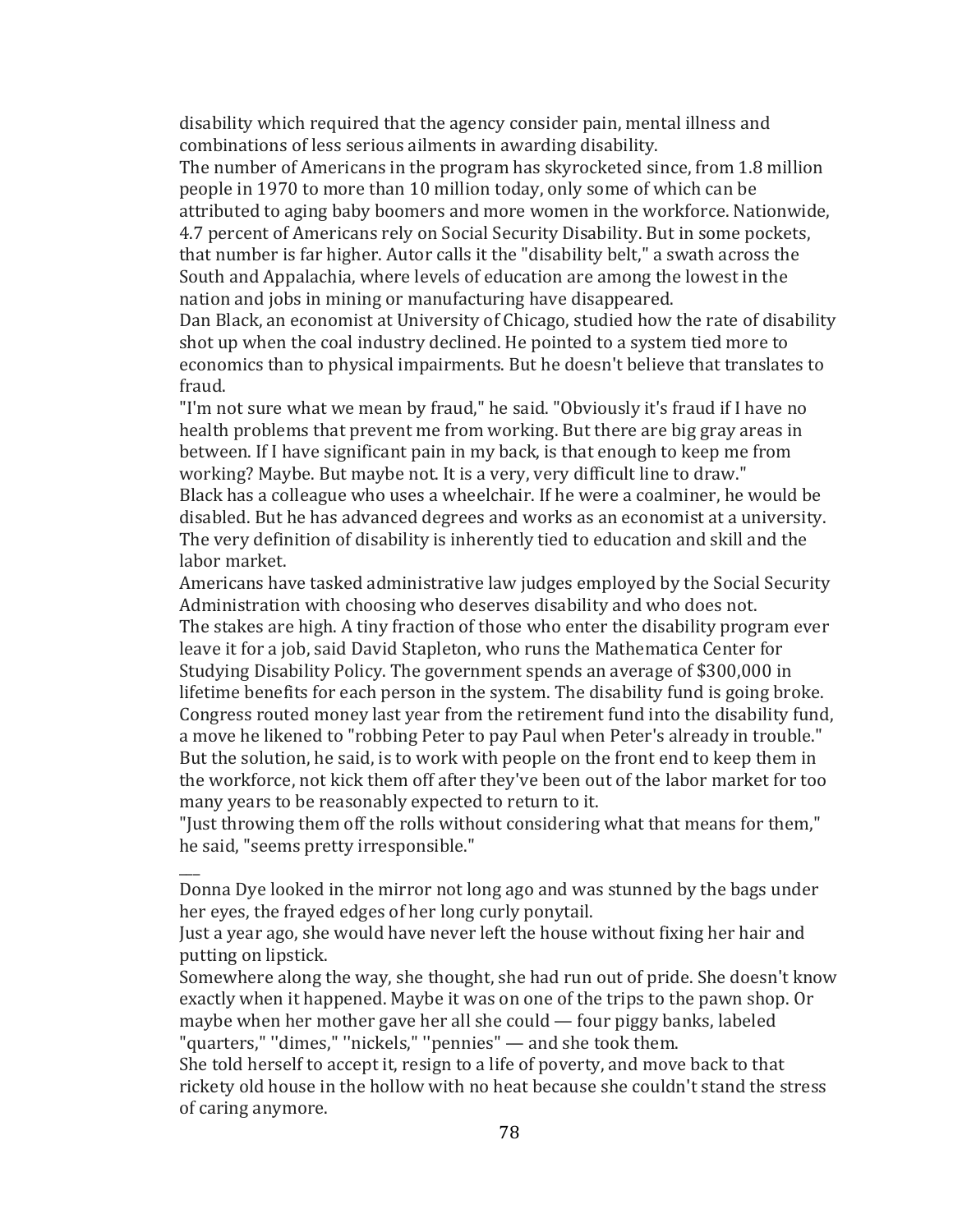She fixates now on the dents in the drywall, the peeling paint, the cracks in the

concrete porch. She trained herself to hate this house she had loved so much. She

will not weep when the bank comes to take it away.

Appendix J

# [http://bigstory.ap.org/article/5e2bebb2a47d4a0aad7f332b5b4550b8/disability](http://bigstory.ap.org/article/5e2bebb2a47d4a0aad7f332b5b4550b8/disability-bias-suit-worker-ridiculed-teddy-bears-beheaded)[bias-suit-worker-ridiculed-teddy-bears-beheaded](http://bigstory.ap.org/article/5e2bebb2a47d4a0aad7f332b5b4550b8/disability-bias-suit-worker-ridiculed-teddy-bears-beheaded)

## **Disability bias suit: Worker ridiculed, teddy bears beheaded** By [ULA ILNYTZKY](http://bigstory.ap.org/author/ula-ilnytzky)

# Dec. 7, 2016 3:54 PM EST

NEW YORK (AP) — A former aide to a New York City Council member says the lawmaker and a senior member of his staff subjected him to cruel bullying that included decapitating the stuffed animals on his desk and locking him in a basement.

Michael Bistreich, who has Asperger syndrome, filed a \$10 million lawsuit against the city and Brooklyn City Councilman Vincent Gentile on Tuesday.

In the disability discrimination suit, Bistreich said Gentile and his former chief of staff, John Mancuso, ridiculed him because of his disorder, which the group Autism Speaks says is "on the high-functioning end" of the autism spectrum.

SELECT YOUR PARAGRAPH NUMBER IMMEDIATELY BELOWENTER YOUR EMBED CODE IMMEDIATELY FOLLOWING THIS ARROW

On one occasion, someone decapitated the teddy bears and other stuffed animals Bistreich kept on his desk. One bear's head was mounted on a small flagpole. A stuffed dog "was gutted and impaled and had red coloring around its slit stomach, mouth and eyes to resemble blood," the lawsuit said. Bistreich said he was subsequently told that Mancuso was behind the beheadings.

The suit also claims Gentile laughed when a person on his staff compared Bistreich to Avonte Oquendo, a New York City boy with severe autism who was found dead after he left school through an unattended door. The staffer allegedly suggested Bistreich "test the doors."

Among other allegations, the lawsuit said Mancuso once locked Bistreich in the building's basement for an extended period when he went there to retrieve something.

Bistreich's attorney, Brian Heller, said the harassment occurred throughout Bistreich's two-year stint as Gentile's legislative and budgetary director. But he said it became more severe this year when Bistreich began dealing more with the public. Gentile told Bistreich his twitching was "unnerving" and asked him to increase his medication, Heller said.

"They didn't want him to be seen by anybody," said Heller.

Bistreich, who has a bachelor's and master's degrees from St. John's University, said he quit his job in June after he was demoted and a recent pay raise was cut. Gentile represents parts of Brooklyn. His office didn't' respond to a request for comment. Gentile told the New York Post and Daily News that he wouldn't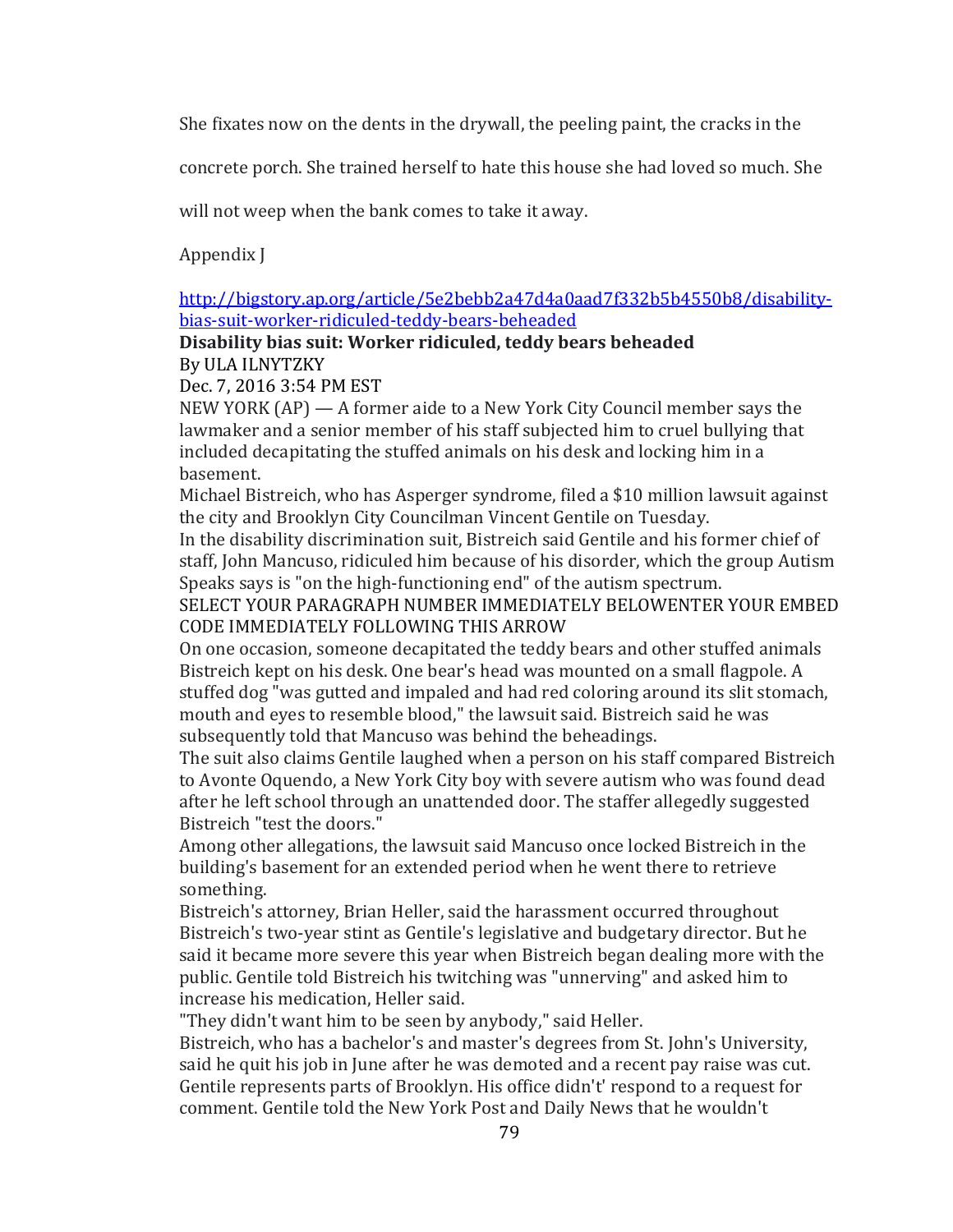comment.

Mancuso now works as a community relations official for the city's sanitation department. A message left for him there with a department spokeswoman was not immediately returned. He told the Daily News that he was "not allowed to comment" on the bullying allegations.

The city Law Department said the complaint is under review.

Appendix K

## [http://www.huffingtonpost.com/entry/disability-rights-supreme](http://www.huffingtonpost.com/entry/disability-rights-supreme-court_us_58179c6ce4b064e1b4b42455)[court\\_us\\_58179c6ce4b064e1b4b42455](http://www.huffingtonpost.com/entry/disability-rights-supreme-court_us_58179c6ce4b064e1b4b42455)

This Girl And Her Service Dog Could Win Big For Children With Disabilities The Supreme Court will decide whether Ehlena Fry's family can sue for damages [after her school didn't let the pup assist her.](http://new.www.huffingtonpost.com/author/cristian-farias)

[By Cristian Farias](http://new.www.huffingtonpost.com/author/cristian-farias)

WASHINGTON ― Wonder the goldendoodle is retired, but he still made an appearance at the [Supreme Court](http://www.huffingtonpost.com/news/supreme-court/) on Monday to show support for Ehlena Fry, the 12-year-old for whom he once worked as a service dog.

The dog wasn't actually *in* the courtroom as the justices considered Ehlena's case ― a disability rights dispute brought by her parents after their school district refused to allow Wonder to come to school to serve as their daughter's aide. Ehlena and Wonder are still close, and their reunion outside the courthouse showed just how large a role the pup has played in the girl's life.

"He was a great helper to me and my family and he did a lot of things," Ehlena, who has cerebral palsy, told a group of reporters gathered in the Supreme Court's front plaza on Monday. "He made me independent."

Ehlena's mother, Stacy Fry, called Wonder "the bridge" that helped her daughter rely on herself rather than others.

The sixth-grader and her service dog are the human and canine faces of [Fry v.](http://www.scotusblog.com/case-files/cases/fry-v-napoleon-community-schools/)  [Napoleon Community Schools,](http://www.scotusblog.com/case-files/cases/fry-v-napoleon-community-schools/) a civil rights case from Michigan. The Supreme Court has been asked to determine whether a student with disabilities who was discriminated against must first "exhaust" all other administrative avenues before suing for damages in federal court.

The question is a technical one, but it could mean the world for students with disabilities who may face discrimination under the [Americans With Disabilities Act](http://www2.ed.gov/about/offices/list/ocr/docs/hq9805.html) ― even as their schools are [taking steps to accommodate them](http://www2.ed.gov/parents/needs/speced/iepguide/index.html) under other disability rights statutes.

A pediatrician prescribed Ehlena a service dog when she was 5 so that she could "live as independently as possible," according to court filings. And so Wonder entered the picture to help her do just that ― he assisted her with day-to-day tasks like using a walker, going to the bathroom and picking up items off the floor. But Ehlena's school wouldn't allow Wonder to help her during school hours, and instead arranged for a "human aide" to assist her in ways school officials thought the service animal couldn't. This accommodation, the school said, was perfectly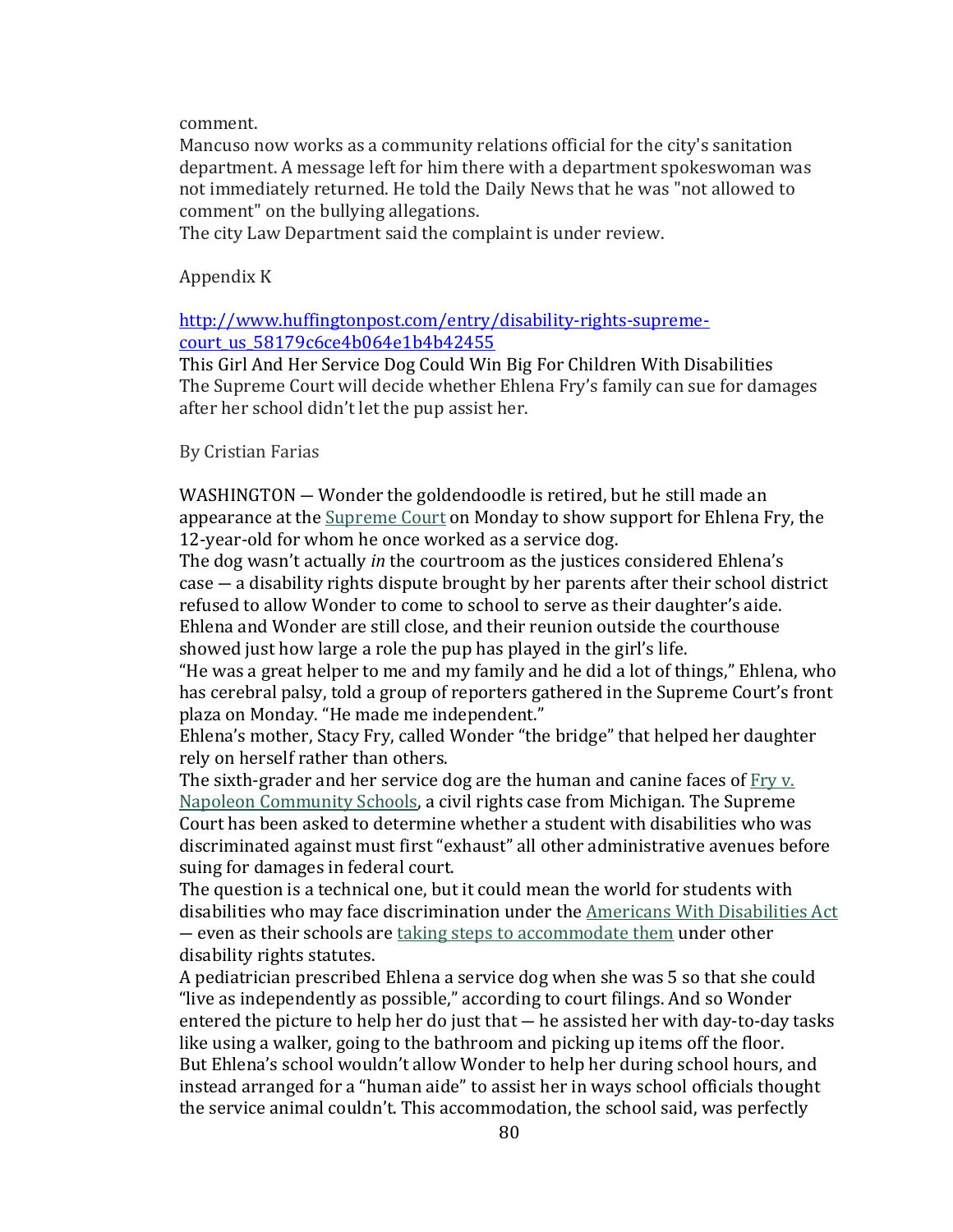acceptable to meet Ehlena's educational needs. But her parents thought it amounted to discriminatory treatment, partly because it limited her ability to be independent.

Even after the Department of Education determined that Ehlena's school was violating the ADA and related statutes, the school didn't admit liability for shunning Wonder. Instead, it offered to allow the service dog in the school. But things had gotten so bad that Ehlena's parents decided to place her in a neighboring school that was more accommodating ― [Wonder even made the](https://twitter.com/KaryMoss/status/793264466905497600)  [yearbook there.](https://twitter.com/KaryMoss/status/793264466905497600) They later sued the prior school district over the social and emotional harm Ehlena had experienced for nearly three years.

The justices spent [the better part of an hour](https://www.supremecourt.gov/oral_arguments/argument_transcripts/2016/15-497_4g15.pdf) on Monday weighing whether the family's lawsuit complied with the letter of the law. Two lower courts had determined that the Frys' complaint should be dismissed because they hadn't tried to work things out with the school district before suing.

Generally speaking, this "work it out" requirement is known as [exhaustion,](https://www.justice.gov/usam/civil-resource-manual-34-exhaustion-administrative-remedies) a principle that allows parties to resolve disputes in an administrative forum ― like a school, which may have subject matter expertise and be quicker at finding solutions ― rather than a court of law, where litigation could take years. Some members of the high court, including [Chief Justice John Roberts](http://www.huffingtonpost.com/news/chief-justice-john-roberts/) and Justice [Stephen Breyer,](http://www.huffingtonpost.com/news/stephen-breyer) seemed to worry that a ruling in favor of Ehlena might encourage parents to skip this initial step of working with the school and simply go straight to court whenever their child is denied rights that may be available under disability law.

"That would seem to gut the carefully written procedural system" Congress set up for kids who need special educational plans, Breyer said. The school's lawyer, Neal Katyal, agreed that "local education experts" should get a first crack at this kind of case.

But Ehlena's lawyer, University of Michigan Law School professor [Samuel](https://www.law.umich.edu/FacultyBio/Pages/FacultyBio.aspx?FacID=sambagen)  [Bagenstos,](https://www.law.umich.edu/FacultyBio/Pages/FacultyBio.aspx?FacID=sambagen) emphasized that his client is only seeking compensation for the damage done rather than any further accommodations. After all, she is already in another school.

"What we have said is the injury my client experienced is not a denial of education, but, for example, the humiliation that she experienced when she was forced to go to the toilet with the stall door open and four adults watching her because defendants did not trust her to use her dog to transfer to the toilet bowl," Bagenstos told the justices. It was this type of "emotional distress" that led Ehlena's parents to sue, he added.

Reunited with Wonder outside the Supreme Court after oral arguments, Ehlena wasn't privy to all the legalese going on inside the courtroom, but she was confident of her chances.

"I think we will win," she said.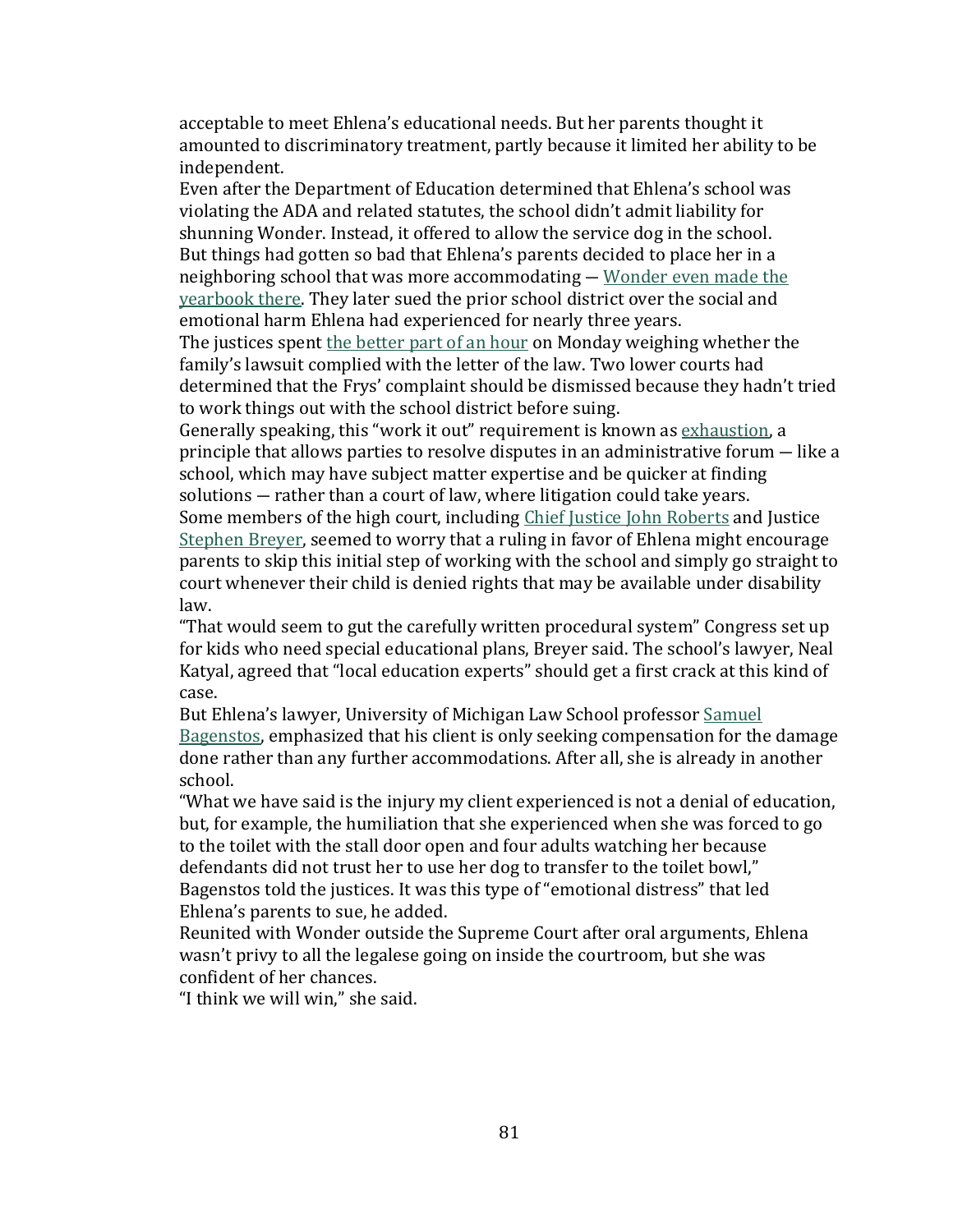Appendix L

教师节特写:优秀教师用爱托起残障孩子希望 时间:2016-09-10 17:01:57 来源:西部网-陕西新闻网 作者:高奇发 崔刚 宋蕊 袁哲 编辑:高政超

西部网讯(陕西广播电视台《陕西新闻联播》 记者 高奇发 崔刚 宋蕊 袁哲)在 昨天(9月9日)的教师节庆祝大会上我省隆重表彰了800多位全省优秀教师, 今天带你去认识其中两位受表彰的优秀教师,认真钻研教学的陕西省特级教师获 得者王林波和用爱托起残障孩子希望的陕西省师德标兵获得者党红妮。

编口诀 讲故事 王老师的语文课挺幽默

陕西师范大学附属小学语文教师王林波: "假如这是箭, 这是你的盾, 我要来了 ,你能不能挡得住?上边,下边,左边,右边,谁猜猜,这可以用什么来形容? 你说。"

学生:"挡。"

陕西师范大学附属小学语文教师王林波:"怎么样挡呢?"

学生:"左抵右挡。"

陕西师范大学附属小学语文教师王林波: "来,再试试。"

 这是陕西师范大学附小三年级四班的一节语文课,用这样看似游戏的方式上课 ,是王林波老师的招牌"王式教学风格"。1995 年,19 岁的王林波在毕业后当了 一名小学语文教师。怎么才能把照本宣科变得生动有趣。在他看来,小学不只是 学习的开始,也是一个孩子兴趣启迪和探索未知的开始。于是,王林波尝试把容 易写错的汉字编成顺口溜,用互动小游戏演绎成语的含义,让孩子们在轻松愉快 的学习氛围中得到启发。2012 年,在工作之余,他带领几位老师花三年时间编 写了《生字教学实用手册》,把近千个汉字书写编成了口诀。

 陕西师范大学附属小学语文教师王林波:孩子用这个方式把这个口诀记住之后 ,他不光用很换来的方式记住了这个字,而且他连这个意思也知道了。"

 陕西师范大学附属小学五年级学生王滢瑞:"作业布置的不多,有一些课上他还 会给我们讲小故事之类的,反正就是一句话,他很幽默的。"

这样花心思的幽默课堂,让学生对语文可有了新的认识。2013 年,王林波在 第五届全国小学语文教师素养大赛中,获得了我省参赛以来的首个特等奖。省教 育厅还成立了以他名字命名的"王林波优秀教学能手工作站",与省内多地教师送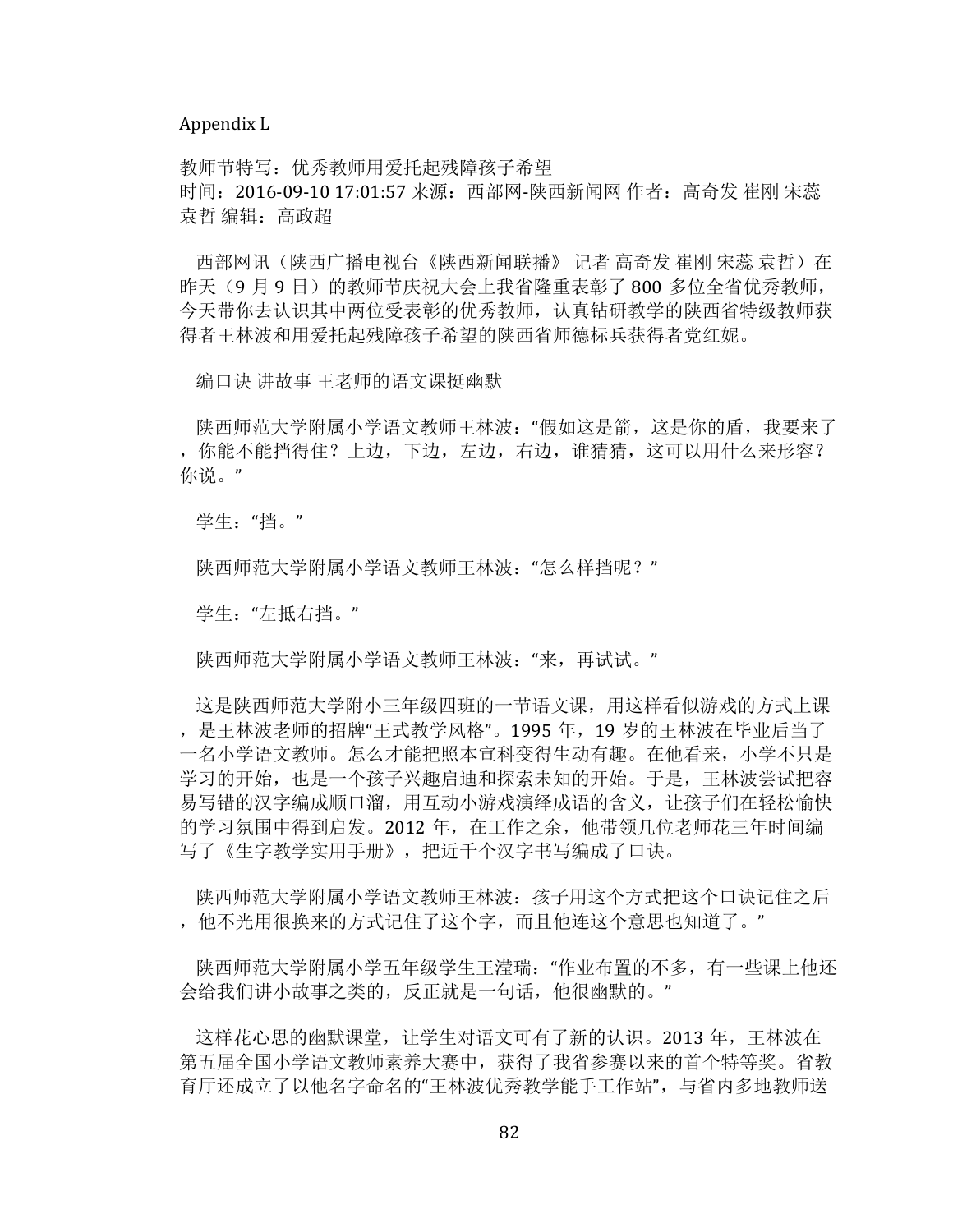课到边远地区,为师生们带去先进教学经验。

陕西师范大学附属小学语文教师王林波: "我们开始带一个孩子,(他)几乎什 么都不会。到后来,他可以写出漂亮的字,可以完成工工整整的作业,包括后来 他们可以用文字去表达他对人生的思考,对周围人的一种态度的时候,我们发现 这就是成就感。"

特教老师党红妮:用爱托起生命的希望

 今天一大早,商洛市特殊教育学校的特教老师党红妮就来到了学校,她选择和 孩子们一起度过这个特殊的节日。

 陕西省师德标兵、商洛市特殊教育学校老师党红妮:"过一个有意义的教师节。 包饺子相当也是一门课程吧,也是他们学会生活的技巧。"

 党红妮从事特殊教育已经有十几个年头,在孩子们心中,她就是"妈妈",每当 看到孩子们有点滴的变化都能让她兴奋好长时间,因为这代表着她的付出有了回 报。

 陕西省师德标兵、商洛市特殊教育学校老师党红妮:"听力上有障碍的孩子,我 们通常是用几十遍、几百遍的教这些孩子,让他们摸着我的喉咙,感受声带额震 动。"

 陕西省师德标兵、商洛市特殊教育学校党支部书记龙正志:"老师要管学生的学 习,要管学生的吃饭,要管学生的睡觉,可以说老师既是老师又是他们的家长。"

 在党红妮看来,每个孩子都是天上降临的天使,残障孩子只是因为不小心折断 了翅膀。她坚信自己的努力能给予孩子们新的希望。尽管孩子们不会说话,但在 今天教师节,几个孩子几个孩子专门制作了精美的绘画送给他们的"妈妈老师"党 红妮。

 陕西省师德标兵、商洛市特殊教育学校老师党红妮:"那么今天收到他们的礼物 ,我也觉得这是一种职业的芬芳与幸福,我也特别享受着这种职业的幸福。"

进入论坛 字体设置 大 中 小 来源:西部网-陕西新闻网 编辑: 高政超 **Date Accessed: Sept. 10 2016 Link: [http://news.cnwest.com/content/2016-09/10/content\\_14111140.htm](http://news.cnwest.com/content/2016-09/10/content_14111140.htm)**

### **English Translation**

# **Teacher's Day Feature: excellent teachers with love hold hope for children with disabilities**

Time: 2016-09-10 17:01:57 Source: Western Network - Shaanxi News Analysis: Gau Qifa, Cui Gangsong, Rui Zheyuan. Editor: Gao Zhengchao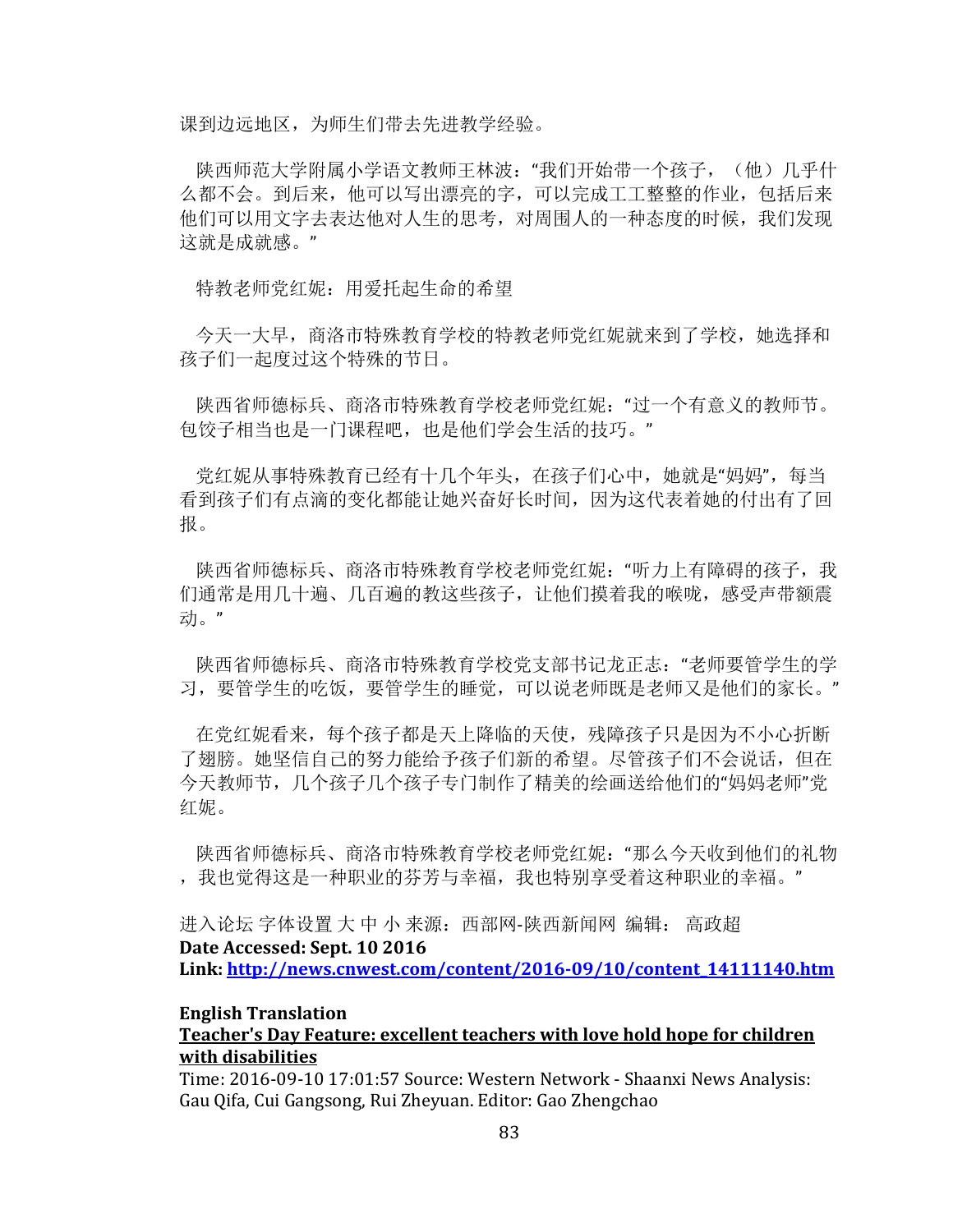WEST Reuters (Shaanxi Broadcast Television "Shaanxi Network News" reporters Gau Cifa, Cui Gangsong, Rui Yuanzhe). Yesterday's (September 9) Teachers' Day Celebration of the solemn recognition of the province's more than 800 outstanding teachers. Today, we have met two of them who were recognized as outstanding teachers, Wang Linbo is a Shaanxi Province Winner because of his grading, studying and teaching of teachers, Dang Hongni is the morality model of Shaanxi Province because he holds up the hope of disabled children.

Teacher Wang tells a humorous story about his language class. Shaanxi Normal University Primary School's language teacher Wang Linbo:

"If this is the arrow, this is your shield, I want to come, you can not resist the top, bottom, left, right, Guess Who, What does this describe? Tell me. "

Student: "Stop."

Shaanxi Normal Primary School's language teacher Wang Linbo: "How to stop it?"

Student: "The left resists the right, the right blocks the left."

Shaanxi Normal Primary School's language teacher Wang Linbo: "Come on, try again."

This is Shaanxi Normal University's four third-year language classes. Teacher Wang Linbo has a signature teaching style "Wang teaching style" of teaching the class like a game. After graduation in 1995, the 19-year-old Wang Linbo became a primary school language teacher. How can you make oral repetition fun and vibrant. In his opinion, primary school is not just about the beginning of learning, it also begins a child's inspiration and an interest in exploring the unknown. Thus, Wang Linbo tries to teach the easily composed intricate characters with interactive games and interpretation of the idiom's meaning, which allows the kids to be inspired to learn in a relaxing environment. In 2012, in his spare time, he led several teachers in writing the "vocabulary teaching Practical Handbook", which contained nearly one thousand Chinese characters written in a mnemonic rhymes. It took them three years.

Wang Linbo: "Children who remember these mnemonic rhymes, remember the word, even if they do not know its meaning.

Shaanxi Normal University Primary School grade five's student Ying Wang Rui: "It is not too much work, there are some lessons he will tell us little stories, anyway, is a sentence, he was very humorous."

The humorous classroom allows the students to have a new understanding of the language. In 2013, Wang Linbo participated in the province's Fifth National Literacy Competition and won the first Grand Prize. The Provincial Department of Education also set up in his name, "the Wang Linbo excellent teaching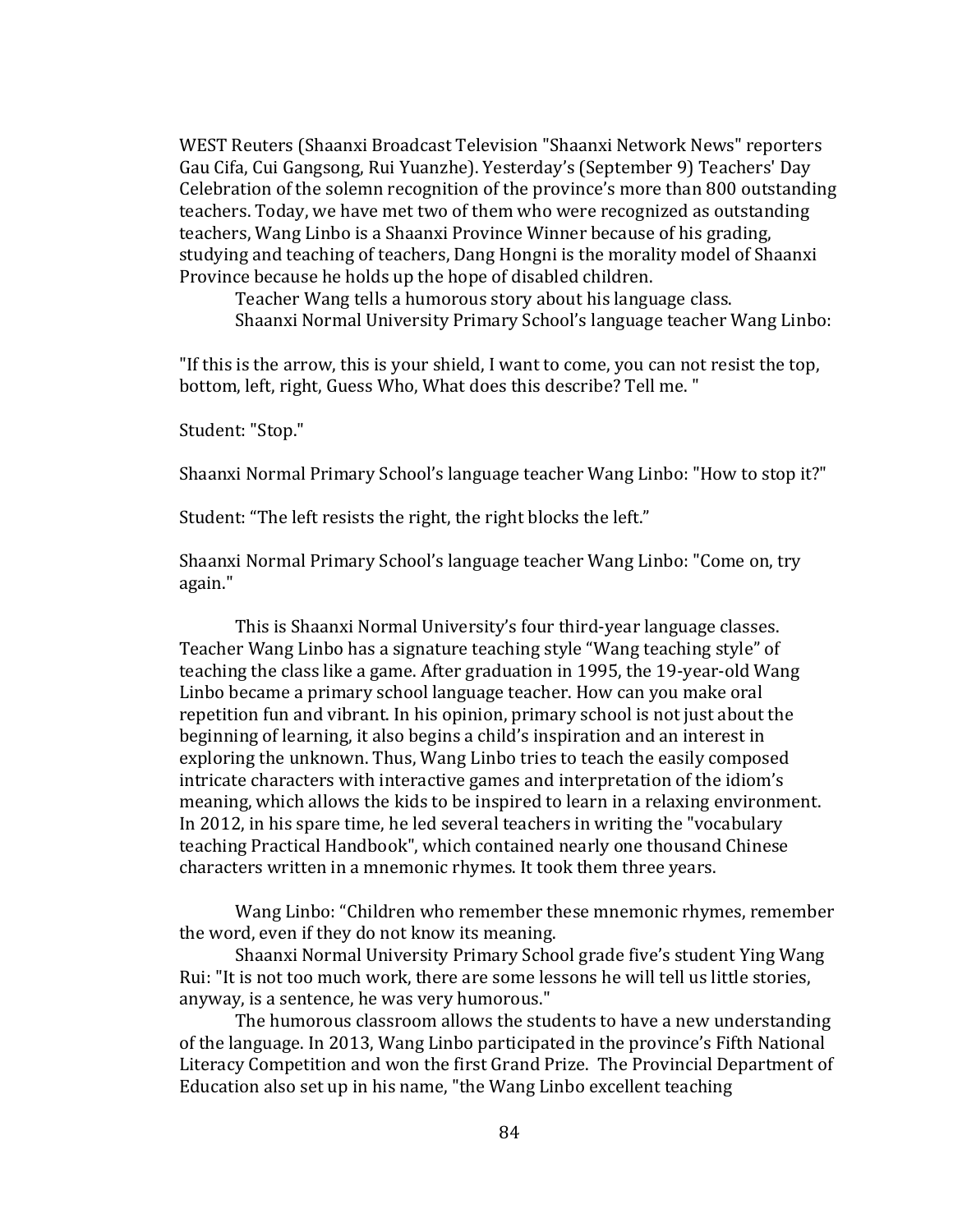workstation", and the province's many teachers send classes to remote areas, to bring advanced experience in teaching teachers and students.

Shaanxi Normal Primary School's language teacher Wang Linbo: "We started with a child who write almost nothing. Later, he can write beautiful words completely neat and careful. Then the students can also use words to express his thoughts about life and his opinion about the people around him, we find that this is a sense of accomplishment. "

### **Special education teacher Dang Hongni: Holds the hope of life with love**

Early this morning, Shangluo City Special Education School's special education teacher Dang Hongni came to school, she chose to spend this special holiday with the kids.

Shangluo City special education school teacher Dang Hongni: "It was a significant Teacher's Day. Dumplings are equivalent to a whole course, they also learn life skills."

Dang Hongni has been in special education for a dozen years. She is the "mother" in the hearts of children.

She is excited for a long time when she sees even a small change in a child because it represents her hard work.

Shaanxi Province Shangluo City's special education school teacher Dang Hongni:"When teaching hearing impaired children, I will let them touch my throat to feel how many vocal cords vibrate dozens ot times, hundreds of times." Shaanxi Province, Shangluo City's special education school's Party Branch Secretary Long Zhengzhi: "The teacher must manage students' learning, students must manage to eat and to sleep, it can be said that the teacher is a teacher and their parents."

Dang Hongni's opinion is that every child is an angel in heaven and just because disabled children have accidentally broken wings does not mean that they are not coming. She believes her effort is to give children new hope. Even though these children cannot speak, a number of them painted exquisite paintings for their "mom teacher" Dang Hongni on Teacher's Day.

Shaanxi Province, Shangluo City's special education school teacher Dang Hongni: "Well, today I received their gifts, and I think this is a career full of happiness, and I particularly enjoy the happiness of this occupation."

Western network - Shaanxi News Editor: Gao Zheng Chao

Appendix M

## 中秋氛围提前进校园 残障孩子制作月饼喜悦满满

2016 年 09 月 09 日 08:29 来源:福州新闻网 分享到: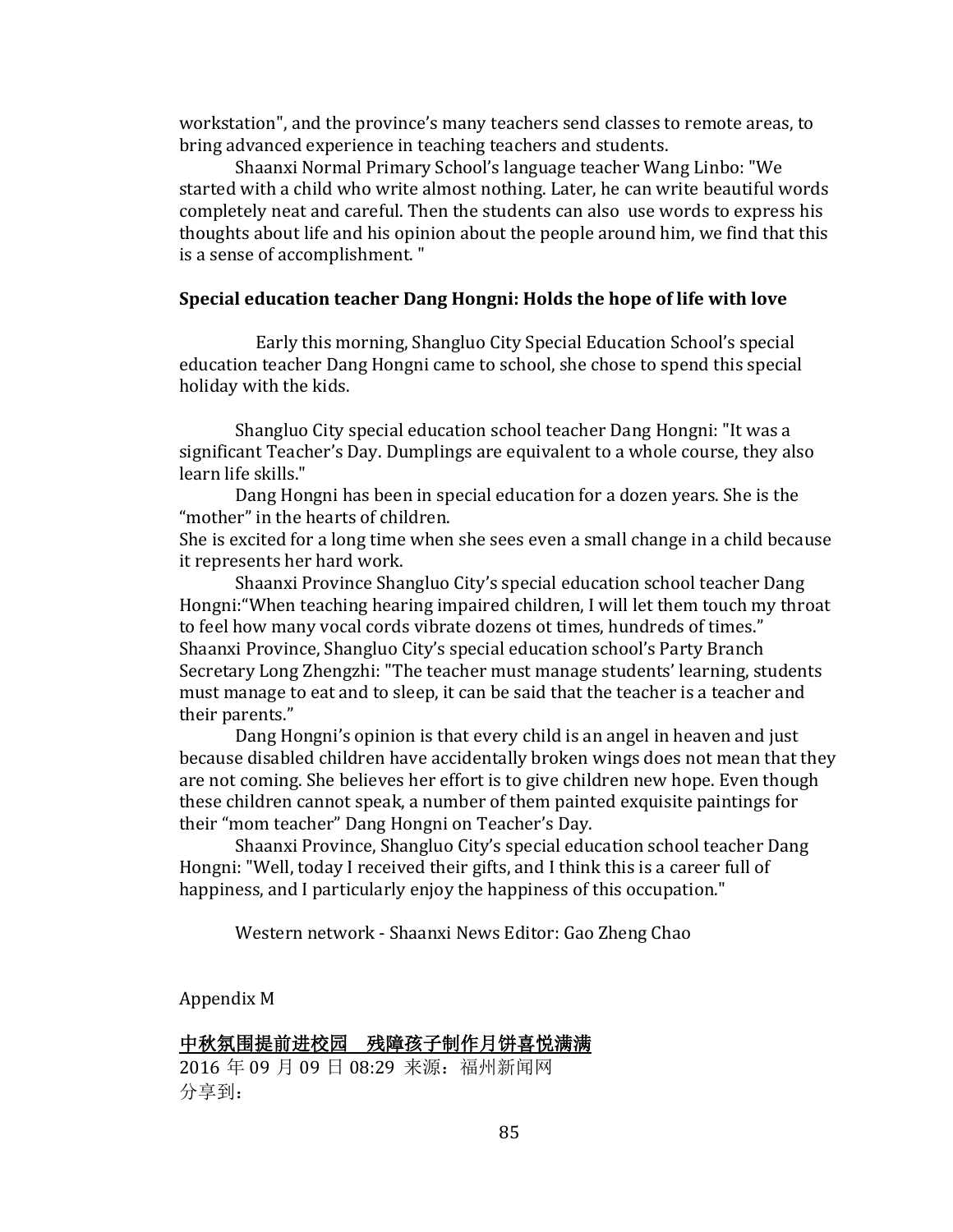原标题:中秋氛围提前进校园 残障孩子制作月饼喜悦满满

今日下午, 仓山区培智学校的校园里充满欢乐笑语, 仓山区文化馆和仓山区培智 学校携手举办的"明月寄情、爱满培智" 中秋活动,让培智学校的孩子们提前感受 中秋佳节的快乐气氛。

活动在老师讲述中秋节的由来中拉开序幕。图文并茂配上老师的讲述,孩子们更 加了解了中秋节的来历以及与其他节日的不同之处。

活动最让孩子们开心的环节是制作月饼,跟随着西点老师,有序的把面团擀成面 皮,细心的包好月饼馅再裹成面团,放入模具,孩子们清澈的小眼睛专注的看着 手里的月饼。老师、家长们、志愿者陪着孩子一起制作爱的月饼。制作好的月饼 送进预热好的烤箱。当烤箱里端出了一盘盘香喷喷、金灿灿的月饼,孩子们开心 地拍起手来。孩子们亲手制作的月饼一部分带回家与自己的家人分享,另一部分 与老师同学们一起品尝,共迎中秋。

今年中秋前夕,恰逢教师节,仓山区文化馆工作人员带领孩子们一起为特殊教育 工作者唱响《感恩的心》。在教师节来临之际,感谢这一群特殊教育的工作者默 默奉献,现场的孩子们拥抱着老师,温暖感人。(记者包书平)

(责编:林东晓、施云娟) Date: Sept. 10 2016 Link: http://fj.people.com.cn/n2/2016/0909/c234960-28974800.html

#### **English Translation**

# **There Is A Mid-Autumn Festival Atmosphere On the School Campus for Disabled Children Who Are Making Moon Cakes for the Full Moon** September 20, 2016

This afternoon, Cangshan District's Peizhi School's campus is full of joy and laughter. Cangshan District's Cultural Center and Cangshan District's Peizhi School jointly organized the "moon that is full love," which is Peizhi's Mid-Autumn Festival activities for the children of Pui Chi primary school. The activities give the children a happy atmosphere for the Mid-Autumn Festival.

It kicks off with activities teaching about the origin of the Mid-Autumn Festival. The children better understand the origins of the Mid-Autumn Festival because of the illustrations that accompany the story. This is what makes this festival different from the other ones.

The activity that makes the children is making moon cakes. They must follow the teachers to roll the dough and carefully wrap the moon cake stuffing. Then, the stuffing must be wrapped into dough and placed in a mold. The children must have clear eyes when starting to make the moon cake. Teachers, parents and volunteers accompany the children so that they will love making the moon cakes. They must put a good moon cake into the preheated oven. When the oven is done,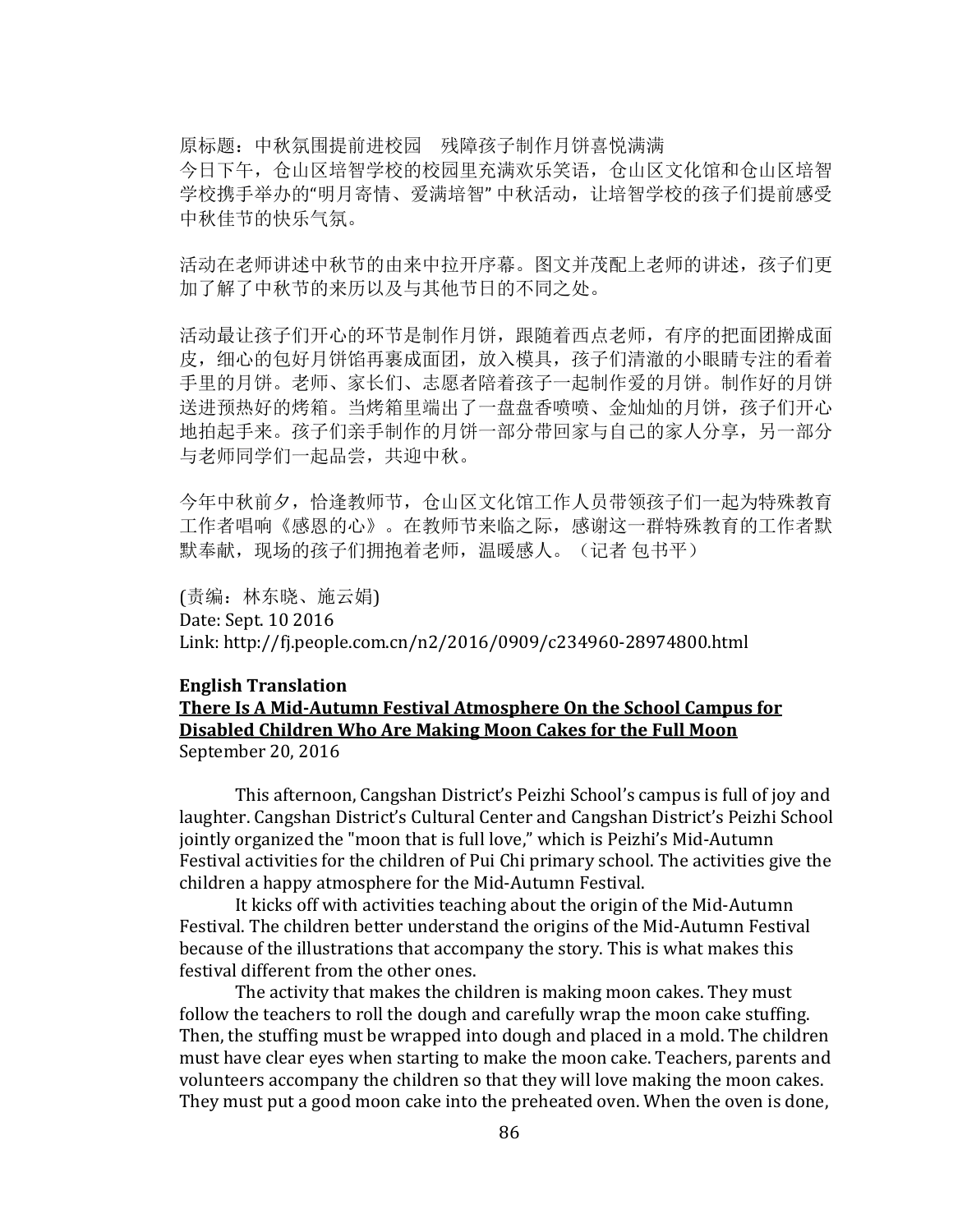there will be a plate of fragrant, golden moon cake and the children happily clap their hands. Some of the moon cakes produced by the children were brought home to share with their families, while the other moon cakes were eaten by the teachers and students.

The eve of the Mid-Autumn Festival coincides with this year's Teacher's Day. The Cangshan District Museum staff lead the children in singing "thankful heart" for the special education workers. Thanks to the quiet dedication of a group of special education workers, the approaching Teacher's Day will be met with a warm embrace by the children for their teachers. (Reporter Bao Shuping).

Appendix N

#### 中国驻苏丹大使馆向当地残障人士捐赠用品

2016 年 09 月 09 日 09:12 来源:人民网-国际频道

图为捐赠仪式现场,中国驻苏丹大使李连和与苏丹总统夫人薇达德共同向当地残 障人士移交物品

 人民网喀土穆 9 月 8 日电 (记者 李逸达)8 日,中国驻苏丹大使馆向苏丹 喀土穆州残障人士联盟会捐赠了一批残疾人用品,包括 300 件轮椅和 250 对拐 杖。

 中国驻苏丹大使李连和在捐赠仪式上表示,此次中国驻苏丹使馆与苏丹萨纳 德慈善基金会合作,向苏丹残障人士捐赠物品,希望以实际行动关心、帮助苏丹 残障人士,传达中国人民对苏丹人民的情意,相信捐赠的物资将会改善残障人士 的生活。

 苏丹总统巴希尔的夫人、萨纳德慈善基金会董事局主席薇达德·巴比克尔出席 捐赠仪式,并与李大使一起向残障人士代表移交了用品。萨纳德慈善基金会秘书 长萨米娅·奥斯曼感谢中方长期以来对苏丹人民的帮助,称此举体现了中苏人民间 的传统友谊。

Date: Sept. 10 2016

Link:<http://news.dahe.cn/2016/09-09/107461818.html>

English Translation

Chinese embassy in Sudan donates supplies to local people with disabilities At 09:12 on September 9, 2016 Source: People - International Channel

The picture shows the donation ceremony, Chinese Ambassador to Sudan and Sudanese president's wife Lian Wei Dade jointly handed over the goods to the local people with disabilities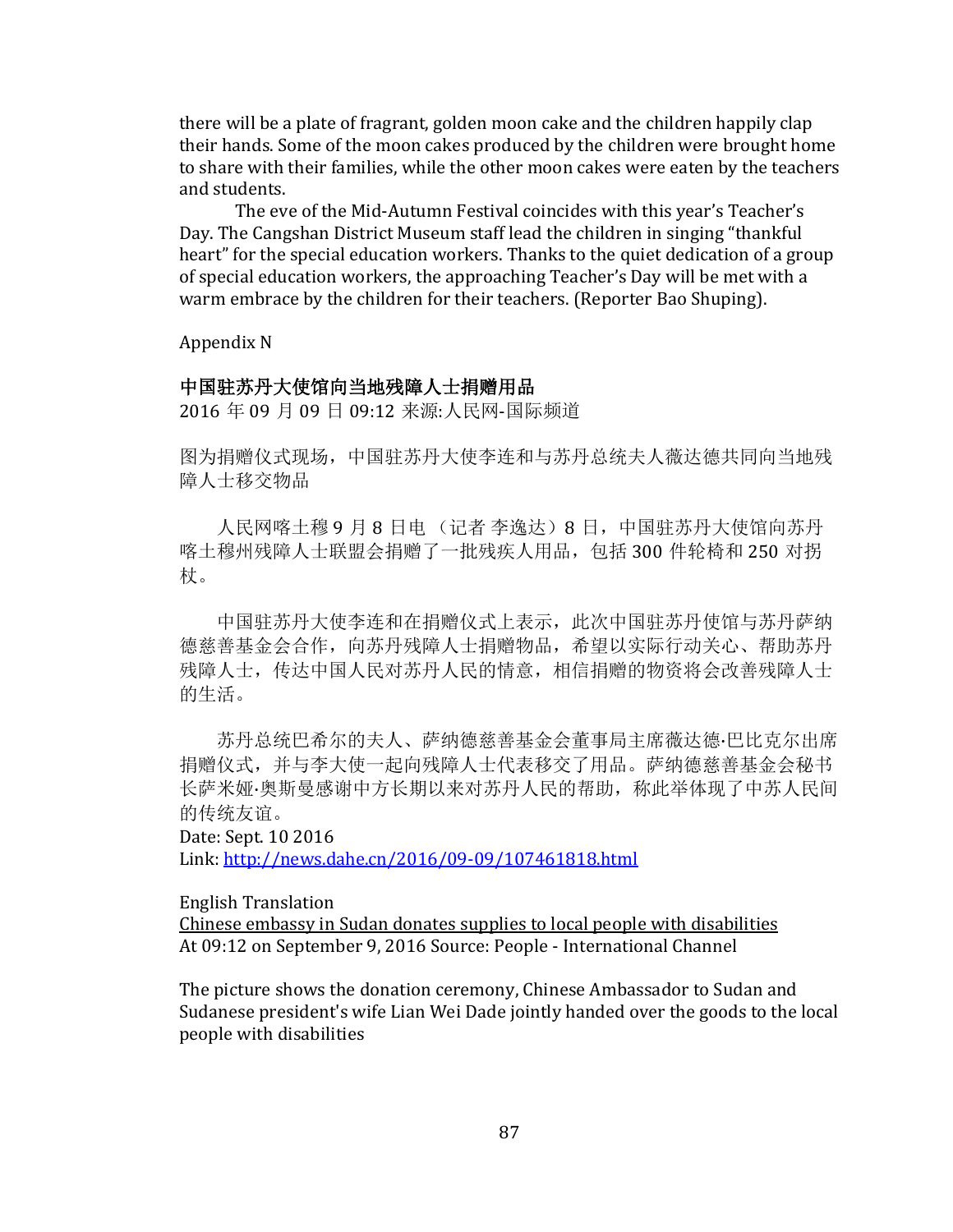People Khartoum, September 8 (Reporter Li Yi), the Chinese Embassy in Sudan donated supplies (including 300 wheelchairs and 250 pairs of crutches) to the state of Kartoum's Disabled Union.

The Chinese Ambassador to Sudan, Li Lian, attended the donation ceremony. He said that the Chinese Embassy in Sudan will cooperate with the Sudan-Ad Ali Charity Foundation to donate items to Sudans with disabilities. The Ambassy cares about the practical actions when helping the Sudanese people with disabilities and to convey this the Chinese people in Sudan are showing their feelings. Li Lian said "I believe that donated materials will improve the lives of people with disabilities."

Sudanese President Omar al-Bashir's wife and the Sudan-Nad Ali Charity Foundation Board of Directors Bar Bieri attended the ceremony together with Ambassador Li who handed out the items for people with disabilities. Sudan-Nad Ali Charity Foundation's

Appendix O

## 增交流促残健共融 各省残障青年齐聚河北博物院

2016 年 09 月 07 日 10:51:10 来源: 长城网

9 月 6 日上午,一群特殊的年轻人来到河北省博物院参观学习,他们是第三届残 障青年拓展自我夏令营的营员们。

增交流促残健共融 各省残障青年齐聚河北博物院

第三届残障青年拓展自我夏令营营员跟随讲解员一起了解河北的历史。长城网 宁 晓雪 摄

据了解,学员中有大部分人来自外地,其中,从来没有走出县城的人很多。面对 河北省博物院内的丰富展品,学员很激动,大家跟随讲解员一起了解河北的历史 ,纷纷拿出手机进行拍摄。

来自江西鹰潭的小伙朱建聪告诉记者,他以前的生活单调而乏味,每天过着从家 到公司的两点一线生活。平时同事组织聚会朱建聪也不太愿意参加,他用"自我封 闭"这四个字形容之前的生活,但这一切参加从第三届残障青年拓展自我夏令营开 始,悄然地发生着变化。

"刚开始跟夏令营的工作人员聊天时,他们否定了我的之前的做法,并鼓励我走出 家门去外面的世界看一看。他们说外面的世界很买好,好人也很多,希望我能够 走出自己的世界,接触更多的人。"朱建聪说,"以前,我感觉无法融入到身体健 康的人群中去,内心有隔阂,不愿意与别人交流。通过这几天的活动,我的性格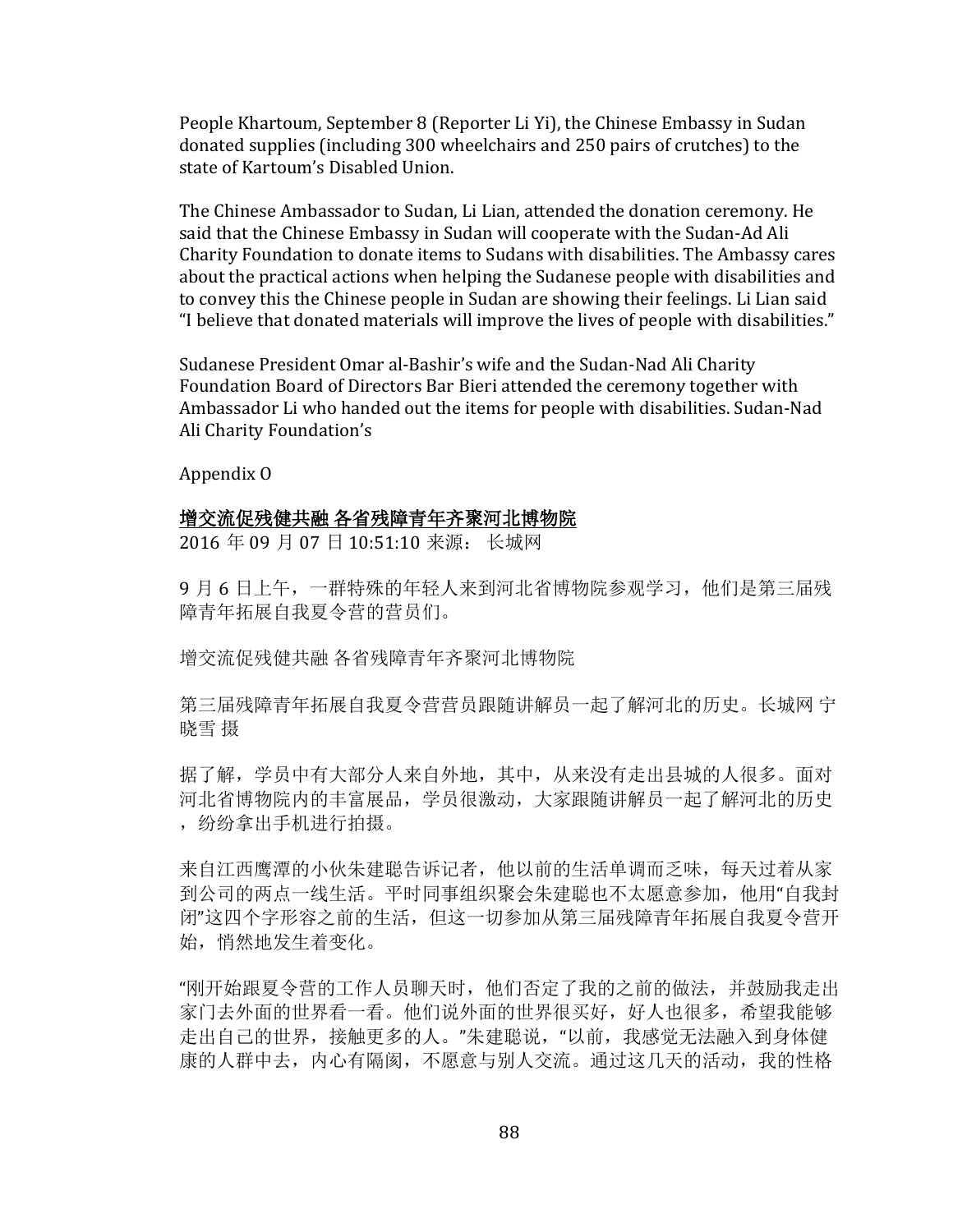变得开朗了许多,也愿意跟别人聊起自己的生活与经历,感觉已经敞开了自己的 心扉。"

 1 2 下一页 [作者: 责任编辑:赵博) **Date: Sept. 10 2016 Link: [http://www.he.xinhuanet.com/hbGongyi/20160907/3427830\\_c.html](http://www.he.xinhuanet.com/hbGongyi/20160907/3427830_c.html)**

# **English Translation Increasing Exchanges to Promote the Integration of the Disabled Youth Gathered in the Hebei Provincial Museum**

The Great Wall Network.

The morning of September 6, a group of peculiar/special young people came to the Hebei Provincial Museum to study. They are the third meeting of disabled young people to expand their summer camp.

"Increase exchanges to promote the integration of the disabled disabled youth gathered in the Hebei Provincial Museum."

The third meeting of disabled youth follow their instructor – Ning Xiaoxue – in order to expand their summer camp and better understand the history of Hebei. A lot of the students from other parts of the country, have never been outside of the country before. Hebei Museum displays vibrant exhibits and students are very excited. We followed the instructor to understand the history of Hebei, one after another we take out our phones.

Zhu Jiancong who comes from Yingtan in Jiangxi told reporters that his former life was monotonous and boring. The company's two point plan meant living one day at home. Zhu Jiancong was not willing to participate in the plan. He used the word "self-enclosed" to describe his life before. All of this began to change because of the third meeting of disabled youth.

"When I first started chatting with the staff at the camp, they denied my previous practice and encouraged me to go out and look around the world, and they said that the outside world was a good place with a lot of good people. I hope I can get out of my world so I can meet more people."Zhu Jiancong said, "In the past, I felt that I could not fit into the crowd. I did not want to communicate with others. Through these activities, my character has become more cheerful, and I am also willing to chat with others about their lives and experiences, 'the feeling has opened its own heart.'"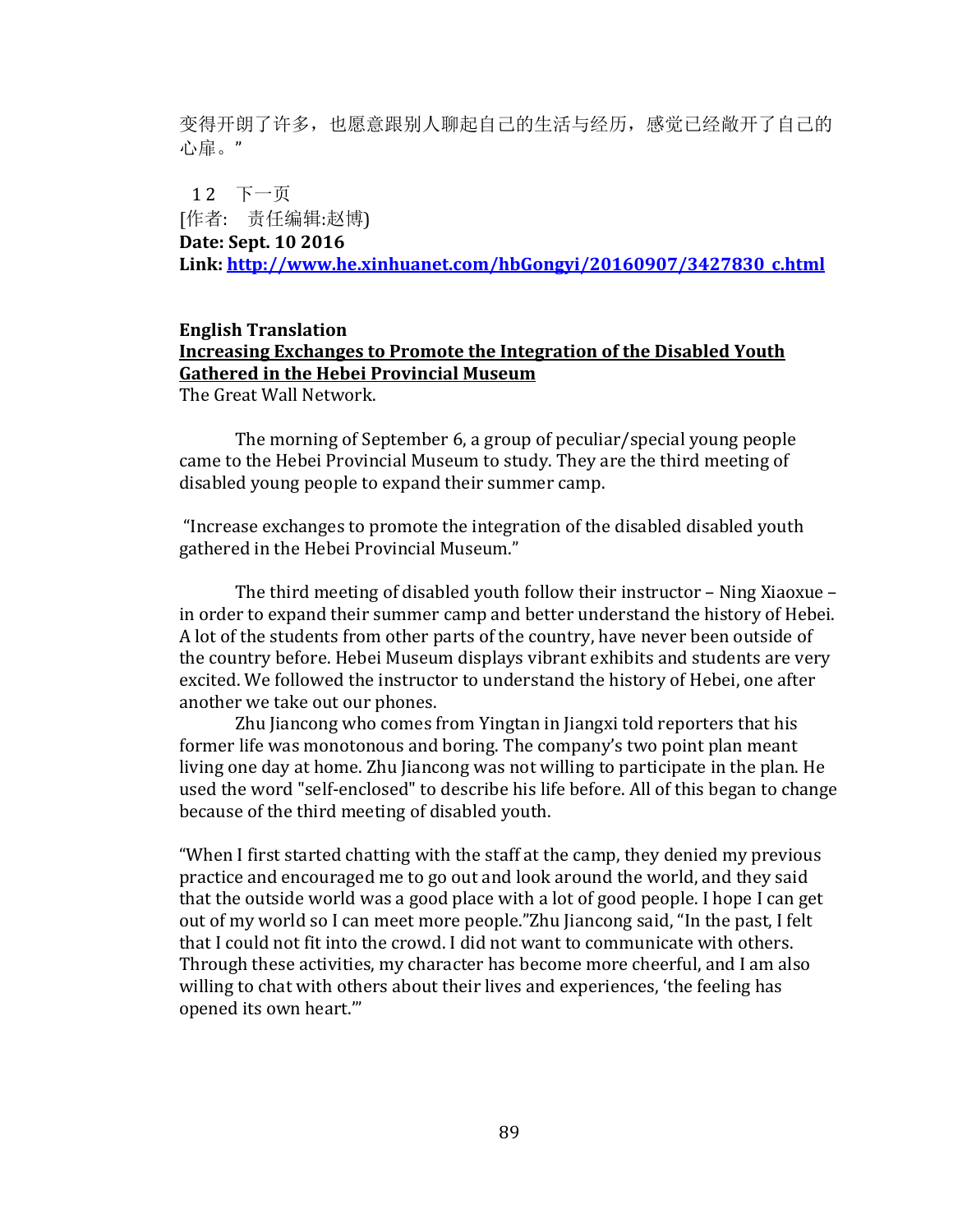Appendix P

### 为残障人士开启一扇光明之窗

2016-09-05 07:49 来源:海口日报 我有话说 本报 9 月 4 日讯(记者吴雨倩)昨天,由杜杜鸟花道美学馆、海峡两岸(海南) 文创艺术交流中心主办的第二届花道插花与绘画艺术作品展举行。现场共展示 40 件插花艺术参赛作品,其中 20 件出自残障人士之手。

在海甸岛杜杜鸟花道美术馆的一角,一株株亮橙色的天堂鸟,如凤头高高直立, 新鲜的鹅黄色的椰子嫩芽和翠绿的枝叶相映成趣,再以大片椰壳作为底衬,一眼 望去,像极了一只颇有神韵的凤凰在翱翔……这件作品出自梁春英,一位右脚有 点跛的年轻女孩。

她告诉记者,她所用的花材再普通不过,可要表现的立意却非常深刻,作品的名 字叫"椰风海韵"。"在杜杜鸟花道美术馆接受了一年的免费公益培训,如今受益良 多,为自己就业掌握了更多的技能。"梁春英说。

海南杜杜鸟花道美学馆、海峡两岸(海南)文创艺术交流中心由海南籍台湾媳妇 谢泳春创办。谢泳春先后在海南大学、中央美术学院学习环境艺术和壁画。2013 年,她回到海南创业,开办杜杜鸟花道美学馆,将她在台湾学习的花道艺术传播 到海南来,致力于两岸文化交流。

"我 2014 年开办花道美学馆,向海南人民传授自身的花道文化,丰富市民的精神 文化生活。后来,在机缘巧合之下,我发现肢残和听障人士对花道文化有属于自 己的见解,也更加耐心和细心去钻研花道。更重要的是,掌握多一项技能,就为 就业增添一份希望。"

谢泳春介绍,花道文化也可为日常生活增添情趣。以文竹、黄莺、飞燕草与百合 ,看似无意实际充满设计感的自然直立插花手法,更容易与居家环境融合,过年 时或在房屋玄关处、或在餐桌正中间、又或在书房案台边摆放这样的一捧手捧花 束, 增色添福。

杜杜鸟花道美学馆是由省残联和省残疾人基金会扶持的公益插花助残培训基地, 从去年开始免费对所有残疾学员进行花艺培训,目前共有肢体、聋哑等 23 名残 疾学员。通过一年的花艺培训,现已帮助 8 名残疾学员在花店就业。

本次展览由省残联、省台办、台盟海南省委、省台联、省妇联指导。将通过现场 投票的方式评选优秀作品,并给予奖励。第一批残疾学员将在本次作品展上获得 结业证书,10 月将免费公益招收第三批学员学习花道文化。

现场展示插花技术。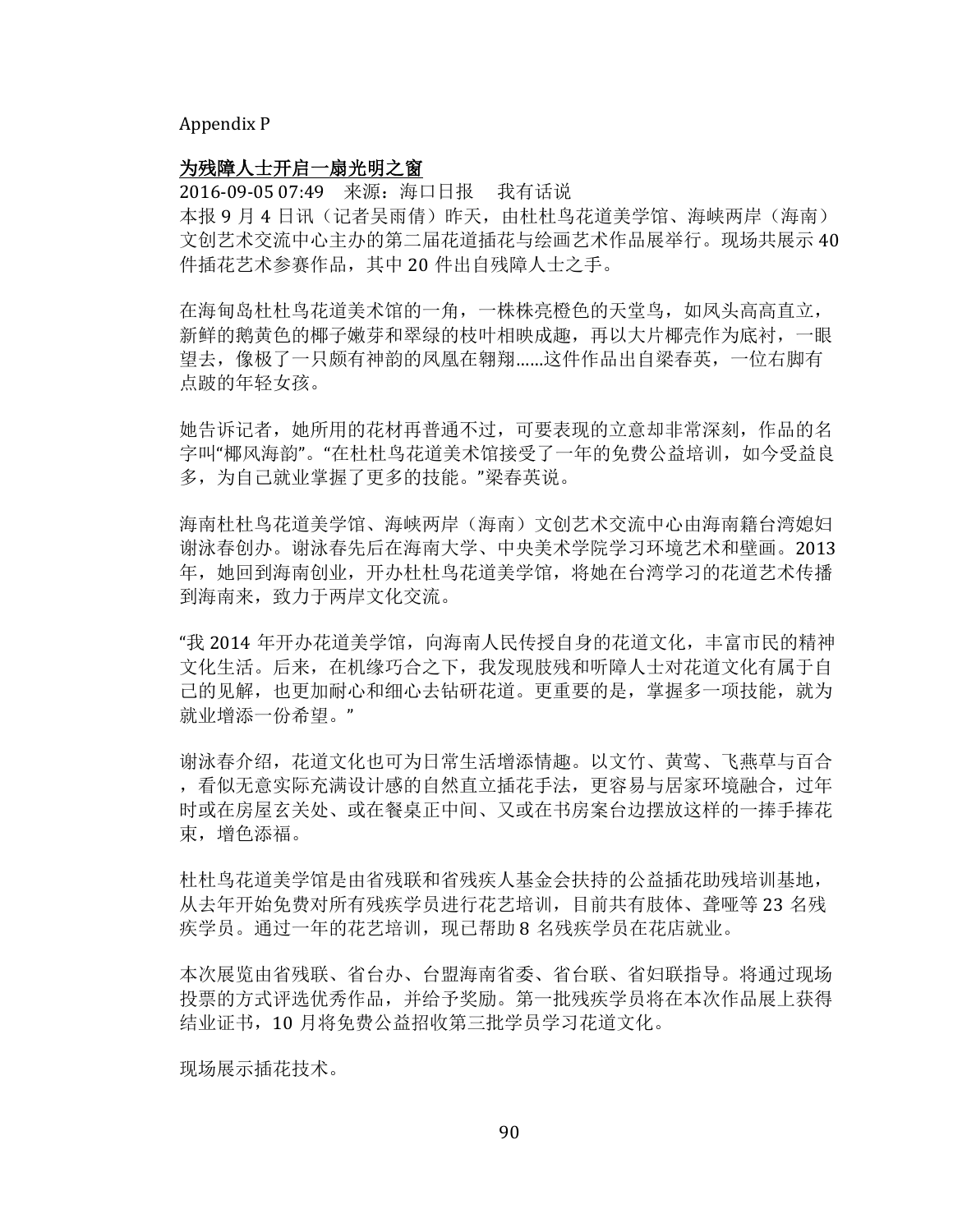## 本报记者吴雨倩摄

[责任编辑:yfs001]

Date: Sept. 10 2016 Link: [http://edu.gmw.cn/newspaper/2016-09/05/content\\_115897218.htm](http://edu.gmw.cn/newspaper/2016-09/05/content_115897218.htm)

## **English Translation Open a Window of Opportunity for the Disabled**

I have something to say.

Yesterday, the Second Flower Arrangement and Painting art exhibition was held by the Duodisiaohua Road Esthetic Academy and the Cross-Strait (Hainan) Cultural and Creative Arts Exchange Center. A total of 40 pieces of floral art were displayed at the site, of which 20 were from handicapped people.

In the corner of the Dudou Bird and Flower Art Gallery in Haidian Island, a bright orange bird of paradise, such as the soaring phoenix, fresh yellow coconut buds and green leaves side by side, and then a large coconut shell that lines the bottom. At first glance, it was a charming soaring phoenix ... ... This work comes from Liang Chunying, a young girl with a lame right foot.

She told reporters that she used the ordinary floral material, but the the concept of her artistic performance very deep. The name of the work called "Ye Feng Hai Yun (Coconut Palms in Wind, Music in Sea)." "Having received a year's free public service training in the Dudu Bird Museum, I have benefited a lot and have more skills for my job," says Liang.

Xie Yongchun founded the Hainan Dudu Bird Flower Art Museum in the Taiwan Strait (Hainan) Cultural and Creative Arts Exchange Center. Xie Yongchun studied environmental art and murals successively at Hainan University and the Central Academy of Fine Arts.

In 2013, she returned to Hainan to start a business, opened Dudu Bird Flower Museum, her study in Taiwan to spread the art of flower arrangement to Hainan, is committed to cross-strait cultural exchanges.

"I opened the Flower Arrangement Art Museum in 2014 to educate the people of Hainan on their own flower arrangement and enrich the spiritual and cultural life of the people." Later, I found that the disabled and the hearing impaired have their own views on the flower arrangement culture and they study flower arranging more patiently and carefully. More importantly, master more than one skill, for employment to add a hope.

More importantly, they master more than one skill in hope of employment.

Xie Yongchun introduction, flower arrangement culture can also add to the fun of daily life. The natural upright floral arrangement with the bamboo design,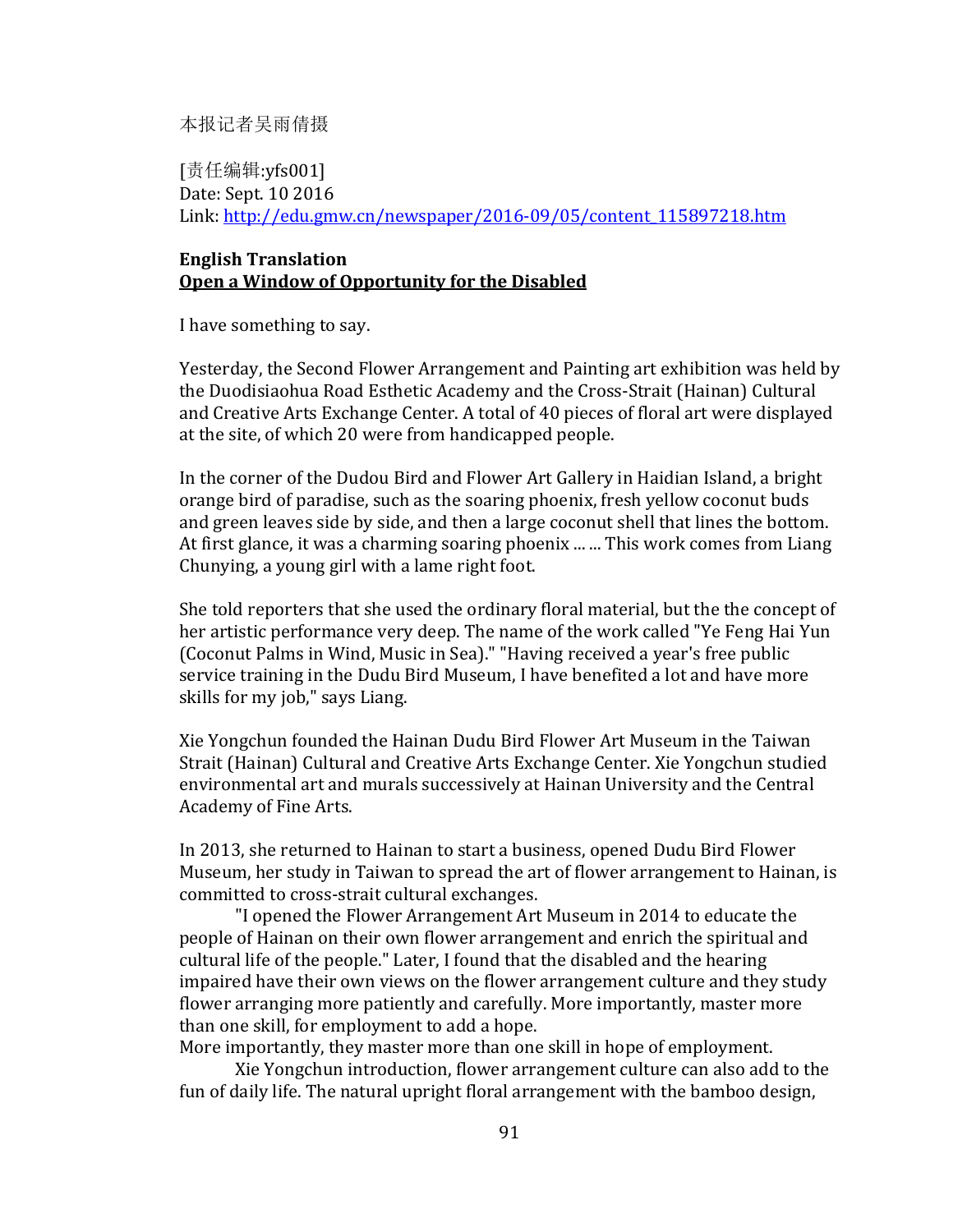the yellow warbler, the dahurian larch, the lilytail and the lily are all part of the home environment. The bouquets are such a blessing at the Chinese New Year or at the house entrance or in the middle of the dining table.

Dudou Bird and Flower Art Academy is supported by the Provincial Disabled Persons' Federation and the Provincial Foundation for the Disabled, which is the public welfare flower arranging training base. Since last year, the academy has been free of charge for all disabled students pursuing floral training. There are 23 disabled students with physical impairments, hearing impairments and other impairments. Along with their year's floral training, eight disabled students have been helped to be employed in flower shops.

The exhibition was sponsored by the provincial CDPF, the provincial Taiwan Affairs Office, Taiwan-Hainan Provincial Committee, the Provincial Federation of Taiwan and the Provincial Women's Federation. They will vote for the outstanding artworks and give awards. The first batch of disabled students will be in this exhibition to obtain a certificate of completion. The third batch of free public interest recruited students will learn flower arrangement culture in October.

Live flower arranging show. \*\*In reference to a photo\*\*

Newspaper reporter and photographer Wu Yuqian

Appendix Q

### 琼籍台湾媳妇**"**以花为媒**"** 教授残障人士谋生新技能

2016 年 09 月 05 日 09:36:31 来源:中新网

字号:小 中 大

琼籍台湾媳妇"以花为媒"教授残障人士谋生新技能

 图为台盟海南主委连介德(右二)、海南省台办主任刘耿(左二)等人出席 作品展开幕仪式。 洪坚鹏 摄

中新网海口 9 月 3 日电 (记者 洪坚鹏)3 日上午, 由海南杜杜鸟花道美学馆、 海峡两岸(海南)文创艺术交流中心主办的第二届"花道插花与绘画艺术作品展"在 海口开幕,展出众多学员精心设计的插花作品及多幅画作,其中不乏残障人士的 倾心之作。

 海南杜杜鸟花道美学馆、海峡两岸(海南)文创艺术交流中心由海南籍台湾媳 妇谢泳春创办。谢泳春祖籍海南澄迈,曾先后在海南大学、中央美术学院学习环 境艺术和壁画,2008 年嫁至台湾。2013 年,谢泳春回到海南创业,开办画廊、 咖啡馆,后来开办了杜杜鸟花道美学馆,将她在台湾学习的花道艺术传播到海南 来,致力于两岸文化交流。

图为学员及其作品。 洪坚鹏 摄 图为学员及其作品。 洪坚鹏 摄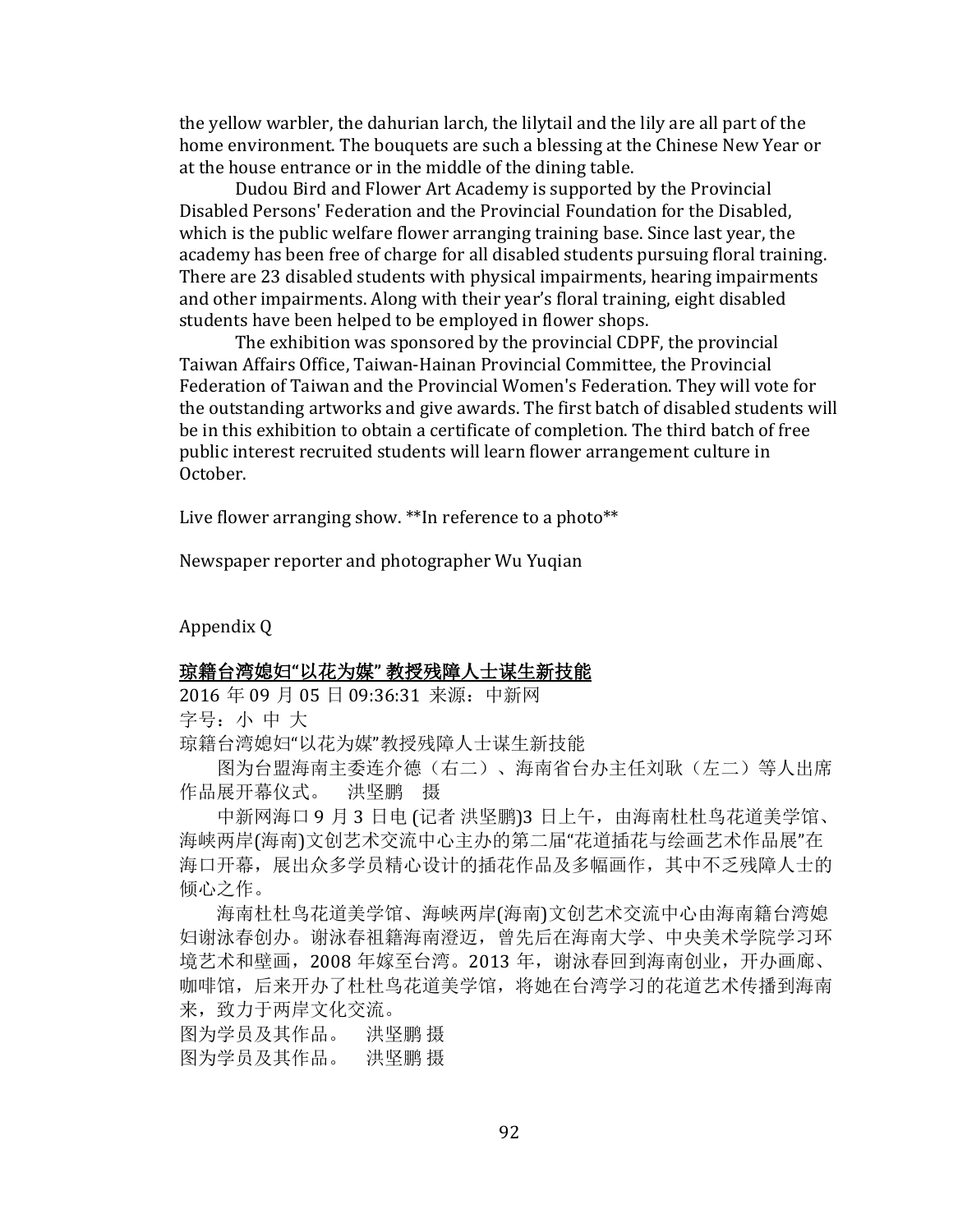"我 2014 年刚刚开办花道美学馆的时候,只收到 1 名学生, 半年后招收了 20 多个学生。如今已经教过了 7、80 人。"谢泳春告诉记者,她还与海南省残疾 人联合会合作,免费教授一些残障人士学习插花,使他们增加谋生的新技能。

 残障学员邓晓君说,她从 2015 年 7 月开始向谢泳春学习插花,性格变得更 加开朗、细心。作为第一期学员,她已经准备和几位学员走上创业之路,合伙开 一家花道店。

 记者在作品展现场上看到,学员们用玫瑰花、菊花、剑叶、天堂鸟花、龙柳 等花材创作出的插花作品造型各异,隐隐透出一股股昂扬向上的生活态度。

海南省台办主任刘耿评价: "谢泳春创办的花道馆, 被当作琼台两岛进行文化 交流和支持公益事业的平台,同时也将海南花卉插花艺术水平抬高了一个台阶。"

刘耿介绍,自上世纪 80年代后期以来,随着两岸交往的不断增多,越来越 多的大陆女性嫁到台湾,目前嫁到台湾的琼籍媳妇已有上万人。

 随着近年来海南经济快速发展,许多琼籍台湾媳妇都纷纷回到家乡投资创业 。如在海口开办了"爱情烘焙坊"的琼籍台湾媳妇詹夏莉,将台湾的烘焙技术和经 验带回海南。

刘耿说,琼台两岛地缘相近、人缘相亲、人文相通,琼台交流割不断。海南 省台办对"琼台交流的使者"——琼籍台湾媳妇返乡创业、促进两地文化交流将一 直给予大力支持。(完)

[责任编辑:杨永青]

Date: Sept. 10 2016

**Link: [http://culture.taiwan.cn/jlyhz/201609/t20160905\\_11558894.htm](http://culture.taiwan.cn/jlyhz/201609/t20160905_11558894.htm)**

#### **English Translation**

# **Qiong Ji – Taiwan's daughter-in-law- Is Teaching New Skills to People with Disabilities**

September 20, 2016

Taiwan's daughter-in-law, Professor Qiong Ji's new skills in living with the disabled: The photo shows the opening ceremony of the exhibition, with the chairman of the Hainan delegation, Li De (right), and the director of the Taiwan Affairs Office of Hainan Province, Liu Geng (second from left). Hong Jianpeng Haikou, Sept. 3 (Xinhua Hong Jianpeng).

On the morning of the 3rd, by the Dudou Bird and Flower Art Exhibition in Hainan Museum of Art, the two sides of the Taiwan Strait (Hainan) Cultural Exchange Center hosted the second " flower arrangement and painting art exhibition." At the entrance of the exhibit, there are many flower designs and paintings, many of which are handpicked by the disabled.

The Hainan Dudou Bird and Flower Art Museum and Exchange Center were founded by Xie Yongchun. Xie Yongchun (native of Hainan Chengmai) studied environmental art and murals at Hainan University's Central Academy of Fine Arts. It is said that she married Taiwan in 2008. In 2013, Xie Yongchun returned to Hainan to start a business, open galleries and cafes, and later open the Dudou Bird and Flower Art Museum. Her studies in Taiwan lead her to be committed to crossstrait cultural exchanges through the Hainan art of flower arrangement.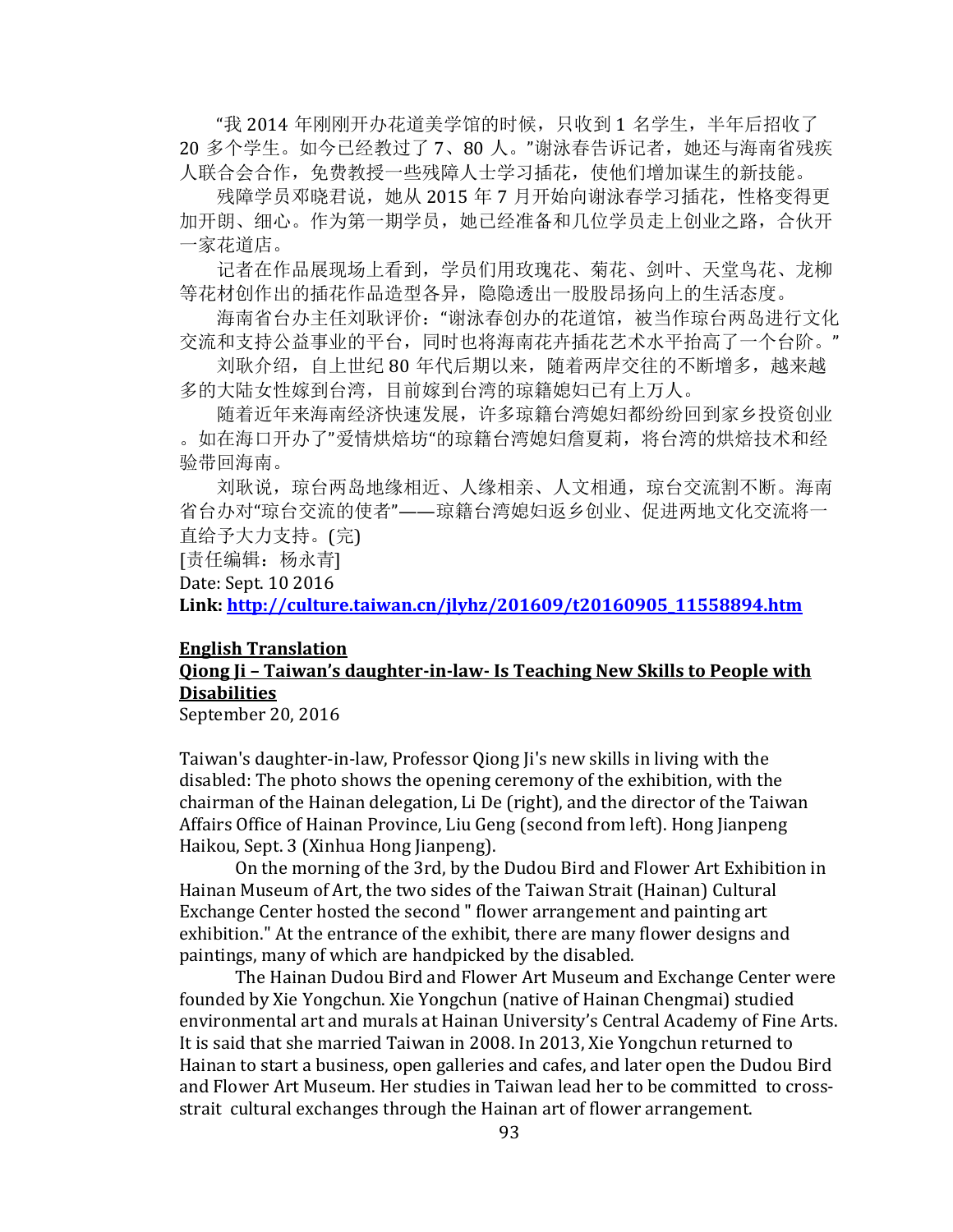\*\*The picture shows the students and their works. Hong Jianpeng\*\*

"I just opened in 2014 and six months later 20 students had enrolled in the museum and now I have taught 780 people." Xie Yongchun told reporters that she also teaches the disabled people in Hainan Province free of charge. She teaches some disabled people to learn flower arrangements, so that they can increase the livelihood of their new skills.

Deng Xiaojun (a disabled student) said that she began in July 2015 with Xie Yongchun to learn flower arrangement. Her works have become more cheerful and careful. She prepared several students as the first phase of trainees to embark on the road of entrepreneurship and partnership to open a flower shop.

Reporters in the show see students with roses, chrysanthemums, flag leaves, birds of paradise, Long Liu (a Chinese flower) and other flowers. The students use these plants to create the flower arrangements with different shapes, faintly revealing a high-spirited attitude towards life.

Liu Geng, director of the Taiwan Affairs Office of Hainan Province, commented "Xie Yongchun has established a platform for cultural exchange and support of public welfare undertakings."

Liu Geng introduced, since the late 1980s the cross-strait exchanges continue to increase. More and more mainland women are married to Taiwan.

With the rapid economic development in Hainan in recent years, many Taiwanese daughter-in-laws have returned home to invest in business. Zhan Xiali brought her business's technology and experience from Taiwan back to Hainan. (Her business is "Love Bakery.")

Liu Geng said that the island of Taiwan and Hainan are close in geography, popularity, cultural exchange and constant exchange of their citizens. Hainan Province, Taiwan Affairs Office of the "Ambassador of Taiwan and Taiwan exchanges" –

Qiong Ji – a Hainan Province native, Taiwan Affairs Office's Ambassador of Taiwan and Taiwan Exchanges and Taiwan wife - returned home to support businesses and promote cultural exchanges between the two places, which will always have strong support.

[Editor: Yang Yongqing]

Appendix R

桑兰受邀东航北分 讲述如何做好特殊旅客服务 2016-09-30 16:32:19 [民航资源网](http://news.carnoc.com/list/370/370347.html) 范瑾

 民航资源网2016年9月30日消息:9月28日下午13:50,原国家女子体操队员 桑兰与其丈夫黄先生来到东[航北京分](http://news.hexun.com/beijing/index.html)公司,就自身对特殊旅客服务的理解和感受 ,给与生产一线的70余名空地服务人员进行了交流。

 乐观、向上、坚毅的桑兰分享了自己的成长经历,讲述了自己从开始体操生 涯到成为全国体操冠军,以及攻读北京大新闻学士学位、生活中成为人母等相关 经历,每一个转变、每一次选择,"不放弃"梦想的信念和追求,使她一次次超越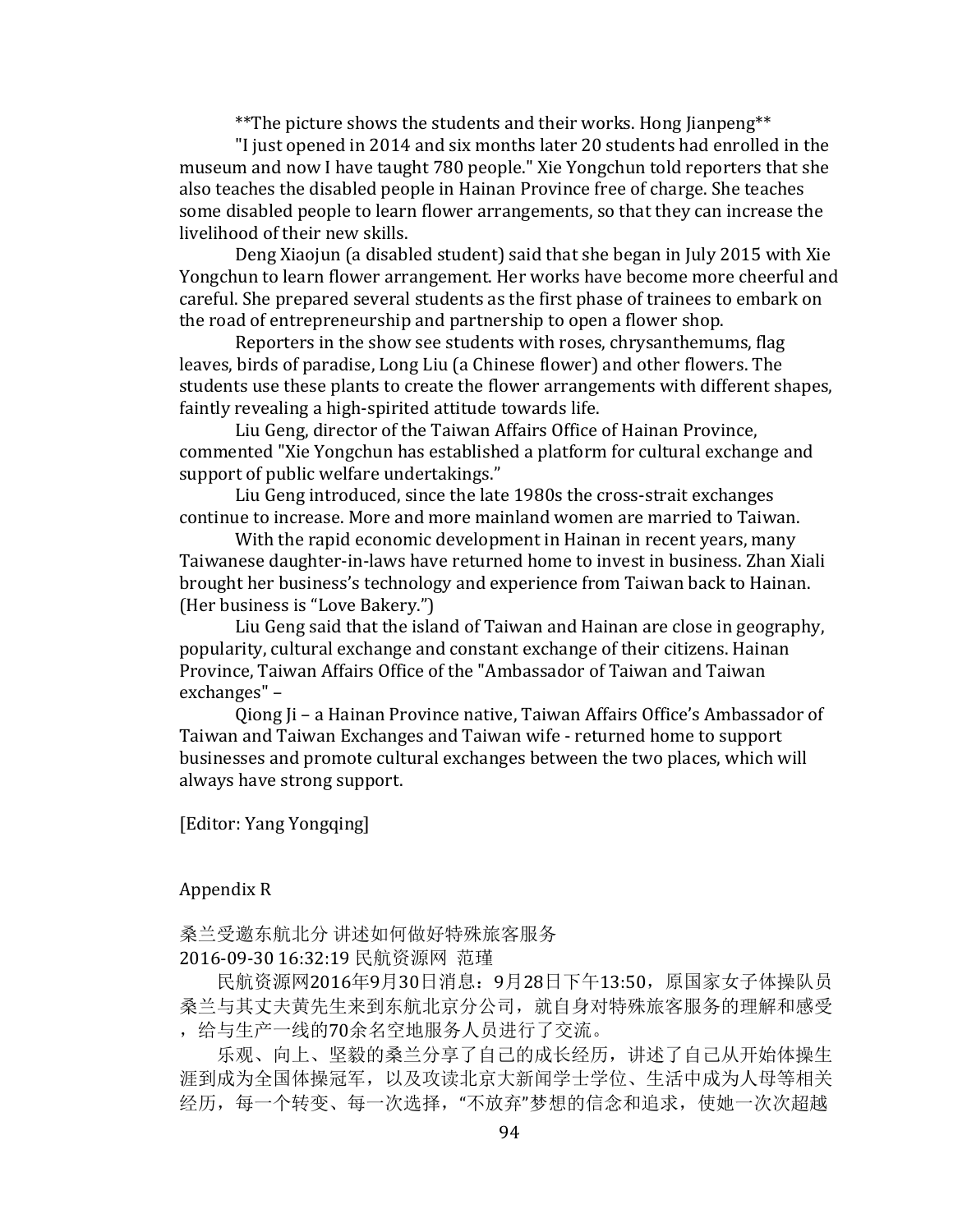自己,无论多么艰苦,始终面带微笑,乐观的面对人生,一步步实现了梦想。她 坚强的人生态度和坎坷的生活经历,给予大家的是深深的感动,给在座东航北分 的员工上了一堂生动的励志课。

图: 会场上, 桑兰来东航北京分公司讲述如何做好特殊旅客服务 摄影: 范瑾 多年来,在航空出行方面,桑兰一直更多地选择乘坐东航班机,用她的话来 说,东航一直对特殊旅客服务不断改进,在人性化服务方面做得越来越周到,由 此与东航结下了不解之缘。桑兰也一直担任东航"无障碍形象大使"。

 "理解特殊旅客的需求,细心帮助他们,是做好特殊旅客服务的关键。"这是 桑兰的爱人、长期以来一直陪伴和守护在她身边的黄先生讲述的一段话。黄先生 谈到,桑兰因为其自身的情况对于轮椅的要求非常严格,出行只能用自己特制的 轮椅,不能使用航空公司提供的普通轮椅,因此最初她在航空出行方面有着较多 的顾虑和和困扰,但东航在特殊旅客服务方面一直实行贴心式的服务,开通绿色 通道,渐渐地打消了他和桑兰对于航空出行的顾虑。他们希望更多的航空公司能 在特殊旅客服务方面像东航一样给予人性化的服务。

 目前国外许多大型机场,都设有特殊旅客无障碍设施,拥有比较完善的服务 经验和做法。2008年北京奥运会、残奥会之后,国人对服务残障人士的意识不断 提高,也借鉴和学习了国际上的许多优秀经验,进一步推动了无障碍设施硬件建 设和服务水平软实力的提升。

 特殊旅客服务一直是航空服务的重要内容之一。当前,民航业内大力倡导真 情服务,提高特殊旅客服务技能和技巧是将"真情服务"落到实处的一个重要方面 。东航北京分公司特邀桑兰女士做特殊旅客服务技能和技巧培训,正是把准了从 特殊旅客的服务诉求出发,以旅客需求为导向,进一步强化服务意识、完善服务 模式、提高服务水平,努力为旅客提供更加人性化的服务。

Link: http://news.hexun.com/2016-09-30/186275406.html

# **English Translation**

## **Sang Lan was invited to China Eastern Airlines on how to do a good job of special passenger services**

Aviation Resources Network Fan Jin

September 28, 13:50 pm, the original national women's gymnastics team member Sang Lan and her husband Mr. Huang came to China Eastern Airlines's Beijing Branch to assist in the understanding of special passenger services and feelings. And to present on the production line of more than 70 service personnel for the airline.

The optimistic and perseverant Sang Lan shared her experience about her career of becoming a national gymnastics champion as well as studying for a Bachelor of Science degree in Beijing. She also shared her experience about being a mother and her many choices. She said there is one choice; "do not give up" the dream of faith and the pursuit of time for yourself and time for others. No matter how hard, always smile and look at the optimistic face of life. Take it step by step to achieve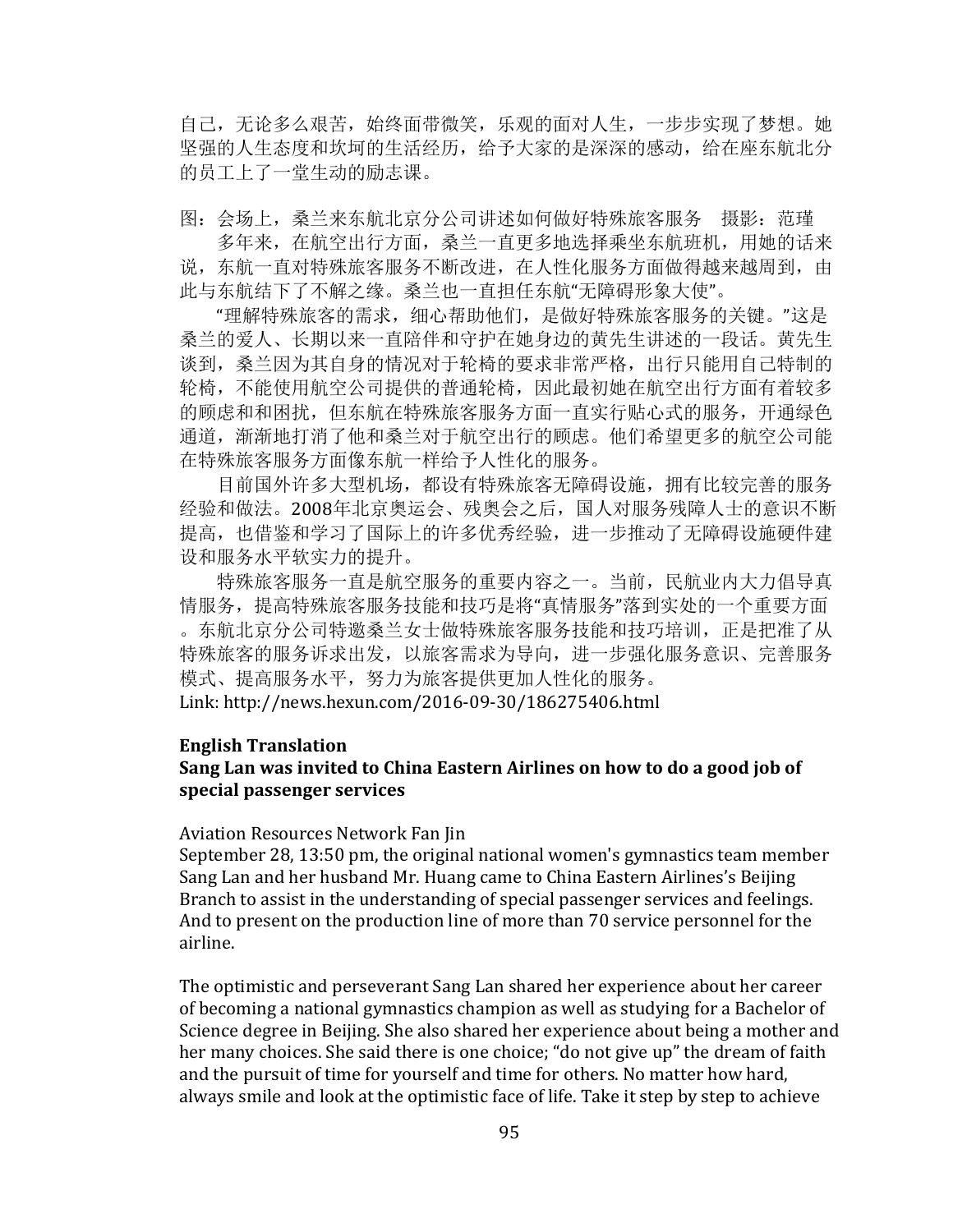the dream. Her strong life attitude and rough life experience deeply moves the employees of the China Eastern Airline North Branch with a vivid inspirational lesson.

Photo: Venue, Sang Lan teaches the Eastern Branch of Beijing on how to do a good job of special passenger services Photography: Fan Jin Over the years of air travel, Sang Lan chooses to take Eastern Airlines flights more and more. In her words, "China Eastern Airlines has been continuously improving special passenger services and their personal service has become more and more thoughtful, which has forged a bond with the China Eastern Airlines." Sang Lan has also served as China Eastern Airlines' "Accessibility Ambassador."

"Understanding the needs of special visitors and carefully helping them is the key to special passenger services." This quote is stated by Mr. Huang, who is Sang Lan's husband who has accompanied and guarded by her side. There are very strict requirements for wheelchairs during air travel. Because of their situation, Mr. Huang said, they can only use Sang Lan's special wheelchair. They cannot use the airline provided ordinary wheelchair, so she initially had many concerns and distress for air travel. China Eastern's special passenger services has implemented an intimate style of services, open a green channel, and gradually dispelled his and Sang Lan's air travel concerns. They hope that more airlines improve special passenger services, like Eastern Airlines.

At present, many large foreign airports are equipped with barrier-free facilities for special visitors. They also have a more comprehensive service experience and practice. After the Beijing 2008 Olympic Games and the Paralympic Games, people's awareness of people with disabilities has been improved.

Special passenger service has always been an important part of aviation services. At present, the civil aviation industry advocates for the true feelings of special passenger service, to improve the special passenger service skills and the "tre service" to implement important skills. China Eastern Airlines Beijing Branch invited Ms. Sang Lan to do special passenger service skills and skills training. She discusses the special passenger service demands, passenger oriented demands, the strengthening of the sense of service, improving the modes of service, improving service levels, and striving to provide visitors with more humane services.

# Appendix S

把爱装进行囊 残障青年作家王忆在徐州火车站赠书

人民网徐州 1 月 22 日电 (闫峰)1 月 22 日下午,"送书过大年,把爱带回家"— —残障青年作家王忆《爱,不能等》赠书暨诗歌朗诵会在江苏徐州火车站进站大 厅举行。活动作家王忆携《爱,不能等》和《轮椅上的青春》两本著作与读者见 面,为春运过往旅客赠送图书。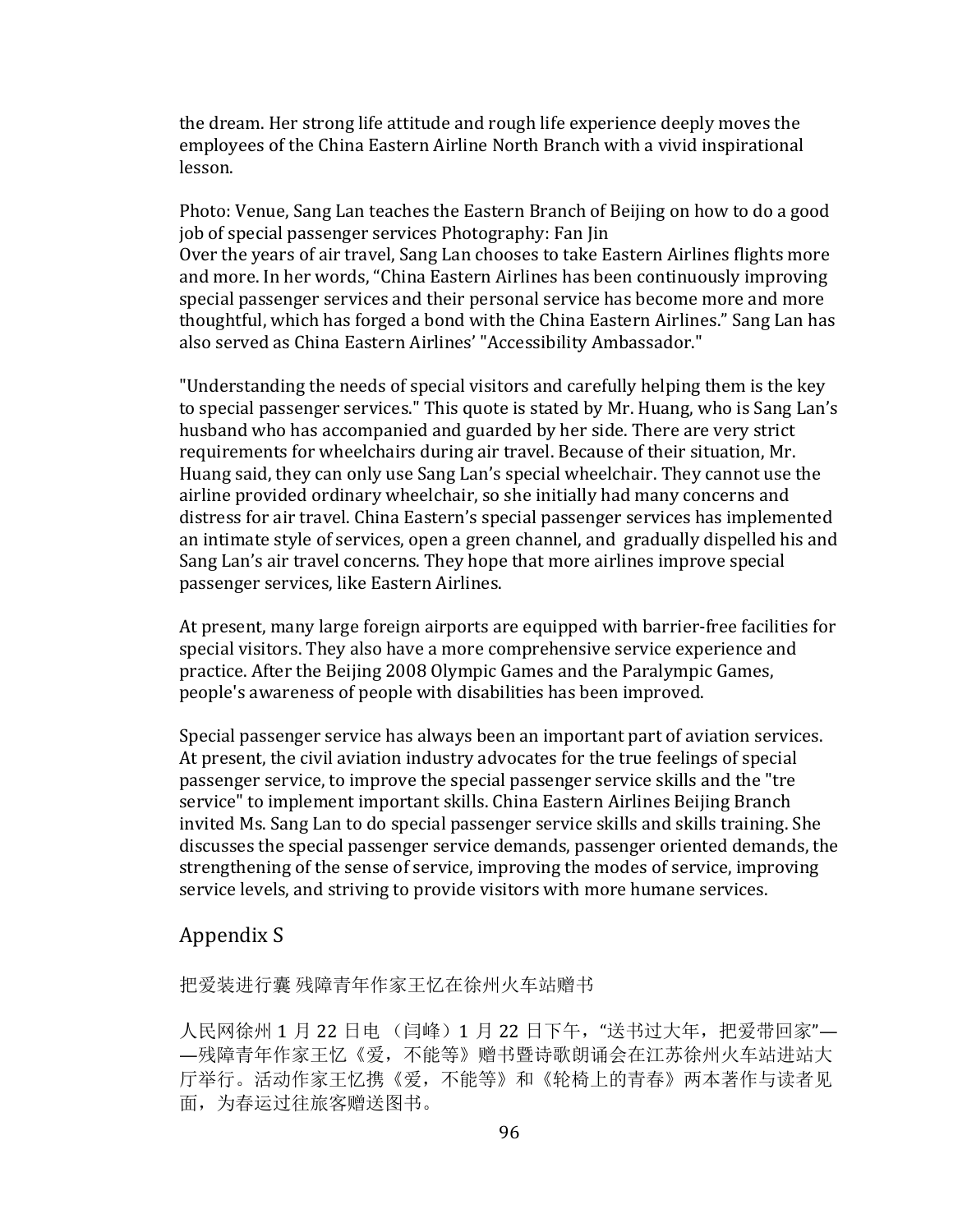赠书活动由江苏省人民出版社、上海铁路局南京客运段、江苏新闻广播、徐州市 文广新局、徐州市残疾人联合会以及上海铁路局徐州火车站共同主办。江苏人民 出版社副总编辑谢红在致辞中充分肯定了王忆的大爱善举,"在旅客们都带着行李 回家乡过年的时候,我看到很多人,为王忆的诗歌驻足,为她的坚强不息点赞。 愿王忆可以写出更多更好的作品,也愿归家的旅人,如书中所写,将爱带回家。" 旅客赵颖在接受赠书的说:"在外忙活了整整一年,这次回家过年给孩子带书回去 很有意义,回家一定给孩子讲讲王忆的故事,非常感人,非常励志。"

因宫腔窒息,王忆自诞下后就患有小脑偏瘫,导致了功能性平衡失调,因此走路 有很大障碍,说话也只能只言片语。幸运的是,在父母以及社会的关爱下,王忆 顺利完成了学业,并始终坚持文学创作。这位可爱的南京女孩,双下肢不能独立 行走,左手畸形,靠着右手的一根中指敲击键盘,用"一指禅"的功夫写就了新作 《爱,不能等》。据了解,从 19 岁开始至今,王忆出版了 4 本书籍。南京市残 疾人联合会副理事长谢净曾评价她: "活着就要探索和创造, 即便身体残疾了, 但 是思想也绝不停息,这就是生命的意义。"记者翻阅其作品,觉其文字清新,文意 隽永,字里行间闪现着对家人的感恩,对生活的热爱,对人生的憧憬。

#### English Translation

The disabled young writer Wang Yi reads love loaded book in Xuzhou Railway Station

People's Daily Online Xuzhou January 22 (Yan Feng)

January 22 afternoon, "Send a Book to Danian, Take Love Back Home" - the disabled young writer Wang Yi's "Love Cannot Wait" books and poetry recitation is in the pit stop of Xuzhou, Jiangsu Railway Station. Writer Wang Yi brings her two books "Love Cannot Wait" and "Youth on a Wheelchair" with to meet her readers for the spring passers-by books.

The book donation was jointly sponsored by Jiangsu People's Publishing House, Shanghai Railway Bureau, Nanjing Passenger Transport Section, Jiangsu News Broadcasting, Xuzhou Municipal Bureau of New Culture, Xuzhou Disabled Persons' Federation, Shanghai Railway Bureau, and Xuzhou Railway Station. In his speech, Jiangsu People's Publishing House's deputy chief editor Xie Hong, fully affirmed Wang Yi's love and charity, "the passengers are back home with luggage for the New Year, I see a lot of people stop for Wang Yi's poetry. This is her strong point of praise. I hope Wang Yi can write more and better works, but also travelers going home, as written in the book, will love to take it home." As a result, Zheng Ying said about the book : "I'm busy outside for a whole year. During the New Year with the children, I go back to a very meaningful home. I'll go home to talk about the story of Wang Yi with the children. It's very moving, very inspirational."

Due to intrauterine asphyxia since birth ,Wang Yi suffers from cerebellar hemiplegia, which leads to functional imbalance. So there are great obstacles for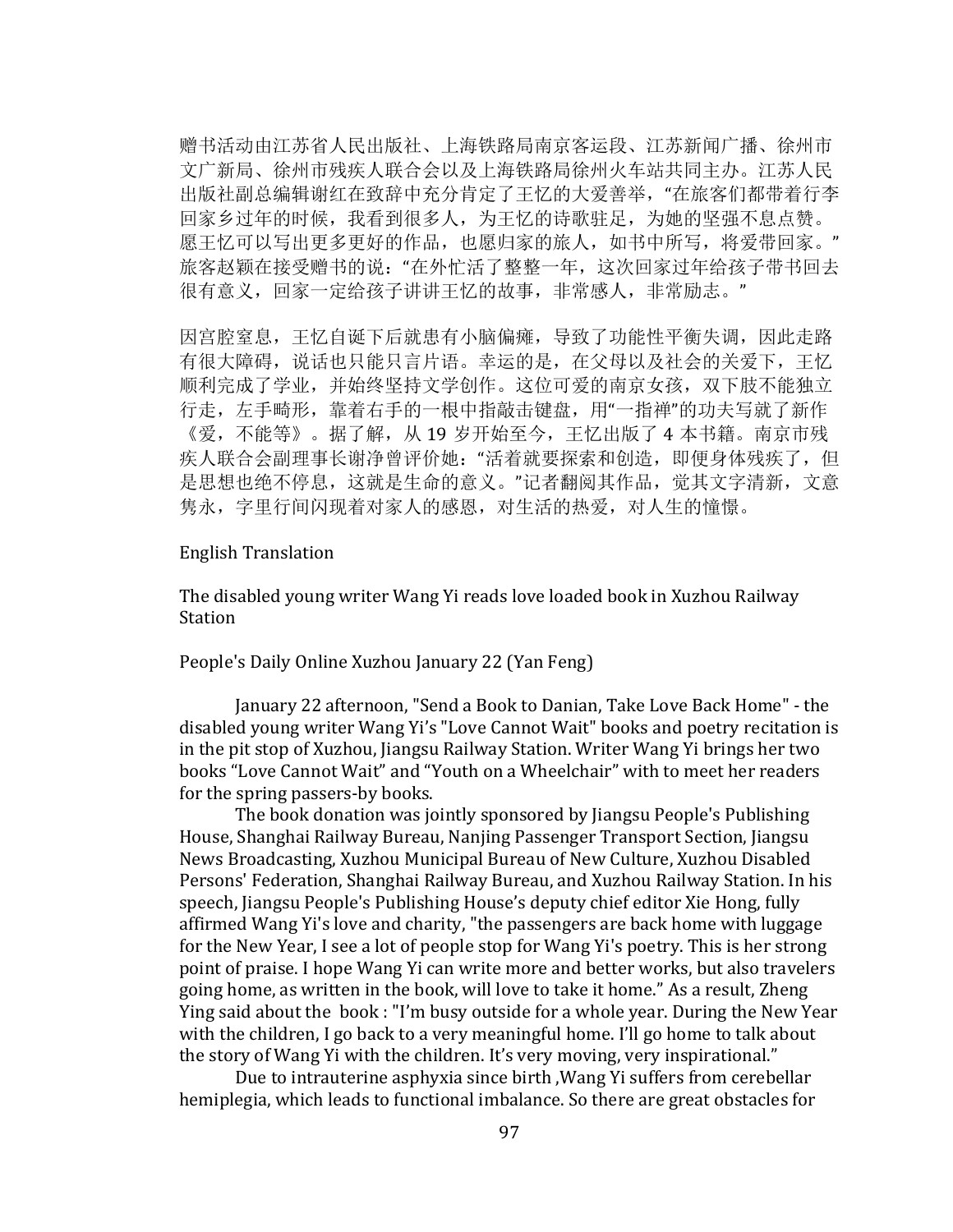her to walk she can only speak a few words. Fortunately, in her parents' and community's care, Wang Yi completed her studies smoothly and always adheres to the literary creation. The lovely Nanjing girl's lower limbs can not walk independently, has a left hand deformity and relies on the right hand's middle finger percussion keyboard with "one finger Zen" to write her new work "Love Cannot Wait". The 19-year-old Wang Yi has published four books so far. Xie Jing, vice chairman of the Nanjing Disabled Persons Association, has evaluated her: "lives to explore and create, even with the physical disability. But her thoughts will never cease, this is the meaning of life." A reporter read his work, Meaningful Meaning, while between the lines of his reading, there are flashes of the family's Thanksgiving, love of life, and vision of life.

# Appendix T

把爱装进行囊 残障青年作家王忆在徐州火车站赠书

人民网徐州 1 月 22 日电 (闫峰)1 月 22 日下午,"送书过大年,把爱带回家"— —残障青年作家王忆《爱,不能等》赠书暨诗歌朗诵会在江苏徐州火车站进站大 厅举行。活动作家王忆携《爱,不能等》和《轮椅上的青春》两本著作与读者见 面,为春运过往旅客赠送图书。

赠书活动由江苏省人民出版社、上海铁路局南京客运段、江苏新闻广播、徐州市 文广新局、徐州市残疾人联合会以及上海铁路局徐州火车站共同主办。江苏人民 出版社副总编辑谢红在致辞中充分肯定了王忆的大爱善举,"在旅客们都带着行李 回家乡过年的时候,我看到很多人,为王忆的诗歌驻足,为她的坚强不息点赞。 愿王忆可以写出更多更好的作品,也愿归家的旅人,如书中所写,将爱带回家。" 旅客赵颖在接受赠书的说:"在外忙活了整整一年,这次回家过年给孩子带书回去 很有意义,回家一定给孩子讲讲王忆的故事,非常感人,非常励志。"

因宫腔窒息,王忆自诞下后就患有小脑偏瘫,导致了功能性平衡失调,因此走路 有很大障碍,说话也只能只言片语。幸运的是,在父母以及社会的关爱下,王忆 顺利完成了学业,并始终坚持文学创作。这位可爱的南京女孩,双下肢不能独立 行走,左手畸形,靠着右手的一根中指敲击键盘,用"一指禅"的功夫写就了新作 《爱,不能等》。据了解,从 19 岁开始至今,王忆出版了 4 本书籍。南京市残 疾人联合会副理事长谢净曾评价她: "活着就要探索和创造, 即便身体残疾了, 但 是思想也绝不停息,这就是生命的意义。"记者翻阅其作品,觉其文字清新,文意 隽永,字里行间闪现着对家人的感恩,对生活的热爱,对人生的憧憬。

### English Translation

The disabled young writer Wang Yi reads love loaded book in Xuzhou Railway Station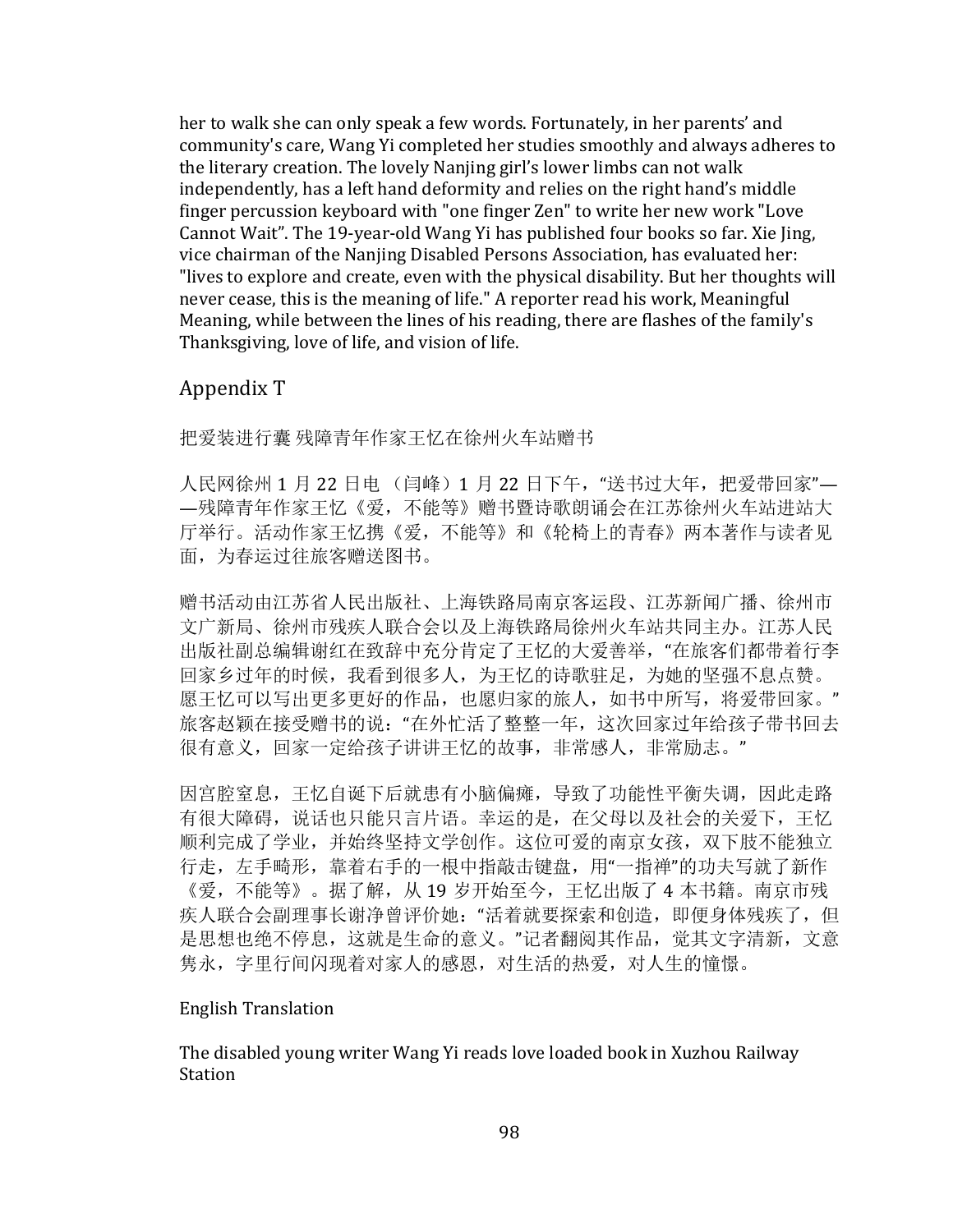### People's Daily Online Xuzhou January 22 (Yan Feng)

January 22 afternoon, "Send a Book to Danian, Take Love Back Home" - the disabled young writer Wang Yi's "Love Cannot Wait" books and poetry recitation is in the pit stop of Xuzhou, Jiangsu Railway Station. Writer Wang Yi brings her two books "Love Cannot Wait" and "Youth on a Wheelchair" with to meet her readers for the spring passers-by books.

The book donation was jointly sponsored by Jiangsu People's Publishing House, Shanghai Railway Bureau, Nanjing Passenger Transport Section, Jiangsu News Broadcasting, Xuzhou Municipal Bureau of New Culture, Xuzhou Disabled Persons' Federation, Shanghai Railway Bureau, and Xuzhou Railway Station. In his speech, Jiangsu People's Publishing House's deputy chief editor Xie Hong, fully affirmed Wang Yi's love and charity, "the passengers are back home with luggage for the New Year, I see a lot of people stop for Wang Yi's poetry. This is her strong point of praise. I hope Wang Yi can write more and better works, but also travelers going home, as written in the book, will love to take it home." As a result, Zheng Ying said about the book : "I'm busy outside for a whole year. During the New Year with the children, I go back to a very meaningful home. I'll go home to talk about the story of Wang Yi with the children. It's very moving, very inspirational."

Due to intrauterine asphyxia since birth ,Wang Yi suffers from cerebellar hemiplegia, which leads to functional imbalance. So there are great obstacles for her to walk she can only speak a few words. Fortunately, in her parents' and community's care, Wang Yi completed her studies smoothly and always adheres to the literary creation. The lovely Nanjing girl's lower limbs can not walk independently, has a left hand deformity and relies on the right hand's middle finger percussion keyboard with "one finger Zen" to write her new work "Love Cannot Wait". The 19-year-old Wang Yi has published four books so far. Xie Jing, vice chairman of the Nanjing Disabled Persons Association, has evaluated her: "lives to explore and create, even with the physical disability. But her thoughts will never cease, this is the meaning of life." A reporter read his work, Meaningful Meaning, while between the lines of his reading, there are flashes of the family's Thanksgiving, love of life, and vision of life.

# Appendix U

### <http://mt.sohu.com/20170123/n479419877.shtml>

## 威海开展爱心活动 为**60**名残障朋友送年货

[鲁网](http://mp.i.sohu.com/profile?xpt=MTY4OTQ3NDc3NEBzaW5hLnNvaHUuY29t) 2017-01-23 15:59:53

阅读(12) [评论](http://pinglun.sohu.com/s479419877.html)(0)

声明:本文由入驻搜狐公众平台的作者撰写,除搜狐官方账号外,观点仅代表作 者本人,不代表搜狐立场。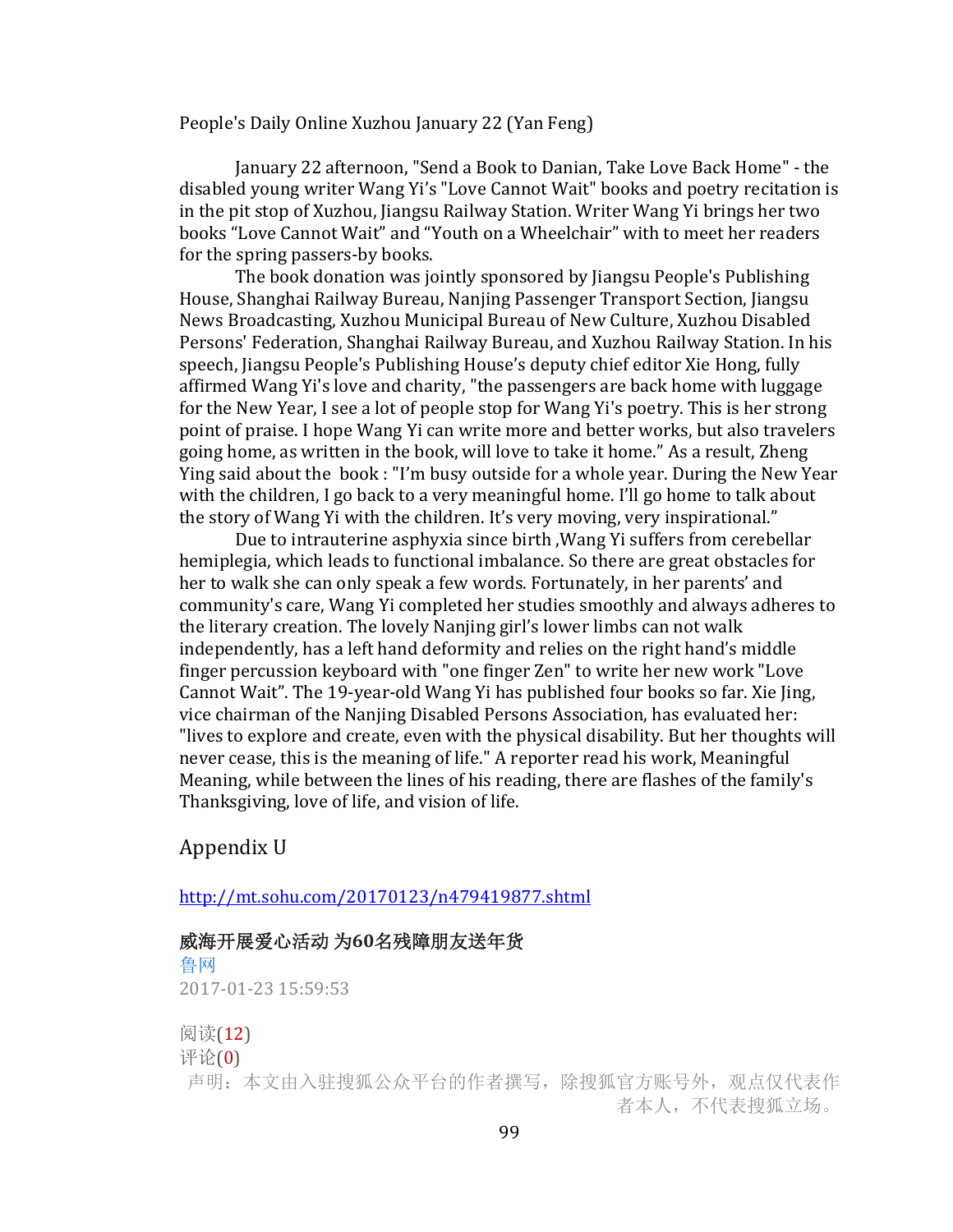正文

 1月21日至26日,我市开展"新年送福—丰富残障朋友年夜饭"活动,计划为 市区家庭困难的60名残障朋友送去鱼、肉、蔬菜等23类年货大礼包,让残障朋友 过个温暖年。

 市残联相关负责人说,"新年送福—丰富残障朋友年夜饭"活动爱心资金来源 主要有两部分:一是9家出租车企业3800名出租车司机在2016年"阳光蓝的——爱 心助残行动"中募集的39072.88元善款;二是我市20家爱心企业的实物捐赠,捐 赠物品主要是过年需要的米、面、水果、肉、菜以及春联和福字等23类年货。

 本次活动救助的重点是中心城区两类家庭:家中有残疾人且特别困难的出租 车司机家庭和市区内一户多残的家庭。计划救助对象60名。

 据介绍,这是我市首次开展"新年送福—丰富残障朋友年夜饭"活动,许多爱 心人士积极参与。今后,市残联将持续开展类似活动。

## English Translation

# **Weihai carries out caring activities for 60 disabled individuals to celebrate the New Year**

From January 21 to 26, the city launched the "New Year's Blessing – disabled friends' rich dinner" activities. The plan is for the urban families with 60 disabled friends who have difficulties to be sent fish, meat, vegetables and 23 other categories of goods. Let disabled friends have a warm year.

The city's CDPF responsible spokesperson said, "New Year's Blessing – disabled friends' rich dinner" activities funding source has two parts. The first is nine taxi companies with 3,800 taxi drivers in 2016 and the second source is "Sun Blue - Love Donation," which is mainly needed for the New Year's rice, flour, fruit, meat, vegetables, the Spring Festival's couplets and blessings, and 23 other categories of goods. Twenty enterprises donate annually.

The focus of the relief campaign is the cities' two types of families: urban families with difficulties forcing family members to be taxi drivers because of the disabled, home-bound family members and a multi-disabled families. The plan is to rescue 60 people.

According to reports, this is the first city to carry out the "New Year's Blessing – disabled friends' rich dinner" activities. Many caring people actively participate. In the future, CDPF will continue to carry out similar activities.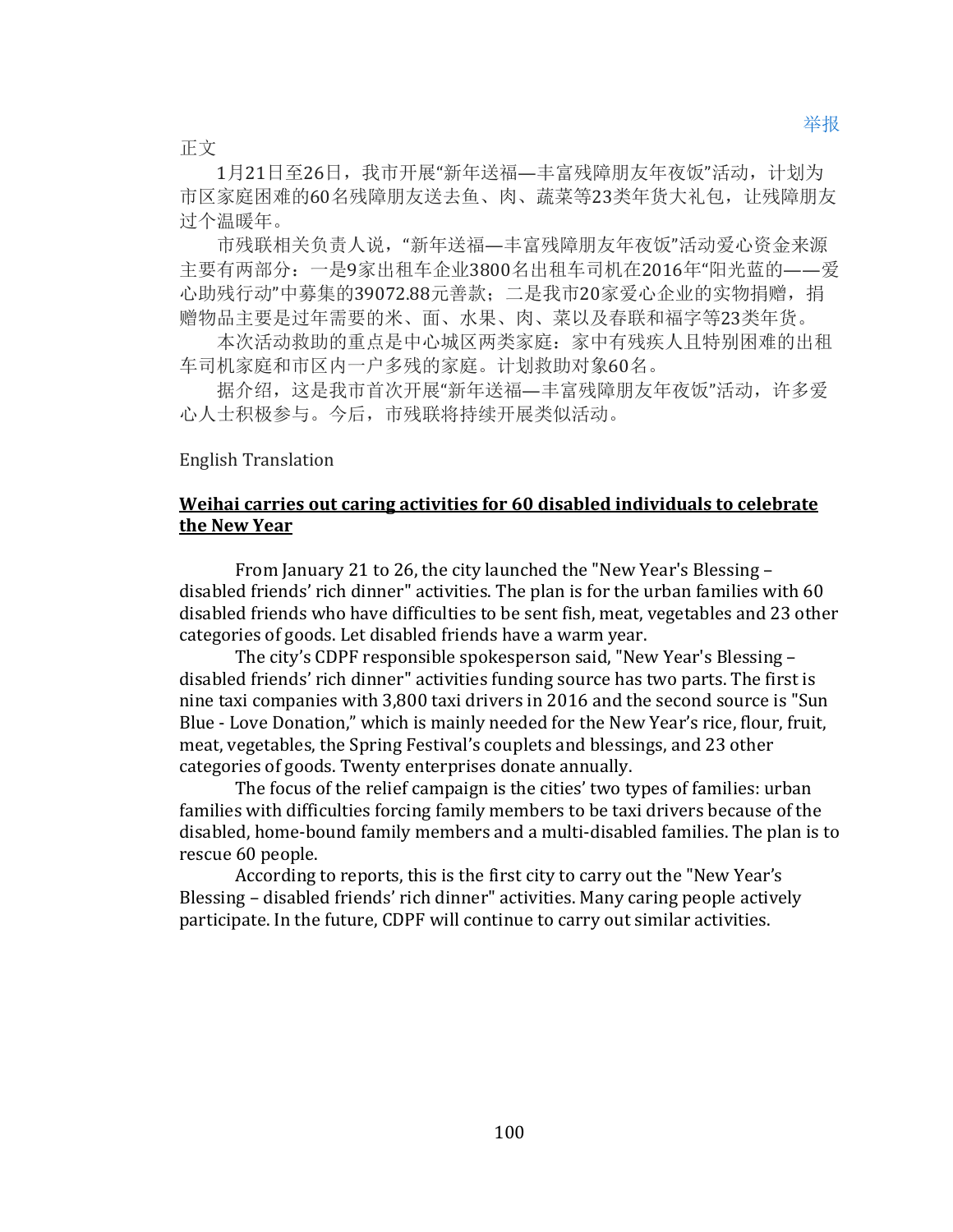# **Bibliography**

Americans with Disabilities Act of 1990 (ADA). Department of Justice. Web. 10 April 2016.

The ADA is the major policy concerning disability rights and equality in America. It was a significant stepping-stone and continues to be the precedent for disability policies. It details requirements and standards in regards to equality and accessibility for employment, transportation, education, health, housing, etc.

Bie, Bijie., and Tang, Lu. "Representation of Autism in Leading Newspapers in China: A Content Analysis." *Health Communication* (September 2015). Vol. 30 Issue 9.

Bie's article discusses the perceptions and portrayals of autism in China's mass media. Bie and Tang use framing to establish the various images of autism in Chinnese communication. The article examines how autism is portrayed in the major Chinese newspapers from 2003-2012. The article finds that the mass media often portrays autism as being a family-oriented problem. The family members are the ones who are being quoted and cited in the newspaper. The article also briefly discusses how people with autism are kept out of the public eye unless they are autistic savants.

Butler, Sim and Bissell, Kim. "Olympic Effort." *Journalism and Communication Monographs* (Winter 2015) Vol. 17 Issue 4.

Butler and Bissell discuss the 2012 London Olympic Games and whether or not there is a place to discuss the discrimination of the disabled bodied athletes by the abled bodied athletes. Three case studies were examined for "mediated representations of the body in sport." They also researched how traditional media frames disability and sport.

Chen, Ling., Feng, Guangchao Charles., and Leung, Vivienne. "Sources, Content, and Students Social Learning About Persons With Disabilities." *Chinese Journal of Communication* (2014). Vol. 7 Issue 4.

This article is a secondary analysis of data collected in a Hong Kong school. The study examined the social learning about people with physical disabilities. The study used many sources to gage the various sources through which people are exposed to people with physical disabilities, such as media, significant others and contact. The study also studied the content of these source communications anf found that the content was most often assistant, pity and fear. This content was the most persuasive in a person's perceptions of or attitude toward a person with a disability. The most influential source was content, not media or a significant other.

"China: End Discrimination, Exclusion of Children With Disabilities." Human Rights Watch; 15 July 2013.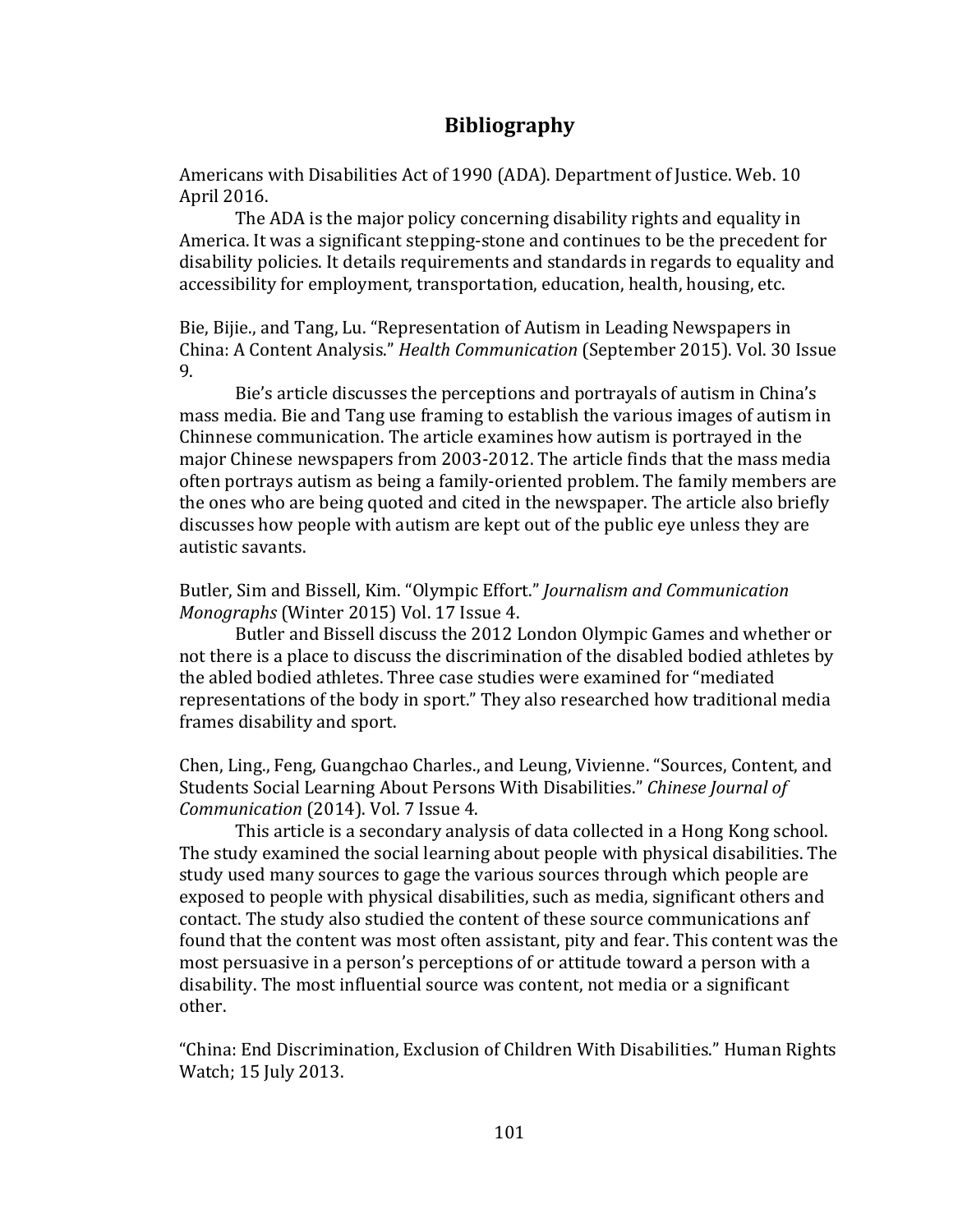This Human Rights Watch article details the experiences of disabled children in China being discriminated against, especially in regard to education. It gives numerous statistics of the children who are not receiving educations. It also details the experiences and anecdotes of both children and parents struggling to receive an education despite their disabilities. The article concludes that China has a handful of human rights violation regarding disability.

"China: In Comparison with the United States." *The Hofstede Center*. Web. 29 March 2016.

## <https://geert-hofstede.com/china.html>

The Hofstede Center country comparison graphs displays various cultural aspects of a nation and compares it with other countries. The values include power distance, individualism, masculinity, uncertainty avoidance, long-term oriented and indulgence. China and America score similarly in power distance, masculinity and uncertainty avoidance. They differ greatly in individualism, long-term oriented and indulgence.

"China: The World Factbook." *Central Intelligence Agency*. Web. 31 March 2016. [https://www.cia.gov/library/publications/the-world-](https://www.cia.gov/library/publications/the-world-factbook/geos/ch.html)

# [factbook/geos/ch.html](https://www.cia.gov/library/publications/the-world-factbook/geos/ch.html)

The World Factbook discusses the basic facts of China, such as their governmental structure, economic setup, population, geography, etc.

## "Culture Compass: U.S.-China. "The Hofstede Center.

The Hofstede Center is an organization that measures some of the cultural differences between countries. The categories are power distance, individualism, masculinity (competitiveness), insecurity avoidance, long-term orientation and indulgence. The U.S. has a score of 91/100 in individualism whereas China has a score of 20/100.

Entman, Robert M. "Framing: Toward Clarification of a Fractured Paradigm." *Journal of Communication* (Autumn 1993) Vol. 43 Issue 4.

Entman discusses the various theories of communication, such as framing, deficit core knowledge, interchange among disciplines, exposure of theories and concepts, etc. This paper will be primarily used to determine definitions and understandings of communication, particularly in reference to framing.

Farnall, Olan and Smith Kim A. "Reactions to People with Disabilities: Personal Contact Versus Viewing of Specific Media Portrayals." *Journalism and Mass Communication Quarterly* (Winter 1999) Vol. 76 Issue 4.

Farnall and Smith discuss the evolving perceptions of people with disabilities as they meet disabled individuals and perceived media portrayals. They specifically studied this through multiple lens: perceptions of social reality; media stereotypes of disabled individuals; reactions to people with disabilities in person versus in media.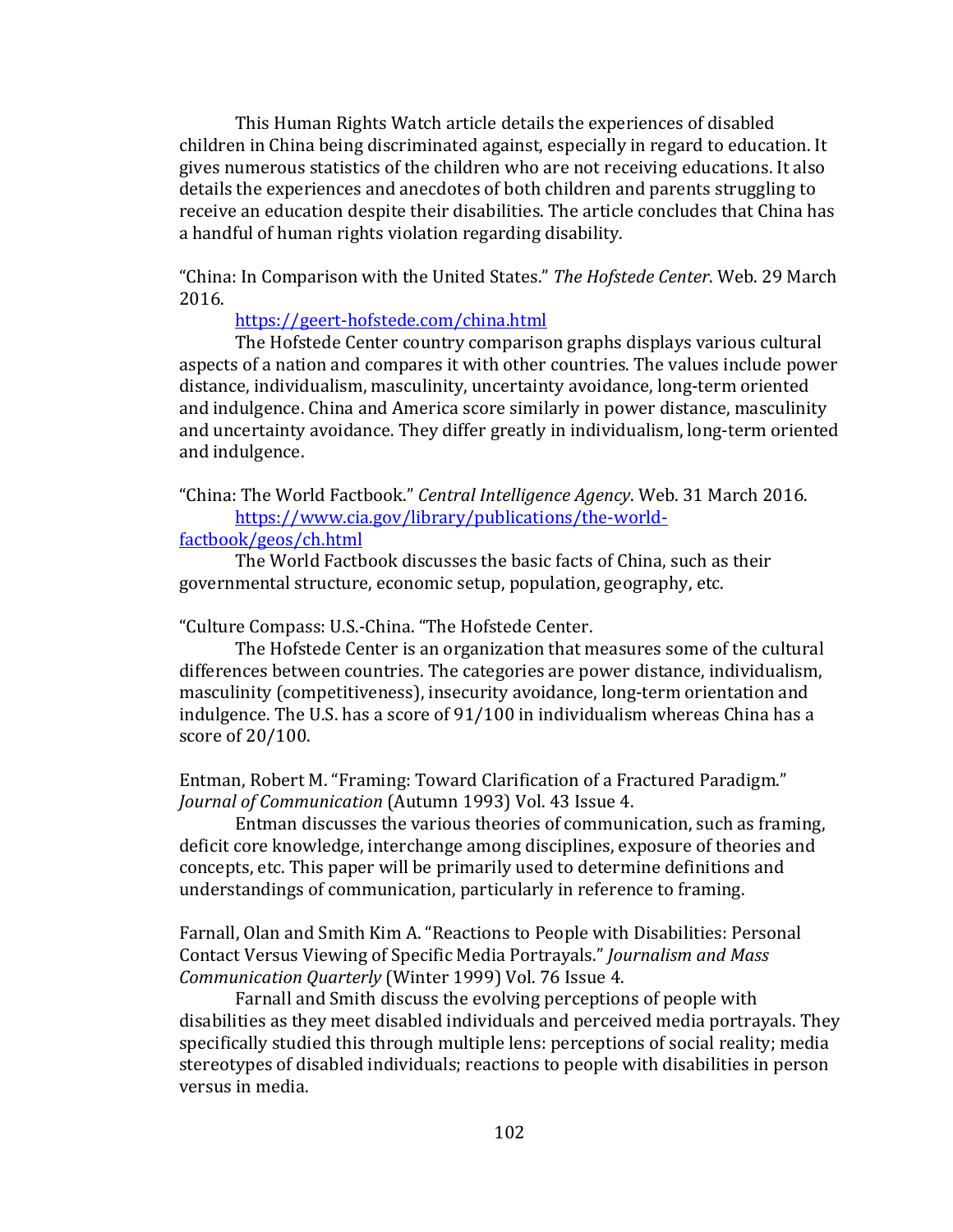Farrell, Laura C., Fudge, Julie L., and Holten, Avery E. "A Threatening Space?: Stigmatization and the Framing of Autism in the News." *Communication Studies* (April-June 2004). Vol. 65 Issue 2.

Farrell and colleagues worked on the relationship between the stigmatization of autism and the news media. The study discusses the scarce amount of news media coverage of mental disability, particularly such a relevant disorder as autism.

Feng, Miao., Brewer, Paul R., and Ley, Barbara L. "Framing the Chinese Baby Formula Scandal: A Comparative Analysis of U.S. and Chinese News Coverage." *Asian Journal of Communication* (June 2012) Vol. 22 Issue 3.

Feng's research compares the media coverage of China and America's reports on the 2008 baby formula scandal. Feng used a media content analysis to compare and contrast the reports of Xinhua (Chinese media source) and AP (American media source). Xinhua was found to report a positive image of the Chinese government whereas AP portrayed a negative image of the Chinese government. This paper based its media content analysis on framing theory.

Gamson, William A. "News as Framing." *American Behavioral Scientist* (November & December 1989) Vol. 33 Issue 2.

Gamson's paper, though rather old in comparison, is of great importance because it goes into great detail describing framing and its importance. It discusses the picture messages and the etiology of content in broadcasting. It also discusses the assumptions about the informal content of the news and the importance of framing, particularly in visual cues.

Induk, Kim. "Deconstructing the Dominant Media Discourse of Disability in South Korea." *National Communication Association* (2007). South Korea.

Induk used a thematic experimentation method to determine the three major themes of "othering" concerning individuals with disabilities in Asian countries, particularly South Korea. The most focused on of the three themes is that of hegemonic control and how it relates to disability.

Nelson, Jack A. "The Media Role in Building the Disability Community." *Journal of Mass Media Ethics* (2000). Vol. 15 Issue 3.

Nelson's article discusses the ability of mass media to build and improve the disability community. He discusses how the media has the influence to encourage the disability community to change its setting and how to build itself up.

Office of the Spokesperson, "U.S.-China Coordination Meeting on Disability." US Dept. of State – Diplomacy in Action; Washington D.C., 13 April 2015.

This details the congressional records of China and the U.S. meeting and discussing the international challenges of the disability community. One of the greatest problems in China is the policies themselves because they are vague and unenforceable. Thus, Chinese citizens do not follow the policies the Chinese disabled population has no improvement in their situation.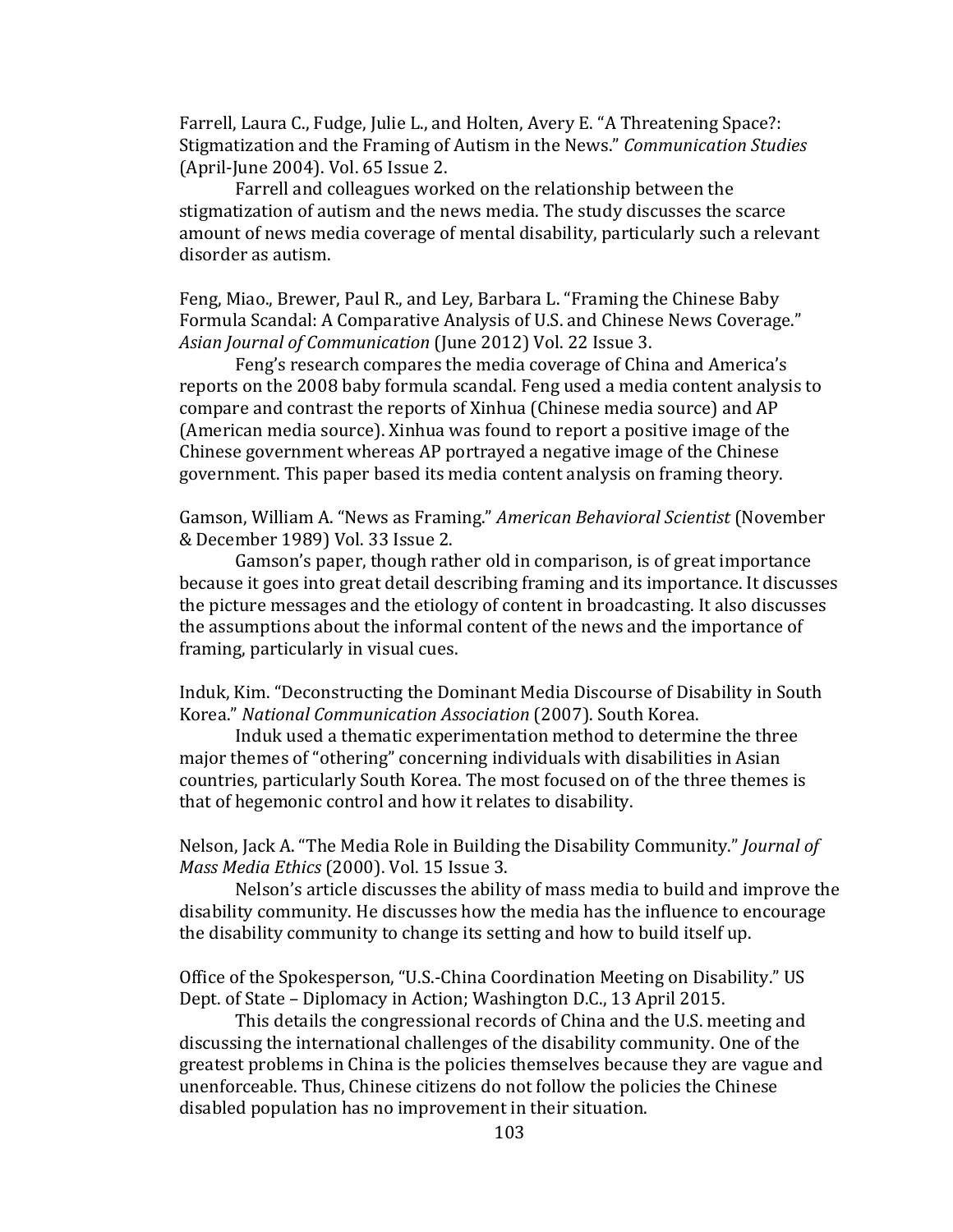Riffe, Daniel., Lacy, Stephen., and Fico, Federick. "Analyzing Media Messages: Using Quantitative Content Analysis in Research (Routledge Communication) 3rd Edition." *Taylor and Francis Publishing* (2007).

Riffe and colleague's work details how to use a content analysis and why it is important. Riffe's work discusses the "learning the technique of systematic, quantitative analysis of communication content." A content analysis is a specific journalistic technique and it is discussed in Riffe's work.

Ryan, Maria and Ovilvie, Madeleine. "Uncovering Hidden Meanings, Values and Insight Through Photos." *Edith Cowan University Publishing* Australia.

Ryan and Ogilvie discuss the concept and the implementation of auto driving. Auto driving is another journalistic technique where the interviewer offers material for the interviewee to analyze and then the interviewer analyzes the interviewee's responses.

Strong, Deborah and Brown, William. "Program in Nepal on Beliefs and Behavior toward People with Disabilities." *National Communication Association* (2008). Nepal.

Strong and Brown discuss the effects of a Nepali entertainment-education children's television show, "Happy World." This show highlights children with disabilities and children should interact with each other. Strong and Brown found that children who watched "Happy World" were significantly more likely to be supportive of children with disabilities.

Von Krogh, Torbjörn. "From A Medical To A Human Rights Perspective: A Case Study of Efforts to Change the Portrayal of Persons with Disabilities on Swedish Television." *International Communication Gazette*. (June-August 2010) Vol. 72. Issue 4/5.

During the twentieth century, American and Western European media portrayed persons with disabilities with a medical perspective, emphasizing that the person's problems were on an individual-level. This emphasized the disability and not the person. Since the 1980s, however, the United Nations and various disability organizations, most notably the prestigious Swedish Disability Federation, have encouraged broadcasters to use the human rights perspective, which emphasizes the societal inequalities of the individual at hand.

Weber, Robert Phillip. *Basic Content Analysis*. SAGE Publications, Inc. 1990.

Weber discusses the technique of content analysis, which I used as my theodology for this thesis.

Weiss, Meredith L. and Aspinall, Edward. *Student Activism in Asia: Between Protest and Powerlessness*. University of Minnesota Press, Minneapolis. 2012.

Weiss and Aspinall study the protests and revolution of Asia. In the chapter on China, the authors discuss a case study of the Chinese military veterans protest in 1980. The CCP had taken away the motorized rickshaws that the disabled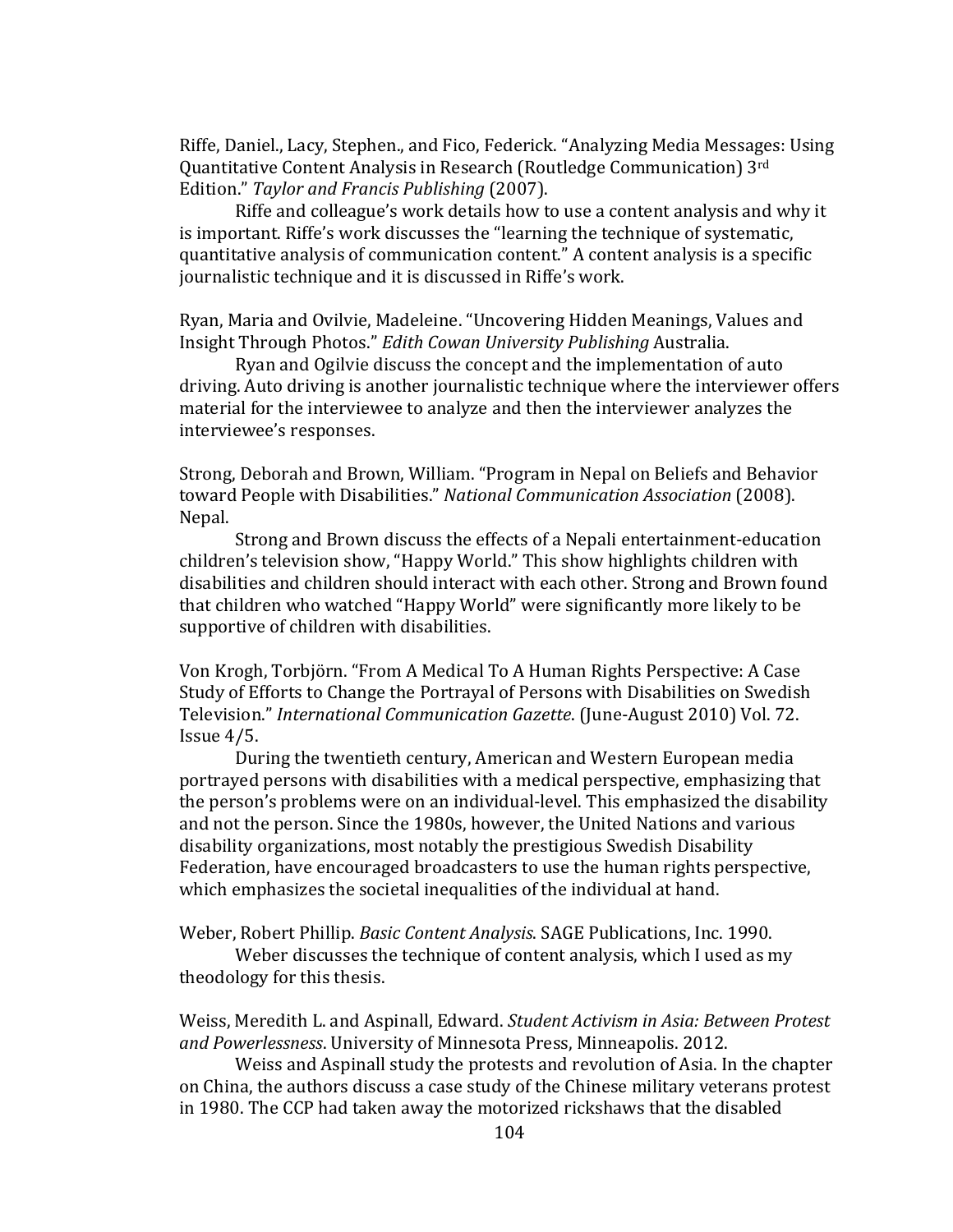veterans used to make their livelihood because they were an image of a "thirdworld country." The veterans staged peaceful protests by staging a sit-in at the local city hall. This was an affective protest, the rickshaws were allowed, and it began the disability movement of the late twentieth century.

Wirls, Charles. *Irrational Security: The Politics of Defense From Reagan to Obama.* Johns Hopkins University Press, Baltimore. 2010.

Wirls discusses the many theories of international security. Wirls discusses the international relations theory of expansionism, which is a theory describing how nations with low geopolitical slack with increasing power, particularly military build up or increasing economic power.

"World Conference on Women." *United Nations Women*. Web. 31 March 2016. [http://www.unwomen.org/en/how-we-work/intergovernmental](ttp://www.unwomen.org/en/how-we-work/intergovernmental-s)[su](ttp://www.unwomen.org/en/how-we-work/intergovernmental-s)pport/world-conferences-on-women

The Fourth World Conference on Women was held in Beijing in 1995. This was an important moment for the disability community because it not only had one of the largest gatherings of women in the world, but it also had over 300 women with disabilities, which was the largest gathering of people with disabilities and set a precedent for international disability exchange.

Yousef, Salman. "Representations of Pakistan: A Framing Analysis of Coverage in the U.S. and Chinese news media Surrounding Operation Zarb-e-Azb." *International Journal of Communication* (2015) Vol. 9.

This study is comparison of American and Chinese media coverage on the Pakistani military offenses. The study found that there was a distinct difference between the portrayal of Pakistan's military operations in the north near Afghanistan. The differences (which were collected over a period of two months) differed greatly on the subjects of the terrorist threat, economic consequences, and international relations. The differences were perceived to be part of the framebuilding process and were used to enhance specific agendas of international politics.

Zhang, Lingling and Haller, Beth. "Consuming Image: How Mass Media Impact the Identity of People with Disabilities." *Communication Quarterly* (July 2013) Vol. 61 Issue 3.

Zhang and Haller research the portrayal of disability in the mass media. They relate this portrayal to how individuals with disabilities identify themselves. Their primary finding was that a positive or negative portrayal of an individual with a disability in the mass media correlates with the individual either affirming or denying their disability.

Zhang, Yuan., Jin, Yan., Stewart, Sean., and Porter, Jeannette. "Framing Responsibility for Depression: How U.S. News Media Attribute Causal and Problem-Solving Responsibilities When Covering A Major Public Health Problem." *Journal of Applied Communication Research* (May 2016) Vol. 44 Issue 2.